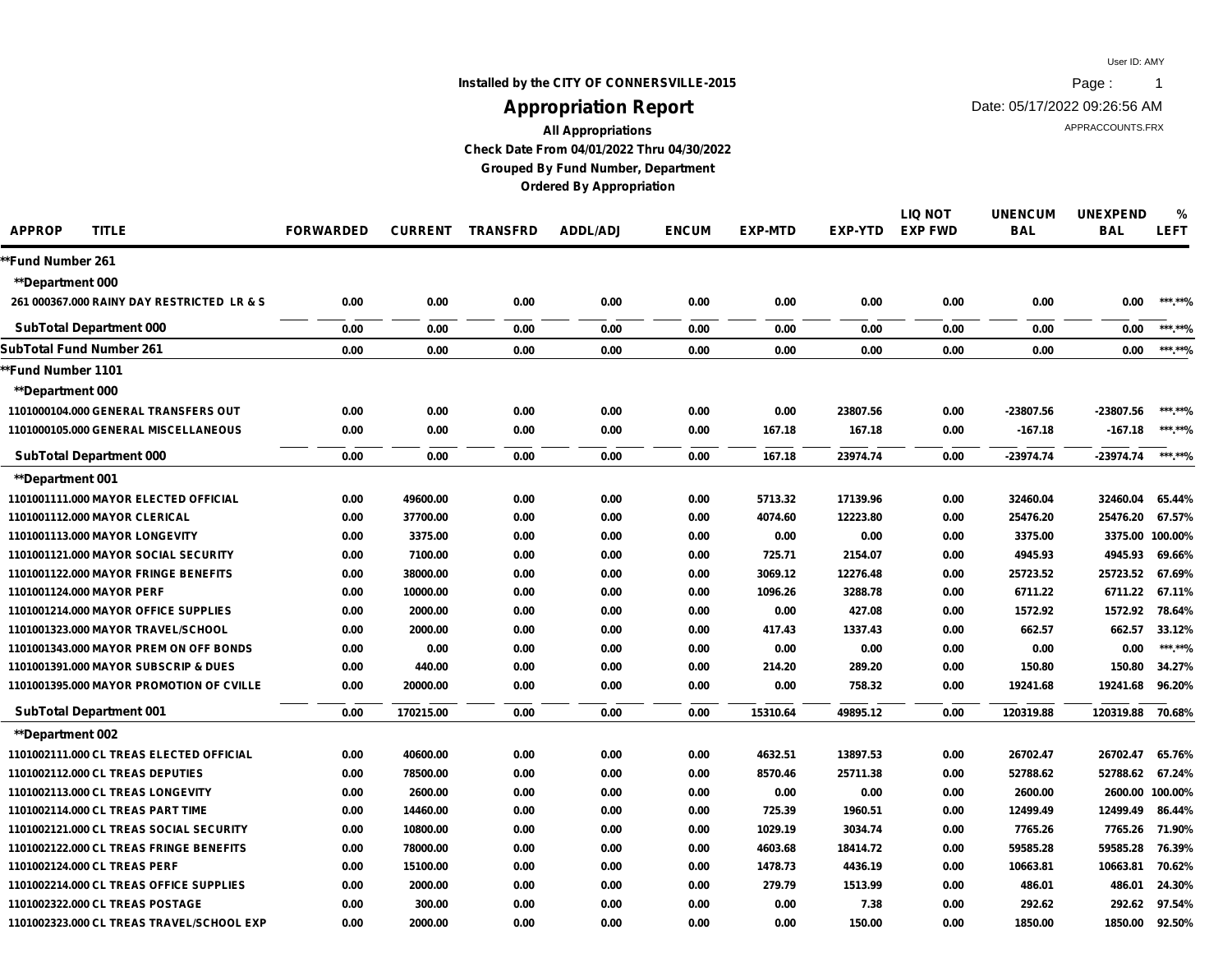## **Installed by the CITY OF CONNERSVILLE-2015 Page :** 2

# **Appropriation Report**

Date: 05/17/2022 09:26:56 AM

| <b>APPROP</b><br><b>TITLE</b>                 | <b>FORWARDED</b> | <b>CURRENT</b> | <b>TRANSFRD</b> | <b>ADDL/ADJ</b> | <b>ENCUM</b> | <b>EXP-MTD</b> | EXP-YTD  | <b>LIQ NOT</b><br><b>EXP FWD</b> | <b>UNENCUM</b><br><b>BAL</b> | <b>UNEXPEND</b><br><b>BAL</b> | $\%$<br><b>LEFT</b> |
|-----------------------------------------------|------------------|----------------|-----------------|-----------------|--------------|----------------|----------|----------------------------------|------------------------------|-------------------------------|---------------------|
| 1101002343.000 CL TREAS PREM ON OFF BONDS     | 0.00             | 1400.00        | 0.00            | 0.00            | 0.00         | 0.00           | 0.00     | 0.00                             | 1400.00                      |                               | 1400.00 100.00%     |
| 1101002444.000 CL TREAS OTHER EQUIPMENT       | 0.00             | 0.00           | 0.00            | 0.00            | 0.00         | 0.00           | 0.00     | 0.00                             | 0.00                         | 0.00                          | ***.**%             |
| 1101002445.000 CL TREAS FURNITURE &           | 0.00             | 0.00           | 0.00            | 0.00            | 0.00         | 0.00           | 0.00     | 0.00                             | 0.00                         | 0.00                          | ***.**%             |
| <b>SubTotal Department 002</b>                | 0.00             | 245760.00      | 0.00            | 0.00            | 0.00         | 21319.75       | 69126.44 | 0.00                             | 176633.56                    | 176633.56 71.87%              |                     |
| **Department 004                              |                  |                |                 |                 |              |                |          |                                  |                              |                               |                     |
| 1101004111.000 LEGAL DEPARTMENT HEAD          | 0.00             | 28400.00       | 0.00            | 0.00            | 0.00         | 2360.39        | 9441.56  | 0.00                             | 18958.44                     | 18958.44                      | 66.75%              |
| 1101004112.000 LEGAL CLERICAL                 | 0.00             | 0.00           | 0.00            | 0.00            | 0.00         | 0.00           | 0.00     | 0.00                             | 0.00                         | 0.00                          | ***.**%             |
| 1101004113,000 LEGAL DEPT HEAD PER HOUR       | 0.00             | 30000.00       | 0.00            | 0.00            | 0.00         | 980.00         | 3637.60  | 0.00                             | 26362.40                     | 26362.40                      | 87.87%              |
| 1101004121.000 LEGAL SOCIAL SECURITY          | 0.00             | 4500.00        | 0.00            | 0.00            | 0.00         | 255.53         | 1000.55  | 0.00                             | 3499.45                      | 3499.45                       | 77.76%              |
| 1101004214.000 LEGAL OFFICE SUPPLIES          | 0.00             | 1000.00        | 0.00            | 0.00            | 0.00         | 0.00           | 0.00     | 0.00                             | 1000.00                      |                               | 1000.00 100.00%     |
| 1101004244.000 LEGAL MINOR EQUIPMENT          | 0.00             | 100.00         | 0.00            | 0.00            | 0.00         | 0.00           | 0.00     | 0.00                             | 100.00                       |                               | 100.00 100.00%      |
| 1101004314.000 LEGAL LEGAL SERVICES           | 0.00             | 4500.00        | 0.00            | 0.00            | 0.00         | 309.25         | 1216.80  | 0.00                             | 3283.20                      | 3283.20                       | 72.96%              |
| 1101004322.000 LEGAL POSTAGE                  | 0.00             | 200.00         | 0.00            | 0.00            | 0.00         | 0.00           | 0.00     | 0.00                             | 200.00                       |                               | 200.00 100.00%      |
| 1101004323.000 LEGAL TRAVEL EXPENSE           | 0.00             | 750.00         | 0.00            | 0.00            | 0.00         | 0.00           | 0.00     | 0.00                             | 750.00                       |                               | 750.00 100.00%      |
| 1101004343,000 LEGAL PREM ON OFF BONDS        | 0.00             | 0.00           | 0.00            | 0.00            | 0.00         | 0.00           | 0.00     | 0.00                             | 0.00                         | 0.00                          | ***.**%             |
| 1101004391.000 LEGAL SUBSCRIP & DUES          | 0.00             | 450.00         | 0.00            | 0.00            | 0.00         | 0.00           | 85.00    | 0.00                             | 365.00                       | 365.00                        | 81.11%              |
| <b>SubTotal Department 004</b>                | 0.00             | 69900.00       | 0.00            | 0.00            | 0.00         | 3905.17        | 15381.51 | 0.00                             | 54518.49                     | 54518.49                      | 77.99%              |
| <b>**Department 005</b>                       |                  |                |                 |                 |              |                |          |                                  |                              |                               |                     |
| 1101005112.000 C HALL OTHER EMPLOYEES         | 0.00             | 18600.00       | 0.00            | 0.00            | 0.00         | 1525.00        | 4525.00  | 0.00                             | 14075.00                     | 14075.00                      | 75.67%              |
| 1101005121.000 C HALL SOCIAL SECURITY         | 0.00             | 1300.00        | 0.00            | 0.00            | 0.00         | 116.66         | 346.16   | 0.00                             | 953.84                       | 953.84                        | 73.37%              |
| 1101005221.000 C HALL GASOLINE                | 0.00             | 1000.00        | 0.00            | 0.00            | 0.00         | 0.00           | 0.00     | 0.00                             | 1000.00                      |                               | 1000.00 100.00%     |
| 1101005225.000 C HALL SANIT & INSTIT SUPPLIES | 0.00             | 4000.00        | 0.00            | 0.00            | 0.00         | 54.76          | 314.56   | 0.00                             | 3685.44                      | 3685.44                       | 92.13%              |
| 1101005231.000 C HALL BLDG. MATER &           | 0.00             | 3000.00        | 0.00            | 0.00            | 0.00         | 147.76         | 467.52   | 0.00                             | 2532.48                      | 2532.48                       | 84.41%              |
| 1101005235.000 C HALL OTHER REPAIR & MAINT    | 0.00             | 500.00         | 0.00            | 0.00            | 0.00         | 0.00           | 0.00     | 0.00                             | 500.00                       |                               | 500.00 100.00%      |
| 1101005244,000 C HALL MINOR EQUIP             | 0.00             | 750.00         | 0.00            | 0.00            | 0.00         | 0.00           | 0.00     | 0.00                             | 750.00                       |                               | 750.00 100.00%      |
| 1101005324.000 C HALL TELEPHONE & FAX         | 0.00             | 9000.00        | 0.00            | 0.00            | 0.00         | 855.93         | 3267.19  | 0.00                             | 5732.81                      | 5732.81                       | 63.69%              |
| 1101005351.000 C HALL ELECTRICITY             | 0.00             | 150000.00      | 0.00            | 0.00            | 0.00         | 10957.42       | 49948.32 | 0.00                             | 100051.68                    | 100051.68                     | 66.70%              |
| 1101005351.500 C HALL ELECTRICITY TRANSFER    | 0.00             | 0.00           | 0.00            | 0.00            | 0.00         | 0.00           | 0.00     | 0.00                             | 0.00                         | 0.00                          | ***.**%             |
| 1101005352.000 C HALL GAS                     | 0.00             | 4000.00        | 0.00            | 0.00            | 0.00         | 314.74         | 1700.24  | 0.00                             | 2299.76                      | 2299.76                       | 57.49%              |
| 1101005353,000 C HALL WATER SEWER ST          | 0.00             | 13000.00       | 0.00            | 0.00            | 0.00         | 1033.29        | 4430.52  | 0.00                             | 8569.48                      | 8569.48                       | 65.91%              |
| 1101005365.000 C HALL OTHER CONTR SERVICES    | 0.00             | 20000.00       | 0.00            | 0.00            | 0.00         | 212.05         | 3854.67  | 0.00                             | 16145.33                     | 16145.33                      | 80.72%              |
| 1101005444.000 C HALL OTHER EQUIP             | 0.00             | 0.00           | 0.00            | 0.00            | 0.00         | 0.00           | 0.00     | 0.00                             | 0.00                         | 0.00                          | ******%             |
| 1101005445.000 C HALL FURNITURE & FIXTURES    | 0.00             | 0.00           | 0.00            | 0.00            | 0.00         | 0.00           | 0.00     | 0.00                             | 0.00                         | 0.00                          | ***.**%             |
| <b>SubTotal Department 005</b>                | 0.00             | 225150.00      | 0.00            | 0.00            | 0.00         | 15217.61       | 68854.18 | 0.00                             | 156295.82                    | 156295.82                     | 69.41%              |
| <b>**Department 006</b>                       |                  |                |                 |                 |              |                |          |                                  |                              |                               |                     |
| 1101006111.000 COUNCIL MEMBERS                | 0.00             | 32700.00       | 0.00            | 0.00            | 0.00         | 2723.14        | 10892.56 | 0.00                             | 21807.44                     | 21807.44                      | 66.68%              |
| 1101006112,000 COUNCIL BOARD OF WORKS         | 0.00             | 13800.00       | 0.00            | 0.00            | 0.00         | 1137.08        | 4548.32  | 0.00                             | 9251.68                      | 9251.68                       | 67.04%              |
|                                               |                  |                |                 |                 |              |                |          |                                  |                              |                               |                     |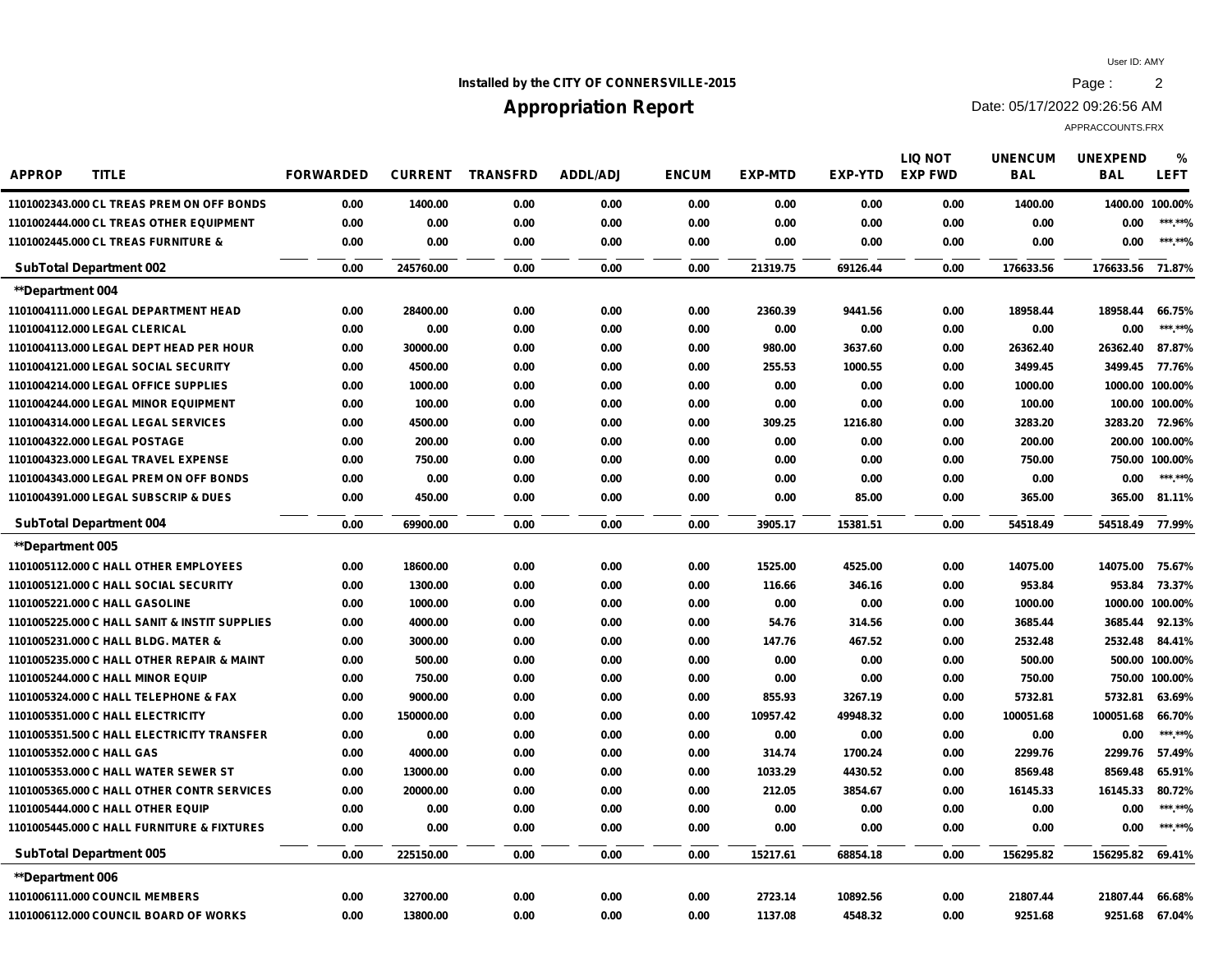## **Installed by the CITY OF CONNERSVILLE-2015 Page :** 3

# **Appropriation Report**

Date: 05/17/2022 09:26:56 AM

| <b>APPROP</b><br><b>TITLE</b>              | <b>FORWARDED</b> | <b>CURRENT</b> | <b>TRANSFRD</b> | <b>ADDL/ADJ</b> | <b>ENCUM</b> | <b>EXP-MTD</b> | <b>EXP-YTD</b> | <b>LIQ NOT</b><br><b>EXP FWD</b> | <b>UNENCUM</b><br><b>BAL</b> | <b>UNEXPEND</b><br><b>BAL</b> | %<br><b>LEFT</b> |
|--------------------------------------------|------------------|----------------|-----------------|-----------------|--------------|----------------|----------------|----------------------------------|------------------------------|-------------------------------|------------------|
| 1101006113.000 COUNCIL GRANT               | 0.00             | 39500.00       | 0.00            | 0.00            | 0.00         | 2742.09        | 7045.22        | 0.00                             | 32454.78                     | 32454.78                      | 82.16%           |
| 1101006115.000 COUNCIL LONGEVITY           | 0.00             | 0.00           | 0.00            | 0.00            | 0.00         | 0.00           | 0.00           | 0.00                             | 0.00                         | 0.00                          | ***.**%          |
| 1101006121.000 COUNCIL SOCIAL SECURITY     | 0.00             | 6700.00        | 0.00            | 0.00            | 0.00         | 505.06         | 1720.08        | 0.00                             | 4979.92                      | 4979.92 74.32%                |                  |
| 1101006122.000 COUNCIL FRINGE BENEFITS     | 0.00             | 14000.00       | 0.00            | 0.00            | 0.00         | 0.00           | 0.00           | 0.00                             | 14000.00                     | 14000.00 100.00%              |                  |
| 1101006123.000 COUNCIL UNEMPLOYMENT        | 0.00             | 0.00           | 0.00            | 0.00            | 0.00         | 0.00           | 0.00           | 0.00                             | 0.00                         | 0.00                          | ***.**%          |
| 1101006124.000 COUNCIL PERF                | 0.00             | 0.00           | 0.00            | 0.00            | 0.00         | 0.00           | 0.00           | 0.00                             | 0.00                         | 0.00                          | ***.**%          |
| 1101006214.000 COUNCIL OFFICE SUPPLIES     | 0.00             | 5000.00        | 0.00            | 0.00            | 0.00         | 0.00           | 49.22          | 0.00                             | 4950.78                      | 4950.78                       | 99.01%           |
| 1101006298.000 COUNCIL CARES IFA OTHER     | 0.00             | 0.00           | 0.00            | 0.00            | 0.00         | 0.00           | 0.00           | 0.00                             | 0.00                         | 0.00                          | ***.**%          |
| 1101006299.000 COUNCIL CARES IFA MINOR     | 0.00             | 0.00           | 0.00            | 0.00            | 0.00         | 0.00           | 0.00           | 0.00                             | 0.00                         | 0.00                          | ***.**%          |
| 1101006300.000 COUNCIL CARES IFA OTHER     | 0.00             | 0.00           | 0.00            | 0.00            | 0.00         | 0.00           | 0.00           | 0.00                             | 0.00                         | 0.00                          | ***.**%          |
| 1101006311.000 COUNCIL PROF SERVICES       | 0.00             | 5000.00        | 0.00            | 0.00            | 0.00         | 0.00           | 0.00           | 0.00                             | 5000.00                      | 5000.00 100.00%               |                  |
| 1101006314.000 COUNCIL LEGAL SERVICES      | 0.00             | 0.00           | 0.00            | 0.00            | 0.00         | 0.00           | 0.00           | 0.00                             | 0.00                         | 0.00                          | ***.**%          |
| 1101006321.000 COUNCIL GRANT EXPENSES      | 3400.24          | 0.00           | 0.00            | 0.00            | 3400.24      | 88.23          | 2527.81        | 0.00                             | $-2527.81$                   | 872.43                        | 25.65%           |
| 1101006322.000 COUNCIL POSTAGE             | 0.00             | 4000.00        | 0.00            | 0.00            | 0.00         | 0.00           | 0.00           | 0.00                             | 4000.00                      | 4000.00 100.00%               |                  |
| 1101006323.000 COUNCILTRAVEL EXPENSE       | 0.00             | 4000.00        | 0.00            | 0.00            | 0.00         | 35.00          | 35.00          | 0.00                             | 3965.00                      | 3965.00                       | 99.12%           |
| 1101006332.000 COUNCIL PUBL OF LEGAL       | 0.00             | 2000.00        | 0.00            | 0.00            | 0.00         | 308.32         | 838.94         | 0.00                             | 1161.06                      | 1161.06                       | 58.05%           |
| <b>1101006341,000 COUNCIL INSURANCE</b>    | 0.00             | 329070.00      | 0.00            | 0.00            | 0.00         | 0.00           | 168710.00      | 0.00                             | 160360.00                    | 160360.00                     | 48.73%           |
| 1101006342.000 COUNCIL INDEMN NOT COVER BY | 0.00             | 1000.00        | 0.00            | 0.00            | 0.00         | 0.00           | 0.00           | 0.00                             | 1000.00                      | 1000.00 100.00%               |                  |
| 1101006365,000 COUNCIL OTHER CONTR         | 0.00             | 50000.00       | 0.00            | 154995.00       | 0.00         | 9748.02        | 36954.03       | 0.00                             | 168040.97                    | 168040.97                     | 81.97%           |
| 1101006379,000 COUNCIL SOLAR ENERGY        | 0.00             | 70000.00       | 0.00            | 0.00            | 0.00         | 0.00           | 0.00           | 0.00                             | 70000.00                     | 70000.00 100.00%              |                  |
| 1101006380,000 COUNCIL MILLER CENTER BOND  | 0.00             | 72100.00       | 0.00            | 0.00            | 0.00         | 0.00           | 36400.00       | 0.00                             | 35700.00                     | 35700.00                      | 49.51%           |
| 1101006381.000 COUNCIL REFUNDS             | 0.00             | 0.00           | 0.00            | 0.00            | 0.00         | 0.00           | 0.00           | 0.00                             | 0.00                         | 0.00                          | ***.**%          |
| 1101006391.000 COUNCIL SUBSCRIP & DUES     | 0.00             | 4000.00        | 0.00            | 0.00            | 0.00         | 0.00           | 3189.00        | 0.00                             | 811.00                       | 811.00                        | 20.27%           |
| 1101006394,000 COUNCIL SENIOR CENTER       | 0.00             | 10000.00       | 0.00            | 0.00            | 0.00         | 0.00           | 0.00           | 0.00                             | 10000.00                     | 10000.00 100.00%              |                  |
| 1101006395.000 COUNCIL ANIMAL SHELTER      | 0.00             | 72000.00       | 0.00            | 0.00            | 0.00         | 0.00           | 13793.78       | 0.00                             | 58206.22                     | 58206.22                      | 80.84%           |
| 1101006396.000 COUNCIL IT SERVICES         | 0.00             | 23500.00       | 0.00            | 0.00            | 0.00         | 0.00           | 0.00           | 0.00                             | 23500.00                     | 23500.00 100.00%              |                  |
| 1101006397.000 COUNCIL 911                 | 0.00             | 130000.00      | 0.00            | 0.00            | 0.00         | 20000.00       | 43413.94       | 0.00                             | 86586.06                     | 86586.06                      | 66.60%           |
| 1101006398.000 COUNCIL 911 MAINTENANCE     | 0.00             | 0.00           | 0.00            | 0.00            | 0.00         | 0.00           | 0.00           | 0.00                             | 0.00                         | 0.00                          | ******%          |
| 1101006399,000 COUNCIL ELECTION EXPENSES   | 0.00             | 0.00           | 0.00            | 0.00            | 0.00         | 0.00           | 0.00           | 0.00                             | 0.00                         | 0.00                          | ***.**%          |
| 1101006444.000 COUNCIL ORDINANCE BOOKS     | 0.00             | 4000.00        | 0.00            | 0.00            | 0.00         | 0.00           | 0.00           | 0.00                             | 4000.00                      | 4000.00 100.00%               |                  |
| <b>SubTotal Department 006</b>             | 3400.24          | 892370.00      | 0.00            | 154995.00       | 3400.24      | 37286.94       | 330117.90      | 0.00                             | 717247.10                    | 720647.34                     | 68.58%           |
| **Department 008                           |                  |                |                 |                 |              |                |                |                                  |                              |                               |                  |
| 1101008111.000 FIRST AID DEPART HEAD       | 0.00             | 55500.00       | 0.00            | 0.00            | 0.00         | 5942.31        | 17826.93       | 0.00                             | 37673.07                     | 37673.07                      | 67.87%           |
| 1101008112,000 FIRST AID EMT DRIVERS       | 0.00             | 918970.00      | 0.00            | 1727.63         | 0.00         | 99269.30       | 294628.03      | 0.00                             | 626069.60                    | 626069.60                     | 67.99%           |
| 1101008113.000 FIRST AID LONGEVITY         | 0.00             | 25000.00       | 0.00            | 0.00            | 0.00         | 0.00           | 0.00           | 0.00                             | 25000.00                     | 25000.00 100.00%              |                  |
| 1101008114.000 FIRST AID OVERTIME          | 0.00             | 75000.00       | 0.00            | 0.00            | 0.00         | 7386.95        | 26416.45       | 0.00                             | 48583.55                     | 48583.55                      | 64.77%           |
| 1101008115,000 FIRST AID HOLIDAY PAY       | 0.00             | 102900.00      | 0.00            | 0.00            | 0.00         | 16695.52       | 59635.99       | 0.00                             | 43264.01                     | 43264.01                      | 42.04%           |
| 1101008116,000 FIRST AID EMT SPECIALTY PAY | 0.00             | 57600.00       | 0.00            | 0.00            | 0.00         | 2736.00        | 10602.00       | 0.00                             | 46998.00                     | 46998.00                      | 81.59%           |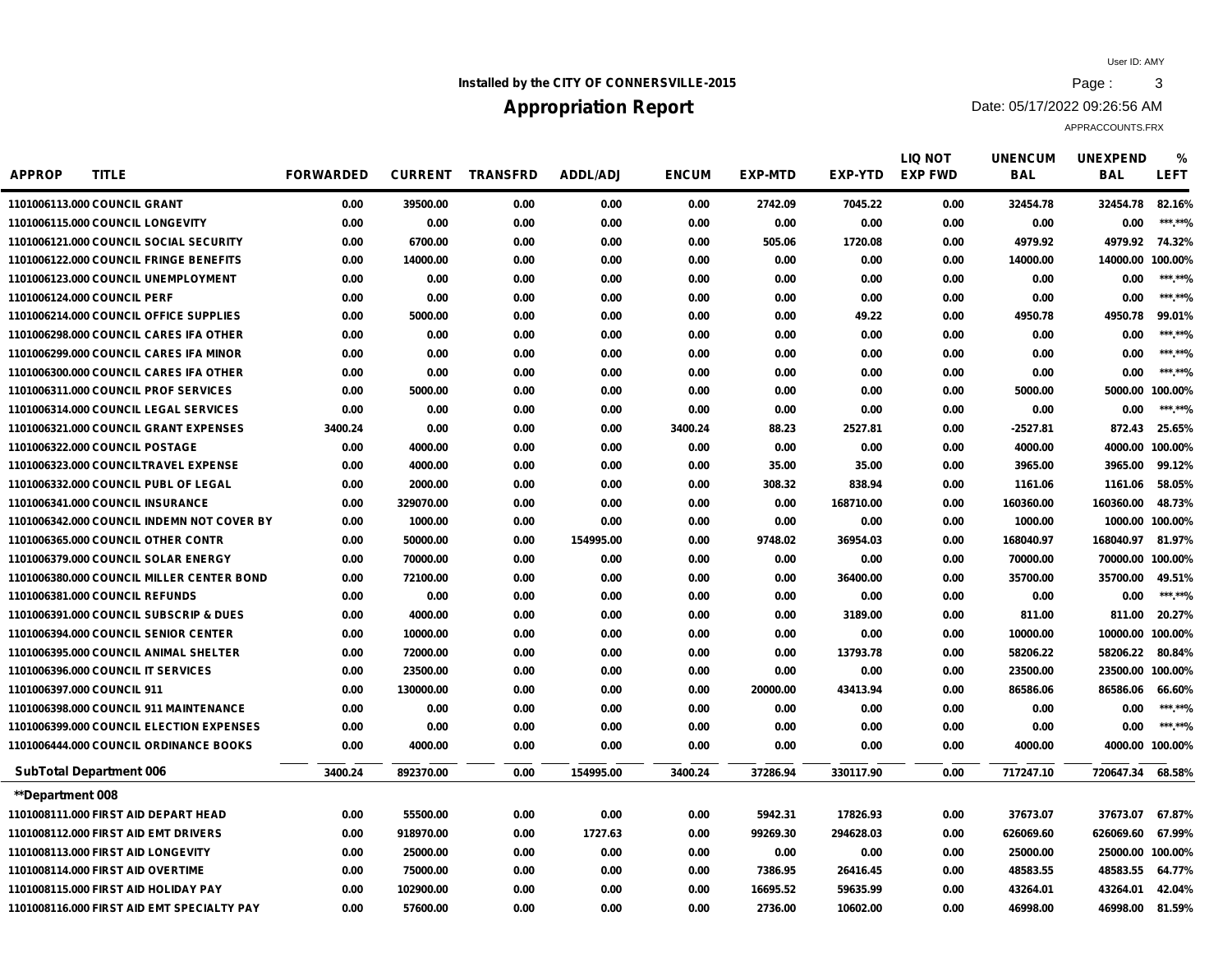## **Installed by the CITY OF CONNERSVILLE-2015 Page : 4**

# **Appropriation Report**

Date: 05/17/2022 09:26:56 AM

| <b>APPROP</b><br><b>TITLE</b>              | <b>FORWARDED</b> | <b>CURRENT</b> | <b>TRANSFRD</b> | <b>ADDL/ADJ</b> | <b>ENCUM</b> | <b>EXP-MTD</b> | <b>EXP-YTD</b> | <b>LIQ NOT</b><br><b>EXP FWD</b> | <b>UNENCUM</b><br><b>BAL</b> | <b>UNEXPEND</b><br><b>BAL</b> | %<br>LEFT      |
|--------------------------------------------|------------------|----------------|-----------------|-----------------|--------------|----------------|----------------|----------------------------------|------------------------------|-------------------------------|----------------|
| 1101008121.000 FIRST AID SOCIAL SECURITY   | 0.00             | 90000.00       | 0.00            | 0.00            | 0.00         | 9762.01        | 30039.81       | 0.00                             | 59960.19                     | 59960.19                      | 66.62%         |
| 1101008122.000 FIRST AID FRINGE BENEFITS   | 0.00             | 441840.00      | 0.00            | 0.00            | 0.00         | 31458.32       | 125640.86      | 0.00                             | 316199.14                    | 316199.14                     | 71.56%         |
| 1101008124.000 FIRST AID PERF              | 0.00             | 130000.00      | 0.00            | 0.00            | 0.00         | 14014.08       | 43427.17       | 0.00                             | 86572.83                     | 86572.83                      | 66.59%         |
| 1101008130.000 FIRST AID CLOTH ALLOWANCE   | 0.00             | 26000.00       | 0.00            | 0.00            | 0.00         | 0.00           | 0.00           | 0.00                             | 26000.00                     | 26000.00 100.00%              |                |
| 1101008214.000 FIRST AID OFFICE SUPPLIES   | 0.00             | 1000.00        | 0.00            | 0.00            | 0.00         | 0.00           | 247.26         | 0.00                             | 752.74                       | 752.74                        | 75.27%         |
| 1101008221.000 FIRST AID GASOLINE          | 0.00             | 60000.00       | 0.00            | 0.00            | 0.00         | 2224.31        | 6614.46        | 0.00                             | 53385.54                     | 53385.54                      | 88.97%         |
| 1101008225.000 FIRST AID SANIT & INSTIT    | 0.00             | 1600.00        | 0.00            | 0.00            | 0.00         | 105.15         | 575.46         | 0.00                             | 1024.54                      | 1024.54                       | 64.03%         |
| 1101008231.000 FIRST AID BLDG MATER &      | 0.00             | 500.00         | 0.00            | 0.00            | 0.00         | 0.00           | 0.00           | 0.00                             | 500.00                       |                               | 500.00 100.00% |
| 1101008244,000 FIRST AID MINOR EQUIP       | 0.00             | 1000.00        | 0.00            | 0.00            | 0.00         | 0.00           | 270.57         | 0.00                             | 729.43                       | 729.43                        | 72.94%         |
| 1101008245,000 FIRST AID MEDICAL SUPPLIES  | 0.00             | 55000.00       | 0.00            | 0.00            | 0.00         | 4502.17        | 12641.85       | 0.00                             | 42358.15                     | 42358.15                      | 77.01%         |
| 1101008247.000 FIRST AID UNIFORMS          | 0.00             | 2000.00        | 0.00            | 0.00            | 0.00         | 0.00           | 0.00           | 0.00                             | 2000.00                      | 2000.00 100.00%               |                |
| 1101008313.000 FIRST AID INSTRUCTIONS      | 0.00             | 5000.00        | 0.00            | 0.00            | 0.00         | 0.00           | 252.17         | 0.00                             | 4747.83                      | 4747.83                       | 94.95%         |
| 1101008323.000 FIRST AID TRAVEL EXPENSE    | 0.00             | 0.00           | 0.00            | 0.00            | 0.00         | 0.00           | 0.00           | 0.00                             | 0.00                         | 0.00                          | ***.**%        |
| 1101008324.000 FIRST AID TELEPHONE         | 0.00             | 6500.00        | 0.00            | 749.99          | 0.00         | 1210.30        | 2591.94        | 0.00                             | 4658.05                      | 4658.05                       | 64.24%         |
| 1101008331.000 FIRST AID PRINTING ADVERT.  | 0.00             | 500.00         | 0.00            | 0.00            | 0.00         | 0.00           | 67.45          | 0.00                             | 432.55                       | 432.55                        | 86.51%         |
| 1101008343,000 FIRST AID PREM ON OFF BONDS | 0.00             | 0.00           | 0.00            | 0.00            | 0.00         | 0.00           | 0.00           | 0.00                             | 0.00                         | 0.00                          | ***.**%        |
| 1101008351.000 FIRST AID ELECTRICITY       | 0.00             | 10000.00       | 0.00            | 0.00            | 0.00         | 173.02         | 1254.59        | 0.00                             | 8745.41                      | 8745.41                       | 87.45%         |
| 1101008352.000 FIRST AID GAS               | 0.00             | 8000.00        | 0.00            | 0.00            | 0.00         | 589.44         | 2954.68        | 0.00                             | 5045.32                      | 5045.32                       | 63.06%         |
| 1101008353.000 FIRST AID WATER             | 0.00             | 2800.00        | 0.00            | 0.00            | 0.00         | 217.03         | 882.49         | 0.00                             | 1917.51                      | 1917.51                       | 68.48%         |
| 1101008361.000 FIRST AID REPAIR BLDG &     | 0.00             | 10000.00       | 0.00            | 0.00            | 0.00         | 0.35           | 0.35           | 0.00                             | 9999.65                      | 9999.65                       | 99.99%         |
| 1101008363.000 FIRST AID REPAIR OF EQUIP   | 0.00             | 1000.00        | 0.00            | 0.00            | 0.00         | 0.00           | 141.09         | 0.00                             | 858.91                       | 858.91                        | 85.89%         |
| 1101008365.000 FIRST AID OTHER CONTR SER   | 0.00             | 140000.00      | 0.00            | 0.00            | 0.00         | 5738.91        | 23280.47       | 0.00                             | 116719.53                    | 116719.53                     | 83.37%         |
| 1101008370,000 FIRST AID DONATIONS         | 0.00             | 0.00           | 0.00            | 0.00            | 0.00         | 0.00           | 0.00           | 0.00                             | 0.00                         | 0.00                          | ***.**%        |
| 1101008381.000 FIRST AID REFUNDS           | 0.00             | 6000.00        | 0.00            | 0.00            | 0.00         | 244.13         | 1334.54        | 0.00                             | 4665.46                      | 4665.46                       | 77.75%         |
| 1101008391.000 FIRST AID SUBSCRIP & DUES   | 0.00             | 500.00         | 0.00            | 0.00            | 0.00         | 159.00         | 338.75         | 0.00                             | 161.25                       | 161.25                        | 32.25%         |
| 1101008441.000 FIRST AID AMBULANCE         | 0.00             | 0.00           | 0.00            | 0.00            | 0.00         | 0.00           | 0.00           | 0.00                             | 0.00                         | 0.00                          | ***.**%        |
| 1101008444.000 FIRST AID OTHER EQUIPMENT   | 0.00             | 0.00           | 0.00            | 0.00            | 0.00         | 0.00           | 0.00           | 0.00                             | 0.00                         | 0.00                          | ***.**%        |
| 1101008445.000 FIRST AID FURNITURE AND     | 0.00             | 0.00           | 0.00            | 0.00            | 0.00         | 0.00           | 0.00           | 0.00                             | 0.00                         | 0.00                          | ******%        |
| <b>SubTotal Department 008</b>             | 0.00             | 2234210.00     | 0.00            | 2477.62         | 0.00         | 202428.30      | 661665.36      | 0.00                             | 1575022.26                   | 1575022.26 70.41%             |                |
| <b>**Department 011</b>                    |                  |                |                 |                 |              |                |                |                                  |                              |                               |                |
| 1101011111.000 POLICE DEPARTMENT HEADS     | 0.00             | 130000.00      | 0.00            | 0.00            | 0.00         | 13453.83       | 40361.49       | 0.00                             | 89638.51                     | 89638.51                      | 68.95%         |
| 1101011112.000 POLICE OTHER EMPLOYEES      | 0.00             | 1264500.00     | 0.00            | 0.00            | 0.00         | 147479.03      | 445989.82      | 0.00                             | 818510.18                    | 818510.18                     | 64.72%         |
| 1101011113,000 POLICE LONGEVITY            | 0.00             | 60000.00       | 0.00            | 0.00            | 0.00         | 4199.70        | 21171.72       | 0.00                             | 38828.28                     | 38828.28                      | 64.71%         |
| 1101011114.000 POLICE OVERTIME             | 0.00             | 70000.00       | 0.00            | 0.00            | 0.00         | 5943.73        | 31433.87       | 0.00                             | 38566.13                     | 38566.13                      | 55.09%         |
| 1101011114.500 POLICE OPO OVERTIME         | 0.00             | 0.00           | 0.00            | 0.00            | 0.00         | 0.00           | 0.00           | 0.00                             | 0.00                         | 0.00                          | *** **%        |
| 1101011114.750 POLICE DRE OVERTIME (DRUG   | 0.00             | 0.00           | 0.00            | 0.00            | 0.00         | 0.00           | 0.00           | 0.00                             | 0.00                         | 0.00                          | ***.**%        |
| 1101011115,000 POLICE HOLIDAY PAY          | 0.00             | 28000.00       | 0.00            | 0.00            | 0.00         | 4297.20        | 12023.68       | 0.00                             | 15976.32                     | 15976.32                      | 57.05%         |
| 1101011116,000 POLICE SHIFT DIFFERENTIAL   | 0.00             | 25000.00       | 0.00            | 0.00            | 0.00         | 1749.96        | 7060.05        | 0.00                             | 17939.95                     | 17939.95 71.75%               |                |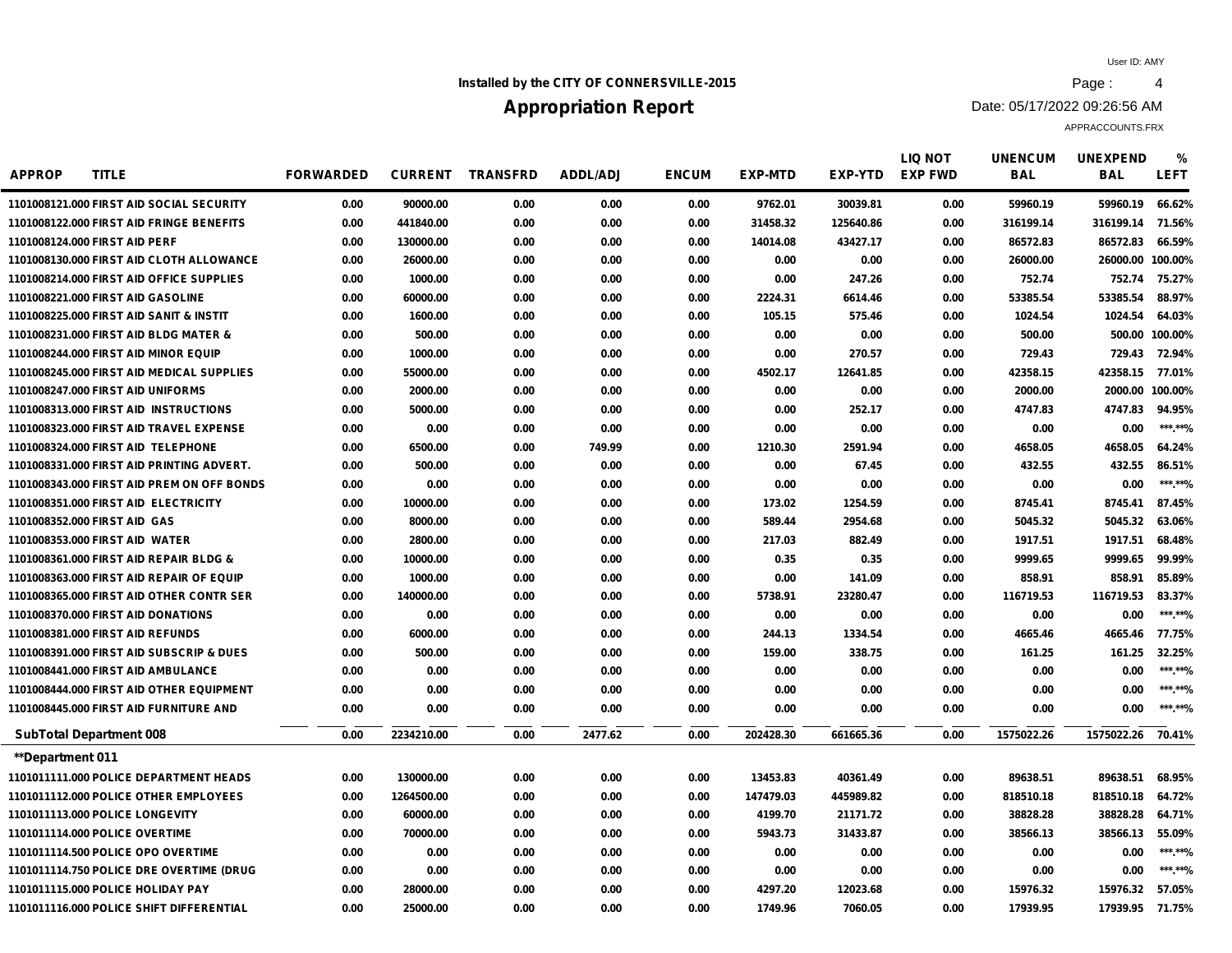## **Installed by the CITY OF CONNERSVILLE-2015 Page : 5**

# **Appropriation Report**

Date: 05/17/2022 09:26:56 AM

| <b>APPROP</b><br><b>TITLE</b>              | <b>FORWARDED</b> | <b>CURRENT</b> | <b>TRANSFRD</b> | ADDL/ADJ | <b>ENCUM</b> | <b>EXP-MTD</b> | EXP-YTD    | <b>LIQ NOT</b><br><b>EXP FWD</b> | <b>UNENCUM</b><br><b>BAL</b> | <b>UNEXPEND</b><br><b>BAL</b> | %<br><b>LEFT</b> |
|--------------------------------------------|------------------|----------------|-----------------|----------|--------------|----------------|------------|----------------------------------|------------------------------|-------------------------------|------------------|
| 1101011117.000 POLICE PART TIME OFFICERS   | 0.00             | 15000.00       | 0.00            | 0.00     | 0.00         | 0.00           | 0.00       | 0.00                             | 15000.00                     | 15000.00 100.00%              |                  |
| 1101011118.000 POLICE TRAFFICETTES         | 0.00             | 15000.00       | 0.00            | 0.00     | 0.00         | 1611.54        | 5908.98    | 0.00                             | 9091.02                      | 9091.02                       | 60.60%           |
| 1101011120.000 POLICE SPECIAL PAY          | 0.00             | 26000.00       | 0.00            | 0.00     | 0.00         | 2845.00        | 8866.16    | 0.00                             | 17133.84                     | 17133.84                      | 65.89%           |
| 1101011121.000 POLICE SOCIAL SECURITY      | 0.00             | 29000.00       | 0.00            | 0.00     | 0.00         | 3146.99        | 10473.05   | 0.00                             | 18526.95                     | 18526.95                      | 63.88%           |
| 1101011122.000 POLICE FRINGE BENEFITS      | 0.00             | 937750.00      | 0.00            | 0.00     | 0.00         | 71753.51       | 316183.07  | 0.00                             | 621566.93                    | 621566.93                     | 66.28%           |
| 1101011123.000 POLICE-UNEMPLOYMENT         | 0.00             | 0.00           | 0.00            | 0.00     | 0.00         | 0.00           | 0.00       | 0.00                             | 0.00                         | 0.00                          | ***.**%          |
| 1101011124.000 POLICE PERF                 | 0.00             | 9000.00        | 0.00            | 0.00     | 0.00         | 920.85         | 4061.34    | 0.00                             | 4938.66                      | 4938.66                       | 54.87%           |
| 1101011130.000 POLICE CLOTHING ALLOWANCE   | 0.00             | 6000.00        | 0.00            | 0.00     | 0.00         | 0.00           | 8.80       | 0.00                             | 5991.20                      | 5991.20                       | 99.85%           |
| 1101011214.000 POLICE OFFICE SUPPLIES      | 0.00             | 4000.00        | 0.00            | 0.00     | 0.00         | 487.92         | 837.22     | 0.00                             | 3162.78                      | 3162.78                       | 79.06%           |
| 1101011221.000 POLICE GASOLINE             | 0.00             | 65000.00       | 0.00            | 0.00     | 0.00         | 7352.56        | 24467.96   | 0.00                             | 40532.04                     | 40532.04                      | 62.35%           |
| 1101011223,000 POLICE CANINE SUPPLIES      | 0.00             | 2000.00        | 0.00            | 0.00     | 0.00         | 0.00           | 511.08     | 0.00                             | 1488.92                      | 1488.92 74.44%                |                  |
| 1101011234.000 POLICE MOTOR VEHICLE REPAIR | 0.00             | 0.00           | 0.00            | 0.00     | 0.00         | 0.00           | 0.00       | 0.00                             | 0.00                         | 0.00                          | ***.**%          |
| 1101011244.000 POLICE LAB SUPP & BATTERIES | 0.00             | 5000.00        | 0.00            | 0.00     | 0.00         | 266.08         | 835.31     | 0.00                             | 4164.69                      | 4164.69                       | 83.29%           |
| 1101011245,000 POLICE UNIFORMS             | 0.00             | 8000.00        | 0.00            | 0.00     | 0.00         | 895.76         | 895.76     | 0.00                             | 7104.24                      | 7104.24                       | 88.80%           |
| 1101011247,000 POLICE MINOR EQUIPMENT      | 0.00             | 16000.00       | 0.00            | 0.00     | 0.00         | 3529.75        | 3529.75    | 0.00                             | 12470.25                     | 12470.25                      | 77.93%           |
| 1101011248,000 POLICE RAPID BLOOD DRAW     | 0.00             | 0.00           | 0.00            | 0.00     | 0.00         | 0.00           | 0.00       | 0.00                             | 0.00                         | 0.00                          | ******%          |
| 1101011311,000 POLICE OMNIBUS CRIME CONTR  | 0.00             | 1000.00        | 0.00            | 0.00     | 0.00         | 0.00           | 125.71     | 0.00                             | 874.29                       | 874.29                        | 87.42%           |
| 1101011312.000 POLICE NARCOTICS & INFORM   | 0.00             | 5000.00        | 0.00            | 0.00     | 0.00         | 0.00           | 5000.00    | 0.00                             | 0.00                         | 0.00                          | 0.00%            |
| 1101011313,000 POLICE INSTRUCTIONS         | 0.00             | 12500.00       | 0.00            | 0.00     | 0.00         | 1592.90        | 5098.14    | 0.00                             | 7401.86                      | 7401.86                       | 59.21%           |
| 1101011323.000 POLICE TRAVEL EXPENSE       | 0.00             | 0.00           | 0.00            | 0.00     | 0.00         | 0.00           | 0.00       | 0.00                             | 0.00                         | 0.00                          | ***.**%          |
| 1101011324.000 POLICE TELEPHONE & FAX      | 0.00             | 30000.00       | 0.00            | 3067.42  | 0.00         | 2493.16        | 10335.63   | 0.00                             | 22731.79                     | 22731.79                      | 68.74%           |
| 1101011330,000 POLICE ADVERTISING          | 0.00             | 500.00         | 0.00            | 0.00     | 0.00         | 0.00           | 200.00     | 0.00                             | 300.00                       | 300.00                        | 60.00%           |
| 1101011343.000 POLICE PREM ON OFF BONDS    | 0.00             | 0.00           | 0.00            | 0.00     | 0.00         | 0.00           | 0.00       | 0.00                             | 0.00                         | 0.00                          | ***.**%          |
| 1101011363.000 POLICE REPAIR OF EQUIP      | 0.00             | 2000.00        | 0.00            | 0.00     | 0.00         | 0.00           | 0.00       | 0.00                             | 2000.00                      | 2000.00 100.00%               |                  |
| 1101011364.000 POLICE COMPUTER MAINT       | 0.00             | 40000.00       | 0.00            | 0.00     | 0.00         | 1281.46        | 25164.49   | 0.00                             | 14835.51                     | 14835.51                      | 37.08%           |
| 1101011365,000 POLICE OTHER CONTR SERVICE  | 0.00             | 10000.00       | 0.00            | 3003.67  | 0.00         | 1290.31        | 1398.24    | 0.00                             | 11605.43                     | 11605.43                      | 89.24%           |
| 1101011391.000 POLICE SUBSCRIP & DUES      | 0.00             | 0.00           | 0.00            | 0.00     | 0.00         | 0.00           | 0.00       | 0.00                             | 0.00                         | 0.00                          | ******%          |
| 1101011394.000 POLICE RETIREMENT &         | 0.00             | 240000.00      | 0.00            | 0.00     | 0.00         | 24203.88       | 70475.52   | 0.00                             | 169524.48                    | 169524.48                     | 70.63%           |
| 1101011395.000 POLICE LAB TESTS            | 0.00             | 400.00         | 0.00            | 0.00     | 0.00         | 0.00           | 0.00       | 0.00                             | 400.00                       |                               | 400.00 100.00%   |
| 1101011440.000 POLICE COMPUTER SOFTWARE    | 0.00             | 0.00           | 0.00            | 0.00     | 0.00         | 0.00           | 0.00       | 0.00                             | 0.00                         | 0.00                          | ***.**%          |
| 1101011441.000 POLICE K-9 DOG              | 0.00             | 0.00           | 0.00            | 0.00     | 0.00         | 0.00           | 0.00       | 0.00                             | 0.00                         | 0.00                          | ***.**%          |
| 1101011444.000 POLICE OTHER EQUIPMENT      | 0.00             | 12000.00       | 0.00            | 0.00     | 0.00         | 0.00           | 12000.00   | 0.00                             | 0.00                         | 0.00                          | 0.00%            |
| 1101011451.000 POLICE VEHICLES TRANSFER    | 0.00             | 80000.00       | 0.00            | 0.00     | 0.00         | 0.00           | 80000.00   | 0.00                             | 0.00                         | 0.00                          | 0.00%            |
| 1101011452.000 POLICE VEHICLES             | 0.00             | 0.00           | 0.00            | 0.00     | 0.00         | 0.00           | 0.00       | 0.00                             | 0.00                         | 0.00                          | ***.**%          |
| <b>SubTotal Department 011</b>             | 0.00             | 3148650.00     | 0.00            | 6071.09  | 0.00         | 300795.12      | 1144416.84 | 0.00                             | 2010304.25                   | 2010304.25                    | 63.72%           |
| <b>**Department 012</b>                    |                  |                |                 |          |              |                |            |                                  |                              |                               |                  |
| 1101012111.000 FIRE DEPARTMENT HEADS       | 0.00             | 132000.00      | 0.00            | 0.00     | 0.00         | 14827.23       | 44481.69   | 0.00                             | 87518.31                     | 87518.31                      | 66.30%           |
| 1101012112.000 FIRE OTHER EMPLOYEES        | 0.00             | 1227000.00     | 0.00            | 0.00     | 0.00         | 144162.04      | 452390.77  | 0.00                             | 774609.23                    | 774609.23                     | 63.13%           |
|                                            |                  |                |                 |          |              |                |            |                                  |                              |                               |                  |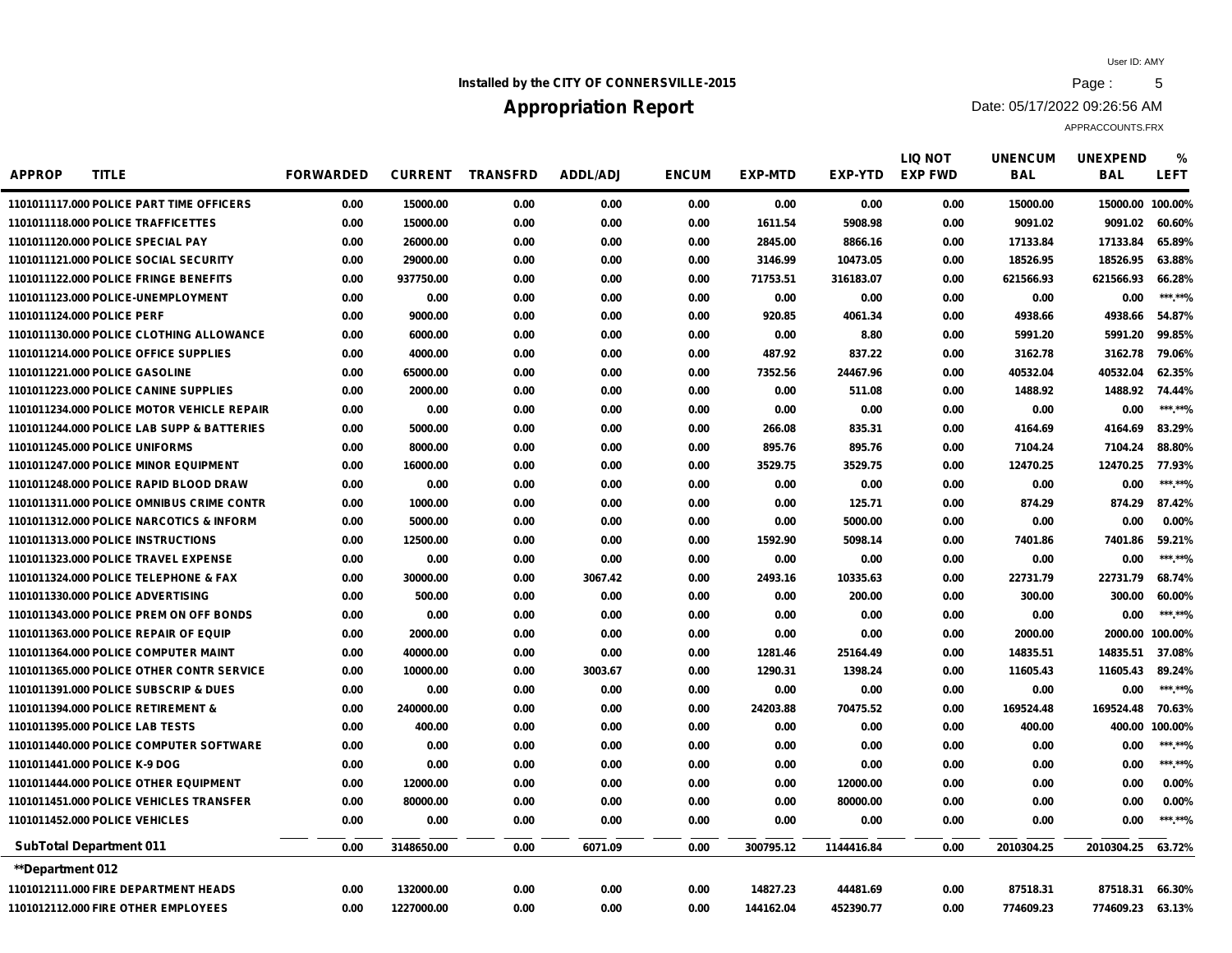## **Installed by the CITY OF CONNERSVILLE-2015 Page :** 6

# **Appropriation Report**

Date: 05/17/2022 09:26:56 AM

| <b>APPROP</b>            | <b>TITLE</b>                                  | <b>FORWARDED</b> | <b>CURRENT</b> | <b>TRANSFRD</b> | <b>ADDL/ADJ</b> | <b>ENCUM</b> | <b>EXP-MTD</b> | <b>EXP-YTD</b> | <b>LIQ NOT</b><br><b>EXP FWD</b> | <b>UNENCUM</b><br><b>BAL</b> | <b>UNEXPEND</b><br><b>BAL</b> | %<br><b>LEFT</b> |
|--------------------------|-----------------------------------------------|------------------|----------------|-----------------|-----------------|--------------|----------------|----------------|----------------------------------|------------------------------|-------------------------------|------------------|
|                          | 1101012113.000 FIRE LONGEVITY                 | 0.00             | 72000.00       | 0.00            | 0.00            | 0.00         | 5439.59        | 21627.14       | 0.00                             | 50372.86                     | 50372.86                      | 69.96%           |
|                          | 1101012114.000 FIRE OVERTIME                  | 0.00             | 50000.00       | 0.00            | 0.00            | 0.00         | 7914.55        | 18588.61       | 0.00                             | 31411.39                     | 31411.39                      | 62.82%           |
|                          | 1101012115,000 FIRE HOLIDAY PAY               | 0.00             | 37500.00       | 0.00            | 0.00            | 0.00         | 4600.01        | 13000.01       | 0.00                             | 24499.99                     | 24499.99                      | 65.33%           |
|                          | 1101012117,000 FIRE ACTING OFFICER PAY        | 0.00             | 6000.00        | 0.00            | 0.00            | 0.00         | 437.61         | 1610.79        | 0.00                             | 4389.21                      | 4389.21                       | 73.15%           |
|                          | 1101012118.000 FIRE CERTIFICATION PAY         | 0.00             | 0.00           | 0.00            | 0.00            | 0.00         | 0.00           | 0.00           | 0.00                             | 0.00                         | 0.00                          | ***.**%          |
|                          | 1101012120.000 FIRE SPECIALTY PAY             | 0.00             | 140000.00      | 0.00            | 0.00            | 0.00         | 21325.04       | 47850.16       | 0.00                             | 92149.84                     | 92149.84                      | 65.82%           |
|                          | 1101012121.000 FIRE SOCIAL SECURITY           | 0.00             | 23000.00       | 0.00            | 0.00            | 0.00         | 2755.16        | 8213.51        | 0.00                             | 14786.49                     | 14786.49                      | 64.28%           |
|                          | 1101012122.000 FIRE FRINGE BENEFITS           | 0.00             | 1086000.00     | 0.00            | 0.00            | 0.00         | 82497.75       | 408382.00      | 0.00                             | 677618.00                    | 677618.00                     | 62.39%           |
|                          | 1101012130.000 FIRE CLOTHING ALLOWANCE        | 0.00             | 16000.00       | 0.00            | 0.00            | 0.00         | 0.00           | 0.00           | 0.00                             | 16000.00                     | 16000.00 100.00%              |                  |
|                          | 1101012214.000 FIRE OFFICE SUPPLIES           | 0.00             | 1500.00        | 0.00            | 0.00            | 0.00         | 417.93         | 639.55         | 0.00                             | 860.45                       | 860.45                        | 57.36%           |
|                          | 1101012221.000 FIRE GASOLINE                  | 0.00             | 13000.00       | 0.00            | 0.00            | 0.00         | 1436.21        | 4941.14        | 0.00                             | 8058.86                      | 8058.86                       | 61.99%           |
|                          | 1101012225,000 FIRE SANIT & INSTITUT SUPPLIES | 0.00             | 3200.00        | 0.00            | 0.00            | 0.00         | 175.44         | 870.35         | 0.00                             | 2329.65                      | 2329.65                       | 72.80%           |
|                          | 1101012231.000 FIRE BLDG MATER & SUPPL        | 0.00             | 10000.00       | 0.00            | 0.00            | 0.00         | 165.90         | 747.61         | 0.00                             | 9252.39                      | 9252.39                       | 92.52%           |
|                          | 1101012241.000 FIRE SMALL TOOLS               | 0.00             | 1000.00        | 0.00            | 0.00            | 0.00         | 39.20          | 64.56          | 0.00                             | 935.44                       | 935.44                        | 93.54%           |
|                          | 1101012243.000 FIRE LAB SUPPLIES              | 0.00             | 0.00           | 0.00            | 0.00            | 0.00         | 0.00           | 0.00           | 0.00                             | 0.00                         | 0.00                          | ***.**%          |
|                          | 1101012244.000 FIRE MINOR EQUIPMENT           | 0.00             | 25000.00       | 0.00            | 0.00            | 0.00         | 1034.00        | 3648.01        | 0.00                             | 21351.99                     | 21351.99                      | 85.40%           |
| 1101012245.000 FIRE GEAR |                                               | 0.00             | 15000.00       | 0.00            | 0.00            | 0.00         | 0.00           | 2117.24        | 0.00                             | 12882.76                     | 12882.76                      | 85.88%           |
|                          | 1101012290,000 FIRE FIRE PREVENTION           | 0.00             | 0.00           | 0.00            | 0.00            | 0.00         | 0.00           | 0.00           | 0.00                             | 0.00                         | 0.00                          | ***.**%          |
|                          | <b>1101012313,000 FIRE INSTRUCTIONS</b>       | 0.00             | 7500.00        | 0.00            | 0.00            | 0.00         | 0.00           | 523.65         | 0.00                             | 6976.35                      | 6976.35                       | 93.01%           |
|                          | 1101012322.000 FIRE POSTAGE                   | 0.00             | 0.00           | 0.00            | 0.00            | 0.00         | 0.00           | 0.00           | 0.00                             | 0.00                         | 0.00                          | ***.**%          |
|                          | 1101012323.000 FIRE TRAVELING EXPENSE         | 0.00             | 500.00         | 0.00            | 0.00            | 0.00         | 100.89         | 100.89         | 0.00                             | 399.11                       | 399.11                        | 79.82%           |
|                          | 1101012324.000 FIRE TELEPHONE                 | 0.00             | 10000.00       | 0.00            | 0.00            | 0.00         | 1036.64        | 3877.94        | 0.00                             | 6122.06                      | 6122.06                       | 61.22%           |
|                          | 1101012343,000 FIRE PREM ON OFF BONDS         | 0.00             | 0.00           | 0.00            | 0.00            | 0.00         | 0.00           | 0.00           | 0.00                             | 0.00                         | 0.00                          | ***.**%          |
|                          | 1101012351.000 FIRE ELECTRICITY               | 0.00             | 12000.00       | 0.00            | 0.00            | 0.00         | 210.89         | 1700.59        | 0.00                             | 10299.41                     | 10299.41                      | 85.82%           |
|                          | 1101012351.500 FIRE ELECTRICITY TRANSFER      | 0.00             | 0.00           | 0.00            | 0.00            | 0.00         | 0.00           | 0.00           | 0.00                             | 0.00                         | 0.00                          | ***.**%          |
| 1101012352.000 FIRE GAS  |                                               | 0.00             | 12000.00       | 0.00            | 0.00            | 0.00         | 411.00         | 4580.64        | 0.00                             | 7419.36                      | 7419.36                       | 61.82%           |
|                          | 1101012362.000 FIRE IMPROVEMENTS              | 0.00             | 25000.00       | 0.00            | 0.00            | 0.00         | 0.00           | 0.00           | 0.00                             | 25000.00                     | 25000.00 100.00%              |                  |
|                          | 1101012363,000 FIRE REPAIR OF EQUIPMENT       | 0.00             | 7500.00        | 0.00            | 0.00            | 0.00         | 0.00           | 695.74         | 0.00                             | 6804.26                      | 6804.26                       | 90.72%           |
|                          | 1101012364.000 FIRE COMPUTER                  | 0.00             | 11000.00       | 0.00            | 0.00            | 0.00         | 0.00           | 0.00           | 0.00                             | 11000.00                     | 11000.00 100.00%              |                  |
|                          | 1101012365,000 FIRE OTHER CONTR SER           | 0.00             | 25000.00       | 0.00            | 0.00            | 0.00         | 837.55         | 6726.13        | 0.00                             | 18273.87                     | 18273.87                      | 73.09%           |
|                          | 1101012391.000 FIRE SUBSCRIP & DUES           | 0.00             | 500.00         | 0.00            | 0.00            | 0.00         | 0.00           | 179.75         | 0.00                             | 320.25                       | 320.25                        | 64.05%           |
|                          | 1101012394.000 FIRE RETIREMENT & DISABILITY   | 0.00             | 245000.00      | 0.00            | 0.00            | 0.00         | 27973.50       | 85236.90       | 0.00                             | 159763.10                    | 159763.10                     | 65.20%           |
|                          | 1101012396,000 FIRE MEDICAL EXAMS             | 0.00             | 25000.00       | 0.00            | 0.00            | 0.00         | 1727.66        | 1748.65        | 0.00                             | 23251.35                     | 23251.35                      | 93.00%           |
|                          | 1101012444.000 FIRE OTHER EQUIPMENT           | 0.00             | 46500.00       | 0.00            | 0.00            | 0.00         | 0.00           | 46412.68       | 0.00                             | 87.32                        | 87.32                         | 0.18%            |
|                          | 1101012445.000 FIRE-FURNITURE & FIXTURES      | 0.00             | 0.00           | 0.00            | 0.00            | 0.00         | 0.00           | 0.00           | 0.00                             | 0.00                         | 0.00                          | ***.**%          |
|                          | <b>SubTotal Department 012</b>                | 0.00             | 3285700.00     | 0.00            | 0.00            | 0.00         | 319525.79      | 1180956.70     | 0.00                             | 2104743.30                   | 2104743.30                    | 64.05%           |
| <b>**Department 014</b>  |                                               |                  |                |                 |                 |              |                |                |                                  |                              |                               |                  |
|                          | 1101014112,000 DOT OTHER EMPLOYEES            | 0.00             | 292700.00      | 0.00            | 0.00            | 0.00         | 28659.27       | 83784.19       | 0.00                             | 208915.81                    | 208915.81 71.37%              |                  |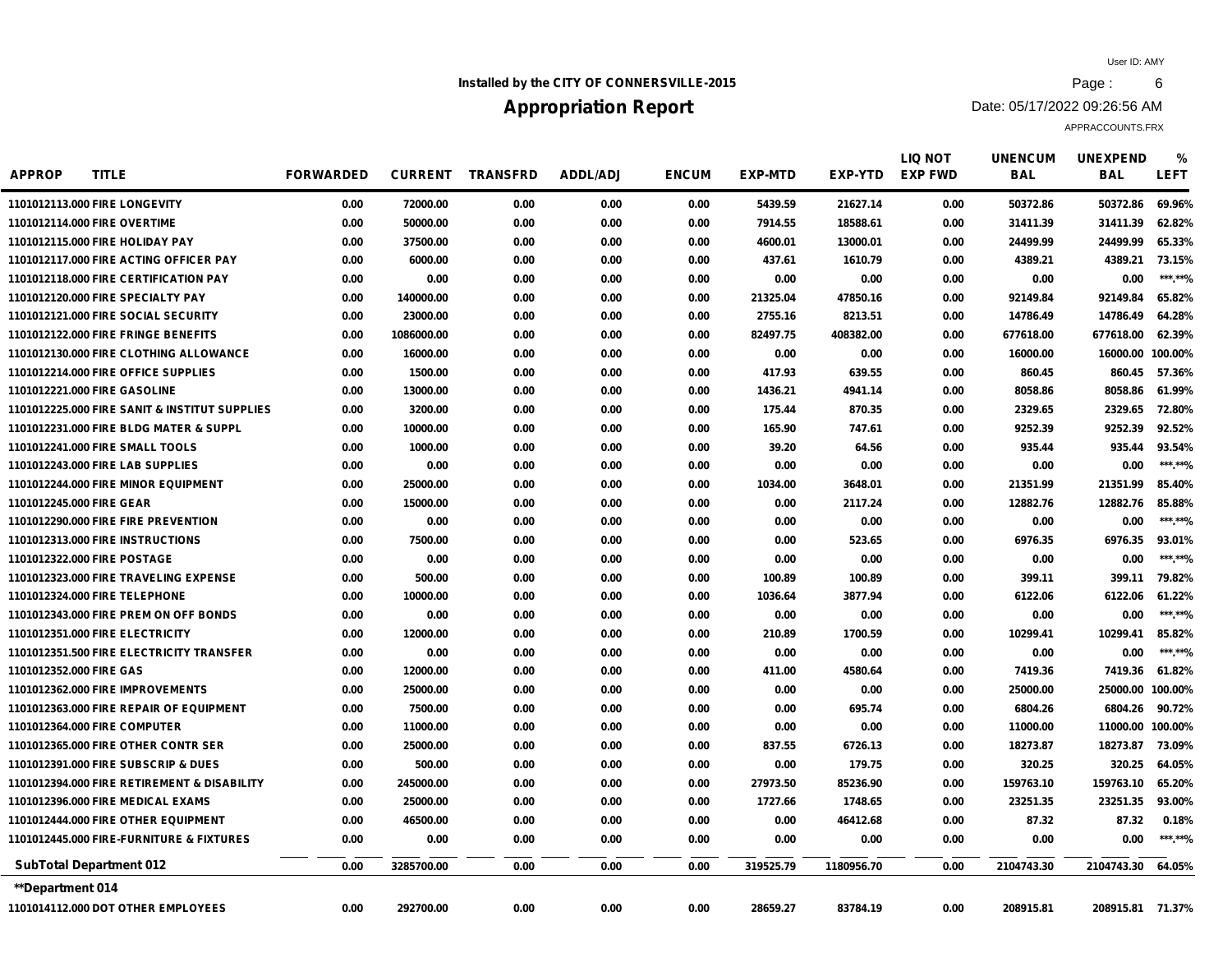## **Installed by the CITY OF CONNERSVILLE-2015 Page :** 7

# **Appropriation Report**

Date: 05/17/2022 09:26:56 AM

| <b>APPROP</b><br><b>TITLE</b>             | <b>FORWARDED</b> | <b>CURRENT</b> | <b>TRANSFRD</b> | <b>ADDL/ADJ</b> | <b>ENCUM</b> | <b>EXP-MTD</b> | EXP-YTD   | <b>LIQ NOT</b><br><b>EXP FWD</b> | <b>UNENCUM</b><br><b>BAL</b> | <b>UNEXPEND</b><br><b>BAL</b> | %<br><b>LEFT</b> |
|-------------------------------------------|------------------|----------------|-----------------|-----------------|--------------|----------------|-----------|----------------------------------|------------------------------|-------------------------------|------------------|
| 1101014113.000 DOT LONGEVITY              | 0.00             | 8250.00        | 0.00            | 0.00            | 0.00         | 0.00           | 0.00      | 0.00                             | 8250.00                      | 8250.00 100.00%               |                  |
| 1101014114.000 DOT OVERTIME               | 0.00             | 30000.00       | 0.00            | 0.00            | 0.00         | 1629.52        | 10386.90  | 0.00                             | 19613.10                     | 19613.10                      | 65.37%           |
| 1101014121.000 DOT SOCIAL SECURITY        | 0.00             | 21900.00       | 0.00            | 0.00            | 0.00         | 2222.39        | 6823.80   | 0.00                             | 15076.20                     | 15076.20                      | 68.84%           |
| 1101014122.000 DOT FRINGE BENEFITS        | 0.00             | 116000.00      | 0.00            | 0.00            | 0.00         | 10650.54       | 42602.16  | 0.00                             | 73397.84                     | 73397.84                      | 63.27%           |
| 1101014124.000 DOT PERF                   | 0.00             | 32000.00       | 0.00            | 0.00            | 0.00         | 3392.33        | 10547.14  | 0.00                             | 21452.86                     | 21452.86                      | 67.04%           |
| 1101014130.000 DOT CLOTHING ALLOWANCE     | 0.00             | 4000.00        | 0.00            | 0.00            | 0.00         | 0.00           | 0.00      | 0.00                             | 4000.00                      | 4000.00 100.00%               |                  |
| 1101014221.000 DOT GAS DIESEL OIL &       | 0.00             | 45000.00       | 0.00            | 0.00            | 0.00         | 6020.90        | 22612.73  | 0.00                             | 22387.27                     | 22387.27                      | 49.74%           |
| 1101014223,000 DOT TIRES & TUBES          | 0.00             | 18000.00       | 0.00            | 0.00            | 0.00         | 0.00           | 1470.80   | 0.00                             | 16529.20                     | 16529.20                      | 91.82%           |
| 1101014224.000 DOT GARAGE & MOTOR SUPP    | 0.00             | 17000.00       | 0.00            | 600.00          | 0.00         | 166.95         | 5983.23   | 0.00                             | 11616.77                     | 11616.77                      | 66.00%           |
| 1101014227.000 DOT RECYCLE BAGS           | 0.00             | 0.00           | 0.00            | 0.00            | 0.00         | 0.00           | 0.00      | 0.00                             | 0.00                         | 0.00                          | ******%          |
| 1101014231.000 DOT BLDG MATERIALS & SUPP  | 0.00             | 1300.00        | 0.00            | 0.00            | 0.00         | 0.00           | 0.00      | 0.00                             | 1300.00                      | 1300.00 100.00%               |                  |
| 1101014234.000 DOT MOTOR VEHICLE REPAIR   | 0.00             | 30000.00       | 0.00            | 0.00            | 0.00         | 3658.69        | 12278.89  | 0.00                             | 17721.11                     | 17721.11                      | 59.07%           |
| 1101014235.000 DOT OTHER REPAIR & MAINT   | 0.00             | 40000.00       | 0.00            | 0.00            | 0.00         | 4323.57        | 9411.98   | 0.00                             | 30588.02                     | 30588.02 76.47%               |                  |
| 1101014241.000 DOT SMALL TOOLS            | 0.00             | 3500.00        | 0.00            | 0.00            | 0.00         | 0.00           | 705.88    | 0.00                             | 2794.12                      | 2794.12 79.83%                |                  |
| 1101014244.000 DOT MINOR EQUIPMENT        | 0.00             | 5000.00        | 0.00            | 0.00            | 0.00         | 0.00           | 0.00      | 0.00                             | 5000.00                      | 5000.00 100.00%               |                  |
| 1101014246.000 DOT SAFETY & MEDICAL       | 0.00             | 5000.00        | 0.00            | 0.00            | 0.00         | 0.00           | 0.00      | 0.00                             | 5000.00                      | 5000.00 100.00%               |                  |
| 1101014323.000 DOT SCHOOL& TRAVEL EXPENSE | 0.00             | 1000.00        | 0.00            | 0.00            | 0.00         | 0.00           | 0.00      | 0.00                             | 1000.00                      | 1000.00 100.00%               |                  |
| 1101014351.000 DOT ELECTRICITY            | 0.00             | 550.00         | 0.00            | 0.00            | 0.00         | 41.88          | 164.02    | 0.00                             | 385.98                       |                               | 385.98 70.17%    |
| 1101014363.000 DOT REPAIR OF EQUIPMENT    | 0.00             | 2000.00        | 0.00            | 0.00            | 0.00         | 0.00           | 0.00      | 0.00                             | 2000.00                      | 2000.00 100.00%               |                  |
| 1101014365.000 DOT OTHER CONTR SERVICES   | 0.00             | 10000.00       | 0.00            | 0.00            | 0.00         | 3176.25        | 8150.08   | 0.00                             | 1849.92                      | 1849.92 18.49%                |                  |
| 1101014373,000 DOT CLOTHING RENTAL        | 0.00             | 5400.00        | 0.00            | 0.00            | 0.00         | 0.00           | 0.00      | 0.00                             | 5400.00                      | 5400.00 100.00%               |                  |
| 1101014396.000 DOT MEDICAL EXAMS          | 0.00             | 5500.00        | 0.00            | 0.00            | 0.00         | 0.00           | 100.00    | 0.00                             | 5400.00                      | 5400.00                       | 98.18%           |
| 1101014440.000 DOT TRASH TOTES            | 0.00             | 8000.00        | 0.00            | 0.00            | 0.00         | 0.00           | 0.00      | 0.00                             | 8000.00                      | 8000.00 100.00%               |                  |
| 1101014443.000 DOT OTHER EQUIP TRANSFER   | 0.00             | 0.00           | 52000.00        | 0.00            | 0.00         | 0.00           | 52000.00  | 0.00                             | 0.00                         | 0.00                          | 0.00%            |
| 1101014444.000 DOT OTHER EQUIPMENT        | 0.00             | 52000.00       | -52000.00       | 0.00            | 0.00         | 0.00           | 0.00      | 0.00                             | 0.00                         | 0.00                          | ***.**%          |
| 1101014445.000 DOT BUILDINGS              | 0.00             | 0.00           | 0.00            | 0.00            | 0.00         | 0.00           | 0.00      | 0.00                             | 0.00                         | 0.00                          | ***.**%          |
| <b>SubTotal Department 014</b>            | 0.00             | 754100.00      | 0.00            | 600.00          | 0.00         | 63942.29       | 267021.80 | 0.00                             | 487678.20                    | 487678.20                     | 64.61%           |
| <b>**Department 015</b>                   |                  |                |                 |                 |              |                |           |                                  |                              |                               |                  |
| 1101015111.000 LANDFILL FACILITY OPERATOR | 0.00             | 37000.00       | 0.00            | 0.00            | 0.00         | 3866.40        | 12230.32  | 0.00                             | 24769.68                     | 24769.68                      | 66.94%           |
| 1101015113.000 LANDFILL OPERATOR          | 0.00             | 36000.00       | 0.00            | 0.00            | 0.00         | 4106.50        | 11877.74  | 0.00                             | 24122.26                     | 24122.26 67.00%               |                  |
| 1101015114.000 LANDFILL OVERTIME          | 0.00             | 1000.00        | 0.00            | 0.00            | 0.00         | 130.19         | 440.27    | 0.00                             | 559.73                       | 559.73                        | 55.97%           |
| 1101015115.000 LANDFILL LONGEVITY         | 0.00             | 5325.00        | 0.00            | 0.00            | 0.00         | 0.00           | 0.00      | 0.00                             | 5325.00                      | 5325.00 100.00%               |                  |
| 1101015117.000 LANDFILL SWD/RECYCLING     | 0.00             | 8250.00        | 0.00            | 0.00            | 0.00         | 703.93         | 2815.72   | 0.00                             | 5434.28                      | 5434.28                       | 65.87%           |
| 1101015118.000 LANDFILL SWD/HAZARD WASTE  | 0.00             | 2060.00        | 0.00            | 0.00            | 0.00         | 175.99         | 703.96    | 0.00                             | 1356.04                      | 1356.04                       | 65.82%           |
| 1101015119.000 LANDFILL PT TIME LABORER   | 0.00             | 29600.00       | 0.00            | 0.00            | 0.00         | 4567.50        | 14353.50  | 0.00                             | 15246.50                     | 15246.50                      | 51.50%           |
| 1101015121.000 LANDFILL SOCIAL SECURITY   | 0.00             | 9500.00        | 0.00            | 0.00            | 0.00         | 1007.12        | 3127.22   | 0.00                             | 6372.78                      | 6372.78                       | 67.08%           |
| 1101015122.000 LANDFILL FRINGE BENEFITS   | 0.00             | 46500.00       | 0.00            | 0.00            | 0.00         | 3487.58        | 13950.32  | 0.00                             | 32549.68                     | 32549.68                      | 69.99%           |
| 1101015124.000 LANDFILL PERF              | 0.00             | 8600.00        | 0.00            | 0.00            | 0.00         | 520.24         | 1715.79   | 0.00                             | 6884.21                      | 6884.21                       | 80.04%           |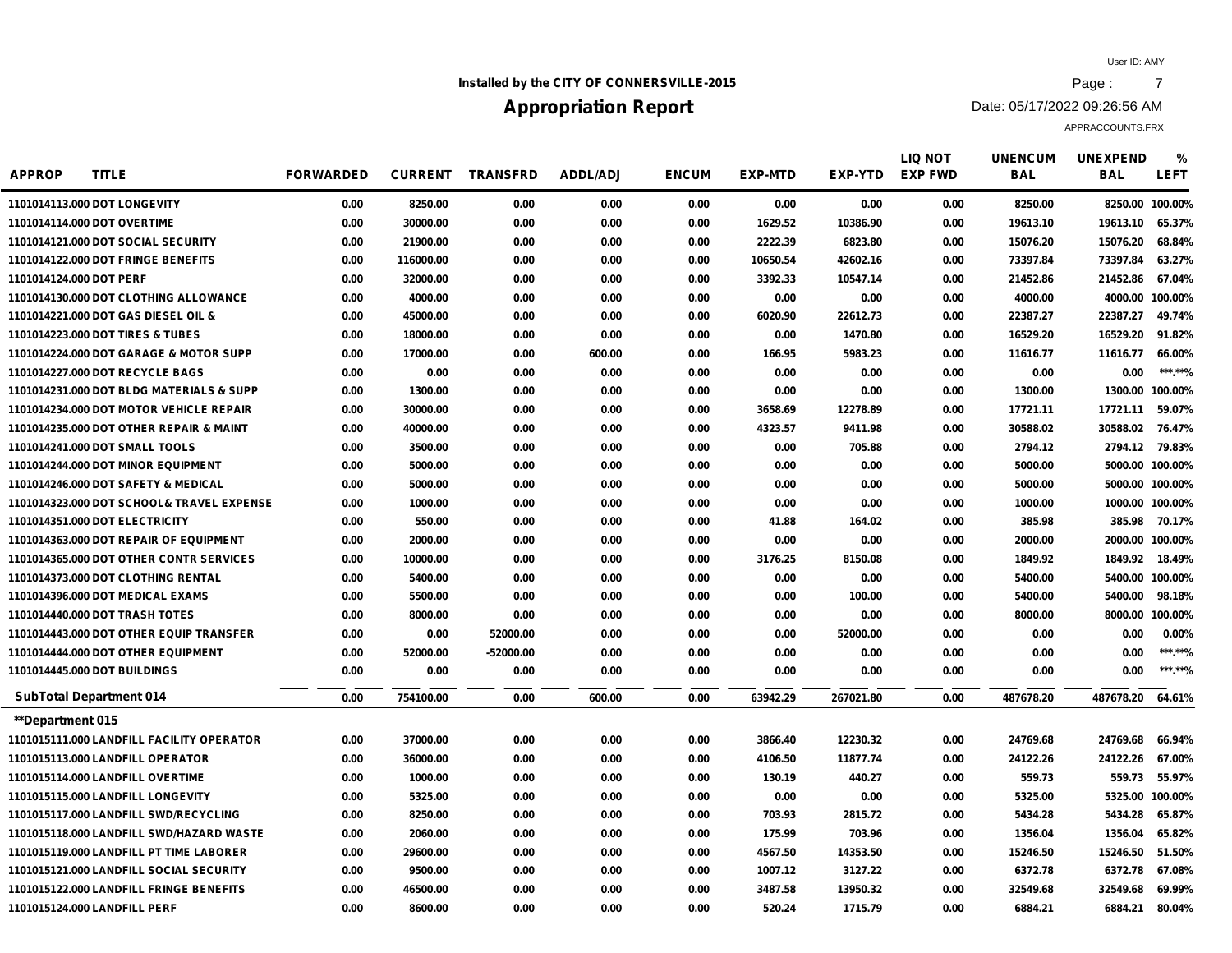## **Installed by the CITY OF CONNERSVILLE-2015 Page : 8**

# **Appropriation Report**

Date: 05/17/2022 09:26:56 AM

| <b>APPROP</b><br><b>TITLE</b>             | <b>FORWARDED</b> |             | <b>CURRENT TRANSFRD</b> | <b>ADDL/ADJ</b> | <b>ENCUM</b> | <b>EXP-MTD</b> | <b>EXP-YTD</b> | LIQ NOT<br><b>EXP FWD</b> | <b>UNENCUM</b><br><b>BAL</b> | <b>UNEXPEND</b><br><b>BAL</b> | %<br><b>LEFT</b> |
|-------------------------------------------|------------------|-------------|-------------------------|-----------------|--------------|----------------|----------------|---------------------------|------------------------------|-------------------------------|------------------|
| 1101015130.000 LANDFILL CLOTHING          | 0.00             | 1600.00     | 0.00                    | 0.00            | 0.00         | 0.00           | 0.00           | 0.00                      | 1600.00                      | 1600.00 100.00%               |                  |
| 1101015214.000 LANDFILL OFFICE SUPPLIES   | 0.00             | 2500.00     | 0.00                    | 0.00            | 0.00         | 0.00           | 0.00           | 0.00                      | 2500.00                      | 2500.00 100.00%               |                  |
| 1101015221.000 LANDFILL GASOLINE & DIESEL | 0.00             | 5500.00     | 0.00                    | 0.00            | 0.00         | 744.11         | 2076.47        | 0.00                      | 3423.53                      | 3423.53                       | 62.24%           |
| 1101015225,000 LANDFILL SANIT & INSTITUT  | 0.00             | 1200.00     | 0.00                    | 0.00            | 0.00         | 0.00           | 103.85         | 0.00                      | 1096.15                      | 1096.15                       | 91.34%           |
| 1101015231.000 LANDFILL BLDG MATERIALS &  | 0.00             | 1000.00     | 0.00                    | 0.00            | 0.00         | 0.00           | 128.68         | 0.00                      | 871.32                       |                               | 871.32 87.13%    |
| 1101015244.000 LANDFILL MINOR EQUIP       | 0.00             | 500.00      | 0.00                    | 0.00            | 0.00         | 0.00           | 0.00           | 0.00                      | 500.00                       |                               | 500.00 100.00%   |
| 1101015323.000 LANDFILL TRAVEL EXPENSE    | 0.00             | 750.00      | 0.00                    | 0.00            | 0.00         | 33.21          | 65.19          | 0.00                      | 684.81                       | 684.81                        | 91.30%           |
| 1101015324.000 LANDFILL TELEPHONE         | 0.00             | 2200.00     | 0.00                    | 0.00            | 0.00         | 151.02         | 684.31         | 0.00                      | 1515.69                      | 1515.69                       | 68.89%           |
| 1101015331.000 LANDFILL PRINTING/ADVERT   | 0.00             | 1000.00     | 0.00                    | 0.00            | 0.00         | 0.00           | 0.00           | 0.00                      | 1000.00                      | 1000.00 100.00%               |                  |
| 1101015334.000 LANDFILL EDUCAT/PROMO MAT. | 0.00             | 1000.00     | 0.00                    | 0.00            | 0.00         | 0.00           | 0.00           | 0.00                      | 1000.00                      | 1000.00 100.00%               |                  |
| 1101015343.000 LANDFILL PREM ON OFF BONDS | 0.00             | 0.00        | 0.00                    | 0.00            | 0.00         | 0.00           | 0.00           | 0.00                      | 0.00                         | 0.00                          | ***.**%          |
| 1101015351.000 LANDFILL ELECTRICITY       | 0.00             | 4500.00     | 0.00                    | 0.00            | 0.00         | 10.86          | 1129.23        | 0.00                      | 3370.77                      | 3370.77                       | 74.90%           |
| 1101015351.500 LANDFILL ELECTRICITY       | 0.00             | 0.00        | 0.00                    | 0.00            | 0.00         | 0.00           | 0.00           | 0.00                      | 0.00                         | 0.00                          | ***.**%          |
| 1101015353.000 LANDFILL WATER             | 0.00             | 6500.00     | 0.00                    | 0.00            | 0.00         | 525.92         | 2104.16        | 0.00                      | 4395.84                      | 4395.84                       | 67.62%           |
| 1101015365.000 LANDFILL OTHER CONTR SER   | 0.00             | 45000.00    | $-1200.00$              | 0.00            | 0.00         | 2719.92        | 5536.53        | 0.00                      | 38263.47                     | 38263.47                      | 87.35%           |
| 1101015371.000 LANDFILL UNIFORM RENTAL    | 0.00             | 5000.00     | 0.00                    | 0.00            | 0.00         | 323.04         | 1396.42        | 0.00                      | 3603.58                      | 3603.58                       | 72.07%           |
| 1101015372.000 LANDFILL RECYCL & DUMPSTER | 0.00             | 30000.00    | 0.00                    | 0.00            | 0.00         | 2498.00        | 9984.74        | 0.00                      | 20015.26                     | 20015.26                      | 66.71%           |
| 1101015373.000 LANDFILL STATE PERMIT      | 0.00             | 3000.00     | 1200.00                 | 0.00            | 0.00         | 0.00           | 4200.00        | 0.00                      | 0.00                         | 0.00                          | $0.00\%$         |
| 1101015374.000 LANDFILL HOUSE HAZ WASTE   | 0.00             | 5000.00     | 0.00                    | 0.00            | 0.00         | 0.00           | 0.00           | 0.00                      | 5000.00                      | 5000.00 100.00%               |                  |
| 1101015391.000 LANDFILL SUBSCRIP & DUES   | 0.00             | 0.00        | 0.00                    | 0.00            | 0.00         | 0.00           | 0.00           | 0.00                      | 0.00                         | 0.00                          | ***.**%          |
| 1101015392.000 LANDFILL OTHER CONTR       | 0.00             | 400000.00   | 0.00                    | 0.00            | 0.00         | 14636.99       | 104678.94      | 0.00                      | 295321.06                    | 295321.06                     | 73.83%           |
| 1101015444.000 LANDFILL OTHER EQUIPMENT   | 0.00             | 1000.00     | 0.00                    | 0.00            | 0.00         | 0.00           | 1000.00        | 0.00                      | 0.00                         | 0.00                          | 0.00%            |
| 1101015445.000 LANDFILL OTHER EQUIPMENT   | 0.00             | 0.00        | 0.00                    | 0.00            | 0.00         | 0.00           | 0.00           | 0.00                      | 0.00                         | 0.00                          | ***.**%          |
| <b>SubTotal Department 015</b>            | 0.00             | 701085.00   | 0.00                    | 0.00            | 0.00         | 40208.52       | 194303.36      | 0.00                      | 506781.64                    | 506781.64 72.28%              |                  |
| SubTotal Fund Number 1101                 | 3400.24          | 11727140.00 | 0.00                    | 164143.71       | 3400.24      | 1020107.31     | 4005713.95     | 0.00                      | 7885569.76                   | 7888970.00                    | 66.32%           |
| **Fund Number 2201                        |                  |             |                         |                 |              |                |                |                           |                              |                               |                  |
| <b>**Department 000</b>                   |                  |             |                         |                 |              |                |                |                           |                              |                               |                  |
| 2201000105.000 MVH MISCELLANEOUS          | 0.00             | 0.00        | 0.00                    | 0.00            | 0.00         | 0.00           | 0.00           | 0.00                      | 0.00                         | 0.00                          | ***.**%          |
| <b>SubTotal Department 000</b>            | 0.00             | 0.00        | 0.00                    | 0.00            | 0.00         | 0.00           | 0.00           | 0.00                      | 0.00                         | 0.00                          | ***.**%          |
| **Department 017                          |                  |             |                         |                 |              |                |                |                           |                              |                               |                  |
| 2201017111.000 MVH HEADS & CLERICAL       | 0.00             | 55900.00    | 0.00                    | 0.00            | 0.00         | 6322.14        | 18966.42       | 0.00                      | 36933.58                     | 36933.58                      | 66.07%           |
| 2201017112.000 MVH OTHER EMPLOYEES        | 0.00             | 449700.00   | 0.00                    | 0.00            | 0.00         | 27380.03       | 90290.18       | 0.00                      | 359409.82                    | 359409.82 79.92%              |                  |
| 2201017113.000 MVH LONGEVITY              | 0.00             | 37150.00    | 0.00                    | 0.00            | 0.00         | 0.00           | 2275.00        | 0.00                      | 34875.00                     | 34875.00                      | 93.87%           |
| 2201017114.000 MVH OVERTIME               | 0.00             | 18000.00    | 0.00                    | 0.00            | 0.00         | 395.76         | 4014.78        | 0.00                      | 13985.22                     | 13985.22 77.69%               |                  |
| 2201017121.000 MVH SOCIAL SECURITY        | 0.00             | 45000.00    | 0.00                    | 0.00            | 0.00         | 2398.48        | 8447.00        | 0.00                      | 36553.00                     | 36553.00                      | 81.22%           |
| 2201017122.000 MVH FRINGE BENEFITS        | 0.00             | 255000.00   | 0.00                    | 0.00            | 0.00         | 12394.81       | 58492.64       | 0.00                      | 196507.36                    | 196507.36                     | 77.06%           |
| 2201017123.000 MVH UNEMPLOYMENT           | 0.00             | 0.00        | 0.00                    | 0.00            | 0.00         | 0.00           | 0.00           | 0.00                      | 0.00                         | 0.00                          | ***.**%          |
| 2201017124.000 MVH PERF                   | 0.00             | 65500.00    | 0.00                    | 0.00            | 0.00         | 3571.49        | 12426.73       | 0.00                      | 53073.27                     | 53073.27                      | 81.02%           |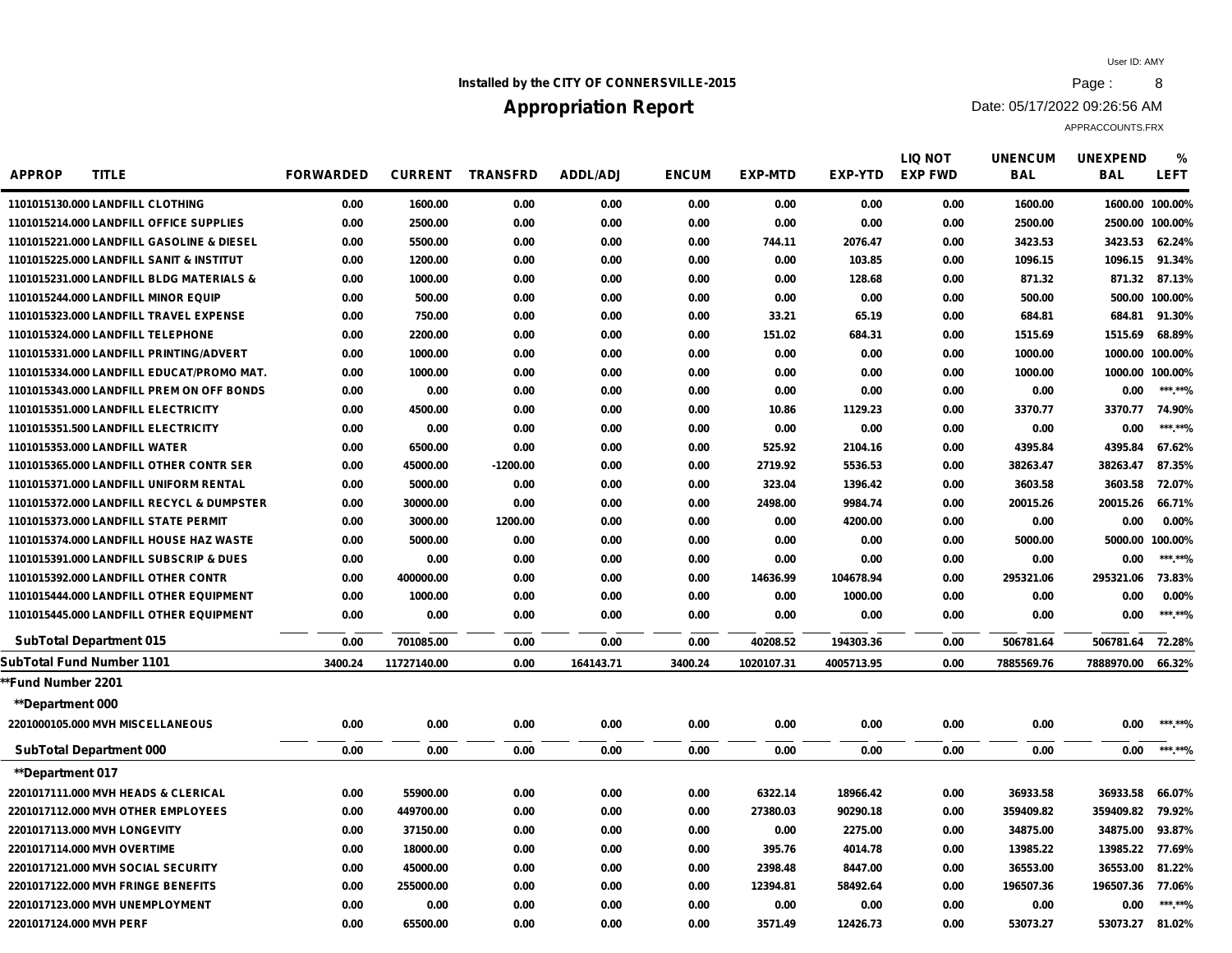## **Installed by the CITY OF CONNERSVILLE-2015 Page : 9**

# **Appropriation Report**

Date: 05/17/2022 09:26:56 AM

| <b>APPROP</b><br><b>TITLE</b>                      | <b>FORWARDED</b> | <b>CURRENT</b> | <b>TRANSFRD</b> | <b>ADDL/ADJ</b> | <b>ENCUM</b> | <b>EXP-MTD</b> | <b>EXP-YTD</b> | <b>LIQ NOT</b><br><b>EXP FWD</b> | <b>UNENCUM</b><br><b>BAL</b> | <b>UNEXPEND</b><br><b>BAL</b> | %<br><b>LEFT</b> |
|----------------------------------------------------|------------------|----------------|-----------------|-----------------|--------------|----------------|----------------|----------------------------------|------------------------------|-------------------------------|------------------|
| 2201017130.000 MVH CLOTHING ALLOWANCE              | 0.00             | 8000.00        | 0.00            | 0.00            | 0.00         | 0.00           | 400.02         | 0.00                             | 7599.98                      | 7599.98                       | 94.99%           |
| 2201017214.000 MVH OFFICE SUPPLIES                 | 0.00             | 2000.00        | 0.00            | 0.00            | 0.00         | 130.38         | 377.60         | 0.00                             | 1622.40                      | 1622.40                       | 81.12%           |
| 2201017221.000 MVH GAS OIL & LUBRICANTS            | 0.00             | 40000.00       | 0.00            | 0.00            | 0.00         | 0.00           | 0.00           | 0.00                             | 40000.00                     | 40000.00 100.00%              |                  |
| 2201017223.000 MVH TIRES & TUBES                   | 0.00             | 5000.00        | 0.00            | 0.00            | 0.00         | 650.00         | 1484.00        | 0.00                             | 3516.00                      | 3516.00                       | 70.32%           |
| 2201017224.000 MVH GARAGE & MOTOR                  | 0.00             | 10000.00       | 0.00            | 0.00            | 0.00         | 1450.90        | 1971.20        | 0.00                             | 8028.80                      | 8028.80                       | 80.28%           |
| 2201017225.000 MVH SANITATION &                    | 0.00             | 1500.00        | 0.00            | 0.00            | 0.00         | 99.16          | 146.17         | 0.00                             | 1353.83                      | 1353.83                       | 90.25%           |
| 2201017231.000 MVH BLDG MATERIAL &                 | 0.00             | 3000.00        | 0.00            | 0.00            | 0.00         | 0.00           | 11.99          | 0.00                             | 2988.01                      | 2988.01                       | 99.60%           |
| 2201017234.000 MVH MOTOR VEHICLE REP               | 0.00             | 30000.00       | 0.00            | 0.00            | 0.00         | 1633.74        | 5877.45        | 0.00                             | 24122.55                     | 24122.55                      | 80.40%           |
| 2201017235,000 MVH OTHER REPAIR &                  | 0.00             | 30000.00       | 0.00            | 0.00            | 0.00         | 2236.01        | 15399.10       | 0.00                             | 14600.90                     | 14600.90                      | 48.66%           |
| 2201017236.000 MVH OTHER MATERIALS                 | 0.00             | 150000.00      | 0.00            | 0.00            | 0.00         | 17750.86       | 37496.76       | 0.00                             | 112503.24                    | 112503.24                     | 75.00%           |
| 2201017243.000 MVH PAINT                           | 0.00             | 6000.00        | 0.00            | 0.00            | 0.00         | 0.00           | 0.00           | 0.00                             | 6000.00                      | 6000.00 100.00%               |                  |
| 2201017244.000 MVH MINOR EQUIPMENT                 | 0.00             | 4000.00        | 0.00            | 0.00            | 0.00         | 0.00           | 429.16         | 0.00                             | 3570.84                      | 3570.84                       | 89.27%           |
| 2201017245.000 MVH ST SIGNS & SIGNAL               | 0.00             | 5000.00        | 0.00            | 0.00            | 0.00         | 108.00         | 3586.76        | 0.00                             | 1413.24                      | 1413.24                       | 28.26%           |
| 2201017246.000 MVH SAFETY & MEDICAL                | 0.00             | 500.00         | 0.00            | 0.00            | 0.00         | 37.80          | 37.80          | 0.00                             | 462.20                       | 462.20                        | 92.44%           |
| 2201017322.000 MVH POSTAGE                         | 0.00             | 200.00         | 0.00            | 0.00            | 0.00         | 0.00           | 0.00           | 0.00                             | 200.00                       |                               | 200.00 100.00%   |
| 2201017323.000 MVH TRAVEL EXPENSE                  | 0.00             | 725.00         | 0.00            | 0.00            | 0.00         | 0.00           | 0.00           | 0.00                             | 725.00                       |                               | 725.00 100.00%   |
| 2201017324.000 MVH TELEPHONE                       | 0.00             | 31000.00       | 0.00            | 0.00            | 0.00         | 290.16         | 1163.13        | 0.00                             | 29836.87                     | 29836.87                      | 96.24%           |
| 2201017341.000 MVH INSURANCE                       | 0.00             | 96000.00       | 0.00            | 0.00            | 0.00         | 0.00           | 69878.00       | 0.00                             | 26122.00                     | 26122.00                      | 27.21%           |
| 2201017343,000 MVH PREM ON OFF BONDS               | 0.00             | 0.00           | 0.00            | 0.00            | 0.00         | 0.00           | 0.00           | 0.00                             | 0.00                         | 0.00                          | ***.**%          |
| 2201017351.000 MVH ELECTRICITY                     | 0.00             | 7000.00        | 0.00            | 0.00            | 0.00         | 351.78         | 1597.32        | 0.00                             | 5402.68                      | 5402.68                       | 77.18%           |
| 2201017351.500 MVH ELECTRICITY TRANSFER            | 0.00             | 0.00           | 0.00            | 0.00            | 0.00         | 0.00           | 0.00           | 0.00                             | 0.00                         | 0.00                          | ***.**%          |
| 2201017352,000 MVH GAS                             | 0.00             | 17000.00       | 0.00            | 0.00            | 0.00         | 1504.72        | 7375.05        | 0.00                             | 9624.95                      | 9624.95                       | 56.61%           |
| 2201017353.000 MVH WATER & SEWER                   | 0.00             | 3500.00        | 0.00            | 0.00            | 0.00         | 340.72         | 1277.22        | 0.00                             | 2222.78                      | 2222.78                       | 63.50%           |
| 2201017363.000 MVH REPAIR OF EQUIPMENT             | 0.00             | 1000.00        | 0.00            | 0.00            | 0.00         | 0.00           | 0.00           | 0.00                             | 1000.00                      | 1000.00 100.00%               |                  |
| 2201017364.000 MVH REPAIR OF ST SIGNALS            | 0.00             | 1500.00        | 0.00            | 0.00            | 0.00         | 0.00           | 0.00           | 0.00                             | 1500.00                      | 1500.00 100.00%               |                  |
| 2201017365.000 MVH OTHER CONT SERVICES             | 0.00             | 17000.00       | 0.00            | 0.00            | 0.00         | 416.01         | 5240.01        | 0.00                             | 11759.99                     | 11759.99                      | 69.17%           |
| 2201017367.000 MVH PAVING OF STREETS               | 0.00             | 250000.00      | 0.00            | 0.00            | 0.00         | 0.00           | 0.00           | 0.00                             | 250000.00                    | 250000.00 100.00%             |                  |
| 2201017373.000 MVH UNIFORM RENTAL                  | 0.00             | 9000.00        | 0.00            | 0.00            | 0.00         | 1269.74        | 4232.50        | 0.00                             | 4767.50                      | 4767.50                       | 52.97%           |
| <b>2201017391,000 MVH SUBSCRIPTIONS &amp; DUES</b> | 0.00             | 225.00         | 0.00            | 0.00            | 0.00         | 0.00           | 179.75         | 0.00                             | 45.25                        | 45.25                         | 20.11%           |
| 2201017396.000 MVH MED EXAMS & LICENSE             | 0.00             | 550.00         | 0.00            | 0.00            | 0.00         | 0.00           | 300.00         | 0.00                             | 250.00                       | 250.00                        | 45.45%           |
| 2201017444.000 MVH OTHER EQUIPMENT                 | 0.00             | 119000.00      | 0.00            | 0.00            | 0.00         | 0.00           | 119000.00      | 0.00                             | 0.00                         | 0.00                          | $0.00\%$         |
| <b>SubTotal Department 017</b>                     | 0.00             | 1774950.00     | 0.00            | 0.00            | 0.00         | 80732.69       | 472373.74      | 0.00                             | 1302576.26                   | 1302576.26 73.38%             |                  |
| SubTotal Fund Number 2201                          | 0.00             | 1774950.00     | 0.00            | 0.00            | 0.00         | 80732.69       | 472373.74      | 0.00                             | 1302576.26                   | 1302576.26 73.38%             |                  |
| *Fund Number 2202                                  |                  |                |                 |                 |              |                |                |                                  |                              |                               |                  |
| <b>**Department 000</b>                            |                  |                |                 |                 |              |                |                |                                  |                              |                               |                  |
| 2202000105.000 LR & ST MISCELLANEOUS               | 0.00             | 0.00           | 0.00            | 0.00            | 0.00         | 0.00           | 0.00           | 0.00                             | 0.00                         | 0.00                          | ***.**%          |
| 2202000392.000 LOCAL ROAD & STREET                 | 0.00             | 0.00           | 0.00            | 0.00            | 0.00         | 0.00           | 0.00           | 0.00                             | 0.00                         | 0.00                          | ***.**%          |
| <b>SubTotal Department 000</b>                     | 0.00             | 0.00           | 0.00            | 0.00            | 0.00         | 0.00           | 0.00           | 0.00                             | 0.00                         | 0.00                          | ******%          |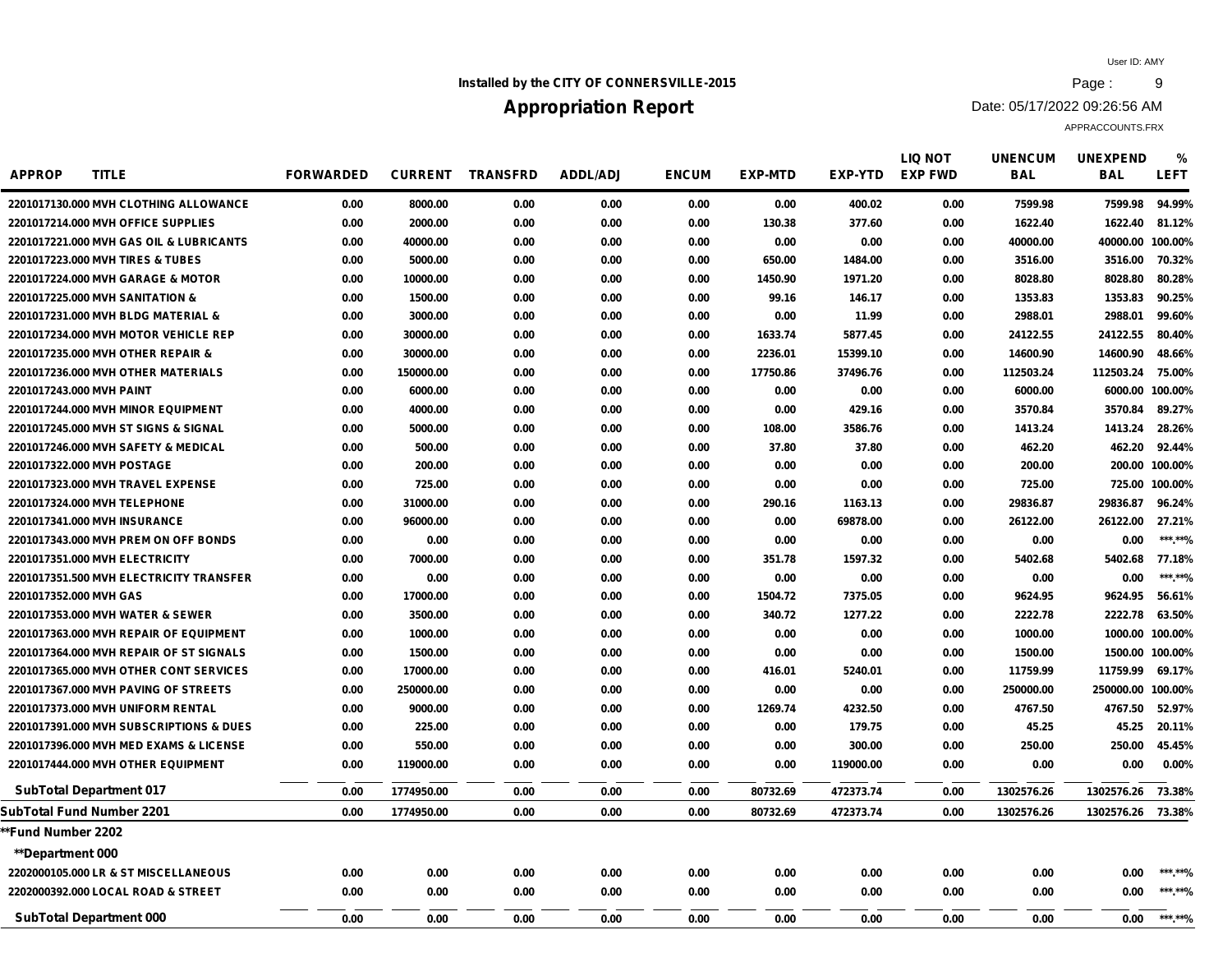## **Installed by the CITY OF CONNERSVILLE-2015 Page : 10**

# **Appropriation Report**

Date: 05/17/2022 09:26:56 AM

| <b>APPROP</b><br><b>TITLE</b>             | <b>FORWARDED</b> | <b>CURRENT</b> | <b>TRANSFRD</b> | <b>ADDL/ADJ</b> | <b>ENCUM</b> | <b>EXP-MTD</b> | <b>EXP-YTD</b> | <b>LIQ NOT</b><br><b>EXP FWD</b> | <b>UNENCUM</b><br><b>BAL</b> | <b>UNEXPEND</b><br><b>BAL</b> | $\%$<br><b>LEFT</b> |
|-------------------------------------------|------------------|----------------|-----------------|-----------------|--------------|----------------|----------------|----------------------------------|------------------------------|-------------------------------|---------------------|
| <b>**Department 026</b>                   |                  |                |                 |                 |              |                |                |                                  |                              |                               |                     |
| 2202026367.000 LR & ST PAVING OF VARIOUS  | 0.00             | 100000.00      | 0.00            | 0.00            | 0.00         | 0.00           | 0.00           | 0.00                             | 100000.00                    | 100000.00 100.00%             |                     |
| <b>SubTotal Department 026</b>            | 0.00             | 100000.00      | 0.00            | 0.00            | 0.00         | 0.00           | 0.00           | 0.00                             | 100000.00                    | 100000.00 100.00%             |                     |
| SubTotal Fund Number 2202                 | 0.00             | 100000.00      | 0.00            | 0.00            | 0.00         | 0.00           | 0.00           | 0.00                             | 100000.00                    | 100000.00 100.00%             |                     |
| **Fund Number 2203                        |                  |                |                 |                 |              |                |                |                                  |                              |                               |                     |
| <b>**Department 018</b>                   |                  |                |                 |                 |              |                |                |                                  |                              |                               |                     |
| 2203018236.000 MVH RESTRICTED - OTHER     | 0.00             | 0.00           | 0.00            | 0.00            | 0.00         | 0.00           | 0.00           | 0.00                             | 0.00                         | 0.00                          | ***.**%             |
| 2203018367.000 MVH RESTRICTED - PAVING OF | 0.00             | 0.00           | 0.00            | 0.00            | 0.00         | 0.00           | 0.00           | 0.00                             | 0.00                         | 0.00                          | ***.**%             |
| 2203018392.000 MVH RESTRICTED - TRANSFER  | 0.00             | 0.00           | 0.00            | 0.00            | 0.00         | 0.00           | 0.00           | 0.00                             | 0.00                         | 0.00                          | ***.**%             |
| 2203018444.000 MVH RESTRICTED - OTHER     | 0.00             | 0.00           | 0.00            | 0.00            | 0.00         | 0.00           | 0.00           | 0.00                             | 0.00                         | 0.00                          | *** **%             |
| <b>SubTotal Department 018</b>            | 0.00             | 0.00           | 0.00            | 0.00            | 0.00         | 0.00           | 0.00           | 0.00                             | 0.00                         | 0.00                          | ***.**%             |
| SubTotal Fund Number 2203                 | 0.00             | 0.00           | 0.00            | 0.00            | 0.00         | 0.00           | 0.00           | 0.00                             | 0.00                         | 0.00                          | ***.**%             |
| *Fund Number 2204                         |                  |                |                 |                 |              |                |                |                                  |                              |                               |                     |
| <b>**Department 000</b>                   |                  |                |                 |                 |              |                |                |                                  |                              |                               |                     |
| 2204000105.000 PARK MISCELLANEOUS         | 0.00             | 0.00           | 0.00            | 0.00            | 0.00         | 0.00           | 0.00           | 0.00                             | 0.00                         | 0.00                          | ***.**%             |
| <b>SubTotal Department 000</b>            | 0.00             | 0.00           | 0.00            | 0.00            | 0.00         | 0.00           | 0.00           | 0.00                             | 0.00                         | 0.00                          | ***.**%             |
| **Department 018                          |                  |                |                 |                 |              |                |                |                                  |                              |                               |                     |
| 2204018111.000 PARK SUPERINTENDENT        | 0.00             | 53800.00       | 0.00            | 0.00            | 0.00         | 5731.02        | 17193.06       | 0.00                             | 36606.94                     | 36606.94                      | 68.04%              |
| 2204018112.000 PARK OTHER EMPLOYEES       | 0.00             | 170000.00      | 0.00            | 0.00            | 0.00         | 15952.07       | 45189.64       | 0.00                             | 124810.36                    | 124810.36                     | 73.41%              |
| 2204018113.000 PARK LONGEVITY             | 0.00             | 3575.00        | 0.00            | 0.00            | 0.00         | 0.00           | 0.00           | 0.00                             | 3575.00                      |                               | 3575.00 100.00%     |
| 2204018114.000 PARK OVERTIME              | 0.00             | 500.00         | 0.00            | 0.00            | 0.00         | 58.34          | 306.29         | 0.00                             | 193.71                       | 193.71                        | 38.74%              |
| 2204018115.000 PARK PART TIME CLERICAL    | 0.00             | 10100.00       | 0.00            | 0.00            | 0.00         | 293.08         | 714.32         | 0.00                             | 9385.68                      | 9385.68                       | 92.92%              |
| 2204018115.500 PARK PART TIME CUSTODIAN   | 0.00             | 14140.00       | 0.00            | 0.00            | 0.00         | 1641.79        | 4872.65        | 0.00                             | 9267.35                      | 9267.35                       | 65.54%              |
| 2204018116.000 PARK REC DIRECTOR          | 0.00             | 27500.00       | 0.00            | 0.00            | 0.00         | 3661.92        | 10985.76       | 0.00                             | 16514.24                     | 16514.24                      | 60.05%              |
| 2204018117.000 PARK CAMP COUNSELORS       | 0.00             | 22220.00       | 0.00            | 0.00            | 0.00         | 0.00           | 0.00           | 0.00                             | 22220.00                     | 22220.00                      | 100.00%             |
| 2204018118.000 PARK SECRETARY (FULL TIME) | 0.00             | 31300.00       | 0.00            | 0.00            | 0.00         | 4709.47        | 11469.06       | 0.00                             | 19830.94                     | 19830.94                      | 63.35%              |
| 2204018119.000 PARK POOL MAINTENANCE      | 0.00             | 0.00           | 0.00            | 0.00            | 0.00         | 0.00           | 0.00           | 0.00                             | 0.00                         | 0.00                          | ***.**%             |
| 2204018120.000 PARK POOL EMPLOYEES        | 0.00             | 55000.00       | 0.00            | 0.00            | 0.00         | 0.00           | 0.00           | 0.00                             | 55000.00                     | 55000.00 100.00%              |                     |
| 2204018121.000 PARK SOCIAL SECURITY       | 0.00             | 31000.00       | 0.00            | 0.00            | 0.00         | 2385.20        | 6653.02        | 0.00                             | 24346.98                     | 24346.98                      | 78.53%              |
| 2204018122.000 PARK FRINGE BENEFITS       | 0.00             | 116000.00      | 0.00            | 0.00            | 0.00         | 6897.89        | 33382.04       | 0.00                             | 82617.96                     | 82617.96                      | 71.22%              |
| 2204018123.000 PARK UNEMPLOYMENT          | 0.00             | 0.00           | 0.00            | 0.00            | 0.00         | 0.00           | 0.00           | 0.00                             | 0.00                         | 0.00                          | ***.**%             |
| 2204018124.000 PARK PERF                  | 0.00             | 45000.00       | 0.00            | 0.00            | 0.00         | 3026.68        | 8781.55        | 0.00                             | 36218.45                     | 36218.45                      | 80.48%              |
| 2204018126.000 PARK SALES TAX             | 0.00             | 3500.00        | 0.00            | 0.00            | 0.00         | 0.00           | 0.00           | 0.00                             | 3500.00                      |                               | 3500.00 100.00%     |
| 2204018130.000 PARK CLOTHING ALLOWANCE    | 0.00             | 3200.00        | 0.00            | 0.00            | 0.00         | 0.00           | 0.00           | 0.00                             | 3200.00                      |                               | 3200.00 100.00%     |
| 2204018214.000 PARK OFFICE SUPPLIES       | 0.00             | 1000.00        | 0.00            | 0.00            | 0.00         | 179.38         | 776.00         | 0.00                             | 224.00                       | 224.00                        | 22.40%              |
| 2204018220.000 PARK CONCESSIONS - POOL    | 0.00             | 40000.00       | 0.00            | 0.00            | 0.00         | 0.00           | 0.00           | 0.00                             | 40000.00                     | 40000.00 100.00%              |                     |
| 2204018220.200 PARK CONCESSIONS - SOCCER  | 0.00             | 0.00           | 0.00            | 0.00            | 0.00         | 0.00           | 0.00           | 0.00                             | 0.00                         | 0.00                          | ***.**%             |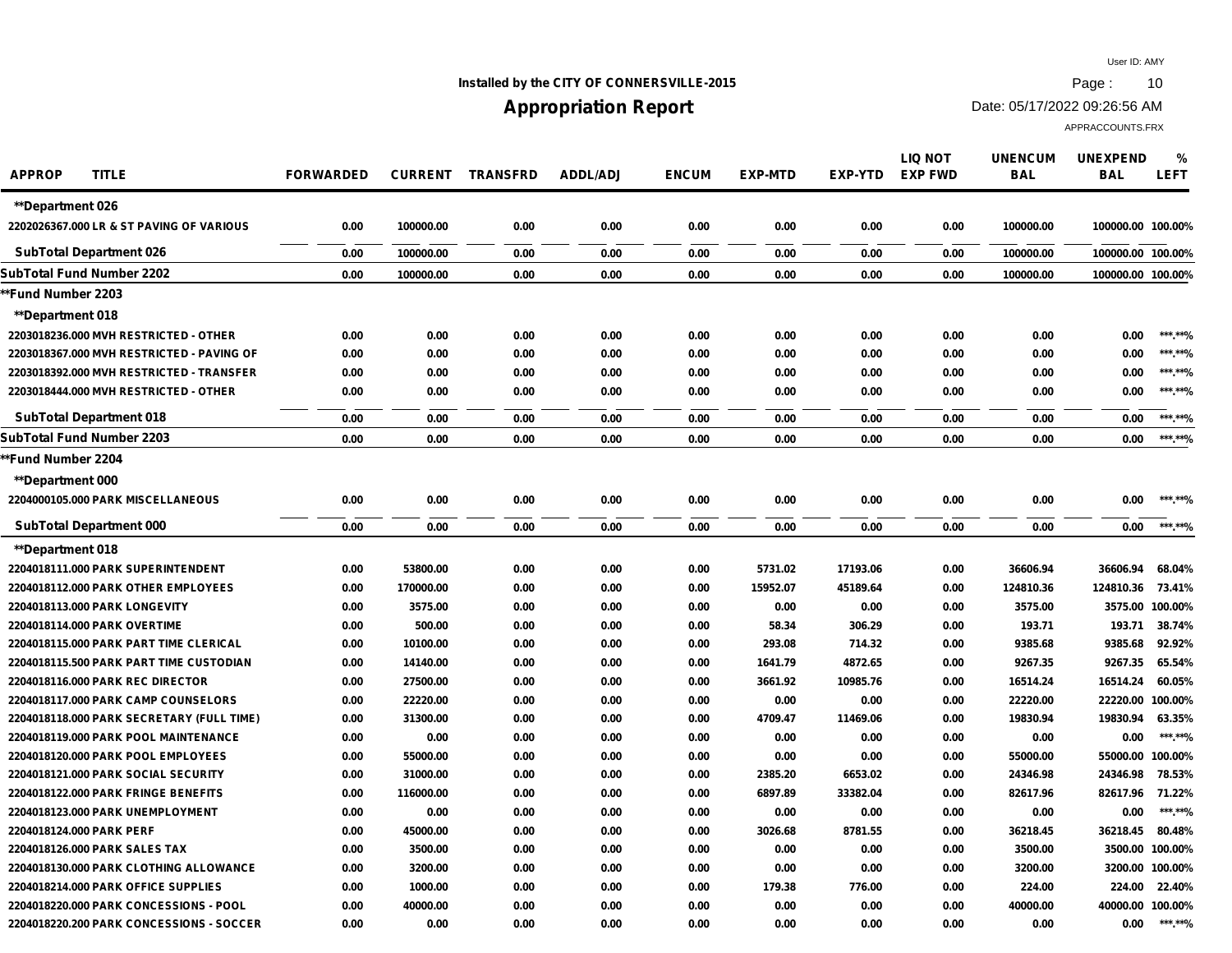## **Installed by the CITY OF CONNERSVILLE-2015 Page : 11**

# **Appropriation Report**

Date: 05/17/2022 09:26:56 AM

| <b>APPROP</b><br><b>TITLE</b>                       | <b>FORWARDED</b> | <b>CURRENT</b> | <b>TRANSFRD</b> | <b>ADDL/ADJ</b> | <b>ENCUM</b> | <b>EXP-MTD</b> | EXP-YTD   | <b>LIQ NOT</b><br><b>EXP FWD</b> | <b>UNENCUM</b><br><b>BAL</b> | <b>UNEXPEND</b><br><b>BAL</b> | %<br><b>LEFT</b> |
|-----------------------------------------------------|------------------|----------------|-----------------|-----------------|--------------|----------------|-----------|----------------------------------|------------------------------|-------------------------------|------------------|
| 2204018220.400 PARK CONCESSIONS - FIELD             | 0.00             | 0.00           | 0.00            | 0.00            | 0.00         | 385.69         | 385.69    | 0.00                             | $-385.69$                    | $-385.69$                     | ***.**%          |
| 2204018220.600 PARK CONCESSIONS - MOVIES            | 0.00             | 0.00           | 0.00            | 0.00            | 0.00         | 0.00           | 0.00      | 0.00                             | 0.00                         | 0.00                          | ***.**%          |
| <b>2204018221,000 PARK GAS OIL &amp; LUBRICANTS</b> | 0.00             | 13000.00       | 0.00            | 0.00            | 0.00         | 2933.59        | 3161.41   | 0.00                             | 9838.59                      | 9838.59                       | 75.68%           |
| 2204018224.000 PARK OTHER GAR & MOTOR               | 0.00             | 3000.00        | 0.00            | 0.00            | 0.00         | 0.00           | 76.75     | 0.00                             | 2923.25                      | 2923.25                       | 97.44%           |
| 2204018225.000 PARK SANT & INSTITUT                 | 0.00             | 6000.00        | 0.00            | 0.00            | 0.00         | 1425.37        | 2714.49   | 0.00                             | 3285.51                      | 3285.51                       | 54.75%           |
| 2204018227.000 PARK POOL CHEMICALS &                | 0.00             | 15000.00       | 0.00            | 0.00            | 0.00         | 0.00           | 410.00    | 0.00                             | 14590.00                     | 14590.00                      | 97.26%           |
| 2204018231.000 PARK BLDG MATER & SUPPL              | 0.00             | 12500.00       | 0.00            | 0.00            | 0.00         | 0.00           | 606.08    | 0.00                             | 11893.92                     | 11893.92                      | 95.15%           |
| 2204018234.000 PARK MOTOR VEHICLE REPAIR            | 0.00             | 3000.00        | 0.00            | 0.00            | 0.00         | 0.00           | 2273.15   | 0.00                             | 726.85                       | 726.85                        | 24.22%           |
| 2204018235.000 PARK OTHER REPAIR & MAINT            | 0.00             | 10000.00       | 0.00            | 0.00            | 0.00         | 858.46         | 2113.32   | 0.00                             | 7886.68                      | 7886.68                       | 78.86%           |
| 2204018236.000 PARK RECREATION SUPPLIES             | 0.00             | 3000.00        | 0.00            | 0.00            | 0.00         | 383.55         | 2192.56   | 0.00                             | 807.44                       | 807.44                        | 26.91%           |
| 2204018241.000 PARK SMALL TOOLS                     | 0.00             | 500.00         | 0.00            | 0.00            | 0.00         | 0.00           | 0.10      | 0.00                             | 499.90                       | 499.90                        | 99.98%           |
| 2204018244.000 PARK MINOR EQUIPMENT                 | 0.00             | 500.00         | 0.00            | 0.00            | 0.00         | 0.00           | 0.00      | 0.00                             | 500.00                       |                               | 500.00 100.00%   |
| 2204018245.000 PARK BEAUTIFICATION                  | 0.00             | 1500.00        | 0.00            | 0.00            | 0.00         | 0.00           | 0.00      | 0.00                             | 1500.00                      | 1500.00 100.00%               |                  |
| 2204018322.000 PARK POSTAGE                         | 0.00             | 100.00         | 0.00            | 0.00            | 0.00         | 0.00           | 116.00    | 0.00                             | $-16.00$                     | -16.00                        | $-16.00\%$       |
| 2204018323.000 PARK TRAVEL EXPENSE                  | 0.00             | 250.00         | 0.00            | 0.00            | 0.00         | 0.00           | 0.00      | 0.00                             | 250.00                       |                               | 250.00 100.00%   |
| 2204018324.000 PARK TELEPHONE & FAX                 | 0.00             | 7000.00        | 0.00            | 281.05          | 0.00         | 791.82         | 3169.03   | 0.00                             | 4112.02                      | 4112.02                       | 56.47%           |
| 2204018341.000 PARK INSURANCE                       | 0.00             | 16800.00       | 0.00            | 0.00            | 0.00         | 0.00           | 12228.00  | 0.00                             | 4572.00                      | 4572.00                       | 27.21%           |
| 2204018343.000 PARK PREM ON OFF BONDS               | 0.00             | 0.00           | 0.00            | 0.00            | 0.00         | 0.00           | 0.00      | 0.00                             | 0.00                         | 0.00                          | ***.**%          |
| 2204018351.000 PARK ELECTRICITY                     | 0.00             | 50000.00       | 0.00            | 0.00            | 0.00         | 206.60         | 8877.10   | 0.00                             | 41122.90                     | 41122.90                      | 82.24%           |
| 2204018351.500 PARK ELECTRICITY TRANSFER            | 0.00             | 0.00           | 0.00            | 0.00            | 0.00         | 0.00           | 0.00      | 0.00                             | 0.00                         | 0.00                          | ***.**%          |
| 2204018352,000 PARK GAS                             | 0.00             | 12000.00       | 0.00            | 0.00            | 0.00         | 36.00          | 6954.23   | 0.00                             | 5045.77                      | 5045.77                       | 42.04%           |
| 2204018353.000 PARK WATER & SEWER                   | 0.00             | 39500.00       | 0.00            | 0.00            | 0.00         | 0.00           | 8653.61   | 0.00                             | 30846.39                     | 30846.39                      | 78.09%           |
| 2204018362.000 PARK REPAIR OF EQUIP                 | 0.00             | 4000.00        | 0.00            | 0.00            | 0.00         | 0.00           | 2717.50   | 0.00                             | 1282.50                      | 1282.50                       | 32.06%           |
| 2204018363.000 PARK REPAIR OF BLDG &                | 0.00             | 40000.00       | 0.00            | 0.00            | 0.00         | 0.00           | 0.00      | 0.00                             | 40000.00                     | 40000.00 100.00%              |                  |
| 2204018365,000 PARK OTHER CONTR SER                 | 0.00             | 28000.00       | 0.00            | 0.00            | 0.00         | 10657.91       | 16013.93  | 0.00                             | 11986.07                     | 11986.07                      | 42.80%           |
| 2204018368,000 PARK REPAIR IMPROV SWIM              | 125877.93        | 6500.00        | 0.00            | 0.00            | 125877.93    | 8515.30        | 81876.42  | 0.00                             | -75376.42                    | 50501.51                      | 38.14%           |
| 2204018371.000 PARK UNIFORMS, UNIFORM               | 0.00             | 500.00         | 0.00            | 0.00            | 0.00         | 0.00           | 220.00    | 0.00                             | 280.00                       | 280.00                        | 56.00%           |
| 2204018381.000 PARK REFUNDS                         | 0.00             | 1000.00        | 0.00            | 0.00            | 0.00         | 80.00          | 140.00    | 0.00                             | 860.00                       | 860.00                        | 86.00%           |
| 2204018392.000 PARK SUBSCRIP & DUES                 | 0.00             | 400.00         | 0.00            | 0.00            | 0.00         | 0.00           | 10.00     | 0.00                             | 390.00                       | 390.00                        | 97.50%           |
| 2204018396.000 PARK MEDICAL EXAM&LICENSE            | 0.00             | 300.00         | 0.00            | 0.00            | 0.00         | 0.00           | 0.00      | 0.00                             | 300.00                       |                               | 300.00 100.00%   |
| 2204018399.000 PARK MILLER CENTER                   | 0.00             | 8000.00        | 0.00            | 0.00            | 0.00         | 0.00           | 0.00      | 0.00                             | 8000.00                      | 8000.00 100.00%               |                  |
| 2204018440.000 PARK MOWER TRANSFER OUT              | 0.00             | 15000.00       | 0.00            | 0.00            | 0.00         | 0.00           | 15000.00  | 0.00                             | 0.00                         | 0.00                          | $0.00\%$         |
| 2204018441.000 PARK OTHER EQUIPMENT                 | 0.00             | 20000.00       | 0.00            | 0.00            | 0.00         | 0.00           | 20000.00  | 0.00                             | 0.00                         | 0.00                          | 0.00%            |
| <b>SubTotal Department 018</b>                      | 125877.93        | 945185.00      | 0.00            | 281.05          | 125877.93    | 70811.13       | 330232.76 | 0.00                             | 615233.29                    | 741111.22 69.17%              |                  |
| SubTotal Fund Number 2204                           | 125877.93        | 945185.00      | 0.00            | 281.05          | 125877.93    | 70811.13       | 330232.76 | 0.00                             | 615233.29                    | 741111.22 69.17%              |                  |
| *Fund Number 2205                                   |                  |                |                 |                 |              |                |           |                                  |                              |                               |                  |
| <b>**Department 000</b>                             |                  |                |                 |                 |              |                |           |                                  |                              |                               |                  |
| 2205000105.000 CEMETERY MISCELLANEOUS               | 0.00             | 0.00           | 0.00            | 0.00            | 0.00         | 0.00           | 0.00      | 0.00                             | 0.00                         | 0.00                          | ***.**%          |
|                                                     |                  |                |                 |                 |              |                |           |                                  |                              |                               |                  |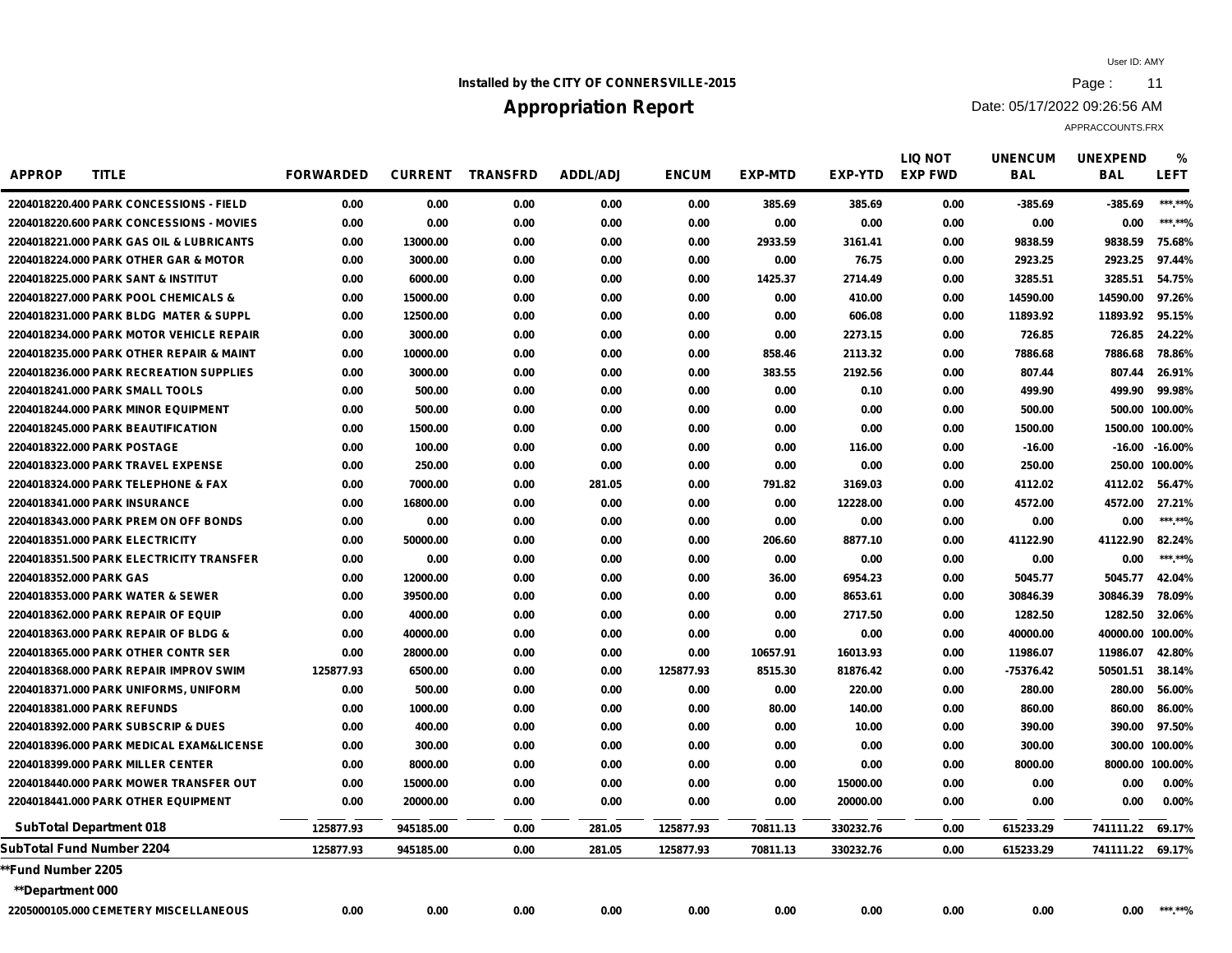## **Installed by the CITY OF CONNERSVILLE-2015 Page : 12**

# **Appropriation Report**

Date: 05/17/2022 09:26:56 AM

| <b>APPROP</b><br><b>TITLE</b>              | <b>FORWARDED</b> |          | <b>CURRENT TRANSFRD</b> | <b>ADDL/ADJ</b> | <b>ENCUM</b> | <b>EXP-MTD</b> | <b>EXP-YTD</b> | <b>LIQ NOT</b><br><b>EXP FWD</b> | <b>UNENCUM</b><br><b>BAL</b> | <b>UNEXPEND</b><br><b>BAL</b> | %<br><b>LEFT</b> |
|--------------------------------------------|------------------|----------|-------------------------|-----------------|--------------|----------------|----------------|----------------------------------|------------------------------|-------------------------------|------------------|
| <b>SubTotal Department 000</b>             | 0.00             | 0.00     | 0.00                    | 0.00            | 0.00         | 0.00           | 0.00           | 0.00                             | 0.00                         | 0.00                          | ***.**%          |
| <b>**Department 020</b>                    |                  |          |                         |                 |              |                |                |                                  |                              |                               |                  |
| 2205020231.000 CEMETERY BLDG. MATERIALS &  | 0.00             | 0.00     | 0.00                    | 0.00            | 0.00         | 0.00           | 0.00           | 0.00                             | 0.00                         | 0.00                          | ***.**%          |
| 2205020353.000 CEMETERY WATER SEWER ST     | 0.00             | 1500.00  | 0.00                    | 0.00            | 0.00         | 109.40         | 437.60         | 0.00                             | 1062.40                      | 1062.40                       | 70.82%           |
| 2205020365.000 CEMETERY OTHER CONTR SER    | 0.00             | 5500.00  | 0.00                    | 0.00            | 0.00         | 0.00           | 0.00           | 0.00                             | 5500.00                      |                               | 5500.00 100.00%  |
| <b>SubTotal Department 020</b>             | 0.00             | 7000.00  | 0.00                    | 0.00            | 0.00         | 109.40         | 437.60         | 0.00                             | 6562.40                      | 6562.40                       | 93.74%           |
| SubTotal Fund Number 2205                  | 0.00             | 7000.00  | 0.00                    | 0.00            | 0.00         | 109.40         | 437.60         | 0.00                             | 6562.40                      | 6562.40                       | 93.74%           |
| *Fund Number 2206                          |                  |          |                         |                 |              |                |                |                                  |                              |                               |                  |
| **Department 000                           |                  |          |                         |                 |              |                |                |                                  |                              |                               |                  |
| 2206000105.000 AIRPORT MISCELLANEOUS       | 0.00             | 0.00     | 0.00                    | 0.00            | 0.00         | 0.00           | 0.00           | 0.00                             | 0.00                         | 0.00                          | ***.**%          |
| <b>SubTotal Department 000</b>             | 0.00             | 0.00     | 0.00                    | 0.00            | 0.00         | 0.00           | 0.00           | 0.00                             | 0.00                         | 0.00                          | ***.**%          |
| <b>**Department 019</b>                    |                  |          |                         |                 |              |                |                |                                  |                              |                               |                  |
| 2206019112.000 AIRPORT AIRPORT BOARD       | 0.00             | 2275.00  | 0.00                    | 0.00            | 0.00         | 0.00           | 0.00           | 0.00                             | 2275.00                      |                               | 2275.00 100.00%  |
| 2206019113.000 AIRPORT ATTORNEY PERHOUR    | 0.00             | 5000.00  | 0.00                    | 0.00            | 0.00         | 0.00           | 0.00           | 0.00                             | 5000.00                      |                               | 5000.00 100.00%  |
| 2206019114.000 AIRPORT BOARD MEMBERS PER   | 0.00             | 1000.00  | 0.00                    | 0.00            | 0.00         | 0.00           | 0.00           | 0.00                             | 1000.00                      |                               | 1000.00 100.00%  |
| 2206019121.000 AIRPORT SOCIAL SECURITY     | 0.00             | 600.00   | 0.00                    | 0.00            | 0.00         | 0.00           | 0.00           | 0.00                             | 600.00                       |                               | 600.00 100.00%   |
| 2206019214.000 AIRPORT OFFICE SUPPLIES     | 0.00             | 1500.00  | 0.00                    | 0.00            | 0.00         | 169.42         | 169.42         | 0.00                             | 1330.58                      | 1330.58                       | 88.70%           |
| 2206019221.000 AIRPORT GAS OIL LUBE &      | 0.00             | 10000.00 | $-1270.00$              | 0.00            | 0.00         | 49.57          | 217.42         | 0.00                             | 8512.58                      | 8512.58                       | 97.50%           |
| 2206019223.000 AIRPORT TIRES & TUBES       | 0.00             | 1000.00  | 0.00                    | 0.00            | 0.00         | 0.00           | 0.00           | 0.00                             | 1000.00                      |                               | 1000.00 100.00%  |
| 2206019224.000 AIRPORT GARAGE & MOTOR      | 0.00             | 1500.00  | 0.00                    | 0.00            | 0.00         | 605.45         | 605.45         | 0.00                             | 894.55                       | 894.55                        | 59.63%           |
| 2206019225.000 AIRPORT SANIT & INSTITUT    | 0.00             | 1500.00  | 0.00                    | 0.00            | 0.00         | 84.70          | 338.80         | 0.00                             | 1161.20                      | 1161.20                       | 77.41%           |
| 2206019231.000 AIRPORT BLDG MATERIALS &    | 0.00             | 2000.00  | 1270.00                 | 0.00            | 0.00         | 0.00           | 3320.49        | 0.00                             | $-50.49$                     | $-50.49$                      | $-1.54%$         |
| 2206019234.000 AIRPORT MOTOR VEHICLE REP   | 0.00             | 1000.00  | 0.00                    | 0.00            | 0.00         | 0.00           | 0.00           | 0.00                             | 1000.00                      |                               | 1000.00 100.00%  |
| 2206019235.000 AIRPORT OTHER REPAIR &      | 0.00             | 1500.00  | 0.00                    | 0.00            | 0.00         | 454.95         | 454.95         | 0.00                             | 1045.05                      | 1045.05                       | 69.67%           |
| 2206019241.000 AIRPORT SMALL TOOLS         | 0.00             | 1000.00  | 0.00                    | 0.00            | 0.00         | 0.00           | 0.00           | 0.00                             | 1000.00                      |                               | 1000.00 100.00%  |
| 2206019244.000 AIRPORT MINOR EQUIPMENT     | 0.00             | 1000.00  | 0.00                    | 0.00            | 0.00         | 0.00           | 0.00           | 0.00                             | 1000.00                      |                               | 1000.00 100.00%  |
| 2206019245.000 AIRPORT WEED CONTROL        | 0.00             | 1000.00  | 0.00                    | 0.00            | 0.00         | 0.00           | 0.00           | 0.00                             | 1000.00                      |                               | 1000.00 100.00%  |
| 2206019311.000 AIRPORT PROF SER            | 0.00             | 20000.00 | 0.00                    | 0.00            | 0.00         | 0.00           | 0.00           | 0.00                             | 20000.00                     | 20000.00 100.00%              |                  |
| 2206019323.000 AIRPORT TRAVEL EXPENSE      | 0.00             | 300.00   | 0.00                    | 0.00            | 0.00         | 0.00           | 0.00           | 0.00                             | 300.00                       |                               | 300.00 100.00%   |
| 2206019324.000 AIRPORT TELEPHONE, FAX & TV | 0.00             | 5000.00  | 0.00                    | 0.00            | 0.00         | 327.78         | 1311.14        | 0.00                             | 3688.86                      |                               | 3688.86 73.77%   |
| 2206019332.000 AIRPORT PUBL OF LEGAL       | 0.00             | 300.00   | 0.00                    | 0.00            | 0.00         | 0.00           | 0.00           | 0.00                             | 300.00                       |                               | 300.00 100.00%   |
| 2206019341.000 AIRPORT INSURANCE           | 0.00             | 24000.00 | 0.00                    | 0.00            | 0.00         | 0.00           | 3488.63        | 0.00                             | 20511.37                     | 20511.37                      | 85.46%           |
| 2206019343.000 AIRPORT PREM ON OFF BONDS   | 0.00             | 150.00   | 0.00                    | 0.00            | 0.00         | 0.00           | 0.00           | 0.00                             | 150.00                       |                               | 150.00 100.00%   |
| 2206019351.000 AIRPORT ELECTRICITY         | 0.00             | 11000.00 | 0.00                    | 0.00            | 0.00         | 0.00           | 4619.51        | 0.00                             | 6380.49                      | 6380.49                       | 58.00%           |
| 2206019351.500 AIRPORT ELECTRICITY         | 0.00             | 0.00     | 0.00                    | 0.00            | 0.00         | 0.00           | 0.00           | 0.00                             | 0.00                         | 0.00                          | ***.**%          |
| 2206019353.000 AIRPORT WATER & SEWER       | 0.00             | 10000.00 | 0.00                    | 0.00            | 0.00         | 0.00           | 3166.21        | 0.00                             | 6833.79                      | 6833.79                       | 68.33%           |
| 2206019355.000 AIRPORT FUEL OIL            | 0.00             | 3000.00  | 0.00                    | 0.00            | 0.00         | 0.00           | 545.56         | 0.00                             | 2454.44                      | 2454.44                       | 81.81%           |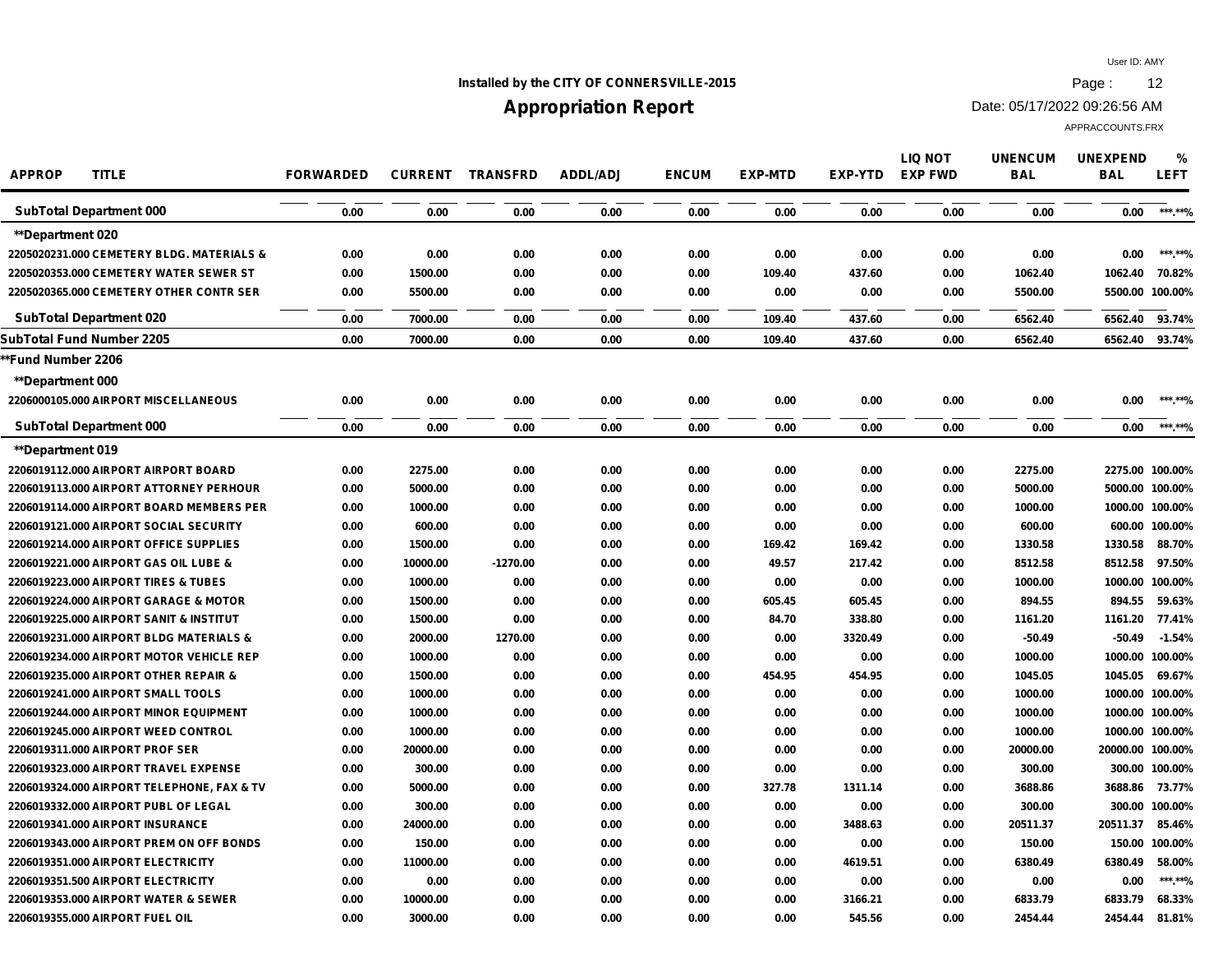## **Installed by the CITY OF CONNERSVILLE-2015 Page : 13**

# **Appropriation Report**

Date: 05/17/2022 09:26:56 AM

| <b>APPROP</b><br><b>TITLE</b>            | <b>FORWARDED</b> | <b>CURRENT</b> | <b>TRANSFRD</b> | <b>ADDL/ADJ</b> | <b>ENCUM</b> | <b>EXP-MTD</b> | EXP-YTD  | <b>LIQ NOT</b><br><b>EXP FWD</b> | <b>UNENCUM</b><br><b>BAL</b> | <b>UNEXPEND</b><br><b>BAL</b> | %<br><b>LEFT</b> |
|------------------------------------------|------------------|----------------|-----------------|-----------------|--------------|----------------|----------|----------------------------------|------------------------------|-------------------------------|------------------|
| 2206019362.000 AIRPORT IMPROVEMENTS      | 0.00             | 5000.00        | 0.00            | 0.00            | 0.00         | 0.00           | 0.00     | 0.00                             | 5000.00                      |                               | 5000.00 100.00%  |
| 2206019363.000 AIRPORT REPAIR OF EQUIP   | 0.00             | 1000.00        | 0.00            | 0.00            | 0.00         | 0.00           | 0.00     | 0.00                             | 1000.00                      |                               | 1000.00 100.00%  |
| 2206019364.000 AIRPORT CONTRACT          | 0.00             | 54000.00       | 0.00            | 0.00            | 0.00         | 4500.00        | 18000.00 | 0.00                             | 36000.00                     | 36000.00                      | 66.66%           |
| 2206019365.000 AIRPORT OTHER CONTRACT    | 0.00             | 15000.00       | 0.00            | 0.00            | 0.00         | 0.00           | 2050.00  | 0.00                             | 12950.00                     | 12950.00                      | 86.33%           |
| 2206019366.000 AIRPORT REIL & VASI       | 0.00             | 2500.00        | 0.00            | 0.00            | 0.00         | 0.00           | 0.00     | 0.00                             | 2500.00                      |                               | 2500.00 100.00%  |
| 2206019370.000 AIRPORT TRANSFER OUT      | 0.00             | 0.00           | 0.00            | 0.00            | 0.00         | 0.00           | 0.00     | 0.00                             | 0.00                         | 0.00                          | ***.**%          |
| 2206019381.000 AIRPORT REFUNDS           | 0.00             | 300.00         | 0.00            | 0.00            | 0.00         | 0.00           | 0.00     | 0.00                             | 300.00                       |                               | 300.00 100.00%   |
| 2206019391.000 AIRPORT SUBSCRIP & DUES   | 0.00             | 400.00         | 0.00            | 0.00            | 0.00         | 0.00           | 390.00   | 0.00                             | 10.00                        | 10.00                         | 2.50%            |
| 2206019431.000 AIRPORT TERMINAL APRON    | 0.00             | 0.00           | 0.00            | 0.00            | 0.00         | 0.00           | 0.00     | 0.00                             | 0.00                         | 0.00                          | ***.**%          |
| 2206019432.000 AIRPORT TAXIWAY "B"       | 0.00             | 0.00           | 0.00            | 0.00            | 0.00         | 0.00           | 0.00     | 0.00                             | 0.00                         | 0.00                          | ***.**%          |
| 2206019444.000 AIRPORT OTHER EQUIPMENT   | 0.00             | 0.00           | 0.00            | 0.00            | 0.00         | 0.00           | 0.00     | 0.00                             | 0.00                         | 0.00                          | ***.**%          |
| 2206019445.000 AIRPORT-FURNITURE &       | 0.00             | 0.00           | 0.00            | 0.00            | 0.00         | 0.00           | 0.00     | 0.00                             | 0.00                         | 0.00                          | ***.**%          |
| <b>SubTotal Department 019</b>           | 0.00             | 183825.00      | 0.00            | 0.00            | 0.00         | 6191.87        | 38677.58 | 0.00                             | 145147.42                    | 145147.42                     | 78.95%           |
| SubTotal Fund Number 2206                | 0.00             | 183825.00      | 0.00            | 0.00            | 0.00         | 6191.87        | 38677.58 | 0.00                             | 145147.42                    | 145147.42 78.95%              |                  |
| *Fund Number 2207                        |                  |                |                 |                 |              |                |          |                                  |                              |                               |                  |
| <b>**Department 000</b>                  |                  |                |                 |                 |              |                |          |                                  |                              |                               |                  |
| 2207000105.000 AIR ROTARY TRANSFER OUT   | 0.00             | 0.00           | 0.00            | 0.00            | 0.00         | 0.00           | 0.00     | 0.00                             | 0.00                         | 0.00                          | ***.**%          |
| <b>SubTotal Department 000</b>           | 0.00             | 0.00           | 0.00            | 0.00            | 0.00         | 0.00           | 0.00     | 0.00                             | 0.00                         | 0.00                          | ***.**%          |
| <b>**Department 001</b>                  |                  |                |                 |                 |              |                |          |                                  |                              |                               |                  |
| 2207001126.000 AIR ROTARY SALES TAX      | 0.00             | 0.00           | 0.00            | 0.00            | 0.00         | 124.38         | 533.92   | 0.00                             | $-533.92$                    | -533.92                       | ***.**%          |
| 2207001221.000 AIR ROTARY FUEL           | 0.00             | 0.00           | 0.00            | 0.00            | 0.00         | 0.00           | 10475.76 | 0.00                             | $-10475.76$                  | $-10475.76$                   | ***.**%          |
| 2207001235.000 AIR ROTARY OTHER REPAIR   | 0.00             | 0.00           | 0.00            | 0.00            | 0.00         | 0.00           | 0.00     | 0.00                             | 0.00                         | 0.00                          | ***.**%          |
| 2207001365.000 AIR ROTARY CONTRACT       | 0.00             | 0.00           | 0.00            | 0.00            | 0.00         | 189.34         | 813.12   | 0.00                             | $-813.12$                    | $-813.12$                     | ***.**%          |
| <b>SubTotal Department 001</b>           | 0.00             | 0.00           | 0.00            | 0.00            | 0.00         | 313.72         | 11822.80 | 0.00                             | $-11822.80$                  | $-11822.80$                   | ******%          |
| SubTotal Fund Number 2207                | 0.00             | 0.00           | 0.00            | 0.00            | 0.00         | 313.72         | 11822.80 | 0.00                             | $-11822.80$                  | -11822.80                     | ***.**%          |
| **Fund Number 2209                       |                  |                |                 |                 |              |                |          |                                  |                              |                               |                  |
| <b>**Department 000</b>                  |                  |                |                 |                 |              |                |          |                                  |                              |                               |                  |
| 2209000105.000 EDIT TRANSFER             | 0.00             | 0.00           | 0.00            | 0.00            | 0.00         | 0.00           | 0.00     | 0.00                             | 0.00                         | 0.00                          | ***.**%          |
| <b>SubTotal Department 000</b>           | 0.00             | 0.00           | 0.00            | 0.00            | 0.00         | 0.00           | 0.00     | 0.00                             | 0.00                         | 0.00                          | ***.**%          |
| <b>**Department 001</b>                  |                  |                |                 |                 |              |                |          |                                  |                              |                               |                  |
| 2209001365.000 EDIT OTHER CONTRACTUAL    | 0.00             | 0.00           | 0.00            | 0.00            | 0.00         | 0.00           | 0.00     | 0.00                             | 0.00                         | 0.00                          | ***.**%          |
| 2209001380.000 EDIT PK POOL BOND PAYMENT | 0.00             | 0.00           | 0.00            | 111658.30       | 0.00         | 0.00           | 0.00     | 0.00                             | 111658.30                    | 111658.30 100.00%             |                  |
| 2209001390.000 EDIT EDG                  | 0.00             | 0.00           | 0.00            | 0.00            | 0.00         | 0.00           | 0.00     | 0.00                             | 0.00                         | 0.00                          | ***.**%          |
| <b>SubTotal Department 001</b>           | 0.00             | 0.00           | 0.00            | 111658.30       | 0.00         | 0.00           | 0.00     | 0.00                             | 111658.30                    | 111658.30 100.00%             |                  |
| SubTotal Fund Number 2209                | 0.00             | 0.00           | 0.00            | 111658.30       | 0.00         | 0.00           | 0.00     | 0.00                             | 111658.30                    | 111658.30 100.00%             |                  |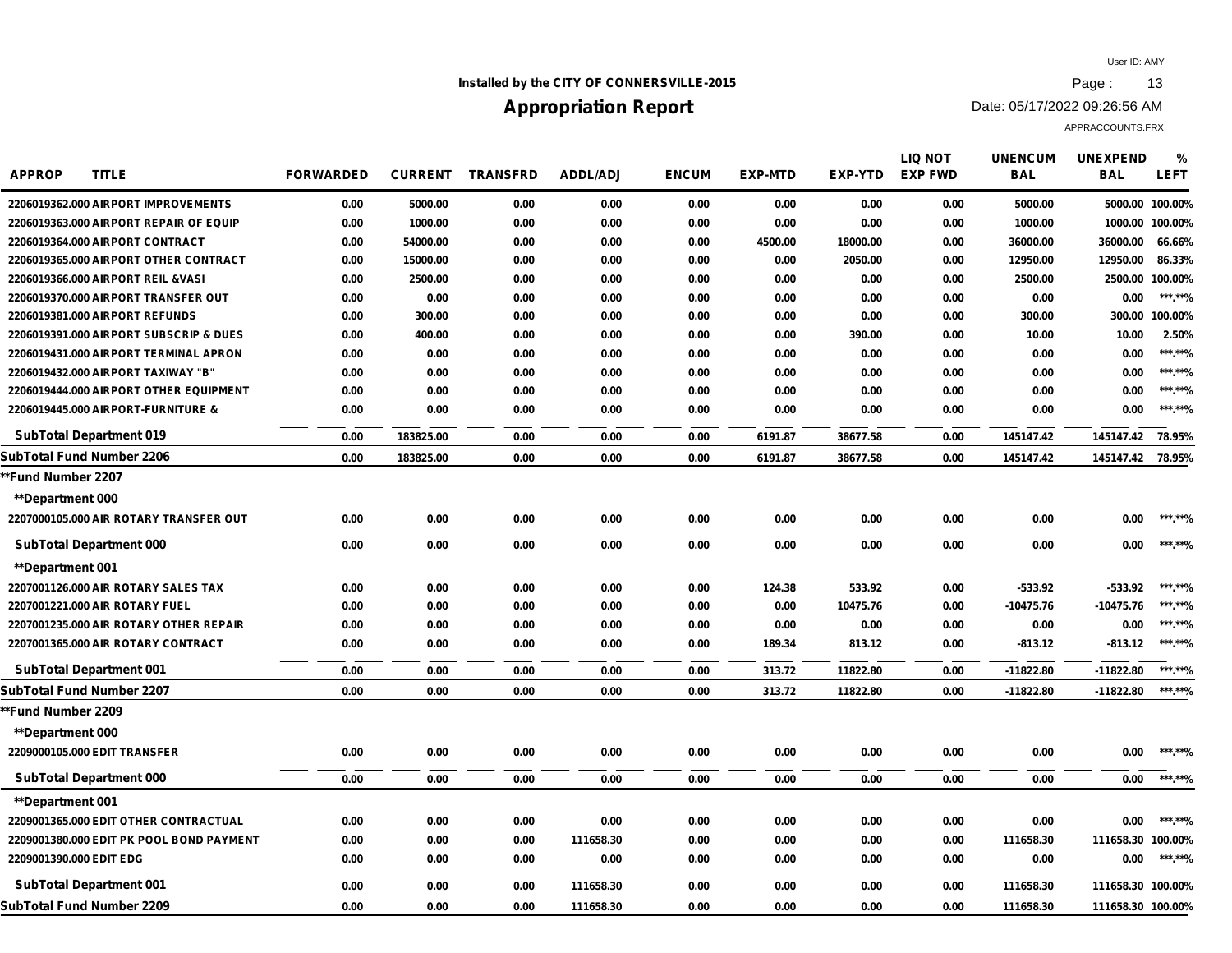## **Installed by the CITY OF CONNERSVILLE-2015 Page : 14**

## **Appropriation Report**

Date: 05/17/2022 09:26:56 AM

APPRACCOUNTS.FRX

| <b>APPROP</b><br><b>TITLE</b>            | <b>FORWARDED</b> | <b>CURRENT</b> | <b>TRANSFRD</b> | <b>ADDL/ADJ</b> | <b>ENCUM</b> | <b>EXP-MTD</b> | EXP-YTD  | <b>LIQ NOT</b><br><b>EXP FWD</b> | <b>UNENCUM</b><br><b>BAL</b> | <b>UNEXPEND</b><br><b>BAL</b> | $\%$<br><b>LEFT</b> |
|------------------------------------------|------------------|----------------|-----------------|-----------------|--------------|----------------|----------|----------------------------------|------------------------------|-------------------------------|---------------------|
| *Fund Number 2211                        |                  |                |                 |                 |              |                |          |                                  |                              |                               |                     |
| **Department 002                         |                  |                |                 |                 |              |                |          |                                  |                              |                               |                     |
| 2211002236.000 PK NON REV FUTSAL         | 0.00             | 0.00           | 0.00            | 0.00            | 0.00         | 0.00           | 0.00     | 0.00                             | 0.00                         | 0.00                          | ***.**%             |
| <b>SubTotal Department 002</b>           | 0.00             | 0.00           | 0.00            | 0.00            | 0.00         | 0.00           | 0.00     | 0.00                             | 0.00                         | 0.00                          | ******%             |
| <b>**Department 003</b>                  |                  |                |                 |                 |              |                |          |                                  |                              |                               |                     |
| 2211003236.000 PK NON REV TRUCK-OR-TREAT | 0.00             | 0.00           | 0.00            | 0.00            | 0.00         | 0.00           | 0.00     | 0.00                             | 0.00                         | 0.00                          | ***.**%             |
| <b>SubTotal Department 003</b>           | 0.00             | 0.00           | 0.00            | 0.00            | 0.00         | 0.00           | 0.00     | 0.00                             | 0.00                         | 0.00                          | ***.**%             |
| <b>**Department 008</b>                  |                  |                |                 |                 |              |                |          |                                  |                              |                               |                     |
| 2211008236.000 PK NON REV SUMMER CAMP    | 0.00             | 0.00           | 0.00            | 0.00            | 0.00         | 282.08         | 282.08   | 0.00                             | $-282.08$                    | $-282.08$                     | ***.**%             |
| <b>SubTotal Department 008</b>           | 0.00             | 0.00           | 0.00            | 0.00            | 0.00         | 282.08         | 282.08   | 0.00                             | $-282.08$                    | $-282.08$                     | ***.**%             |
| <b>**Department 018</b>                  |                  |                |                 |                 |              |                |          |                                  |                              |                               |                     |
| 2211018236.000 PK NON REV CC SUPPLIES    | 0.00             | 0.00           | 0.00            | 0.00            | 0.00         | 0.00           | 0.00     | 0.00                             | 0.00                         | 0.00                          | ***.**%             |
| <b>SubTotal Department 018</b>           | 0.00             | 0.00           | 0.00            | 0.00            | 0.00         | 0.00           | 0.00     | 0.00                             | 0.00                         | 0.00                          | ***.**%             |
| <b>**Department 027</b>                  |                  |                |                 |                 |              |                |          |                                  |                              |                               |                     |
| 2211027236.000 PK NON REV CHUCK LUCAS    | 0.00             | 0.00           | 0.00            | 0.00            | 0.00         | 25.98          | 25.98    | 0.00                             | $-25.98$                     | $-25.98$                      | ***.**%             |
| <b>SubTotal Department 027</b>           | 0.00             | 0.00           | 0.00            | 0.00            | 0.00         | 25.98          | 25.98    | 0.00                             | $-25.98$                     | $-25.98$                      | ***.**%             |
| <b>**Department 028</b>                  |                  |                |                 |                 |              |                |          |                                  |                              |                               |                     |
| 2211028236.000 PK NON REV MILLER SPORTS  | 0.00             | 0.00           | 0.00            | 0.00            | 0.00         | 1018.57        | 10713.30 | 0.00                             | $-10713.30$                  | $-10713.30$                   | ***.**%             |
| <b>SubTotal Department 028</b>           | 0.00             | 0.00           | 0.00            | 0.00            | 0.00         | 1018.57        | 10713.30 | 0.00                             | $-10713.30$                  | -10713.30                     | ***.**%             |
| <b>**Department 038</b>                  |                  |                |                 |                 |              |                |          |                                  |                              |                               |                     |
| 2211038236.000 PK NON REV FIELD FAC      | 0.00             | 0.00           | 0.00            | 0.00            | 0.00         | 3218.75        | 4061.38  | 0.00                             | $-4061.38$                   | $-4061.38$                    | ***.**%             |
| <b>SubTotal Department 038</b>           | 0.00             | 0.00           | 0.00            | 0.00            | 0.00         | 3218.75        | 4061.38  | 0.00                             | $-4061.38$                   | $-4061.38$                    | ***.**%             |
| <b>**Department 058</b>                  |                  |                |                 |                 |              |                |          |                                  |                              |                               |                     |
| 2211058236.000 PK NON REV SOCCER         | 0.00             | 0.00           | 0.00            | 0.00            | 0.00         | 8444.10        | 8664.30  | 0.00                             | $-8664.30$                   | $-8664.30$                    | ***.**%             |
| <b>SubTotal Department 058</b>           | 0.00             | 0.00           | 0.00            | 0.00            | 0.00         | 8444.10        | 8664.30  | 0.00                             | $-8664.30$                   | $-8664.30$                    | ******%             |
| **Department 068                         |                  |                |                 |                 |              |                |          |                                  |                              |                               |                     |
| 2211068236.000 PK NON REV SIGN           | 0.00             | 0.00           | 0.00            | 0.00            | 0.00         | 0.00           | 0.00     | 0.00                             | 0.00                         | 0.00                          | ***.**%             |
| <b>SubTotal Department 068</b>           | 0.00             | 0.00           | 0.00            | 0.00            | 0.00         | 0.00           | 0.00     | 0.00                             | 0.00                         | 0.00                          | ***.**%             |
| <b>**Department 078</b>                  |                  |                |                 |                 |              |                |          |                                  |                              |                               |                     |
| 2211078236.000 PK NON REV SOFTBALL       | 0.00             | 0.00           | 0.00            | 0.00            | 0.00         | 0.00           | 0.00     | 0.00                             | 0.00                         | 0.00                          | ***.**%             |
| <b>SubTotal Department 078</b>           | 0.00             | 0.00           | 0.00            | 0.00            | 0.00         | 0.00           | 0.00     | 0.00                             | 0.00                         | 0.00                          | ***.**%             |
|                                          |                  |                |                 |                 |              |                |          |                                  |                              |                               |                     |

**\*\*Department 088**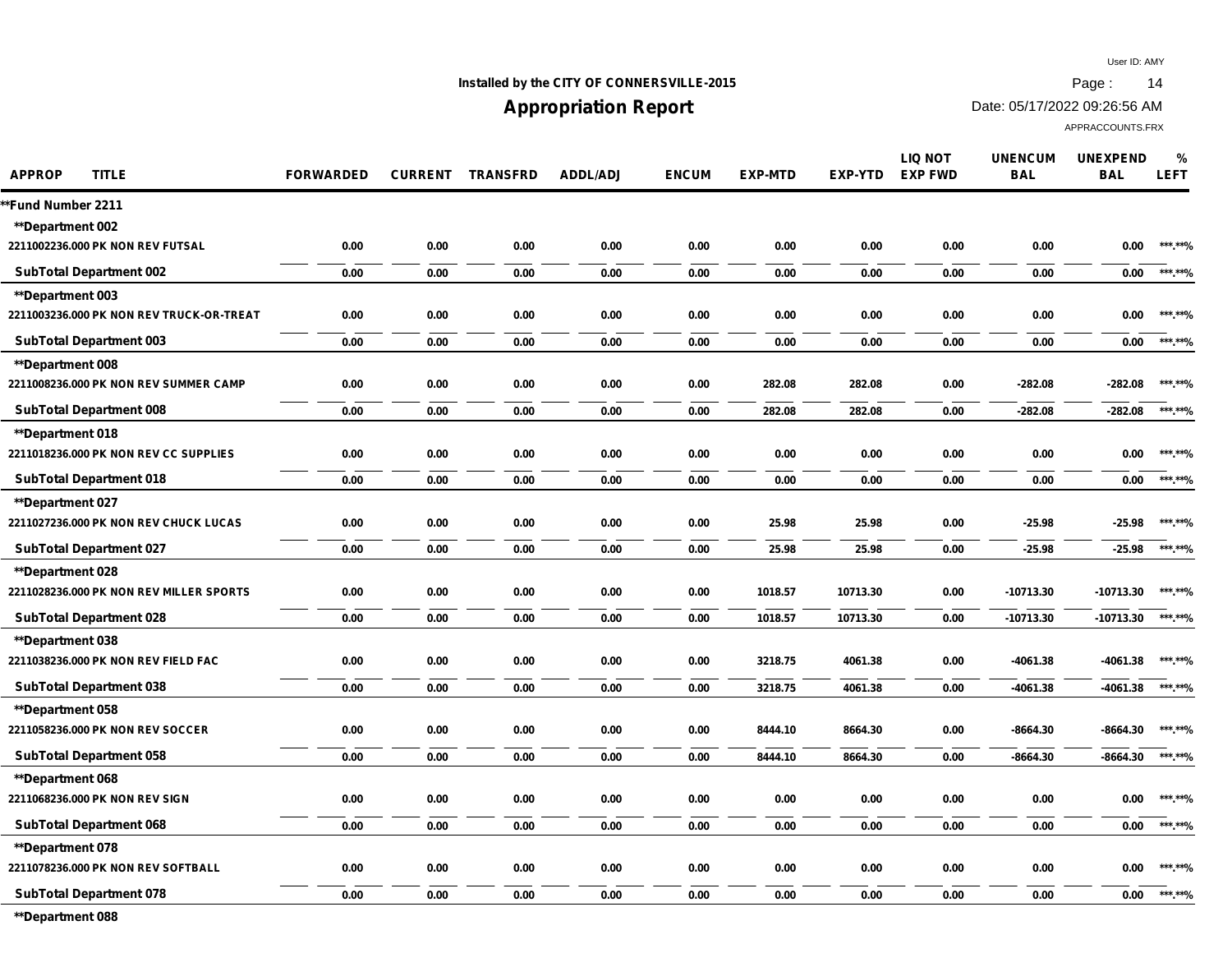## **Installed by the CITY OF CONNERSVILLE-2015 Page : 15**

## **Appropriation Report**

Date: 05/17/2022 09:26:56 AM

| <b>APPROP</b><br><b>TITLE</b>              | <b>FORWARDED</b> | <b>CURRENT</b> | <b>TRANSFRD</b> | <b>ADDL/ADJ</b> | <b>ENCUM</b> | <b>EXP-MTD</b> | EXP-YTD  | <b>LIQ NOT</b><br><b>EXP FWD</b> | <b>UNENCUM</b><br><b>BAL</b> | <b>UNEXPEND</b><br><b>BAL</b> | %<br><b>LEFT</b> |
|--------------------------------------------|------------------|----------------|-----------------|-----------------|--------------|----------------|----------|----------------------------------|------------------------------|-------------------------------|------------------|
| 2211088236,000 PK NON REV PICKLEBALL       | 0.00             | 0.00           | 0.00            | 0.00            | 0.00         | 0.00           | 49.98    | 0.00                             | $-49.98$                     | $-49.98$                      | ***.**%          |
| <b>SubTotal Department 088</b>             | 0.00             | 0.00           | 0.00            | 0.00            | 0.00         | 0.00           | 49.98    | 0.00                             | $-49.98$                     | -49.98                        | ***.**%          |
| SubTotal Fund Number 2211                  | 0.00             | 0.00           | 0.00            | 0.00            | 0.00         | 12989.48       | 23797.02 | 0.00                             | -23797.02                    | -23797.02                     | ***.**%          |
| *Fund Number 2228                          |                  |                |                 |                 |              |                |          |                                  |                              |                               |                  |
| <b>**Department 001</b>                    |                  |                |                 |                 |              |                |          |                                  |                              |                               |                  |
| 2228001300.000 CONT ED TRAINING FUND       | 0.00             | 20000.00       | 0.00            | 0.00            | 0.00         | 0.00           | 3100.80  | 0.00                             | 16899.20                     | 16899.20                      | 84.49%           |
| <b>SubTotal Department 001</b>             | 0.00             | 20000.00       | 0.00            | 0.00            | 0.00         | 0.00           | 3100.80  | 0.00                             | 16899.20                     | 16899.20                      | 84.49%           |
| SubTotal Fund Number 2228                  | 0.00             | 20000.00       | 0.00            | 0.00            | 0.00         | 0.00           | 3100.80  | 0.00                             | 16899.20                     | 16899.20                      | 84.49%           |
| *Fund Number 2235                          |                  |                |                 |                 |              |                |          |                                  |                              |                               |                  |
| <b>**Department 001</b>                    |                  |                |                 |                 |              |                |          |                                  |                              |                               |                  |
| 2235001232.000 RIVERBOAT PARK BLDG MAT &   | 0.00             | 0.00           | 0.00            | 0.00            | 0.00         | 0.00           | 0.00     | 0.00                             | 0.00                         | 0.00                          | ***.**%          |
| 2235001362.000 RIVERBOAT HOUSING GRANT     | 0.00             | 0.00           | 0.00            | 0.00            | 0.00         | 0.00           | 0.00     | 0.00                             | 0.00                         | 0.00                          | ***.**%          |
| 2235001363.000 RIVERBOAT DEMOLITION        | 0.00             | 0.00           | 0.00            | 0.00            | 0.00         | 0.00           | 0.00     | 0.00                             | 0.00                         | 0.00                          | ***.**%          |
| 2235001364.000 RIVERBOAT SIDE WALK         | 0.00             | 0.00           | 0.00            | 0.00            | 0.00         | 8330.38        | 23638.33 | 0.00                             | -23638.33                    | -23638.33                     | ***.**%          |
| 2235001365.000 RIVERBOAT OTHER CONT        | 0.00             | 0.00           | 0.00            | 0.00            | 0.00         | 0.00           | 0.00     | 0.00                             | 0.00                         | 0.00                          | ***.**%          |
| 2235001390.000 RIVERBOAT DONATION          | 0.00             | 0.00           | 0.00            | 0.00            | 0.00         | 0.00           | 0.00     | 0.00                             | 0.00                         | 0.00                          | ***.**%          |
| 2235001443.000 RIVERBOAT PARK VEHICLES     | 0.00             | 0.00           | 0.00            | 0.00            | 0.00         | 0.00           | 0.00     | 0.00                             | 0.00                         | 0.00                          | ***.**%          |
| 2235001444.000 RIVERBOAT OTHER EQUIP       | 0.00             | 0.00           | 0.00            | 0.00            | 0.00         | 0.00           | 0.00     | 0.00                             | 0.00                         | 0.00                          | ***.**%          |
| 2235001445.000 RIVERBOAT POLICE EQUIPMENT  | 0.00             | 0.00           | 0.00            | 0.00            | 0.00         | 0.00           | 0.00     | 0.00                             | 0.00                         | 0.00                          | ***.**%          |
| 2235001446.000 RIVERBOAT EMS EQUIPMENT     | 0.00             | 0.00           | 0.00            | 0.00            | 0.00         | 0.00           | 0.00     | 0.00                             | 0.00                         | 0.00                          | ***.**%          |
| <b>SubTotal Department 001</b>             | 0.00             | 0.00           | 0.00            | 0.00            | 0.00         | 8330.38        | 23638.33 | 0.00                             | -23638.33                    | -23638.33                     | ***.**%          |
| SubTotal Fund Number 2235                  | 0.00             | 0.00           | 0.00            | 0.00            | 0.00         | 8330.38        | 23638.33 | 0.00                             | -23638.33                    | -23638.33                     | ***.**%          |
| *Fund Number 2248                          |                  |                |                 |                 |              |                |          |                                  |                              |                               |                  |
| <b>**Department 000</b>                    |                  |                |                 |                 |              |                |          |                                  |                              |                               |                  |
| 2248000365.000 LOIT SPECIAL DIST - OTHER   | 0.00             | 0.00           | 0.00            | 0.00            | 0.00         | 0.00           | 0.00     | 0.00                             | 0.00                         | 0.00                          | ***.**%          |
| 2248000367.000 LOIT SPECIAL DIST - ROADS & | 0.00             | 0.00           | 0.00            | 0.00            | 0.00         | 0.00           | 0.00     | 0.00                             | 0.00                         | 0.00                          | ***.**%          |
| <b>SubTotal Department 000</b>             | 0.00             | 0.00           | 0.00            | 0.00            | 0.00         | 0.00           | 0.00     | 0.00                             | 0.00                         | 0.00                          | ***.**%          |
| SubTotal Fund Number 2248                  | 0.00             | 0.00           | 0.00            | 0.00            | 0.00         | 0.00           | 0.00     | 0.00                             | 0.00                         | 0.00                          | ***.**%          |
| *Fund Number 2400                          |                  |                |                 |                 |              |                |          |                                  |                              |                               |                  |
| <b>**Department 000</b>                    |                  |                |                 |                 |              |                |          |                                  |                              |                               |                  |
| 2400000112.000 CARES PROVIDER RELIEF -     | 0.00             | 0.00           | 0.00            | 0.00            | 0.00         | 0.00           | 0.00     | 0.00                             | 0.00                         | 0.00                          | ***.**%          |
| 2400000114.000 CARES PROVIDER RELIEF -     | 0.00             | 0.00           | 0.00            | 0.00            | 0.00         | 0.00           | 0.00     | 0.00                             | 0.00                         | 0.00                          | ***.**%          |
| 2400000244.000 CARES PROVIDER RELIEF -     | 0.00             | 0.00           | 0.00            | 0.00            | 0.00         | 0.00           | 0.00     | 0.00                             | 0.00                         | 0.00                          | ***.**%          |
| 2400000245.000 CARES PROVIDER RELIEF -     | 0.00             | 0.00           | 0.00            | 0.00            | 0.00         | 0.00           | 0.00     | 0.00                             | 0.00                         | 0.00                          | ***.**%          |
| <b>SubTotal Department 000</b>             | 0.00             | 0.00           | 0.00            | 0.00            | 0.00         | 0.00           | 0.00     | 0.00                             | 0.00                         | 0.00                          | *** **0/         |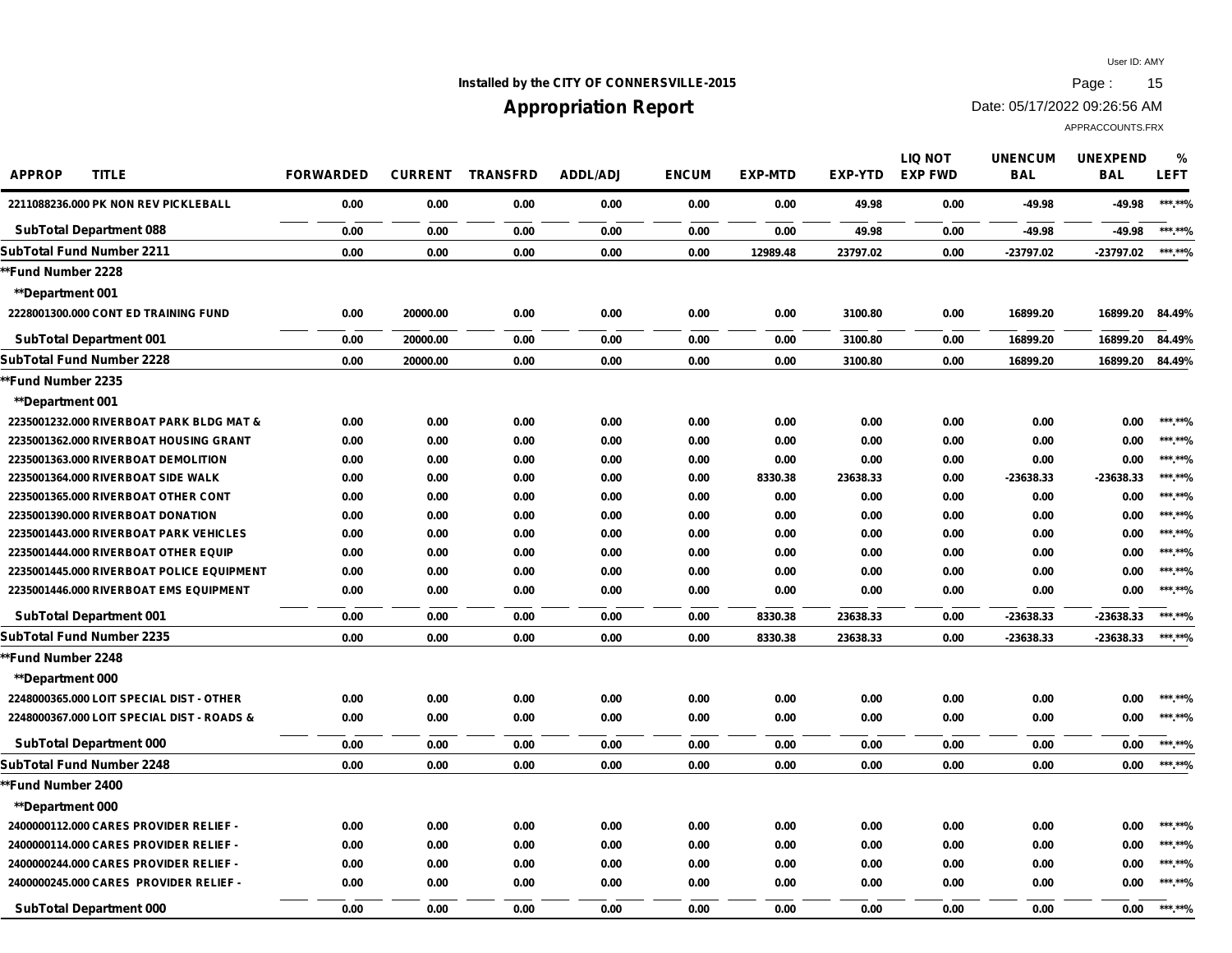## **Installed by the CITY OF CONNERSVILLE-2015 Page : 16**

# **Appropriation Report**

Date: 05/17/2022 09:26:56 AM

| <b>APPROP</b><br><b>TITLE</b>           | <b>FORWARDED</b> | <b>CURRENT</b> | <b>TRANSFRD</b> | <b>ADDL/ADJ</b> | <b>ENCUM</b> | <b>EXP-MTD</b> | <b>EXP-YTD</b> | LIQ NOT<br><b>EXP FWD</b> | <b>UNENCUM</b><br><b>BAL</b> | <b>UNEXPEND</b><br><b>BAL</b> | %<br><b>LEFT</b> |
|-----------------------------------------|------------------|----------------|-----------------|-----------------|--------------|----------------|----------------|---------------------------|------------------------------|-------------------------------|------------------|
| SubTotal Fund Number 2400               | 0.00             | 0.00           | 0.00            | 0.00            | 0.00         | 0.00           | 0.00           | 0.00                      | 0.00                         | 0.00                          | ***.**%          |
| <b>**Fund Number 2421</b>               |                  |                |                 |                 |              |                |                |                           |                              |                               |                  |
| <b>**Department 001</b>                 |                  |                |                 |                 |              |                |                |                           |                              |                               |                  |
| 2421001365.000 BLIGHT ELIMINATION       | 0.00             | 0.00           | 0.00            | 0.00            | 0.00         | 0.00           | 0.00           | 0.00                      | 0.00                         | 0.00                          | ***.**%          |
| <b>SubTotal Department 001</b>          | 0.00             | 0.00           | 0.00            | 0.00            | 0.00         | 0.00           | 0.00           | 0.00                      | 0.00                         | 0.00                          | ***.**%          |
| SubTotal Fund Number 2421               | 0.00             | 0.00           | 0.00            | 0.00            | 0.00         | 0.00           | 0.00           | 0.00                      | 0.00                         | 0.00                          | ***.**%          |
| **Fund Number 2422                      |                  |                |                 |                 |              |                |                |                           |                              |                               |                  |
| <b>**Department 001</b>                 |                  |                |                 |                 |              |                |                |                           |                              |                               |                  |
| 2422001365.000 INDIANA HOUSING GRANT    | 0.00             | 0.00           | 0.00            | 0.00            | 0.00         | 0.00           | 0.00           | 0.00                      | 0.00                         | 0.00                          | ***.**%          |
| <b>SubTotal Department 001</b>          | 0.00             | 0.00           | 0.00            | 0.00            | 0.00         | 0.00           | 0.00           | 0.00                      | 0.00                         | 0.00                          | ***.**%          |
| SubTotal Fund Number 2422               | 0.00             | 0.00           | 0.00            | 0.00            | 0.00         | 0.00           | 0.00           | 0.00                      | 0.00                         | 0.00                          | ******%          |
| **Fund Number 2426                      |                  |                |                 |                 |              |                |                |                           |                              |                               |                  |
| <b>**Department 001</b>                 |                  |                |                 |                 |              |                |                |                           |                              |                               |                  |
| 2426001365.000 AFG GRANT                | 0.00             | 0.00           | 0.00            | 0.00            | 0.00         | 0.00           | 0.00           | 0.00                      | 0.00                         | 0.00                          | ***.**%          |
| <b>SubTotal Department 001</b>          | 0.00             | 0.00           | 0.00            | 0.00            | 0.00         | 0.00           | 0.00           | 0.00                      | 0.00                         | 0.00                          | ***.**%          |
| SubTotal Fund Number 2426               | 0.00             | 0.00           | 0.00            | 0.00            | 0.00         | 0.00           | 0.00           | 0.00                      | 0.00                         | 0.00                          | ***.**%          |
| *Fund Number 2427                       |                  |                |                 |                 |              |                |                |                           |                              |                               |                  |
| <b>**Department 001</b>                 |                  |                |                 |                 |              |                |                |                           |                              |                               |                  |
| 2427001367.000 LAWRENCEBURG O&M CARBON  | 0.00             | 0.00           | 0.00            | 0.00            | 0.00         | 0.00           | 0.00           | 0.00                      | 0.00                         | 0.00                          | *** **%          |
| <b>SubTotal Department 001</b>          | 0.00             | 0.00           | 0.00            | 0.00            | 0.00         | 0.00           | 0.00           | 0.00                      | 0.00                         | 0.00                          | ***.**%          |
| SubTotal Fund Number 2427               | 0.00             | 0.00           | 0.00            | 0.00            | 0.00         | 0.00           | 0.00           | 0.00                      | 0.00                         | 0.00                          | ***.**%          |
| *Fund Number 2429                       |                  |                |                 |                 |              |                |                |                           |                              |                               |                  |
| <b>**Department 001</b>                 |                  |                |                 |                 |              |                |                |                           |                              |                               |                  |
| 2429001365.000 JUSTICE ASSISTANCE OTHER | 0.00             | 0.00           | 0.00            | 0.00            | 0.00         | 0.00           | 0.00           | 0.00                      | 0.00                         | 0.00                          | ***.**%          |
| <b>SubTotal Department 001</b>          | 0.00             | 0.00           | 0.00            | 0.00            | 0.00         | 0.00           | 0.00           | 0.00                      | 0.00                         | 0.00                          | ***.**%          |
| SubTotal Fund Number 2429               | 0.00             | 0.00           | 0.00            | 0.00            | 0.00         | 0.00           | 0.00           | 0.00                      | 0.00                         | 0.00                          | ***.**%          |
| *Fund Number 2435                       |                  |                |                 |                 |              |                |                |                           |                              |                               |                  |
| <b>**Department 008</b>                 |                  |                |                 |                 |              |                |                |                           |                              |                               |                  |
| 2435008236.000 FIRST AID NON REVERTING  | 0.00             | 0.00           | 0.00            | 0.00            | 0.00         | 34.96          | 6169.10        | 0.00                      | $-6169.10$                   | $-6169.10$                    | ***.**%          |
| <b>SubTotal Department 008</b>          | 0.00             | 0.00           | 0.00            | 0.00            | 0.00         | 34.96          | 6169.10        | 0.00                      | $-6169.10$                   | $-6169.10$                    | ***.**%          |
| SubTotal Fund Number 2435               | 0.00             | 0.00           | 0.00            | 0.00            | 0.00         | 34.96          | 6169.10        | 0.00                      | $-6169.10$                   | $-6169.10$                    | ***.**%          |
| *Fund Number 2436                       |                  |                |                 |                 |              |                |                |                           |                              |                               |                  |
| <b>**Department 000</b>                 |                  |                |                 |                 |              |                |                |                           |                              |                               |                  |
| 2436000244.000 COVID-19 MINOR EQUIPMENT | 0.00             | 0.00           | 0.00            | 0.00            | 0.00         | 0.00           | 0.00           | 0.00                      | 0.00                         | 0.00                          | ***.**%          |
|                                         |                  |                |                 |                 |              |                |                |                           |                              |                               |                  |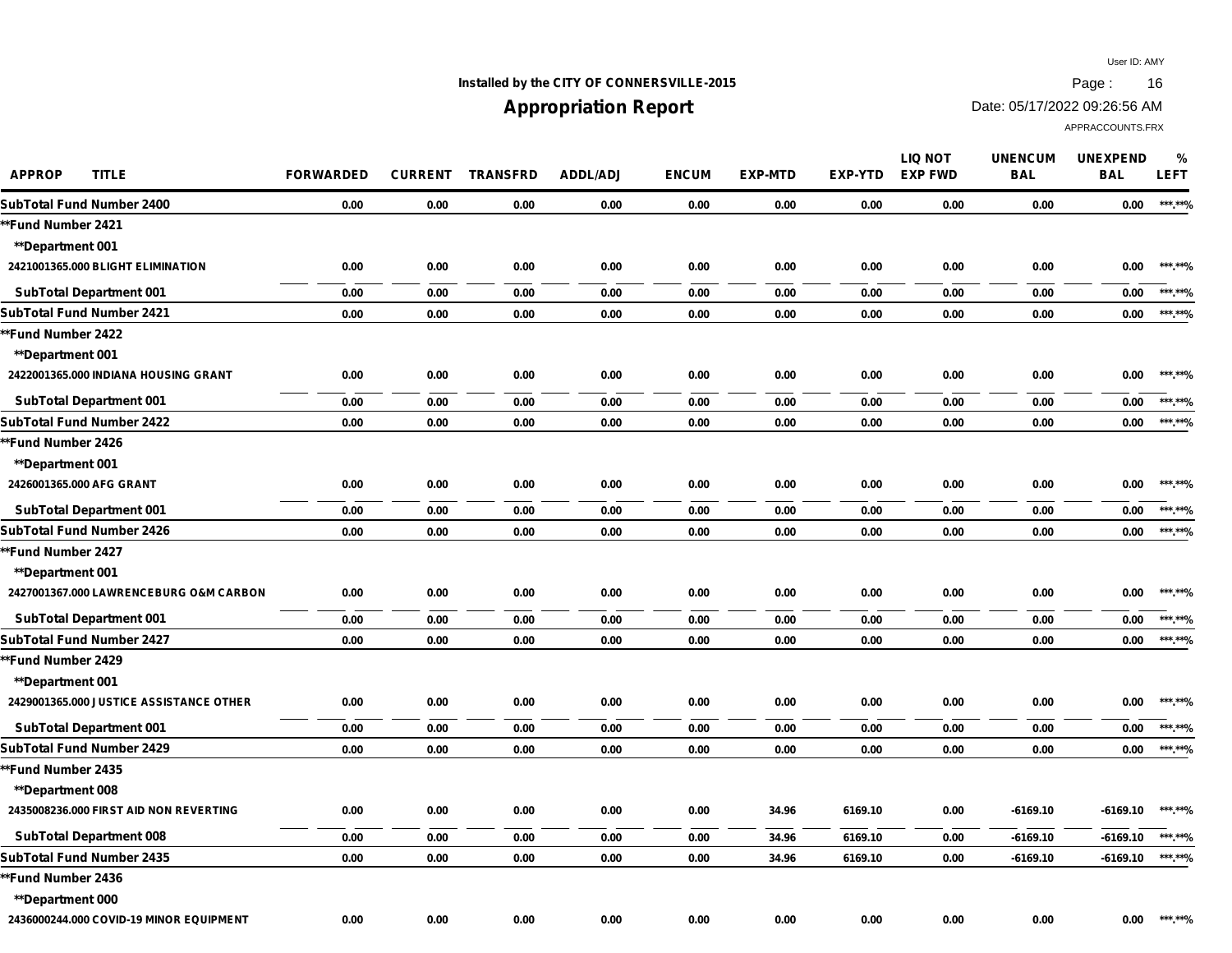## **Installed by the CITY OF CONNERSVILLE-2015 Page : 17**

# **Appropriation Report**

Date: 05/17/2022 09:26:56 AM

| <b>APPROP</b><br><b>TITLE</b>              | <b>FORWARDED</b> | <b>CURRENT</b> | <b>TRANSFRD</b> | <b>ADDL/ADJ</b> | <b>ENCUM</b> | <b>EXP-MTD</b> | <b>EXP-YTD</b> | <b>LIQ NOT</b><br><b>EXP FWD</b> | <b>UNENCUM</b><br><b>BAL</b> | <b>UNEXPEND</b><br><b>BAL</b> | $\frac{0}{0}$<br><b>LEFT</b> |
|--------------------------------------------|------------------|----------------|-----------------|-----------------|--------------|----------------|----------------|----------------------------------|------------------------------|-------------------------------|------------------------------|
| 2436000245.000 COVID-19 SUPPLIES           | 0.00             | 0.00           | 0.00            | 0.00            | 0.00         | 0.00           | 0.00           | 0.00                             | 0.00                         | 0.00                          | ***.**%                      |
| 2436000351.000 COVID-19 UTILITIES          | 0.00             | 0.00           | 0.00            | 0.00            | 0.00         | 0.00           | 0.00           | 0.00                             | 0.00                         | 0.00                          | ***.**%                      |
| 2436000365.000 COVID-19 OTHER CONTRACTUAL  | 0.00             | 0.00           | 0.00            | 0.00            | 0.00         | 0.00           | 0.00           | 0.00                             | 0.00                         | 0.00                          | ***.**%                      |
| <b>SubTotal Department 000</b>             | 0.00             | 0.00           | 0.00            | 0.00            | 0.00         | 0.00           | 0.00           | 0.00                             | 0.00                         | 0.00                          | ***.**%                      |
| SubTotal Fund Number 2436                  | 0.00             | 0.00           | 0.00            | 0.00            | 0.00         | 0.00           | 0.00           | 0.00                             | 0.00                         | 0.00                          | ***.**%                      |
| *Fund Number 2440                          |                  |                |                 |                 |              |                |                |                                  |                              |                               |                              |
| **Department 001                           |                  |                |                 |                 |              |                |                |                                  |                              |                               |                              |
| 2440001241.000 C HALL REST CHRISTMAS PARTY | 0.00             | 0.00           | 0.00            | 0.00            | 0.00         | 0.00           | 0.00           | 0.00                             | 0.00                         | 0.00                          | ***.**%                      |
| 2440001360.000 C HALL REST TRASH TOTES     | 0.00             | 0.00           | 0.00            | 0.00            | 0.00         | 56.00          | 131.00         | 0.00                             | $-131.00$                    | $-131.00$                     | ***.**%                      |
| 2440001361.000 C HALL REST ELDERS          | 0.00             | 0.00           | 0.00            | 0.00            | 0.00         | 0.00           | 0.00           | 0.00                             | 0.00                         | 0.00                          | ***.**%                      |
| 2440001363.000 C HALL REST WILLIAMS FAMILY | 0.00             | 0.00           | 0.00            | 0.00            | 0.00         | 0.00           | 0.00           | 0.00                             | 0.00                         | 0.00                          | ***.**%                      |
| 2440001364.000 C HALL REST do not use      | 0.00             | 0.00           | 0.00            | 0.00            | 0.00         | 0.00           | 300.00         | 0.00                             | $-300.00$                    | $-300.00$                     | ***.**%                      |
| 2440001365.000 C HALL REST DEPOT           | 0.00             | 0.00           | 0.00            | 0.00            | 0.00         | 0.00           | 0.00           | 0.00                             | 0.00                         | 0.00                          | ***.**%                      |
| <b>SubTotal Department 001</b>             | 0.00             | 0.00           | 0.00            | 0.00            | 0.00         | 56.00          | 431.00         | 0.00                             | $-431.00$                    | -431.00                       | ***.**%                      |
| <b>**Department 008</b>                    |                  |                |                 |                 |              |                |                |                                  |                              |                               |                              |
| 2440008245.000 FIRST AID REST MATERIALS    | 0.00             | 0.00           | 0.00            | 0.00            | 0.00         | 0.00           | 2980.00        | 0.00                             | $-2980.00$                   | $-2980.00$                    | ***.**%                      |
| <b>SubTotal Department 008</b>             | 0.00             | 0.00           | 0.00            | 0.00            | 0.00         | 0.00           | 2980.00        | 0.00                             | $-2980.00$                   | $-2980.00$                    | ***.**%                      |
| <b>**Department 011</b>                    |                  |                |                 |                 |              |                |                |                                  |                              |                               |                              |
| 2440011242.000 POLICE REST SWAT TEAM       | 0.00             | 0.00           | 0.00            | 0.00            | 0.00         | 3245.00        | 3245.00        | 0.00                             | $-3245.00$                   | $-3245.00$                    | ***.**%                      |
| 2440011244.000 POLICE REST VOICE STRESS    | 0.00             | 0.00           | 0.00            | 0.00            | 0.00         | 0.00           | 0.00           | 0.00                             | 0.00                         | 0.00                          | ***.**%                      |
| 2440011245.000 POLICE REST MINOR EQUIPMENT | 0.00             | 0.00           | 0.00            | 0.00            | 0.00         | 0.00           | 0.00           | 0.00                             | 0.00                         | 0.00                          | ***.**%                      |
| 2440011246.000 POLICE REST OPERATION SAFE  | 0.00             | 0.00           | 0.00            | 0.00            | 0.00         | 0.00           | 0.00           | 0.00                             | 0.00                         | 0.00                          | ***.**%                      |
| 2440011247.000 POLICE REST TASERS          | 0.00             | 0.00           | 0.00            | 0.00            | 0.00         | 0.00           | 0.00           | 0.00                             | 0.00                         | 0.00                          | ***.**%                      |
| 2440011248.000 POLICE REST TASK FORCE      | 0.00             | 0.00           | 0.00            | 0.00            | 0.00         | 0.00           | 0.00           | 0.00                             | 0.00                         | 0.00                          | ***.**%                      |
| 2440011313.000 POLICE REST SEMINAR TRAIN   | 0.00             | 0.00           | 0.00            | 0.00            | 0.00         | 0.00           | 0.00           | 0.00                             | 0.00                         | 0.00                          | ***.**%                      |
| 2440011365.000 POLICE REST K-9             | 0.00             | 0.00           | 0.00            | 0.00            | 0.00         | 0.00           | 0.00           | 0.00                             | 0.00                         | 0.00                          | ***.**%                      |
| <b>SubTotal Department 011</b>             | 0.00             | 0.00           | 0.00            | 0.00            | 0.00         | 3245.00        | 3245.00        | 0.00                             | $-3245.00$                   | $-3245.00$                    | ******%                      |
| <b>**Department 012</b>                    |                  |                |                 |                 |              |                |                |                                  |                              |                               |                              |
| 2440012242.000 RESTRICTED FIRE BABY BOX    | 0.00             | 0.00           | 0.00            | 0.00            | 0.00         | 0.00           | 0.00           | 0.00                             | 0.00                         | 0.00                          | ***.**%                      |
| 2440012243.000 FIRE REST JUV FIRESET TASK  | 0.00             | 0.00           | 0.00            | 0.00            | 0.00         | 0.00           | 0.00           | 0.00                             | 0.00                         | 0.00                          | ***.**%                      |
| 2440012244.000 FIRE REST MISC SUPP & EQUIP | 0.00             | 0.00           | 0.00            | 0.00            | 0.00         | 0.00           | 0.00           | 0.00                             | 0.00                         | 0.00                          | ***.**%                      |
| 2440012245.000 FIRE REST TRAINING          | 0.00             | 0.00           | 0.00            | 0.00            | 0.00         | 0.00           | 0.00           | 0.00                             | 0.00                         | 0.00                          | ***.**%                      |
| <b>SubTotal Department 012</b>             | 0.00             | 0.00           | 0.00            | 0.00            | 0.00         | 0.00           | 0.00           | 0.00                             | 0.00                         | 0.00                          | ***.**%                      |
| <b>**Department 016</b>                    |                  |                |                 |                 |              |                |                |                                  |                              |                               |                              |
| 2440016444.000 CABLE TV RESTRICTED OTHER   | 0.00             | 0.00           | 0.00            | 0.00            | 0.00         | 0.00           | 899.00         | 0.00                             | $-899.00$                    | -899.00                       | ***.**%                      |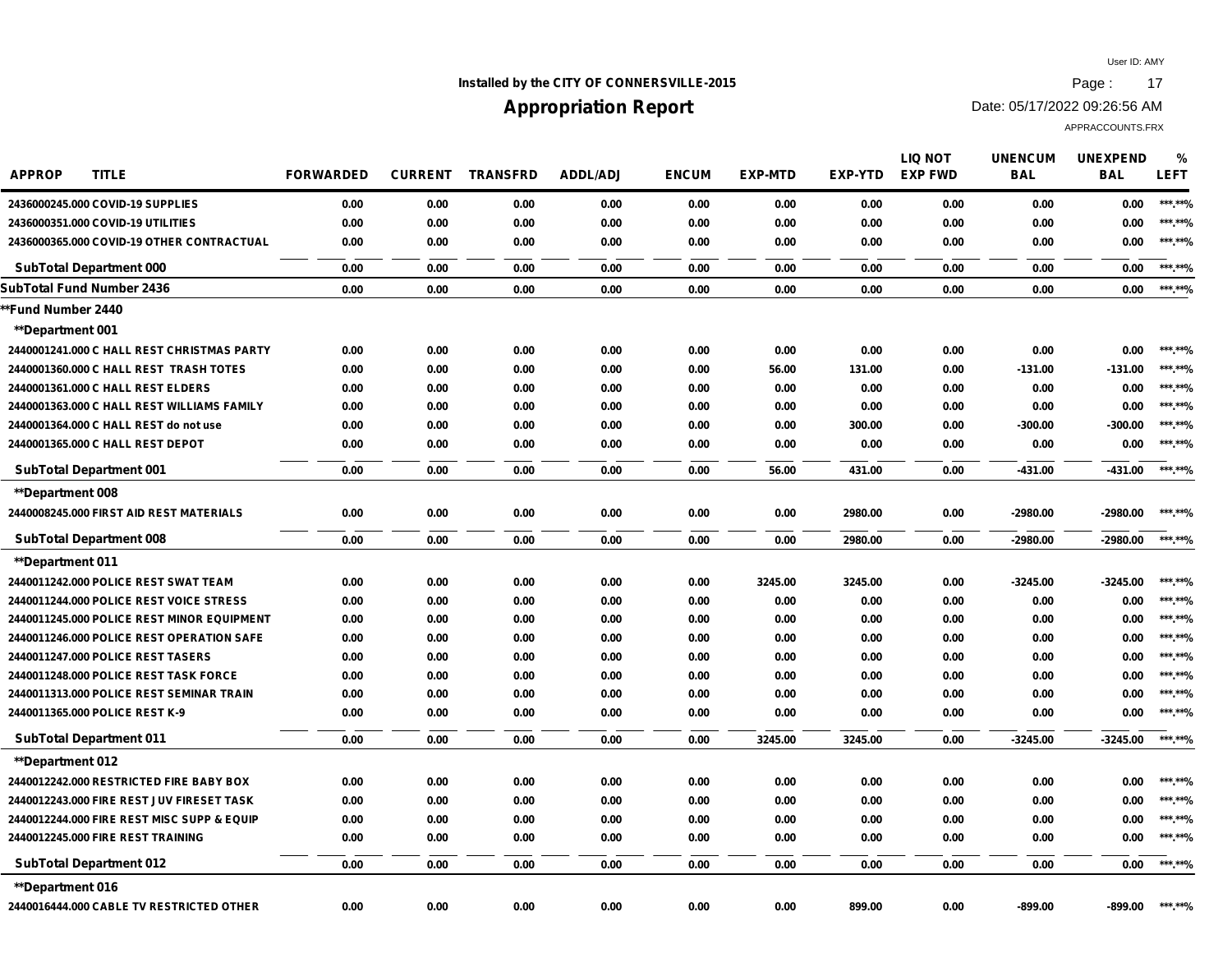## **Installed by the CITY OF CONNERSVILLE-2015 Page : 18**

# **Appropriation Report**

Date: 05/17/2022 09:26:56 AM

| <b>APPROP</b><br><b>TITLE</b>               | <b>FORWARDED</b> |      | <b>CURRENT TRANSFRD</b> | <b>ADDL/ADJ</b> | <b>ENCUM</b> | <b>EXP-MTD</b> | EXP-YTD  | <b>LIQ NOT</b><br><b>EXP FWD</b> | <b>UNENCUM</b><br><b>BAL</b> | <b>UNEXPEND</b><br><b>BAL</b> | %<br><b>LEFT</b> |
|---------------------------------------------|------------------|------|-------------------------|-----------------|--------------|----------------|----------|----------------------------------|------------------------------|-------------------------------|------------------|
| <b>SubTotal Department 016</b>              | 0.00             | 0.00 | 0.00                    | 0.00            | 0.00         | 0.00           | 899.00   | 0.00                             | $-899.00$                    | -899.00                       | ***.**%          |
| <b>**Department 020</b>                     |                  |      |                         |                 |              |                |          |                                  |                              |                               |                  |
| 2440020365.000 CEMETERY REST VETERAN        | 0.00             | 0.00 | 0.00                    | 0.00            | 0.00         | 0.00           | 0.00     | 0.00                             | 0.00                         | 0.00                          | ***.**%          |
| <b>SubTotal Department 020</b>              | 0.00             | 0.00 | 0.00                    | 0.00            | 0.00         | 0.00           | 0.00     | 0.00                             | 0.00                         | 0.00                          | ***.**%          |
| SubTotal Fund Number 2440                   | 0.00             | 0.00 | 0.00                    | 0.00            | 0.00         | 3301.00        | 7555.00  | 0.00                             | $-7555.00$                   | $-7555.00$                    | ******%          |
| *Fund Number 2458                           |                  |      |                         |                 |              |                |          |                                  |                              |                               |                  |
| **Department 000                            |                  |      |                         |                 |              |                |          |                                  |                              |                               |                  |
| 2458000367.000 COMMUNITY CROSSING GRANT     | 0.00             | 0.00 | 0.00                    | 0.00            | 0.00         | 0.00           | 0.00     | 0.00                             | 0.00                         | 0.00                          | *** **%          |
| <b>SubTotal Department 000</b>              | 0.00             | 0.00 | 0.00                    | 0.00            | 0.00         | 0.00           | 0.00     | 0.00                             | 0.00                         | 0.00                          | ***.**%          |
| SubTotal Fund Number 2458                   | 0.00             | 0.00 | 0.00                    | 0.00            | 0.00         | 0.00           | 0.00     | 0.00                             | 0.00                         | 0.00                          | ***.**%          |
| *Fund Number 2459                           |                  |      |                         |                 |              |                |          |                                  |                              |                               |                  |
| **Department 000                            |                  |      |                         |                 |              |                |          |                                  |                              |                               |                  |
| 2459000367.000 LOCAL ROAD AND BRIDGE        | 0.00             | 0.00 | 0.00                    | 0.00            | 0.00         | 0.00           | 0.00     | 0.00                             | 0.00                         | 0.00                          | ***.**%          |
| <b>SubTotal Department 000</b>              | 0.00             | 0.00 | 0.00                    | 0.00            | 0.00         | 0.00           | 0.00     | 0.00                             | 0.00                         | 0.00                          | ***.**%          |
| SubTotal Fund Number 2459                   | 0.00             | 0.00 | 0.00                    | 0.00            | 0.00         | 0.00           | 0.00     | 0.00                             | 0.00                         | 0.00                          | ***.**%          |
| *Fund Number 2462                           |                  |      |                         |                 |              |                |          |                                  |                              |                               |                  |
| **Department 000                            |                  |      |                         |                 |              |                |          |                                  |                              |                               |                  |
| 2462000235.000 CARES ACT FUND - IFA - OTHER | 0.00             | 0.00 | 0.00                    | 0.00            | 0.00         | 0.00           | 0.00     | 0.00                             | 0.00                         | 0.00                          | ***.**%          |
| 2462000244.000 CARES ACT FUND - IFA - MINOR | 0.00             | 0.00 | 0.00                    | 0.00            | 0.00         | 0.00           | 0.00     | 0.00                             | 0.00                         | 0.00                          | ***.**%          |
| 2462000365.000 CARES ACT FUND - IFA - OTHER | 0.00             | 0.00 | 0.00                    | 0.00            | 0.00         | 0.00           | 0.00     | 0.00                             | 0.00                         | 0.00                          | ***.**%          |
| <b>SubTotal Department 000</b>              | 0.00             | 0.00 | 0.00                    | 0.00            | 0.00         | 0.00           | 0.00     | 0.00                             | 0.00                         | 0.00                          | ***.**%          |
| SubTotal Fund Number 2462                   | 0.00             | 0.00 | 0.00                    | 0.00            | 0.00         | 0.00           | 0.00     | 0.00                             | 0.00                         | 0.00                          | ***.**%          |
| *Fund Number 2463                           |                  |      |                         |                 |              |                |          |                                  |                              |                               |                  |
| **Department 000                            |                  |      |                         |                 |              |                |          |                                  |                              |                               |                  |
| 2463000235.000 AIRPORT CARES ACT - OTHER    | 0.00             | 0.00 | 0.00                    | 0.00            | 0.00         | 0.00           | 0.00     | 0.00                             | 0.00                         | 0.00                          | ***.**%          |
| 2463000244.000 AIRPORT CARES ACT - MINOR    | 0.00             | 0.00 | 0.00                    | 0.00            | 0.00         | 0.00           | 31000.00 | 0.00                             | -31000.00                    | -31000.00                     | ***.**%          |
| 2463000365.000 AIRPORT CARES ACT - OTHER    | 0.00             | 0.00 | 0.00                    | 0.00            | 0.00         | 0.00           | 0.00     | 0.00                             | 0.00                         | 0.00                          | ******%          |
| <b>SubTotal Department 000</b>              | 0.00             | 0.00 | 0.00                    | 0.00            | 0.00         | 0.00           | 31000.00 | 0.00                             | $-31000.00$                  | -31000.00                     | ***.**%          |
| SubTotal Fund Number 2463                   | 0.00             | 0.00 | 0.00                    | 0.00            | 0.00         | 0.00           | 31000.00 | 0.00                             | $-31000.00$                  | $-31000.00$                   | ***.**%          |
| <b>*Fund Number 2464</b>                    |                  |      |                         |                 |              |                |          |                                  |                              |                               |                  |
| **Department 000                            |                  |      |                         |                 |              |                |          |                                  |                              |                               |                  |
| 2464000235.000 CESF GRANT - OTHER SUPPLIES  | 0.00             | 0.00 | 0.00                    | 0.00            | 0.00         | 0.00           | 0.00     | 0.00                             | 0.00                         | 0.00                          | ***.**%          |
| 2464000244.000 CESF GRANT - MINOR           | 0.00             | 0.00 | 0.00                    | 0.00            | 0.00         | 0.00           | 0.00     | 0.00                             | 0.00                         | 0.00                          | ***.**%          |
| 2464000365.000 CESF GRANT - OTHER           | 0.00             | 0.00 | 0.00                    | 0.00            | 0.00         | 0.00           | 0.00     | 0.00                             | 0.00                         | 0.00                          | ***.**%          |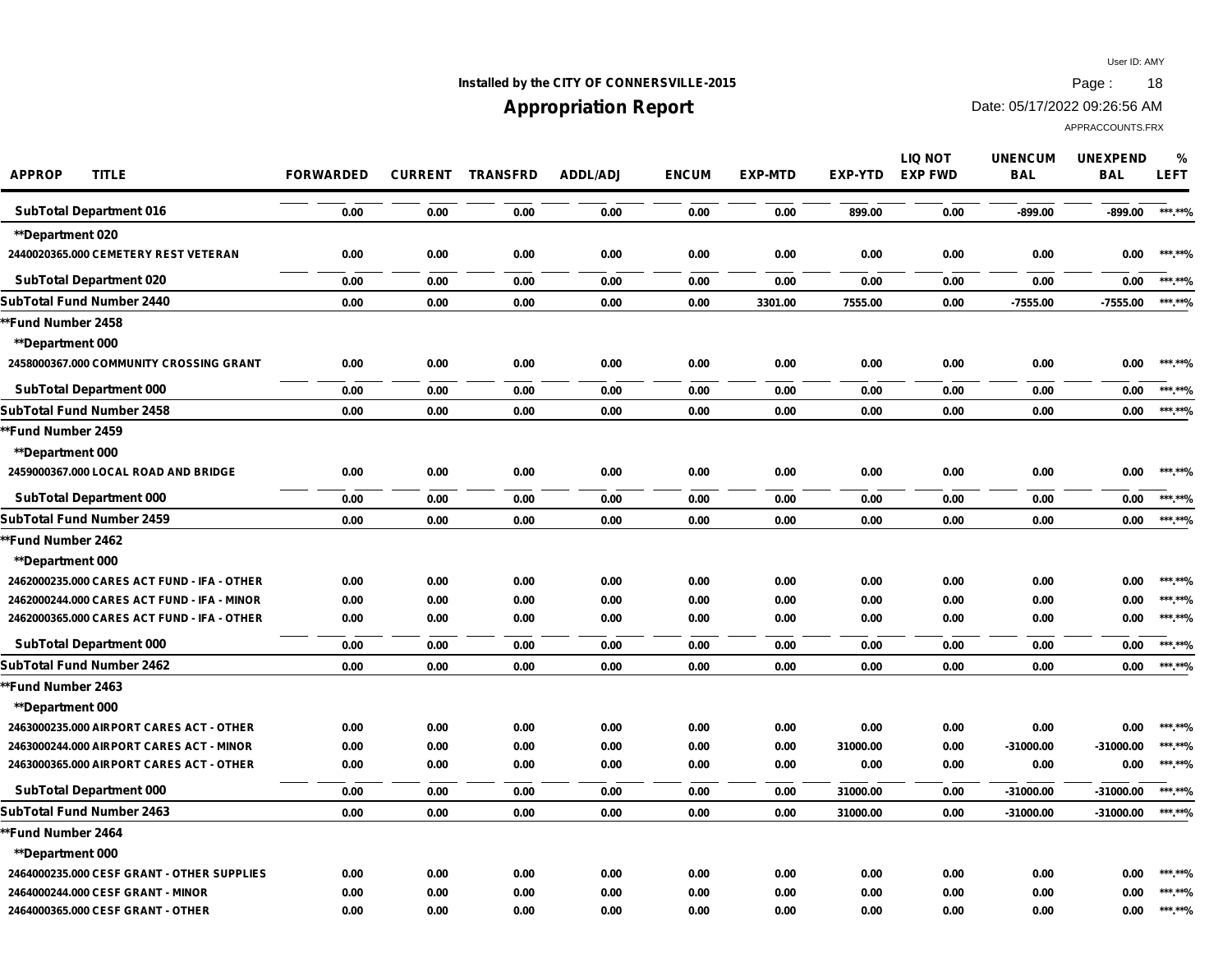## **Installed by the CITY OF CONNERSVILLE-2015 Page : 19**

## **Appropriation Report**

Date: 05/17/2022 09:26:56 AM

APPRACCOUNTS.FRX

| <b>APPROP</b><br><b>TITLE</b>               | <b>FORWARDED</b> | <b>CURRENT</b> | <b>TRANSFRD</b> | <b>ADDL/ADJ</b> | <b>ENCUM</b> | <b>EXP-MTD</b> | <b>EXP-YTD</b> | <b>LIQ NOT</b><br><b>EXP FWD</b> | <b>UNENCUM</b><br><b>BAL</b> | <b>UNEXPEND</b><br><b>BAL</b> | %<br><b>LEFT</b> |
|---------------------------------------------|------------------|----------------|-----------------|-----------------|--------------|----------------|----------------|----------------------------------|------------------------------|-------------------------------|------------------|
| 2464000392.000 CESF GRANT TRANSFER OUT      | 0.00             | 0.00           | 0.00            | 0.00            | 0.00         | 0.00           | 0.00           | 0.00                             | 0.00                         | 0.00                          | ***.**%          |
| <b>SubTotal Department 000</b>              | 0.00             | 0.00           | 0.00            | 0.00            | 0.00         | 0.00           | 0.00           | 0.00                             | 0.00                         | 0.00                          | ***.**%          |
| SubTotal Fund Number 2464                   | 0.00             | 0.00           | 0.00            | 0.00            | 0.00         | 0.00           | 0.00           | 0.00                             | 0.00                         | 0.00                          | ***.**%          |
| **Fund Number 2465                          |                  |                |                 |                 |              |                |                |                                  |                              |                               |                  |
| **Department 000                            |                  |                |                 |                 |              |                |                |                                  |                              |                               |                  |
| 2465000235.000 SHSP HOMELAND SECURITY -     | 0.00             | 0.00           | 0.00            | 0.00            | 0.00         | 0.00           | 0.00           | 0.00                             | 0.00                         | 0.00                          | *** **%          |
| 2465000244.000 SHSP HOMELAND SECURITY -     | 0.00             | 0.00           | 0.00            | 0.00            | 0.00         | 0.00           | 0.00           | 0.00                             | 0.00                         | 0.00                          | ***.**%          |
| 2465000365.000 SHSP HOMELAND SECURITY -     | 0.00             | 0.00           | 0.00            | 0.00            | 0.00         | 0.00           | 0.00           | 0.00                             | 0.00                         | 0.00                          | ***.**%          |
| <b>SubTotal Department 000</b>              | 0.00             | 0.00           | 0.00            | 0.00            | 0.00         | 0.00           | 0.00           | 0.00                             | 0.00                         | 0.00                          | ***.**%          |
| SubTotal Fund Number 2465                   | 0.00             | 0.00           | 0.00            | 0.00            | 0.00         | 0.00           | 0.00           | 0.00                             | 0.00                         | 0.00                          | ***.**%          |
| **Fund Number 2466                          |                  |                |                 |                 |              |                |                |                                  |                              |                               |                  |
| <b>**Department 000</b>                     |                  |                |                 |                 |              |                |                |                                  |                              |                               |                  |
| 2466000235.000 COVID IPEP CARES ACT - OTHER | 0.00             | 0.00           | 0.00            | 0.00            | 0.00         | 0.00           | 0.00           | 0.00                             | 0.00                         | 0.00                          | *** **%          |
| 2466000244.000 COVID IPEP CARES ACT - MINOR | 0.00             | 0.00           | 0.00            | 0.00            | 0.00         | 0.00           | 0.00           | 0.00                             | 0.00                         | 0.00                          | ***.**%          |
| 2466000365.000 COVID IPEP CARES ACT - OTHER | 0.00             | 0.00           | 0.00            | 0.00            | 0.00         | 0.00           | 0.00           | 0.00                             | 0.00                         | 0.00                          | *** **%          |
| <b>SubTotal Department 000</b>              | 0.00             | 0.00           | 0.00            | 0.00            | 0.00         | 0.00           | 0.00           | 0.00                             | 0.00                         | 0.00                          | ***.**%          |
| SubTotal Fund Number 2466                   | 0.00             | 0.00           | 0.00            | 0.00            | 0.00         | 0.00           | 0.00           | 0.00                             | 0.00                         | 0.00                          | ***.**%          |
| **Fund Number 2469                          |                  |                |                 |                 |              |                |                |                                  |                              |                               |                  |
| **Department 000                            |                  |                |                 |                 |              |                |                |                                  |                              |                               |                  |
| 2469000365.000 COVID-19 PHASE 3 FUND        | 0.00             | 0.00           | 0.00            | 0.00            | 0.00         | 0.00           | 0.00           | 0.00                             | 0.00                         | 0.00                          | *** **%          |
| <b>SubTotal Department 000</b>              | 0.00             | 0.00           | 0.00            | 0.00            | 0.00         | 0.00           | 0.00           | 0.00                             | 0.00                         | 0.00                          | ***.**%          |
| SubTotal Fund Number 2469                   | 0.00             | 0.00           | 0.00            | 0.00            | 0.00         | 0.00           | 0.00           | 0.00                             | 0.00                         | 0.00                          | ***.**%          |
| **Fund Number 2470                          |                  |                |                 |                 |              |                |                |                                  |                              |                               |                  |
| <b>**Department 000</b>                     |                  |                |                 |                 |              |                |                |                                  |                              |                               |                  |
| 2470000365.000 OCRA OWNER OCCUPIED MISC     | 0.00             | 0.00           | 0.00            | 0.00            | 0.00         | 0.00           | 0.00           | 0.00                             | 0.00                         | 0.00                          | ***.**%          |
| <b>SubTotal Department 000</b>              | 0.00             | 0.00           | 0.00            | 0.00            | 0.00         | 0.00           | 0.00           | 0.00                             | 0.00                         | 0.00                          | ***.**%          |
| SubTotal Fund Number 2470                   | 0.00             | 0.00           | 0.00            | 0.00            | 0.00         | 0.00           | 0.00           | 0.00                             | 0.00                         | 0.00                          | ***.**%          |
| **Fund Number 2471                          |                  |                |                 |                 |              |                |                |                                  |                              |                               |                  |
| <b>**Department 000</b>                     |                  |                |                 |                 |              |                |                |                                  |                              |                               |                  |
| 2471000365.000 OCRA PLANNING GRANT MISC     | 0.00             | 0.00           | 0.00            | 0.00            | 0.00         | 0.00           | 0.00           | 0.00                             | 0.00                         | 0.00                          | ***.**%          |
| <b>SubTotal Department 000</b>              | 0.00             | 0.00           | 0.00            | 0.00            | 0.00         | 0.00           | 0.00           | 0.00                             | 0.00                         | 0.00                          | ***.**%          |
| SubTotal Fund Number 2471                   | 0.00             | 0.00           | 0.00            | 0.00            | 0.00         | 0.00           | 0.00           | 0.00                             | 0.00                         | 0.00                          | ***.**%          |
|                                             |                  |                |                 |                 |              |                |                |                                  |                              |                               |                  |

**\*\*Fund Number 2485**

**\*\*Department 000**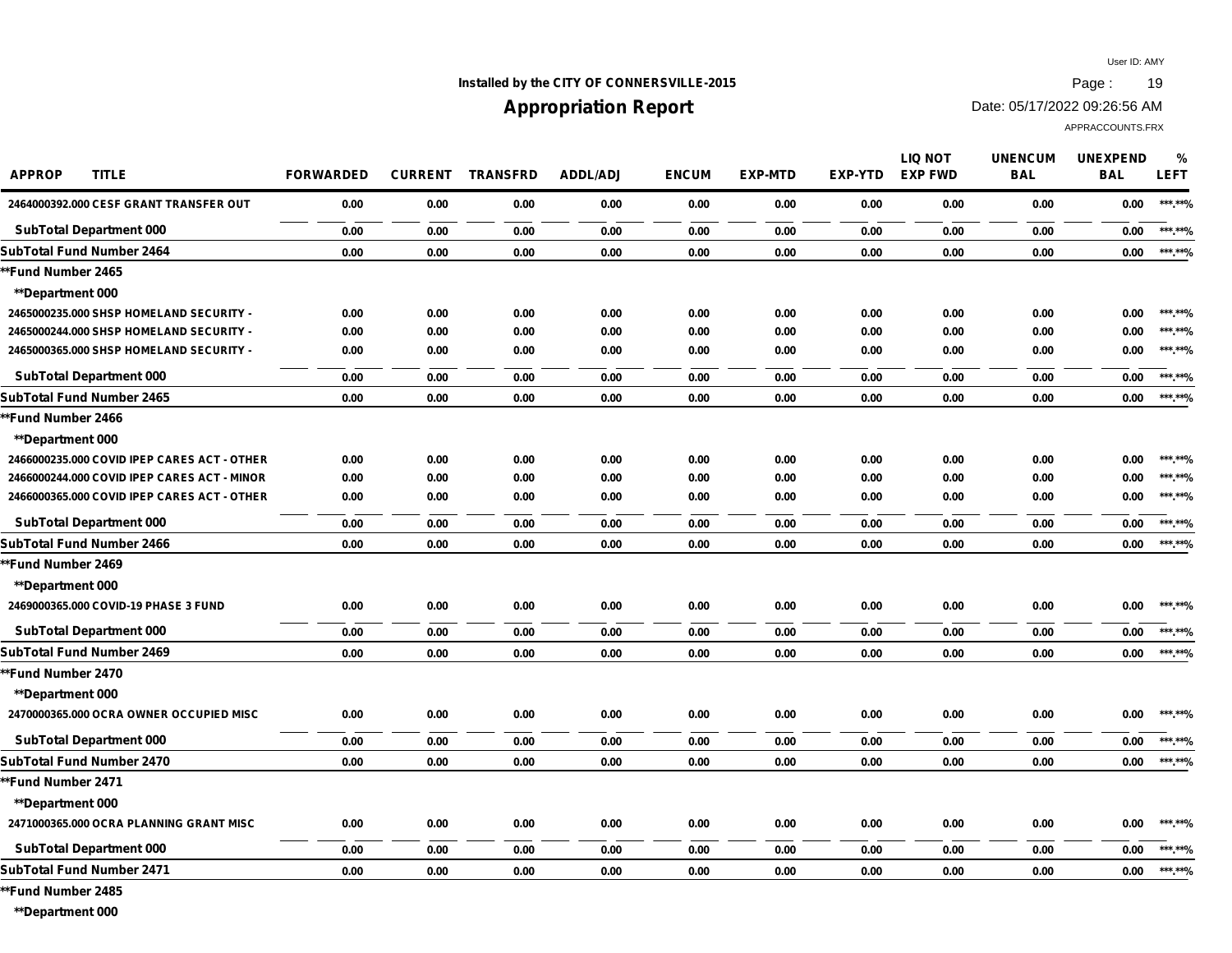## **Installed by the CITY OF CONNERSVILLE-2015 Page : 20**

# **Appropriation Report**

Date: 05/17/2022 09:26:56 AM

| <b>APPROP</b><br><b>TITLE</b>               | <b>FORWARDED</b> | <b>CURRENT</b> | <b>TRANSFRD</b> | <b>ADDL/ADJ</b> | <b>ENCUM</b> | <b>EXP-MTD</b> | <b>EXP-YTD</b> | <b>LIQ NOT</b><br><b>EXP FWD</b> | <b>UNENCUM</b><br><b>BAL</b> | <b>UNEXPEND</b><br><b>BAL</b> | $\frac{0}{0}$<br><b>LEFT</b> |
|---------------------------------------------|------------------|----------------|-----------------|-----------------|--------------|----------------|----------------|----------------------------------|------------------------------|-------------------------------|------------------------------|
| 2485000441.000 ARP - EMS EQUIPMENT          | 0.00             | 0.00           | 0.00            | 282072.00       | 0.00         | 0.00           | 0.00           | 0.00                             | 282072.00                    | 282072.00 100.00%             |                              |
| 2485000442.000 ARP - CABLE TV EQUIPMENT     | 0.00             | 0.00           | 0.00            | 96766.00        | 0.00         | 55829.53       | 86563.42       | 0.00                             | 10202.58                     | 10202.58                      | 10.54%                       |
| 2485000443.000 ARP - POLICE EQUIPMENT       | 0.00             | 0.00           | 0.00            | 185116.00       | 0.00         | 0.00           | 0.00           | 0.00                             | 185116.00                    | 185116.00 100.00%             |                              |
| 2485000444.000 ARP - FIRE EQIUPMENT         | 0.00             | 0.00           | 0.00            | 0.00            | 0.00         | 0.00           | 0.00           | 0.00                             | 0.00                         | 0.00                          | ***.**%                      |
| 2485000445.000 ARP - DOT/MVH EQUIPMENT      | 0.00             | 0.00           | 0.00            | 0.00            | 0.00         | 0.00           | 0.00           | 0.00                             | 0.00                         | 0.00                          | ******%                      |
| <b>SubTotal Department 000</b>              | 0.00             | 0.00           | 0.00            | 563954.00       | 0.00         | 55829.53       | 86563.42       | 0.00                             | 477390.58                    | 477390.58                     | 84.65%                       |
| SubTotal Fund Number 2485                   | 0.00             | 0.00           | 0.00            | 563954.00       | 0.00         | 55829.53       | 86563.42       | 0.00                             | 477390.58                    | 477390.58                     | 84.65%                       |
| *Fund Number 2490                           |                  |                |                 |                 |              |                |                |                                  |                              |                               |                              |
| **Department 000                            |                  |                |                 |                 |              |                |                |                                  |                              |                               |                              |
| 2490000365,000 US EPA BROWNFIELD            | 0.00             | 0.00           | 0.00            | 0.00            | 0.00         | 0.00           | 0.00           | 0.00                             | 0.00                         | 0.00                          | ***.**%                      |
| 2490000370.000 US EPA BROWNFIELD            | 0.00             | 0.00           | 0.00            | 0.00            | 0.00         | 0.00           | 0.00           | 0.00                             | 0.00                         | 0.00                          | ******%                      |
| <b>SubTotal Department 000</b>              | 0.00             | 0.00           | 0.00            | 0.00            | 0.00         | 0.00           | 0.00           | 0.00                             | 0.00                         | 0.00                          | ***.**%                      |
| SubTotal Fund Number 2490                   | 0.00             | 0.00           | 0.00            | 0.00            | 0.00         | 0.00           | 0.00           | 0.00                             | 0.00                         | 0.00                          | ***.**%                      |
| *Fund Number 2495                           |                  |                |                 |                 |              |                |                |                                  |                              |                               |                              |
| **Department 000                            |                  |                |                 |                 |              |                |                |                                  |                              |                               |                              |
| 2495000365.000 FESTIVAL IN THE VILLE OTHER  | 0.00             | 0.00           | 0.00            | 0.00            | 0.00         | 956.25         | 2369.00        | 0.00                             | $-2369.00$                   | $-2369.00$                    | ***.**%                      |
| 2495000368.000 FESTIVAL CHRISTMAS OTHER     | 0.00             | 0.00           | 0.00            | 0.00            | 0.00         | 0.00           | 0.00           | 0.00                             | 0.00                         | 0.00                          | ***.**%                      |
| <b>SubTotal Department 000</b>              | 0.00             | 0.00           | 0.00            | 0.00            | 0.00         | 956.25         | 2369.00        | 0.00                             | $-2369.00$                   | $-2369.00$                    | ***.**%                      |
| SubTotal Fund Number 2495                   | 0.00             | 0.00           | 0.00            | 0.00            | 0.00         | 956.25         | 2369.00        | 0.00                             | $-2369.00$                   | $-2369.00$                    | ***.**%                      |
| *Fund Number 2501                           |                  |                |                 |                 |              |                |                |                                  |                              |                               |                              |
| **Department 001                            |                  |                |                 |                 |              |                |                |                                  |                              |                               |                              |
| 2501001111.000 CABLE TV DIRECTOR            | 0.00             | 53300.00       | 0.00            | 0.00            | 0.00         | 5769.78        | 17309.34       | 0.00                             | 35990.66                     | 35990.66                      | 67.52%                       |
| 2501001112.000 CABLE TV ASST DIRECTOR (FULL | 0.00             | 36250.00       | 0.00            | 0.00            | 0.00         | 3925.14        | 11775.42       | 0.00                             | 24474.58                     | 24474.58                      | 67.51%                       |
| 2501001113.000 CABLE TV LONGEVITY           | 0.00             | 6072.00        | 0.00            | 0.00            | 0.00         | 0.00           | 0.00           | 0.00                             | 6072.00                      | 6072.00 100.00%               |                              |
| 2501001114.000 CABLE TV PART-TIME           | 0.00             | 2000.00        | 0.00            | 0.00            | 0.00         | 20.00          | 625.00         | 0.00                             | 1375.00                      | 1375.00                       | 68.75%                       |
| 2501001121.000 CABLE TV SOCIAL SECURITY     | 0.00             | 7900.00        | 0.00            | 0.00            | 0.00         | 722.04         | 2188.21        | 0.00                             | 5711.79                      | 5711.79                       | 72.30%                       |
| 2501001122.000 CABLE TV FRINGE BENEFITS     | 0.00             | 35000.00       | 0.00            | 0.00            | 0.00         | 2736.11        | 12444.44       | 0.00                             | 22555.56                     | 22555.56                      | 64.44%                       |
| 2501001124.000 CABLE TV PERF                | 0.00             | 11000.00       | 0.00            | 0.00            | 0.00         | 1085.85        | 3257.55        | 0.00                             | 7742.45                      | 7742.45                       | 70.38%                       |
| 2501001130,000 CABLE TV CLOTHING            | 0.00             | 0.00           | 0.00            | 0.00            | 0.00         | 0.00           | 0.00           | 0.00                             | 0.00                         | 0.00                          | ******%                      |
| 2501001214.000 CABLE TV OFFICE SUPPLIES     | 0.00             | 1000.00        | 0.00            | 0.00            | 0.00         | 63.59          | 770.65         | 0.00                             | 229.35                       | 229.35                        | 22.93%                       |
| 2501001221.000 CABLE TV GASOLINE            | 0.00             | 1000.00        | 0.00            | 0.00            | 0.00         | 64.42          | 314.90         | 0.00                             | 685.10                       | 685.10                        | 68.51%                       |
| 2501001231.000 CABLE TV BUILDING MATERIALS  | 0.00             | 0.00           | 0.00            | 0.00            | 0.00         | 0.00           | 0.00           | 0.00                             | 0.00                         | 0.00                          | ***.**%                      |
| 2501001234.000 CABLE TV MOTOR VEH REPAIR    | 0.00             | 500.00         | 0.00            | 0.00            | 0.00         | 325.91         | 325.91         | 0.00                             | 174.09                       | 174.09                        | 34.81%                       |
| 2501001243.000 CABLE TV OTHER SUPPLIES      | 0.00             | 500.00         | 0.00            | 0.00            | 0.00         | 0.00           | 13.84          | 0.00                             | 486.16                       | 486.16                        | 97.23%                       |
| 2501001244.000 CABLE TV MINOR EQUIP         | 0.00             | 7000.00        | 0.00            | 0.00            | 0.00         | 52.97          | 4092.81        | 0.00                             | 2907.19                      | 2907.19                       | 41.53%                       |
| 2501001322.000 CABLE TV POSTAGE             | 0.00             | 200.00         | $-38.64$        | 0.00            | 0.00         | 0.00           | 0.00           | 0.00                             | 161.36                       |                               | 161.36 100.00%               |
| 2501001323.000 CABLE TV TRAVEL/MILEAGE      | 0.00             | 0.00           | 38.64           | 0.00            | 0.00         | 0.00           | 38.64          | 0.00                             | 0.00                         | 0.00                          | 0.00%                        |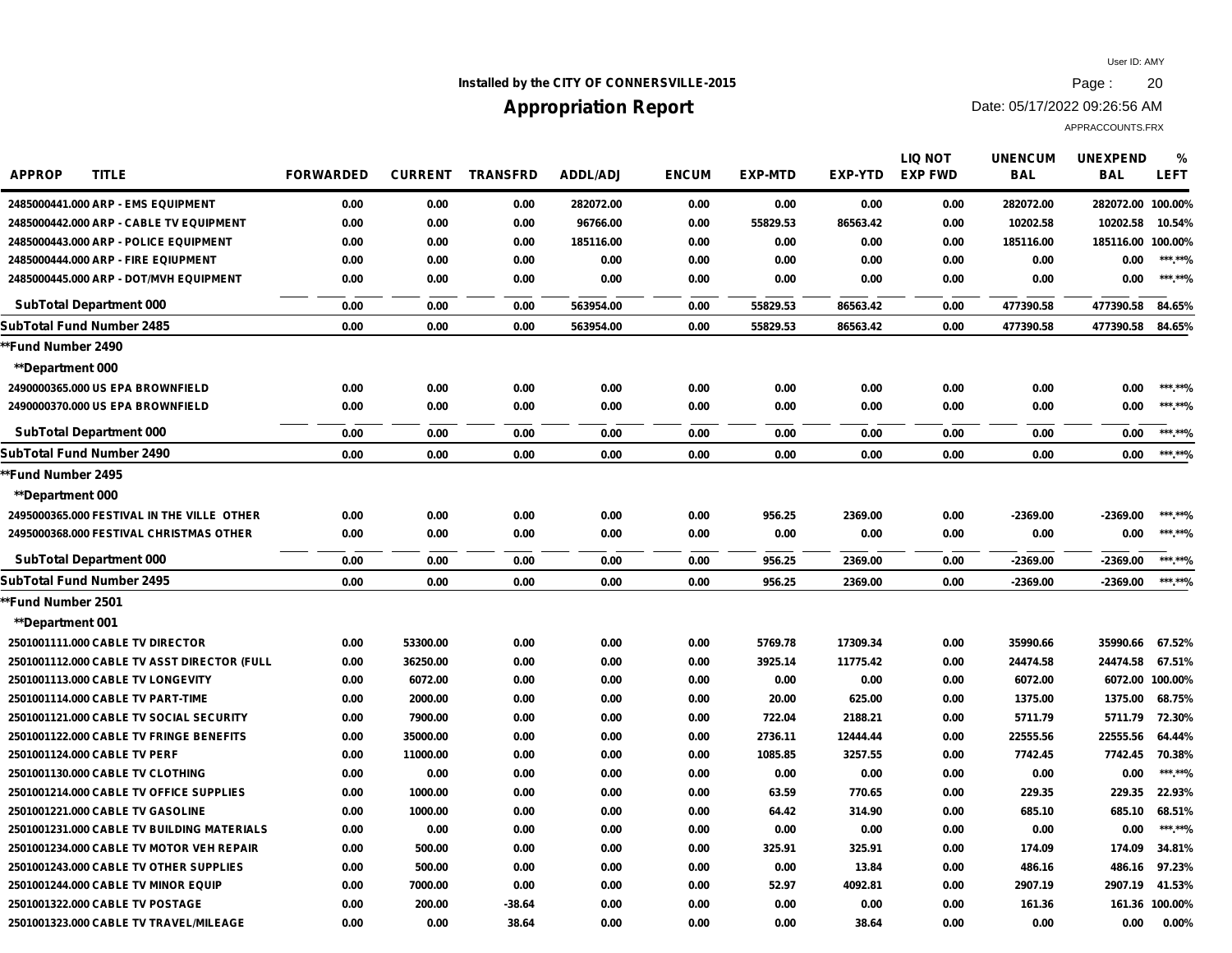## **Installed by the CITY OF CONNERSVILLE-2015 Page : 21**

## **Appropriation Report**

Date: 05/17/2022 09:26:56 AM

APPRACCOUNTS.FRX

| <b>APPROP</b><br><b>TITLE</b>                    | <b>FORWARDED</b> | <b>CURRENT</b> | <b>TRANSFRD</b> | <b>ADDL/ADJ</b> | <b>ENCUM</b> | <b>EXP-MTD</b> | EXP-YTD  | <b>LIQ NOT</b><br><b>EXP FWD</b> | <b>UNENCUM</b><br><b>BAL</b> | <b>UNEXPEND</b><br><b>BAL</b> | %<br><b>LEFT</b> |
|--------------------------------------------------|------------------|----------------|-----------------|-----------------|--------------|----------------|----------|----------------------------------|------------------------------|-------------------------------|------------------|
| 2501001324,000 CABLE TV TELEPHONE & FAX          | 0.00             | 3900.00        | 0.00            | 45.00           | 0.00         | 328.63         | 1313.68  | 0.00                             | 2631.32                      | 2631.32                       | 66.70%           |
| 2501001331.000 CABLE TV PRINTING                 | 0.00             | 200.00         | 0.00            | 0.00            | 0.00         | 0.00           | 51.99    | 0.00                             | 148.01                       | 148.01                        | 74.00%           |
| 2501001332.000 CABLE TV ADVERTISING              | 0.00             | 0.00           | 0.00            | 0.00            | 0.00         | 0.00           | 0.00     | 0.00                             | 0.00                         | 0.00                          | ***.**%          |
| 2501001343.000 CABLE TV PREM ON OFF BOND         | 0.00             | 0.00           | 0.00            | 0.00            | 0.00         | 0.00           | 0.00     | 0.00                             | 0.00                         | 0.00                          | ***.**%          |
| 2501001351.000 CABLE TV ELECTRICITY              | 0.00             | 10500.00       | 0.00            | 0.00            | 0.00         | 0.00           | 3374.92  | 0.00                             | 7125.08                      | 7125.08                       | 67.85%           |
| 2501001353.000 CABLE TV WATER & SEWER            | 0.00             | 600.00         | 0.00            | 0.00            | 0.00         | 0.00           | 94.26    | 0.00                             | 505.74                       | 505.74                        | 84.29%           |
| 2501001365.000 CABLE TV OTHER CONTR SER          | 0.00             | 3500.00        | 0.00            | 0.00            | 0.00         | 84.00          | 190.99   | 0.00                             | 3309.01                      | 3309.01                       | 94.54%           |
| 2501001391.000 CABLE TV SUBSCRIP & DUES          | 0.00             | 900.00         | 0.00            | 0.00            | 0.00         | 0.00           | 0.00     | 0.00                             | 900.00                       |                               | 900.00 100.00%   |
| 2501001395.000 CABLE TV INVESTMENTS              | 0.00             | 0.00           | 0.00            | 0.00            | 0.00         | 0.00           | 0.00     | 0.00                             | 0.00                         | 0.00                          | ***.**%          |
| 2501001444.000 CABLE TV OTHER EQUIP              | 0.00             | 10000.00       | 0.00            | 0.00            | 0.00         | 0.00           | 1716.00  | 0.00                             | 8284.00                      | 8284.00                       | 82.84%           |
| <b>SubTotal Department 001</b>                   | 0.00             | 191322.00      | 0.00            | 45.00           | 0.00         | 15178.44       | 59898.55 | 0.00                             | 131468.45                    | 131468.45                     | 68.69%           |
| SubTotal Fund Number 2501                        | 0.00             | 191322.00      | 0.00            | 45.00           | 0.00         | 15178.44       | 59898.55 | 0.00                             | 131468.45                    | 131468.45                     | 68.69%           |
| **Fund Number 2510                               |                  |                |                 |                 |              |                |          |                                  |                              |                               |                  |
| **Department 011                                 |                  |                |                 |                 |              |                |          |                                  |                              |                               |                  |
| 2510011244.000 SEMINAR TRAIN MINOR               | 0.00             | 0.00           | 0.00            | 0.00            | 0.00         | 0.00           | 0.00     | 0.00                             | 0.00                         | 0.00                          | ***.**%          |
| 2510011313.000 SEMINAR TRAIN INSTRUCTIONS        | 0.00             | 0.00           | 0.00            | 0.00            | 0.00         | 0.00           | 0.00     | 0.00                             | 0.00                         | 0.00                          | ***.**%          |
| <b>SubTotal Department 011</b>                   | 0.00             | 0.00           | 0.00            | 0.00            | 0.00         | 0.00           | 0.00     | 0.00                             | 0.00                         | 0.00                          | ***.**%          |
| <b>SubTotal Fund Number 2510</b>                 | 0.00             | 0.00           | 0.00            | 0.00            | 0.00         | 0.00           | 0.00     | 0.00                             | 0.00                         | 0.00                          | ******%          |
| *Fund Number 2520                                |                  |                |                 |                 |              |                |          |                                  |                              |                               |                  |
| <b>**Department 000</b>                          |                  |                |                 |                 |              |                |          |                                  |                              |                               |                  |
| 2520000365.000 ENERGY SAVINGS PAYMENT            | 0.00             | 0.00           | 0.00            | 0.00            | 0.00         | 0.00           | 0.00     | 0.00                             | 0.00                         | 0.00                          | ***.**%          |
| 2520000366.000 ENERGY SAVINGS PAYMENT            | 0.00             | 0.00           | 0.00            | 0.00            | 0.00         | 0.00           | 0.00     | 0.00                             | 0.00                         | 0.00                          | ***.**%          |
| <b>SubTotal Department 000</b>                   | 0.00             | 0.00           | 0.00            | 0.00            | 0.00         | 0.00           | 0.00     | 0.00                             | 0.00                         | 0.00                          | ***.**%          |
| SubTotal Fund Number 2520                        | 0.00             | 0.00           | 0.00            | 0.00            | 0.00         | 0.00           | 0.00     | 0.00                             | 0.00                         | 0.00                          | ***.**%          |
| *Fund Number 2552                                |                  |                |                 |                 |              |                |          |                                  |                              |                               |                  |
| <b>**Department 000</b>                          |                  |                |                 |                 |              |                |          |                                  |                              |                               |                  |
| 2552000365.000 FIRE WATCH NON-REVERTING          | 0.00             | 0.00           | 0.00            | 0.00            | 0.00         | 0.00           | 0.00     | 0.00                             | 0.00                         | 0.00                          | ***.**%          |
| <b>SubTotal Department 000</b>                   | 0.00             | 0.00           | 0.00            | 0.00            | 0.00         | 0.00           | 0.00     | 0.00                             | 0.00                         | 0.00                          | ***.**%          |
| SubTotal Fund Number 2552                        | 0.00             | 0.00           | 0.00            | 0.00            | 0.00         | 0.00           | 0.00     | 0.00                             | 0.00                         | 0.00                          | ******%          |
| *Fund Number 2553                                |                  |                |                 |                 |              |                |          |                                  |                              |                               |                  |
| <b>**Department 000</b>                          |                  |                |                 |                 |              |                |          |                                  |                              |                               |                  |
| 2553000365.000 Fire Prevention Other Contractual | 0.00             | 0.00           | 0.00            | 0.00            | 0.00         | 0.00           | 0.00     | 0.00                             | 0.00                         | 0.00                          | ***.**%          |
| <b>SubTotal Department 000</b>                   | 0.00             | 0.00           | 0.00            | 0.00            | 0.00         | 0.00           | 0.00     | 0.00                             | 0.00                         | 0.00                          | ***.**%          |
| <b>SubTotal Fund Number 2553</b>                 | 0.00             | 0.00           | 0.00            | 0.00            | 0.00         | 0.00           | 0.00     | 0.00                             | 0.00                         | 0.00                          | ***.**%          |
|                                                  |                  |                |                 |                 |              |                |          |                                  |                              |                               |                  |

**\*\*Fund Number 2561**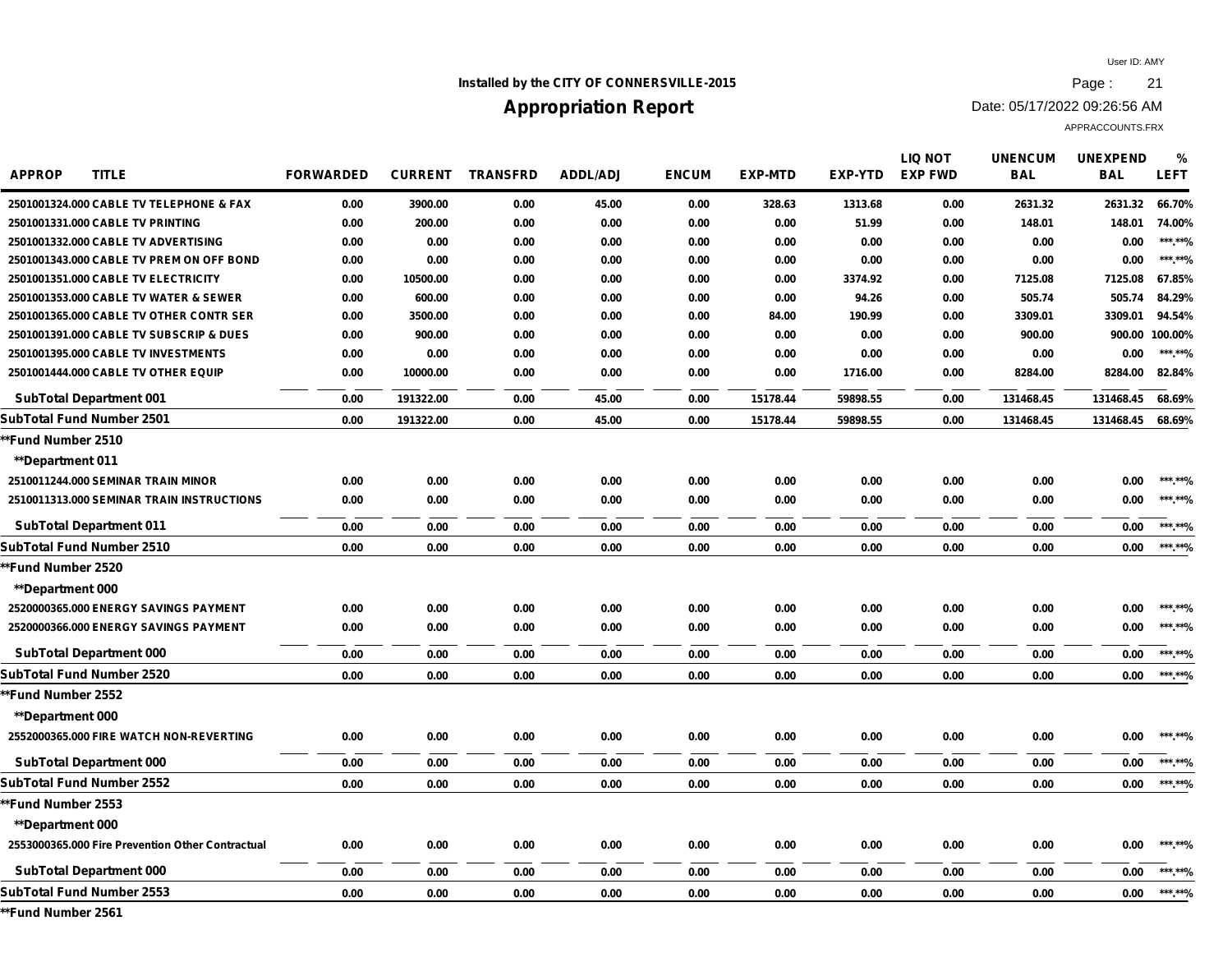## **Installed by the CITY OF CONNERSVILLE-2015 Page : 22**

# **Appropriation Report**

Date: 05/17/2022 09:26:56 AM

| <b>APPROP</b><br><b>TITLE</b>             | <b>FORWARDED</b> |      | <b>CURRENT TRANSFRD</b> | <b>ADDL/ADJ</b> | <b>ENCUM</b> | <b>EXP-MTD</b> | <b>EXP-YTD</b> | <b>LIQ NOT</b><br><b>EXP FWD</b> | <b>UNENCUM</b><br><b>BAL</b> | <b>UNEXPEND</b><br><b>BAL</b> | %<br><b>LEFT</b> |
|-------------------------------------------|------------------|------|-------------------------|-----------------|--------------|----------------|----------------|----------------------------------|------------------------------|-------------------------------|------------------|
| <b>**Department 001</b>                   |                  |      |                         |                 |              |                |                |                                  |                              |                               |                  |
| 2561001332.000 TAX ABATE PUBL OF LEGAL    | 0.00             | 0.00 | 0.00                    | 0.00            | 0.00         | 0.00           | 0.00           | 0.00                             | 0.00                         | 0.00                          | ***.**%          |
| 2561001444.000 TAX ABATE OTHER EQUIP      | 0.00             | 0.00 | 0.00                    | 0.00            | 0.00         | 0.00           | 0.00           | 0.00                             | 0.00                         | 0.00                          | ******%          |
| <b>SubTotal Department 001</b>            | 0.00             | 0.00 | 0.00                    | 0.00            | 0.00         | 0.00           | 0.00           | 0.00                             | 0.00                         | 0.00                          | ***.**%          |
| <b>SubTotal Fund Number 2561</b>          | 0.00             | 0.00 | 0.00                    | 0.00            | 0.00         | 0.00           | 0.00           | 0.00                             | 0.00                         | 0.00                          | ******%          |
| *Fund Number 2580                         |                  |      |                         |                 |              |                |                |                                  |                              |                               |                  |
| <b>**Department 001</b>                   |                  |      |                         |                 |              |                |                |                                  |                              |                               |                  |
| 2580001106.000 TOTAL MONIES BANK SAFE     | 0.00             | 0.00 | 0.00                    | 0.00            | 0.00         | 0.00           | 0.00           | 0.00                             | 0.00                         | 0.00                          | ***.**%          |
| <b>SubTotal Department 001</b>            | 0.00             | 0.00 | 0.00                    | 0.00            | 0.00         | 0.00           | 0.00           | 0.00                             | 0.00                         | 0.00                          | ***.**%          |
| SubTotal Fund Number 2580                 | 0.00             | 0.00 | 0.00                    | 0.00            | 0.00         | 0.00           | 0.00           | 0.00                             | 0.00                         | 0.00                          | ***.**%          |
| *Fund Number 2581                         |                  |      |                         |                 |              |                |                |                                  |                              |                               |                  |
| <b>**Department 000</b>                   |                  |      |                         |                 |              |                |                |                                  |                              |                               |                  |
| 2581000105.000 NON REVERT MISC            | 0.00             | 0.00 | 0.00                    | 0.00            | 0.00         | 0.00           | 0.00           | 0.00                             | 0.00                         | 0.00                          | ***.**%          |
| <b>SubTotal Department 000</b>            | 0.00             | 0.00 | 0.00                    | 0.00            | 0.00         | 0.00           | 0.00           | 0.00                             | 0.00                         | 0.00                          | ***.**%          |
| <b>**Department 001</b>                   |                  |      |                         |                 |              |                |                |                                  |                              |                               |                  |
| 2581001122.000 NON REVERT INSURANCE       | 0.00             | 0.00 | 0.00                    | 0.00            | 0.00         | 0.00           | 0.00           | 0.00                             | 0.00                         | 0.00                          | ***.**%          |
| <b>SubTotal Department 001</b>            | 0.00             | 0.00 | 0.00                    | 0.00            | 0.00         | 0.00           | 0.00           | 0.00                             | 0.00                         | 0.00                          | ***.**%          |
| SubTotal Fund Number 2581                 | 0.00             | 0.00 | 0.00                    | 0.00            | 0.00         | 0.00           | 0.00           | 0.00                             | 0.00                         | 0.00                          | ***.**%          |
| **Fund Number 2582                        |                  |      |                         |                 |              |                |                |                                  |                              |                               |                  |
| <b>**Department 001</b>                   |                  |      |                         |                 |              |                |                |                                  |                              |                               |                  |
| 2582001401.000 CPD 800 MHZ RADIO GRANT    | 0.00             | 0.00 | 0.00                    | 0.00            | 0.00         | 0.00           | 0.00           | 0.00                             | 0.00                         | 0.00                          | ***.**%          |
| <b>SubTotal Department 001</b>            | 0.00             | 0.00 | 0.00                    | 0.00            | 0.00         | 0.00           | 0.00           | 0.00                             | 0.00                         | 0.00                          | ***.**%          |
| <b>SubTotal Fund Number 2582</b>          | 0.00             | 0.00 | 0.00                    | 0.00            | 0.00         | 0.00           | 0.00           | 0.00                             | $0.00\,$                     | 0.00                          | ***.**%          |
| *Fund Number 2583                         |                  |      |                         |                 |              |                |                |                                  |                              |                               |                  |
| <b>**Department 000</b>                   |                  |      |                         |                 |              |                |                |                                  |                              |                               |                  |
| 2583000105.000 PK POOL BD CONST/MISC      | 0.00             | 0.00 | 0.00                    | 0.00            | 0.00         | 0.00           | 0.00           | 0.00                             | 0.00                         | 0.00                          | ***.**%          |
| <b>SubTotal Department 000</b>            | 0.00             | 0.00 | 0.00                    | 0.00            | 0.00         | 0.00           | 0.00           | 0.00                             | 0.00                         | 0.00                          | ***.**%          |
| <b>**Department 001</b>                   |                  |      |                         |                 |              |                |                |                                  |                              |                               |                  |
| 2583001400.000 PARK BD CONST TRANSFER OUT | 0.00             | 0.00 | 0.00                    | 0.00            | 0.00         | 0.00           | 0.00           | 0.00                             | 0.00                         | 0.00                          | ***.**%          |
| 2583001430.000 POOL BD CONST CONSTRUCTION | 0.00             | 0.00 | 0.00                    | 0.00            | 0.00         | 0.00           | 0.00           | 0.00                             | 0.00                         | 0.00                          | ***.**%          |
| 2583001431.000 POOL BD CONST ENGINEERING  | 0.00             | 0.00 | 0.00                    | 0.00            | 0.00         | 0.00           | 0.00           | 0.00                             | 0.00                         | 0.00                          | ***.**%          |
| 2583001432.000 POOL BD CONST FINANCING    | 0.00             | 0.00 | 0.00                    | 0.00            | 0.00         | 0.00           | 0.00           | 0.00                             | 0.00                         | 0.00                          | ***.**%          |
| 2583001444.000 POOL BD CONST OTHER EQUIP  | 0.00             | 0.00 | 0.00                    | 0.00            | 0.00         | 0.00           | 0.00           | 0.00                             | 0.00                         | 0.00                          | ***.**%          |
| <b>SubTotal Department 001</b>            | 0.00             | 0.00 | 0.00                    | 0.00            | 0.00         | 0.00           | 0.00           | 0.00                             | 0.00                         | 0.00                          | ******%          |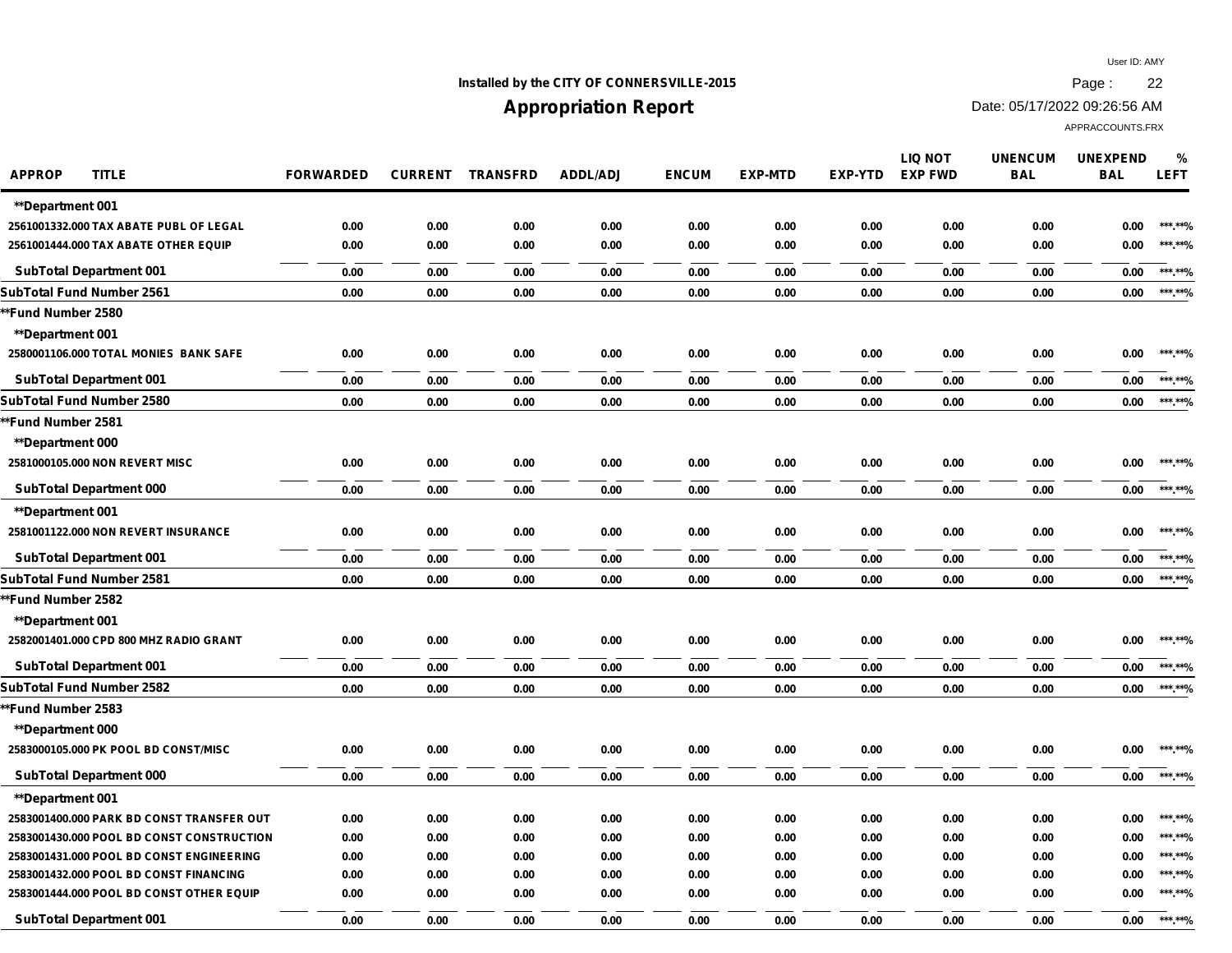### **Installed by the CITY OF CONNERSVILLE-2015 Page : 23**

## **Appropriation Report**

Date: 05/17/2022 09:26:56 AM

APPRACCOUNTS.FRX

**APPROP TITLE FORWARDED CURRENT TRANSFRD ADDL/ADJ ENCUM EXP-MTD EXP-YTD UNENCUM BAL UNEXPEND BAL LEFT % LIQ NOT EXP FWD SubTotal Fund Number 2583 0.00 0.00 0.00 0.00 0.00 0.00 0.00 0.00 0.00 0.00 \*\*\*.\*\*% \*\*Fund Number 2584 \*\*Department 001 2584001111.000 RUFF DRUG SALARIES 0.00 0.00 0.00 0.00 0.00 0.00 0.00 0.00 0.00 0.00 \*\*\*.\*\*% 2584001114.000 RUFF DRUG OVERTIME 0.00 0.00 0.00 0.00 0.00 0.00 0.00 0.00 0.00 0.00 \*\*\*.\*\*% 2584001121.000 RUFF DRUG SOCIAL SECURITY 0.00 0.00 0.00 0.00 0.00 0.00 0.00 0.00 0.00 0.00 \*\*\*.\*\*% 2584001214.000 RUFF DRUG OFFICE SUPPL 0.00 0.00 0.00 0.00 0.00 0.00 0.00 0.00 0.00 0.00 \*\*\*.\*\*% 2584001244.000 RUFF DRUG MINOR EQUIP 0.00 0.00 0.00 0.00 0.00 0.00 0.00 0.00 0.00 0.00 \*\*\*.\*\*% 2584001313.000 RUFF DRUG INSTRUCTIONS 0.00 0.00 0.00 0.00 0.00 0.00 0.00 0.00 0.00 0.00 \*\*\*.\*\*% 2584001323.000 RUFF DRUG TRAVEL EXPENSE 0.00 0.00 0.00 0.00 0.00 0.00 0.00 0.00 0.00 0.00 \*\*\*.\*\*% 2584001324.000 RUFF DRUG TELEPHONE 0.00 0.00 0.00 0.00 0.00 0.00 0.00 0.00 0.00 0.00 \*\*\*.\*\*% 2584001365.000 RUFF DRUG OTHER CONTR SER 0.00 0.00 0.00 0.00 0.00 0.00 0.00 0.00 0.00 0.00 \*\*\*.\*\*% SubTotal Department 001 0.00 0.00 0.00 0.00 0.00 0.00 0.00 0.00 0.00 0.00 \*\*\*.\*\*% SubTotal Fund Number 2584 0.00 0.00 0.00 0.00 0.00 0.00 0.00 0.00 0.00 0.00 \*\*\*.\*\*% \*\*Fund Number 2603 \*\*Department 000 2603000105.000 AIR IMP MISCELLANOUS 0.00 0.00 0.00 0.00 0.00 0.00 0.00 0.00 0.00 0.00 \*\*\*.\*\*% SubTotal Department 000 0.00 0.00 0.00 0.00 0.00 0.00 0.00 0.00 0.00 0.00 \*\*\*.\*\*% \*\*Department 027 2603027362.000 AIR IMP ENG SERV 0.00 0.00 0.00 0.00 0.00 0.00 0.00 0.00 0.00 0.00 \*\*\*.\*\*% 2603027363.000 AIR IMP ENG. SERV TAXIWAY "B" 0.00 0.00 0.00 0.00 0.00 0.00 0.00 0.00 0.00 0.00 \*\*\*.\*\*% 2603027364.000 AIR IMP "APRON REHAB" 0.00 0.00 0.00 0.00 0.00 0.00 0.00 0.00 0.00 0.00 \*\*\*.\*\*% 2603027365.000 AIR IMP OTHER CONTRACTUAL 0.00 0.00 0.00 0.00 0.00 49336.88 140046.19 0.00 -140046.19 -140046.19 \*\*\*.\*\*% 2603027369.000 AIR IMP AWOS PROJECT 0.00 0.00 0.00 0.00 0.00 0.00 0.00 0.00 0.00 0.00 \*\*\*.\*\*% 2603027430.000 AIR IMP TERMINAL BLDG RENOV 0.00 0.00 0.00 0.00 0.00 0.00 0.00 0.00 0.00 0.00 \*\*\*.\*\*% 2603027431.000 AIR IMP TERMINAL APRON 0.00 0.00 0.00 0.00 0.00 0.00 0.00 0.00 0.00 0.00 \*\*\*.\*\*% 2603027432.000 AIR IMP SEALING/REPAIRING 0.00 0.00 0.00 0.00 0.00 0.00 0.00 0.00 0.00 0.00 \*\*\*.\*\*% SubTotal Department 027 0.00 0.00 0.00 0.00 0.00 49336.88 140046.19 0.00 -140046.19 -140046.19 \*\*\*.\*\*% SubTotal Fund Number 2603 0.00 0.00 0.00 0.00 0.00 49336.88 140046.19 0.00 -140046.19 -140046.19 \*\*\*.\*\*% \*\*Fund Number 2821 \*\*Department 000 2821000375.000 CABLE F.T. BANK SAFE OTHER 0.00 0.00 0.00 0.00 0.00 0.00 0.00 0.00 0.00 0.00 \*\*\*.\*\*% SubTotal Department 000 0.00 0.00 0.00 0.00 0.00 0.00 0.00 0.00 0.00 0.00 \*\*\*.\*\*% SubTotal Fund Number 2821 0.00 0.00 0.00 0.00 0.00 0.00 0.00 0.00 0.00 0.00 \*\*\*.\*\*%**

**\*\*Fund Number 2823**

**\*\*Department 000**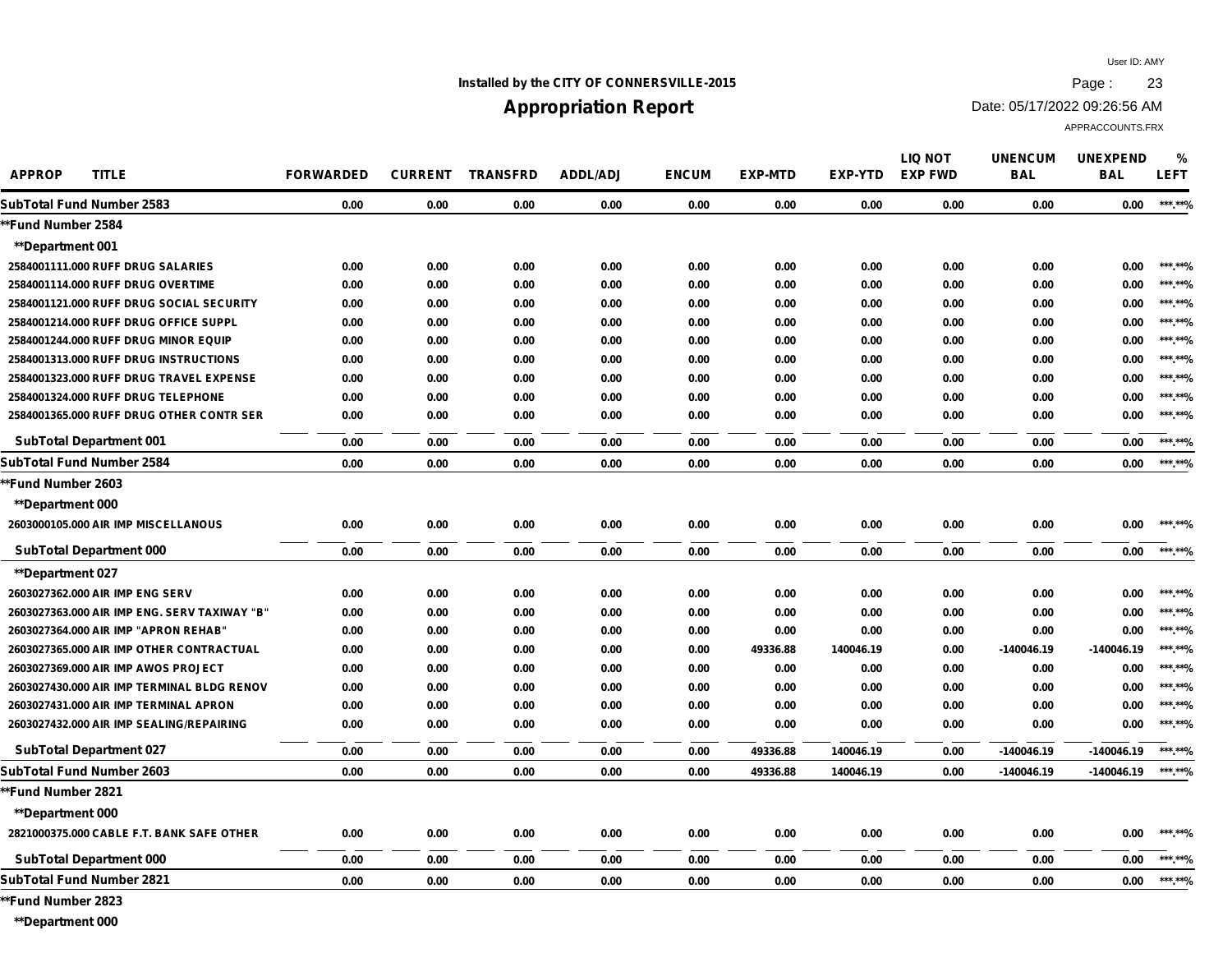## **Installed by the CITY OF CONNERSVILLE-2015 Page : 24**

# **Appropriation Report**

Date: 05/17/2022 09:26:56 AM

| <b>APPROP</b><br><b>TITLE</b>                | <b>FORWARDED</b> | <b>CURRENT</b> | <b>TRANSFRD</b> | <b>ADDL/ADJ</b> | <b>ENCUM</b> | <b>EXP-MTD</b> | EXP-YTD  | <b>LIQ NOT</b><br><b>EXP FWD</b> | <b>UNENCUM</b><br><b>BAL</b> | <b>UNEXPEND</b><br><b>BAL</b> | %<br><b>LEFT</b> |
|----------------------------------------------|------------------|----------------|-----------------|-----------------|--------------|----------------|----------|----------------------------------|------------------------------|-------------------------------|------------------|
| 2823000105.000 LANDFILL ENVIR F.T. BANK SAFE | 0.00             | 0.00           | 0.00            | 0.00            | 0.00         | 0.00           | 0.00     | 0.00                             | 0.00                         | 0.00                          | ***.**%          |
| <b>SubTotal Department 000</b>               | 0.00             | 0.00           | 0.00            | 0.00            | 0.00         | 0.00           | 0.00     | 0.00                             | 0.00                         | 0.00                          | ******%          |
| SubTotal Fund Number 2823                    | 0.00             | 0.00           | 0.00            | 0.00            | 0.00         | 0.00           | 0.00     | 0.00                             | 0.00                         | 0.00                          | ******%          |
| *Fund Number 2852                            |                  |                |                 |                 |              |                |          |                                  |                              |                               |                  |
| **Department 000                             |                  |                |                 |                 |              |                |          |                                  |                              |                               |                  |
| 2852000105.000 REV LOAN MISCELLANEOUS        | 0.00             | 0.00           | 0.00            | 0.00            | 0.00         | 0.00           | 93279.46 | 0.00                             | -93279.46                    | -93279.46                     | ***.**%          |
| <b>SubTotal Department 000</b>               | 0.00             | 0.00           | 0.00            | 0.00            | 0.00         | 0.00           | 93279.46 | 0.00                             | -93279.46                    | -93279.46                     | ***.**%          |
| **Department 001                             |                  |                |                 |                 |              |                |          |                                  |                              |                               |                  |
| 2852001100.000 REV LOAN PRINCIPLE            | 0.00             | 0.00           | 0.00            | 0.00            | 0.00         | 0.00           | 0.00     | 0.00                             | 0.00                         | 0.00                          | ***.**%          |
| 2852001300.000 REV LOAN MISC FEES            | 0.00             | 0.00           | 0.00            | 0.00            | 0.00         | 23.55          | 23.55    | 0.00                             | $-23.55$                     | $-23.55$                      | ***.**%          |
| 2852001365.000 REV LOAN CONTRACT             | 0.00             | 0.00           | 0.00            | 0.00            | 0.00         | 0.00           | 0.00     | 0.00                             | 0.00                         | 0.00                          | ***.**%          |
| 2852001381.000 REV LOAN REFUNDS              | 0.00             | 0.00           | 0.00            | 0.00            | 0.00         | 0.00           | 0.00     | 0.00                             | 0.00                         | 0.00                          | ***.**%          |
| 2852001610.000 REV LOAN INTEREST             | 0.00             | 0.00           | 0.00            | 0.00            | 0.00         | 0.00           | 41.75    | 0.00                             | $-41.75$                     | $-41.75$                      | ***.**%          |
| <b>SubTotal Department 001</b>               | 0.00             | 0.00           | 0.00            | 0.00            | 0.00         | 23.55          | 65.30    | 0.00                             | $-65.30$                     | $-65.30$                      | ***.**%          |
| SubTotal Fund Number 2852                    | 0.00             | 0.00           | 0.00            | 0.00            | 0.00         | 23.55          | 93344.76 | 0.00                             | -93344.76                    | -93344.76                     | ***.**%          |
| *Fund Number 3331                            |                  |                |                 |                 |              |                |          |                                  |                              |                               |                  |
| **Department 018                             |                  |                |                 |                 |              |                |          |                                  |                              |                               |                  |
| 3331018380.000 PARK POOL DEBT SERVICE        | 0.00             | 0.00           | 0.00            | 0.00            | 0.00         | 0.00           | 0.00     | 0.00                             | 0.00                         | 0.00                          | ***.**%          |
| <b>SubTotal Department 018</b>               | 0.00             | 0.00           | 0.00            | 0.00            | 0.00         | 0.00           | 0.00     | 0.00                             | 0.00                         | 0.00                          | ***.**%          |
| SubTotal Fund Number 3331                    | 0.00             | 0.00           | 0.00            | 0.00            | 0.00         | 0.00           | 0.00     | 0.00                             | 0.00                         | 0.00                          | ***.**%          |
| *Fund Number 3332                            |                  |                |                 |                 |              |                |          |                                  |                              |                               |                  |
| <b>**Department 018</b>                      |                  |                |                 |                 |              |                |          |                                  |                              |                               |                  |
| 3332018380.000 PARK MILLER DEBT SERVICE      | 0.00             | 0.00           | 0.00            | 0.00            | 0.00         | 0.00           | 36400.00 | 0.00                             | $-36400.00$                  | $-36400.00$                   | ***.**%          |
| <b>SubTotal Department 018</b>               | 0.00             | 0.00           | 0.00            | 0.00            | 0.00         | 0.00           | 36400.00 | 0.00                             | $-36400.00$                  | $-36400.00$                   | ***.**%          |
| SubTotal Fund Number 3332                    | 0.00             | 0.00           | 0.00            | 0.00            | 0.00         | 0.00           | 36400.00 | 0.00                             | $-36400.00$                  | $-36400.00$                   | ***.**%          |
| *Fund Number 4401                            |                  |                |                 |                 |              |                |          |                                  |                              |                               |                  |
| <b>**Department 000</b>                      |                  |                |                 |                 |              |                |          |                                  |                              |                               |                  |
| 4401000105.000 CCIF MISCELLANEOUS            | 0.00             | 0.00           | 0.00            | 0.00            | 0.00         | 0.00           | 0.00     | 0.00                             | 0.00                         | 0.00                          | ***.**%          |
| <b>SubTotal Department 000</b>               | 0.00             | 0.00           | 0.00            | 0.00            | 0.00         | 0.00           | 0.00     | 0.00                             | 0.00                         | 0.00                          | ***.**%          |
| **Department 024                             |                  |                |                 |                 |              |                |          |                                  |                              |                               |                  |
| 4401024360.000 CCIF ENGINEERING SERV/GRAND   | 0.00             | 0.00           | 0.00            | 0.00            | 0.00         | 0.00           | 0.00     | 0.00                             | 0.00                         | 0.00                          | ***.**%          |
| 4401024362.000 CCIF TRAFFIC SIGNAL MAINT.    | 0.00             | 20000.00       | 0.00            | 11932.56        | 0.00         | 4833.71        | 15863.74 | 0.00                             | 16068.82                     | 16068.82                      | 50.32%           |
| <b>SubTotal Department 024</b>               | 0.00             | 20000.00       | 0.00            | 11932.56        | 0.00         | 4833.71        | 15863.74 | 0.00                             | 16068.82                     | 16068.82                      | 50.32%           |
| SubTotal Fund Number 4401                    | 0.00             | 20000.00       | 0.00            | 11932.56        | 0.00         | 4833.71        | 15863.74 | 0.00                             | 16068.82                     | 16068.82                      | 50.32%           |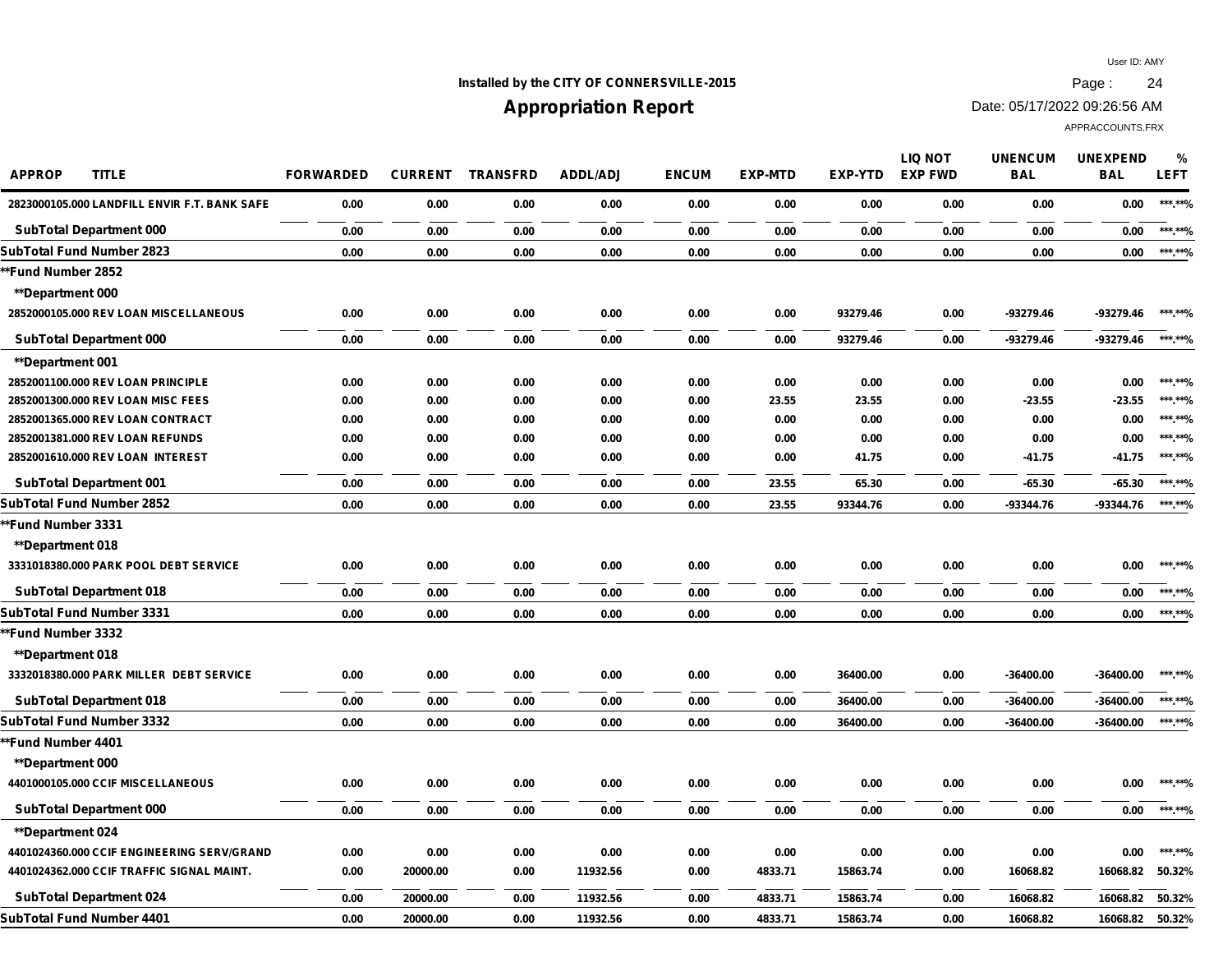## **Installed by the CITY OF CONNERSVILLE-2015 Page : 25**

# **Appropriation Report**

Date: 05/17/2022 09:26:56 AM

| <b>APPROP</b><br><b>TITLE</b>            | <b>FORWARDED</b> | <b>CURRENT</b> | <b>TRANSFRD</b> | <b>ADDL/ADJ</b> | <b>ENCUM</b> | <b>EXP-MTD</b> | <b>EXP-YTD</b> | <b>LIQ NOT</b><br><b>EXP FWD</b> | <b>UNENCUM</b><br><b>BAL</b> | <b>UNEXPEND</b><br><b>BAL</b> | $\frac{0}{0}$<br><b>LEFT</b> |
|------------------------------------------|------------------|----------------|-----------------|-----------------|--------------|----------------|----------------|----------------------------------|------------------------------|-------------------------------|------------------------------|
| *Fund Number 4402                        |                  |                |                 |                 |              |                |                |                                  |                              |                               |                              |
| <b>**Department 000</b>                  |                  |                |                 |                 |              |                |                |                                  |                              |                               |                              |
| 4402000105.000 CCD MISCELLANEOUS         | 0.00             | 0.00           | 0.00            | 0.00            | 0.00         | 0.00           | 0.00           | 0.00                             | 0.00                         | 0.00                          | ***.**%                      |
| <b>SubTotal Department 000</b>           | 0.00             | 0.00           | 0.00            | 0.00            | 0.00         | 0.00           | 0.00           | 0.00                             | 0.00                         | 0.00                          | ***.**%                      |
| <b>**Department 001</b>                  |                  |                |                 |                 |              |                |                |                                  |                              |                               |                              |
| 4402001311.000 CCD PROFESSIONAL SERVICES | 0.00             | 0.00           | 0.00            | 0.00            | 0.00         | 0.00           | 0.00           | 0.00                             | 0.00                         | 0.00                          | ***.**%                      |
| 4402001363.000 CCD SIDEWALK ENGINEERING  | 0.00             | 50000.00       | 0.00            | 0.00            | 0.00         | 0.00           | 0.00           | 0.00                             | 50000.00                     | 50000.00                      | 100.00%                      |
| 4402001365.000 CCD GRAND ENGINEERING     | 0.00             | 0.00           | 0.00            | 0.00            | 0.00         | 0.00           | 0.00           | 0.00                             | 0.00                         | 0.00                          | ***.**%                      |
| 4402001431.000 CCD CONST GRAND AVE       | 0.00             | 0.00           | 0.00            | 0.00            | 0.00         | 0.00           | 0.00           | 0.00                             | 0.00                         | 0.00                          | ***.**%                      |
| 4402001434.000 CCD SIDEWALK CONSTRUCTION | 0.00             | 0.00           | 0.00            | 0.00            | 0.00         | 0.00           | 0.00           | 0.00                             | 0.00                         | 0.00                          | ***.**%                      |
| <b>SubTotal Department 001</b>           | 0.00             | 50000.00       | 0.00            | 0.00            | 0.00         | 0.00           | 0.00           | 0.00                             | 50000.00                     | 50000.00 100.00%              |                              |
| SubTotal Fund Number 4402                | 0.00             | 50000.00       | 0.00            | 0.00            | 0.00         | 0.00           | 0.00           | 0.00                             | 50000.00                     | 50000.00 100.00%              |                              |
| **Fund Number 4470                       |                  |                |                 |                 |              |                |                |                                  |                              |                               |                              |
| <b>**Department 000</b>                  |                  |                |                 |                 |              |                |                |                                  |                              |                               |                              |
| 4470000105.000 REDEV COMMISSION MISC     | 0.00             | 0.00           | 0.00            | 0.00            | 0.00         | 0.00           | 0.00           | 0.00                             | 0.00                         | 0.00                          | ***.**%                      |
| <b>SubTotal Department 000</b>           | 0.00             | 0.00           | 0.00            | 0.00            | 0.00         | 0.00           | 0.00           | 0.00                             | 0.00                         | 0.00                          | ***.**%                      |
| **Department 001                         |                  |                |                 |                 |              |                |                |                                  |                              |                               |                              |
| 4470001231.000 REDEV COMMISSION BLDG MAT | 0.00             | 0.00           | 0.00            | 0.00            | 0.00         | 0.00           | 0.00           | 0.00                             | 0.00                         | 0.00                          | ***.**%                      |
| 4470001351.000 REDEV COMMISSION ELECTRIC | 0.00             | 0.00           | 0.00            | 0.00            | 0.00         | 0.00           | 0.00           | 0.00                             | 0.00                         | 0.00                          | *** **%                      |
| 4470001353.000 REDEV COMMISSION WATER    | 0.00             | 0.00           | 0.00            | 0.00            | 0.00         | 7.87           | 31.48          | 0.00                             | $-31.48$                     | $-31.48$                      | ***.**%                      |
| 4470001365.000 REDEV COMMISSION OTHER    | 0.00             | 0.00           | 0.00            | 0.00            | 0.00         | 3750.00        | 3750.00        | 0.00                             | $-3750.00$                   | $-3750.00$                    | *** **%                      |
| <b>SubTotal Department 001</b>           | 0.00             | 0.00           | 0.00            | 0.00            | 0.00         | 3757.87        | 3781.48        | 0.00                             | $-3781.48$                   | $-3781.48$                    | ***.**%                      |
| SubTotal Fund Number 4470                | 0.00             | 0.00           | 0.00            | 0.00            | 0.00         | 3757.87        | 3781.48        | 0.00                             | $-3781.48$                   | $-3781.48$                    | ***.**%                      |
| *Fund Number 4480                        |                  |                |                 |                 |              |                |                |                                  |                              |                               |                              |
| <b>**Department 018</b>                  |                  |                |                 |                 |              |                |                |                                  |                              |                               |                              |
| 4480018380.000 WAYZATA TIF               | 0.00             | 0.00           | 0.00            | 0.00            | 0.00         | 0.00           | 138668.69      | 0.00                             | -138668.69                   | -138668.69                    | ***.**%                      |
| <b>SubTotal Department 018</b>           | 0.00             | 0.00           | 0.00            | 0.00            | 0.00         | 0.00           | 138668.69      | 0.00                             | -138668.69                   | -138668.69                    | ******%                      |
| <b>**Department 019</b>                  |                  |                |                 |                 |              |                |                |                                  |                              |                               |                              |
| 4480019311.000 WAYZATA - PROFESSIONAL    | 0.00             | 0.00           | 0.00            | 0.00            | 0.00         | 0.00           | 0.00           | 0.00                             | 0.00                         | 0.00                          | *** **%                      |
| <b>SubTotal Department 019</b>           | 0.00             | 0.00           | 0.00            | 0.00            | 0.00         | 0.00           | 0.00           | 0.00                             | 0.00                         | 0.00                          | ***.**%                      |
| SubTotal Fund Number 4480                | 0.00             | 0.00           | 0.00            | 0.00            | 0.00         | 0.00           | 138668.69      | 0.00                             | -138668.69                   | -138668.69                    | ***.**%                      |
| <b>**Fund Number 4600</b> *              |                  |                |                 |                 |              |                |                |                                  |                              |                               |                              |
| <b>**Department 018</b>                  |                  |                |                 |                 |              |                |                |                                  |                              |                               |                              |
| 4600018244.000 PK RESTRICTED DO NOT USE  | 0.00             | 0.00           | 0.00            | 0.00            | 0.00         | 0.00           | 0.00           | 0.00                             | 0.00                         | 0.00                          | ***.**%                      |
|                                          |                  |                |                 |                 |              |                |                |                                  |                              |                               |                              |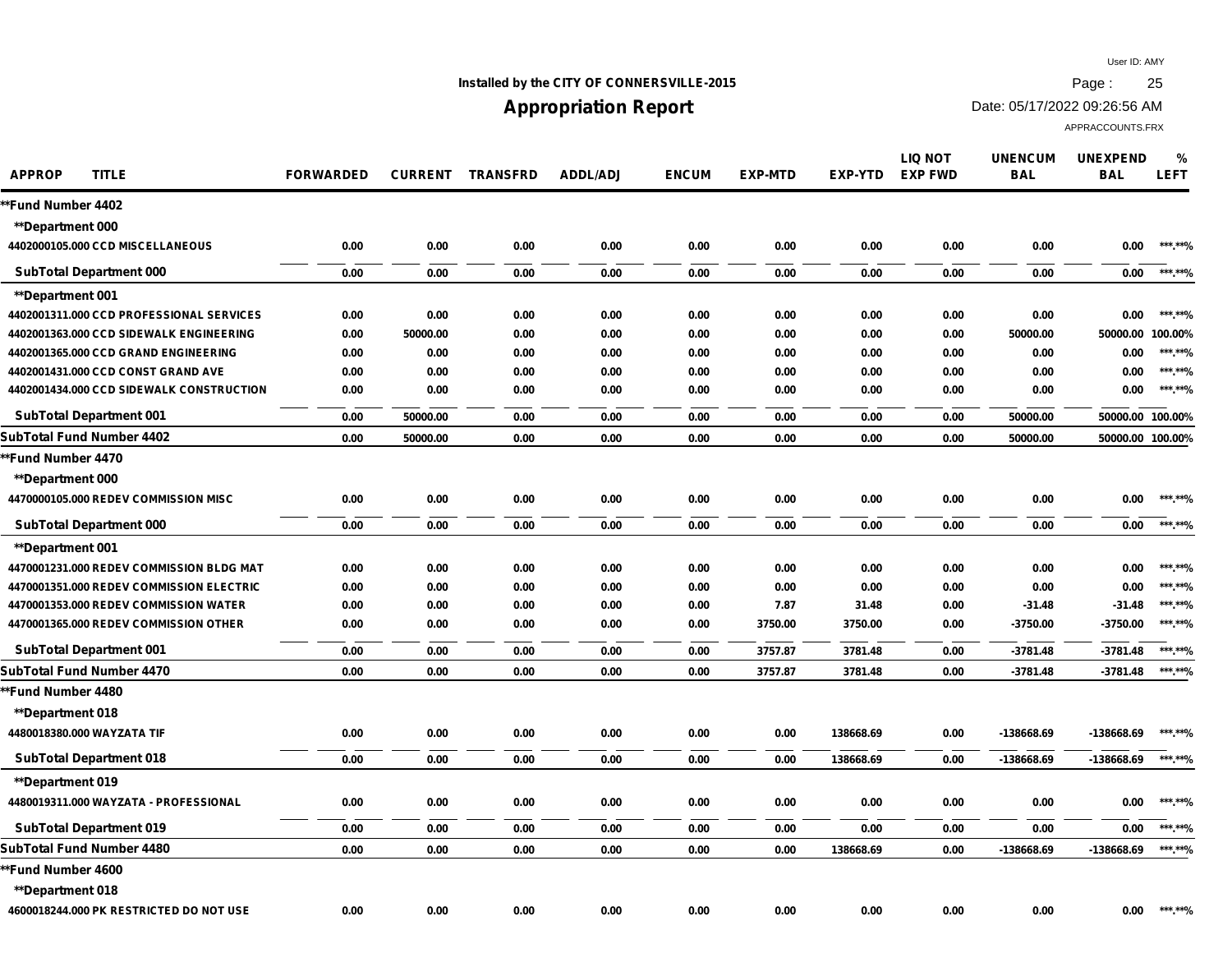## **Installed by the CITY OF CONNERSVILLE-2015 Page : 26**

# **Appropriation Report**

Date: 05/17/2022 09:26:56 AM

| <b>APPROP</b>           | <b>TITLE</b>                               | <b>FORWARDED</b> | <b>CURRENT</b> | <b>TRANSFRD</b> | ADDL/ADJ | <b>ENCUM</b> | <b>EXP-MTD</b> | <b>EXP-YTD</b> | LIQ NOT<br><b>EXP FWD</b> | <b>UNENCUM</b><br><b>BAL</b> | <b>UNEXPEND</b><br><b>BAL</b> | %<br><b>LEFT</b> |
|-------------------------|--------------------------------------------|------------------|----------------|-----------------|----------|--------------|----------------|----------------|---------------------------|------------------------------|-------------------------------|------------------|
|                         | 4600018245.000 PK RESTRICTED               | 0.00             | 0.00           | 0.00            | 0.00     | 0.00         | 0.00           | 0.00           | 0.00                      | 0.00                         | 0.00                          | ***.**%          |
|                         | 4600018246.000 PK RESTRICTED HOLIDAY       | 0.00             | 0.00           | 0.00            | 0.00     | 0.00         | 0.00           | 2401.71        | 0.00                      | $-2401.71$                   | $-2401.71$                    | ***.**%          |
|                         | 4600018360.000 PK TESTRICTED LONGWOOD      | 0.00             | 0.00           | 0.00            | 0.00     | 0.00         | 0.00           | 80500.00       | 0.00                      | -80500.00                    | -80500.00                     | ***.**%          |
|                         | 4600018361.000 PK RESTRICTED AMPITHEATER   | 0.00             | 0.00           | 0.00            | 0.00     | 0.00         | 1643.00        | 1643.00        | 0.00                      | $-1643.00$                   | $-1643.00$                    | ***.**%          |
|                         | 4600018362.000 PK RESTRICTED HUFFMEIER     | 0.00             | 0.00           | 0.00            | 0.00     | 0.00         | 0.00           | 0.00           | 0.00                      | 0.00                         | 0.00                          | ***.**%          |
|                         | 4600018363.000 PK RESTRICTED PARK POOL     | 0.00             | 0.00           | 0.00            | 0.00     | 0.00         | 0.00           | 0.00           | 0.00                      | 0.00                         | 0.00                          | ***.**%          |
|                         | 4600018364.000 PK RESTRICTED SOCCER        | 0.00             | 0.00           | 0.00            | 0.00     | 0.00         | 0.00           | 0.00           | 0.00                      | 0.00                         | 0.00                          | ***.**%          |
|                         | 4600018365.000 PK RESTRICTED PAVILION      | 0.00             | 0.00           | 0.00            | 0.00     | 0.00         | 0.00           | 0.00           | 0.00                      | 0.00                         | 0.00                          | ***.**%          |
|                         | 4600018366.000 PK RESTRICTED ROBERTS BLDG  | 0.00             | 0.00           | 0.00            | 0.00     | 0.00         | 131.98         | 354.98         | 0.00                      | $-354.98$                    | -354.98                       | ***.**%          |
|                         | 4600018367.000 PK RESTRICTED RIVERS EDGE   | 0.00             | 0.00           | 0.00            | 0.00     | 0.00         | 0.00           | 0.00           | 0.00                      | 0.00                         | 0.00                          | ***.**%          |
|                         | 4600018368.000 PK RESTRICTED RIVER'S EDGE  | 0.00             | 0.00           | 0.00            | 0.00     | 0.00         | 0.00           | 0.00           | 0.00                      | 0.00                         | 0.00                          | ***.**%          |
|                         | 4600018369.000 PK RESTRICTED REID FITNESS  | 0.00             | 0.00           | 0.00            | 0.00     | 0.00         | 0.00           | 0.00           | 0.00                      | 0.00                         | 0.00                          | ***.**%          |
|                         | 4600018376.000 PK RESTRICTED TRAILS        | 0.00             | 0.00           | 0.00            | 0.00     | 0.00         | 0.00           | 173.69         | 0.00                      | $-173.69$                    | $-173.69$                     | ***.**%          |
|                         | 4600018377.000 PK RESTRICTED COMMUNITY     | 0.00             | 0.00           | 0.00            | 0.00     | 0.00         | 0.00           | 0.00           | 0.00                      | 0.00                         | 0.00                          | ***.**%          |
|                         | 4600018378.000 PK RESTRICTED DOGS          | 0.00             | 0.00           | 0.00            | 0.00     | 0.00         | 0.00           | 0.00           | 0.00                      | 0.00                         | 0.00                          | ***.**%          |
|                         | 4600018379.000 PK RESTRICTED CLIO FOUNTAIN | 0.00             | 0.00           | 0.00            | 0.00     | 0.00         | 545.00         | 545.00         | 0.00                      | $-545.00$                    | $-545.00$                     | ***.**%          |
|                         | 4600018380.000 PK RESTRICTED 2nd STREET    | 0.00             | 0.00           | 0.00            | 0.00     | 0.00         | 7134.00        | 7139.00        | 0.00                      | $-7139.00$                   | $-7139.00$                    | ***.**%          |
|                         | 4600018381.000 PK RESTRICTED TENNIS COURTS | 0.00             | 0.00           | 0.00            | 0.00     | 0.00         | 0.00           | 0.00           | 0.00                      | 0.00                         | 0.00                          | ***.**%          |
|                         | 4600018382.000 PK RESTRICTED SUMMER        | 0.00             | 0.00           | 0.00            | 0.00     | 0.00         | 0.00           | 90.00          | 0.00                      | -90.00                       | $-90.00$                      | ***.**%          |
|                         | 4600018383.000 PK RESTRICTED BASEBALL      | 0.00             | 0.00           | 0.00            | 0.00     | 0.00         | 0.00           | 0.00           | 0.00                      | 0.00                         | 0.00                          | ***.**%          |
|                         | 4600018384.000 PK RESTRICTED BASKETBALL    | 0.00             | 0.00           | 0.00            | 0.00     | 0.00         | 0.00           | 0.00           | 0.00                      | 0.00                         | 0.00                          | ***.**%          |
|                         | 4600018385.000 PK RESTRICTED DISC GOLF     | 0.00             | 0.00           | 0.00            | 0.00     | 0.00         | 0.00           | 0.00           | 0.00                      | 0.00                         | 0.00                          | ***.**%          |
|                         | 4600018386.000 PK RESTRICTED PROS          | 0.00             | 0.00           | 0.00            | 0.00     | 0.00         | 0.00           | 0.00           | 0.00                      | 0.00                         | 0.00                          | ***.**%          |
|                         | <b>SubTotal Department 018</b>             | 0.00             | 0.00           | 0.00            | 0.00     | 0.00         | 9453.98        | 92847.38       | 0.00                      | $-92847.38$                  | -92847.38                     | ***.**%          |
|                         | SubTotal Fund Number 4600                  | 0.00             | 0.00           | 0.00            | 0.00     | 0.00         | 9453.98        | 92847.38       | 0.00                      | -92847.38                    | $-92847.38$                   | ***.**%          |
| *Fund Number 4650       |                                            |                  |                |                 |          |              |                |                |                           |                              |                               |                  |
| <b>**Department 000</b> |                                            |                  |                |                 |          |              |                |                |                           |                              |                               |                  |
|                         | 4650000365.000 POLICE VEHICLE              | 0.00             | 0.00           | 0.00            | 0.00     | 0.00         | 0.00           | 0.00           | 0.00                      | 0.00                         | 0.00                          | ***.**%          |
|                         | 4650000444.000 POLICE NON-REVERTING OTHER  | 0.00             | 0.00           | 0.00            | 0.00     | 0.00         | 0.00           | 0.00           | 0.00                      | 0.00                         | 0.00                          | ***.**%          |
|                         | 4650000451.000 POLICE NON-REVERTING        | 0.00             | 0.00           | 0.00            | 0.00     | 0.00         | 0.00           | 0.00           | 0.00                      | 0.00                         | 0.00                          | ***.**%          |
|                         | <b>SubTotal Department 000</b>             | 0.00             | 0.00           | 0.00            | 0.00     | 0.00         | 0.00           | 0.00           | 0.00                      | 0.00                         | 0.00                          | ***.**%          |
|                         | SubTotal Fund Number 4650                  | 0.00             | 0.00           | 0.00            | 0.00     | 0.00         | 0.00           | 0.00           | 0.00                      | 0.00                         | 0.00                          | ******%          |
| *Fund Number 4651       |                                            |                  |                |                 |          |              |                |                |                           |                              |                               |                  |
| <b>**Department 000</b> |                                            |                  |                |                 |          |              |                |                |                           |                              |                               |                  |
|                         | 4651000444.000 LANDFILL NON-REVERTING      | 0.00             | 0.00           | 0.00            | 0.00     | 0.00         | 0.00           | 375.00         | 0.00                      | $-375.00$                    | $-375.00$                     | ******%          |
|                         | 4651000451.000 LANDFILL NON-REVERTING      | 0.00             | 0.00           | 0.00            | 0.00     | 0.00         | 0.00           | 0.00           | 0.00                      | 0.00                         | 0.00                          | ***.**%          |
|                         | <b>SubTotal Department 000</b>             | 0.00             | 0.00           | 0.00            | 0.00     | 0.00         | 0.00           | 375.00         | 0.00                      | $-375.00$                    | $-375.00$                     | ***.**%          |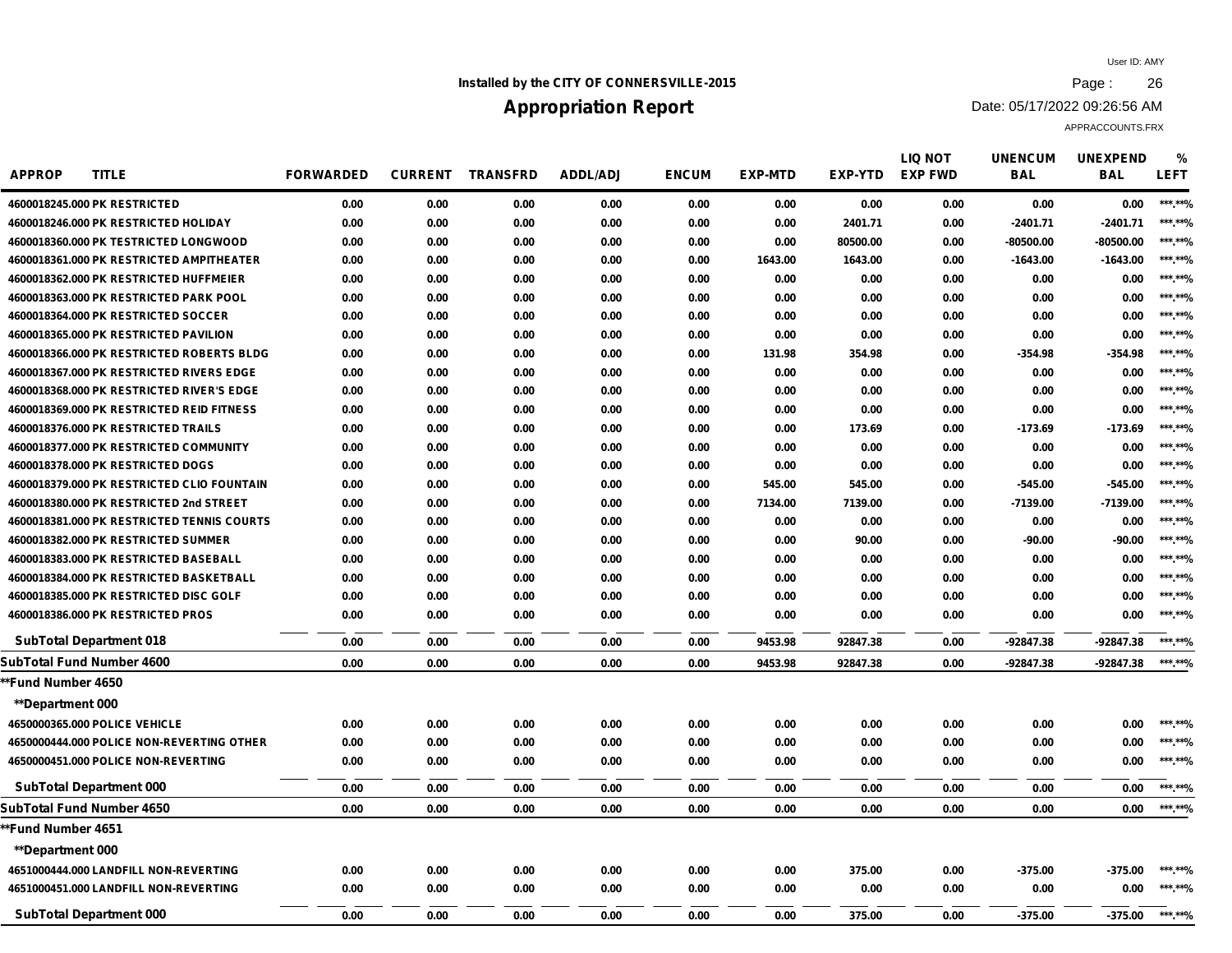## **Installed by the CITY OF CONNERSVILLE-2015 Page : 27**

# **Appropriation Report**

Date: 05/17/2022 09:26:56 AM

| <b>APPROP</b><br><b>TITLE</b>             | <b>FORWARDED</b> | <b>CURRENT</b> | <b>TRANSFRD</b> | <b>ADDL/ADJ</b> | <b>ENCUM</b> | <b>EXP-MTD</b> | <b>EXP-YTD</b> | <b>LIQ NOT</b><br><b>EXP FWD</b> | <b>UNENCUM</b><br><b>BAL</b> | <b>UNEXPEND</b><br><b>BAL</b> | %<br><b>LEFT</b> |
|-------------------------------------------|------------------|----------------|-----------------|-----------------|--------------|----------------|----------------|----------------------------------|------------------------------|-------------------------------|------------------|
| SubTotal Fund Number 4651                 | 0.00             | 0.00           | 0.00            | 0.00            | 0.00         | 0.00           | 375.00         | 0.00                             | $-375.00$                    | $-375.00$                     | ***.**%          |
| *Fund Number 4652                         |                  |                |                 |                 |              |                |                |                                  |                              |                               |                  |
| <b>**Department 000</b>                   |                  |                |                 |                 |              |                |                |                                  |                              |                               |                  |
| 4652000444.000 PARK NON-REVERTING OTHER   | 0.00             | 0.00           | 0.00            | 0.00            | 0.00         | 0.00           | 39375.00       | 0.00                             | -39375.00                    | -39375.00                     | ***.**%          |
| 4652000451.000 PARK NON-REVERTING         | 0.00             | 0.00           | 0.00            | 0.00            | 0.00         | 0.00           | 0.00           | 0.00                             | 0.00                         | 0.00                          | ******%          |
| <b>SubTotal Department 000</b>            | 0.00             | 0.00           | 0.00            | 0.00            | 0.00         | 0.00           | 39375.00       | 0.00                             | -39375.00                    | -39375.00                     | *** **%          |
| SubTotal Fund Number 4652                 | 0.00             | 0.00           | 0.00            | 0.00            | 0.00         | 0.00           | 39375.00       | 0.00                             | -39375.00                    | -39375.00                     | ******%          |
| *Fund Number 4653                         |                  |                |                 |                 |              |                |                |                                  |                              |                               |                  |
| **Department 000                          |                  |                |                 |                 |              |                |                |                                  |                              |                               |                  |
| 4653000444.000 MVH NON-REVERTING OTHER    | 0.00             | 0.00           | 0.00            | 0.00            | 0.00         | 0.00           | 0.00           | 0.00                             | 0.00                         | 0.00                          | ***.**%          |
| 4653000451.000 MVH NON-REVERTING VEHICLES | 0.00             | 0.00           | 0.00            | 0.00            | 0.00         | 0.00           | 0.00           | 0.00                             | 0.00                         | 0.00                          | *** **%          |
| <b>SubTotal Department 000</b>            | 0.00             | 0.00           | 0.00            | 0.00            | 0.00         | 0.00           | 0.00           | 0.00                             | 0.00                         | 0.00                          | ***.**%          |
| SubTotal Fund Number 4653                 | 0.00             | 0.00           | 0.00            | 0.00            | 0.00         | 0.00           | 0.00           | 0.00                             | 0.00                         | 0.00                          | ******%          |
| *Fund Number 4654                         |                  |                |                 |                 |              |                |                |                                  |                              |                               |                  |
| **Department 000                          |                  |                |                 |                 |              |                |                |                                  |                              |                               |                  |
| 4654000365.000 AIRPORT CIP NON-REVERTING  | 0.00             | 0.00           | 0.00            | 0.00            | 0.00         | 0.00           | 28766.40       | 0.00                             | -28766.40                    | -28766.40                     | ******%          |
| 4654000366.000 AIRPORT CIP NON-REVERT     | 0.00             | 0.00           | 0.00            | 0.00            | 0.00         | 0.00           | 0.00           | 0.00                             | 0.00                         | 0.00                          | *** **%          |
| 4654000460.000 AIRPORT CIP NON-REVERTING  | 0.00             | 0.00           | 0.00            | 0.00            | 0.00         | 0.00           | 0.00           | 0.00                             | 0.00                         | 0.00                          | ***.**%          |
| <b>SubTotal Department 000</b>            | 0.00             | 0.00           | 0.00            | 0.00            | 0.00         | 0.00           | 28766.40       | 0.00                             | -28766.40                    | -28766.40                     | *** **%          |
| SubTotal Fund Number 4654                 | 0.00             | 0.00           | 0.00            | 0.00            | 0.00         | 0.00           | 28766.40       | 0.00                             | -28766.40                    | -28766.40                     | ******%          |
| *Fund Number 6101                         |                  |                |                 |                 |              |                |                |                                  |                              |                               |                  |
| <b>**Department 000</b>                   |                  |                |                 |                 |              |                |                |                                  |                              |                               |                  |
| 6101000101.000 WATER O&M SALARIES & WAGES | 0.00             | 0.00           | 0.00            | 0.00            | 0.00         | 76360.37       | 242768.16      | 0.00                             | $-242768.16$                 | -242768.16                    | ***.**%          |
| 6101000102.000 WATER O&M INSURANCE        | 0.00             | 0.00           | 0.00            | 0.00            | 0.00         | 0.00           | 44391.00       | 0.00                             | -44391.00                    | -44391.00                     | ***.**%          |
| 6101000105.000 WATER O&M INFRASTRUCTURE   | 0.00             | 0.00           | 0.00            | 0.00            | 0.00         | 0.00           | 0.00           | 0.00                             | 0.00                         | 0.00                          | ***.**%          |
| 6101000106.000 WATER O&M IMPR OTHER THAN  | 0.00             | 0.00           | 0.00            | 0.00            | 0.00         | 0.00           | 0.00           | 0.00                             | 0.00                         | 0.00                          | ***.**%          |
| 6101000107.000 WATER O&M MACH, EQUIP,     | 0.00             | 0.00           | 0.00            | 0.00            | 0.00         | 0.00           | 30511.56       | 0.00                             | -30511.56                    | $-30511.56$                   | ***.**%          |
| 6101000109.000 WATER O&M CHEMICALS        | 0.00             | 0.00           | 0.00            | 0.00            | 0.00         | 610.39         | 8651.27        | 0.00                             | $-8651.27$                   | $-8651.27$                    | ******%          |
| 6101000110.000 WATER O&M CONTRACTUAL      | 0.00             | 0.00           | 0.00            | 0.00            | 0.00         | 33225.87       | 180793.26      | 0.00                             | -180793.26                   | -180793.26                    | ******%          |
| 6101000111.000 WATER O&M EMPLOYEE         | 0.00             | 0.00           | 0.00            | 0.00            | 0.00         | 33693.28       | 130831.77      | 0.00                             | -130831.77                   | -130831.77                    | ******%          |
| 6101000112.000 WATER O&M MATERIALS &      | 0.00             | 0.00           | 0.00            | 0.00            | 0.00         | 10070.58       | 77609.35       | 0.00                             | -77609.35                    | -77609.35                     | ******%          |
| 6101000113.000 WATER O&M PURCHASED        | 0.00             | 0.00           | 0.00            | 0.00            | 0.00         | 8491.14        | 47295.58       | 0.00                             | -47295.58                    | -47295.58                     | *** **%          |
| 6101000115.000 WATER O&M TRANSPORTATION   | 0.00             | 0.00           | 0.00            | 0.00            | 0.00         | 2391.94        | 6326.67        | 0.00                             | $-6326.67$                   | $-6326.67$                    | *** **%          |
| 6101000116,000 WATER O&M OTHER DISB       | 0.00             | 0.00           | 0.00            | 0.00            | 0.00         | 39981.02       | 142568.68      | 0.00                             | -142568.68                   | -142568.68                    | ***.**%          |
| 6101000117,000 WATER O&M OTHER OPERATING  | 0.00             | 0.00           | 0.00            | 0.00            | 0.00         | 3950.58        | 15930.99       | 0.00                             | -15930.99                    | -15930.99                     | ***.**%          |
| 6101000120.000 WATER O&M BANK SAFE        | 0.00             | 0.00           | 0.00            | 0.00            | 0.00         | 0.00           | 0.00           | 0.00                             | 0.00                         | 0.00                          | *** **0/         |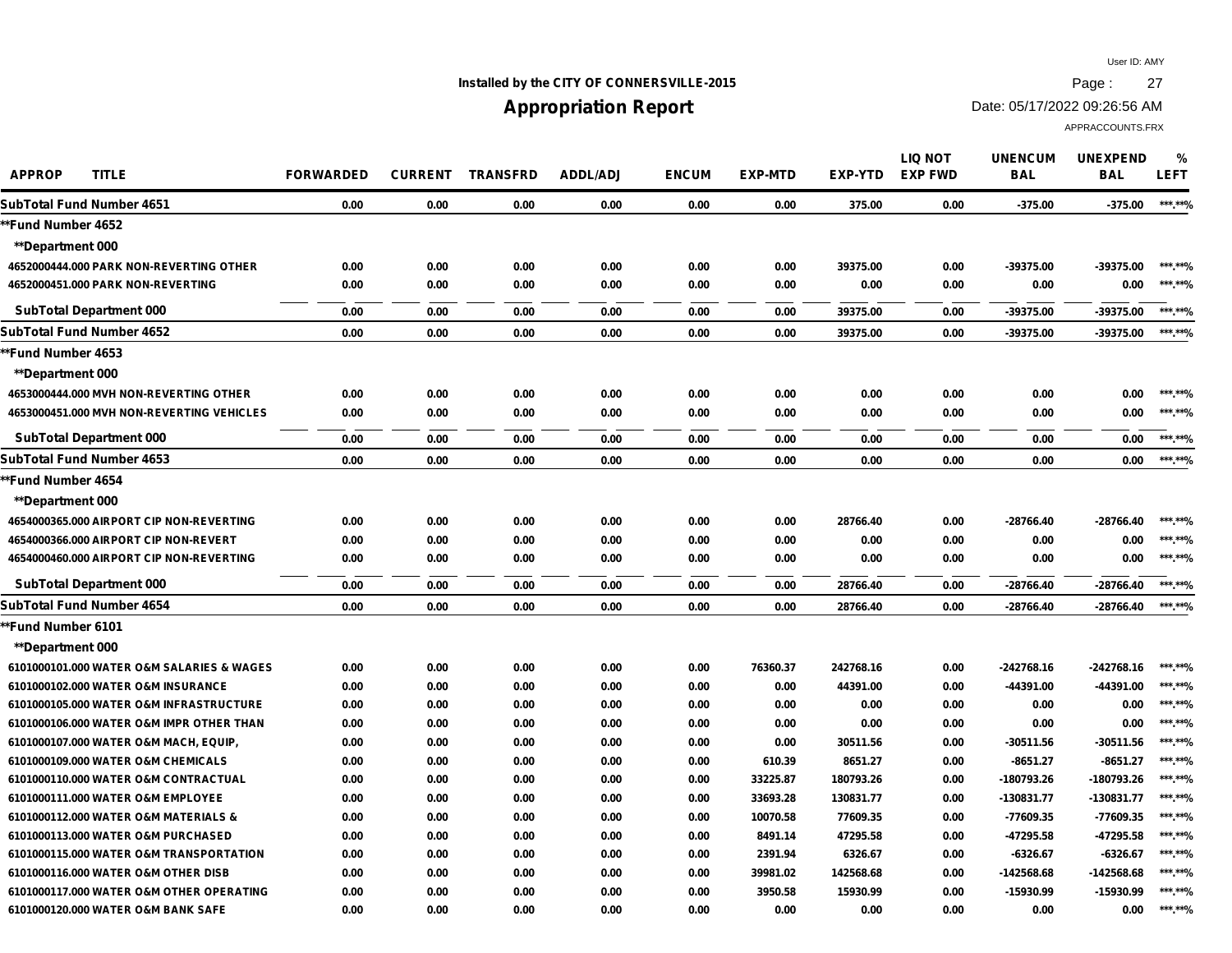## **Installed by the CITY OF CONNERSVILLE-2015 Page : 28**

## **Appropriation Report**

Date: 05/17/2022 09:26:56 AM

APPRACCOUNTS.FRX

| <b>APPROP</b>             | <b>TITLE</b>                              | <b>FORWARDED</b> | <b>CURRENT</b> | <b>TRANSFRD</b> | <b>ADDL/ADJ</b> | <b>ENCUM</b> | <b>EXP-MTD</b> | <b>EXP-YTD</b> | <b>LIQ NOT</b><br><b>EXP FWD</b> | <b>UNENCUM</b><br><b>BAL</b> | <b>UNEXPEND</b><br><b>BAL</b> | %<br><b>LEFT</b> |
|---------------------------|-------------------------------------------|------------------|----------------|-----------------|-----------------|--------------|----------------|----------------|----------------------------------|------------------------------|-------------------------------|------------------|
|                           | <b>SubTotal Department 000</b>            | 0.00             | 0.00           | 0.00            | 0.00            | 0.00         | 208775.17      | 927678.29      | 0.00                             | -927678.29                   | -927678.29                    | ***.**%          |
| SubTotal Fund Number 6101 |                                           | 0.00             | 0.00           | 0.00            | 0.00            | 0.00         | 208775.17      | 927678.29      | 0.00                             | -927678.29                   | -927678.29                    | ***.**%          |
| **Fund Number 6102        |                                           |                  |                |                 |                 |              |                |                |                                  |                              |                               |                  |
| <b>**Department 000</b>   |                                           |                  |                |                 |                 |              |                |                |                                  |                              |                               |                  |
|                           | 6102000103.000 WATER B&I BONDS RETIRED    | 0.00             | 0.00           | 0.00            | 0.00            | 0.00         | 0.00           | 0.00           | 0.00                             | 0.00                         | 0.00                          | ***.**%          |
|                           | 6102000104.000 WATER B&I INTEREST PAID ON | 0.00             | 0.00           | 0.00            | 0.00            | 0.00         | 0.00           | 0.00           | 0.00                             | 0.00                         | 0.00                          | ***.**%          |
|                           | 6102000110.000 WATER B&I CONTRACTUAL      | 0.00             | 0.00           | 0.00            | 0.00            | 0.00         | 0.00           | 0.00           | 0.00                             | 0.00                         | 0.00                          | ***.**%          |
|                           | 6102000116,000 WATER B&I OTHER DISB       | 0.00             | 0.00           | 0.00            | 0.00            | 0.00         | 0.00           | 0.00           | 0.00                             | 0.00                         | 0.00                          | ***.**%          |
|                           | <b>SubTotal Department 000</b>            | 0.00             | 0.00           | 0.00            | 0.00            | 0.00         | 0.00           | 0.00           | 0.00                             | 0.00                         | 0.00                          | ***.**%          |
| SubTotal Fund Number 6102 |                                           | 0.00             | 0.00           | 0.00            | 0.00            | 0.00         | 0.00           | 0.00           | 0.00                             | 0.00                         | 0.00                          | ***.**%          |
| **Fund Number 6103        |                                           |                  |                |                 |                 |              |                |                |                                  |                              |                               |                  |
| <b>**Department 000</b>   |                                           |                  |                |                 |                 |              |                |                |                                  |                              |                               |                  |
|                           | 6103000008.000 WATER DEPRECIATION LAND    | 0.00             | 0.00           | 0.00            | 0.00            | 0.00         | 0.00           | 0.00           | 0.00                             | 0.00                         | 0.00                          | ***.**%          |
|                           | 6103000105.000 WATER DEPRECIATION         | 0.00             | 0.00           | 0.00            | 0.00            | 0.00         | 0.00           | 0.00           | 0.00                             | 0.00                         | 0.00                          | ***.**%          |
|                           | 6103000106.000 WATER DEP IMPR OTHER THAN  | 0.00             | 0.00           | 0.00            | 0.00            | 0.00         | 0.00           | 0.00           | 0.00                             | 0.00                         | 0.00                          | ***.**%          |
|                           | 6103000107.000 WATER DEP MACH, EQUIP &    | 0.00             | 0.00           | 0.00            | 0.00            | 0.00         | 0.00           | 0.00           | 0.00                             | 0.00                         | 0.00                          | ***.**%          |
|                           | 6103000110.000 WATER DEP CONTRACTUAL      | 0.00             | 0.00           | 0.00            | 0.00            | 0.00         | 0.00           | 0.00           | 0.00                             | 0.00                         | 0.00                          | ***.**%          |
|                           | 6103000112.000 WATER DEP MATERIALS &      | 0.00             | 0.00           | 0.00            | 0.00            | 0.00         | 0.00           | 10900.00       | 0.00                             | -10900.00                    | $-10900.00$                   | ***.**%          |
|                           | 6103000115.000 WATER DEP TRANSPORTATION   | 0.00             | 0.00           | 0.00            | 0.00            | 0.00         | 0.00           | 0.00           | 0.00                             | 0.00                         | 0.00                          | ***.**%          |
|                           | 6103000116.000 WATER DEP OTHER DISB       | 0.00             | 0.00           | 0.00            | 0.00            | 0.00         | 0.00           | 0.00           | 0.00                             | 0.00                         | 0.00                          | ***.**%          |
|                           | <b>SubTotal Department 000</b>            | 0.00             | 0.00           | 0.00            | 0.00            | 0.00         | 0.00           | 10900.00       | 0.00                             | $-10900.00$                  | $-10900.00$                   | ***.**%          |
| SubTotal Fund Number 6103 |                                           | 0.00             | 0.00           | 0.00            | 0.00            | 0.00         | 0.00           | 10900.00       | 0.00                             | -10900.00                    | $-10900.00$                   | ***.**%          |
| **Fund Number 6104        |                                           |                  |                |                 |                 |              |                |                |                                  |                              |                               |                  |
| <b>**Department 000</b>   |                                           |                  |                |                 |                 |              |                |                |                                  |                              |                               |                  |
|                           | 6104000116.000 WATER METER DEPOSITS OTHER | 0.00             | 0.00           | 0.00            | 0.00            | 0.00         | 1543.50        | 10942.00       | 0.00                             | $-10942.00$                  | $-10942.00$                   | ***.**%          |
|                           | 6104000120.000 WATER METER DEPOSITS BANK  | 0.00             | 0.00           | 0.00            | 0.00            | 0.00         | 0.00           | 0.00           | 0.00                             | 0.00                         | 0.00                          | ***.**%          |
|                           | <b>SubTotal Department 000</b>            | 0.00             | 0.00           | 0.00            | 0.00            | 0.00         | 1543.50        | 10942.00       | 0.00                             | -10942.00                    | $-10942.00$                   | ***.**%          |
| SubTotal Fund Number 6104 |                                           | 0.00             | 0.00           | 0.00            | 0.00            | 0.00         | 1543.50        | 10942.00       | 0.00                             | $-10942.00$                  | -10942.00                     | ***.**%          |
| **Fund Number 6106        |                                           |                  |                |                 |                 |              |                |                |                                  |                              |                               |                  |
| <b>**Department 000</b>   |                                           |                  |                |                 |                 |              |                |                |                                  |                              |                               |                  |
|                           | 6106000116.000 WATER DEBT RES OTHER       | 0.00             | 0.00           | 0.00            | 0.00            | 0.00         | 0.00           | 0.00           | 0.00                             | 0.00                         | 0.00                          | *** **%          |
|                           | 6106000120.000 WATER DEBT RES BANK SAFE   | 0.00             | 0.00           | 0.00            | 0.00            | 0.00         | 0.00           | 0.00           | 0.00                             | 0.00                         | 0.00                          | ***.**%          |
|                           | <b>SubTotal Department 000</b>            | 0.00             | 0.00           | 0.00            | 0.00            | 0.00         | 0.00           | 0.00           | 0.00                             | 0.00                         | 0.00                          | ***.**%          |
| SubTotal Fund Number 6106 |                                           | 0.00             | 0.00           | 0.00            | 0.00            | 0.00         | 0.00           | 0.00           | 0.00                             | 0.00                         | 0.00                          | ***.**%          |

**\*\*Fund Number 6201**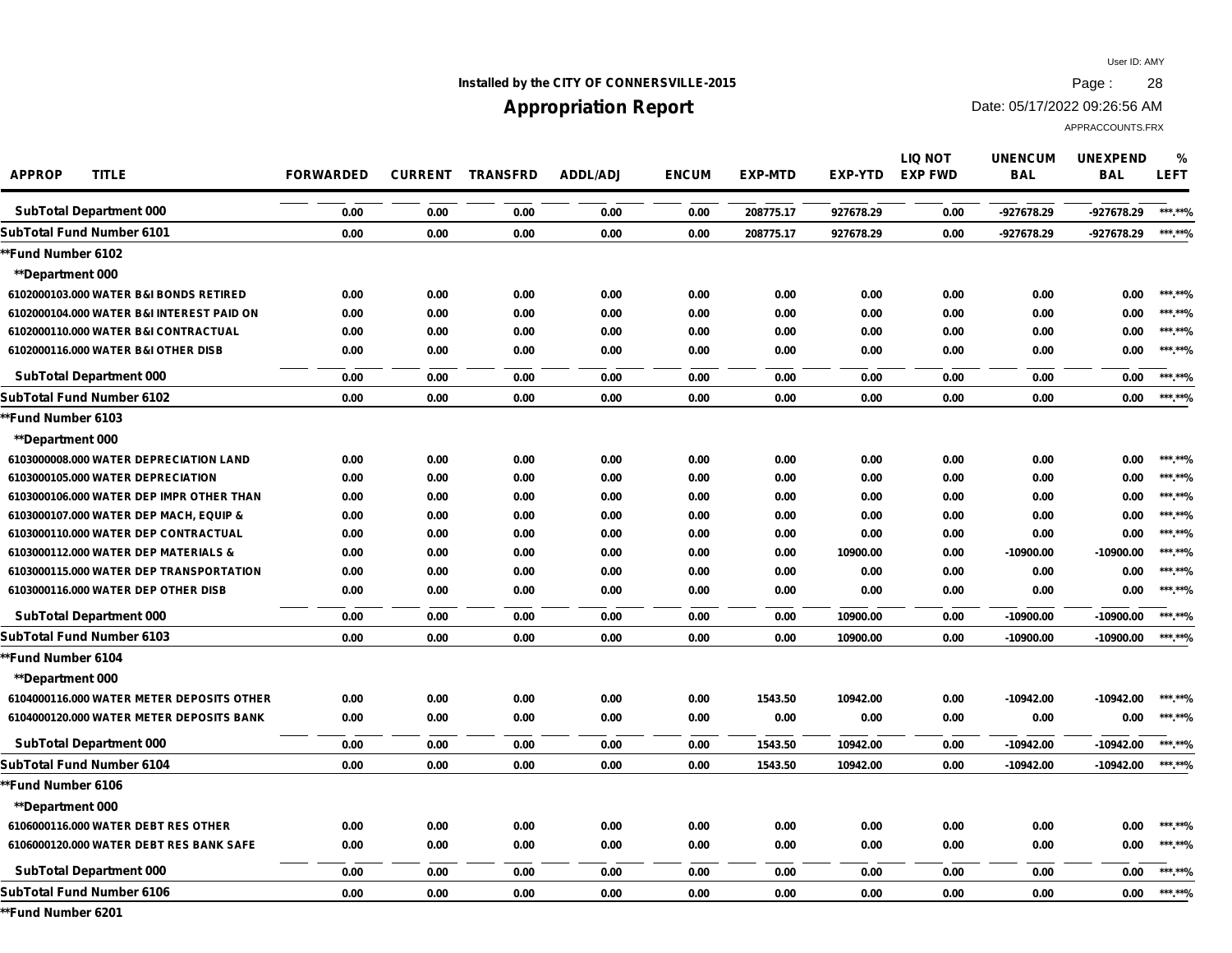## **Installed by the CITY OF CONNERSVILLE-2015 Page : 29**

## **Appropriation Report**

Date: 05/17/2022 09:26:56 AM

| <b>APPROP</b>           | <b>TITLE</b>                              | <b>FORWARDED</b> |      | <b>CURRENT TRANSFRD</b> | <b>ADDL/ADJ</b> | <b>ENCUM</b> | <b>EXP-MTD</b> | <b>EXP-YTD</b> | <b>LIQ NOT</b><br><b>EXP FWD</b> | <b>UNENCUM</b><br><b>BAL</b> | <b>UNEXPEND</b><br><b>BAL</b> | %<br><b>LEFT</b> |
|-------------------------|-------------------------------------------|------------------|------|-------------------------|-----------------|--------------|----------------|----------------|----------------------------------|------------------------------|-------------------------------|------------------|
| <b>**Department 000</b> |                                           |                  |      |                         |                 |              |                |                |                                  |                              |                               |                  |
|                         | 6201000101.000 WASTEWATER O&M SALARIES &  | 0.00             | 0.00 | 0.00                    | 0.00            | 0.00         | 83359.98       | 257297.78      | 0.00                             | $-257297.78$                 | -257297.78                    | ***.**%          |
|                         | 6201000102.000 WASTEWATER O&M INSURANCE   | 0.00             | 0.00 | 0.00                    | 0.00            | 0.00         | 0.00           | 44391.00       | 0.00                             | -44391.00                    | -44391.00                     | ***.**%          |
|                         | 6201000105.000 WASTEWATER O&M             | 0.00             | 0.00 | 0.00                    | 0.00            | 0.00         | 0.00           | 0.00           | 0.00                             | 0.00                         | 0.00                          | ***.**%          |
|                         | 6201000106.000 WASTEWATER O&M IMPR OTHER  | 0.00             | 0.00 | 0.00                    | 0.00            | 0.00         | 0.00           | 0.00           | 0.00                             | 0.00                         | 0.00                          | ***.**%          |
|                         | 6201000107.000 WASTEWATER O&M MACH EQUIP  | 0.00             | 0.00 | 0.00                    | 0.00            | 0.00         | 11169.69       | 56232.25       | 0.00                             | $-56232.25$                  | $-56232.25$                   | ***.**%          |
|                         | 6201000108.000 WASTEWATER O&M LAND        | 0.00             | 0.00 | 0.00                    | 0.00            | 0.00         | 0.00           | 0.00           | 0.00                             | 0.00                         | 0.00                          | ***.**%          |
|                         | 6201000109.000 WASTEWATER O&M CHEMICALS   | 0.00             | 0.00 | 0.00                    | 0.00            | 0.00         | 8957.95        | 10525.33       | 0.00                             | $-10525.33$                  | -10525.33                     | ***.**%          |
|                         | 6201000110.000 WASTEWATER O&M             | 0.00             | 0.00 | 0.00                    | 0.00            | 0.00         | 77379.57       | 852042.81      | 0.00                             | $-852042.81$                 | -852042.81                    | ***.**%          |
|                         | 6201000111.000 WASTEWATER O&M EMPLOYEE    | 0.00             | 0.00 | 0.00                    | 0.00            | 0.00         | 39169.96       | 151207.67      | 0.00                             | -151207.67                   | -151207.67                    | ***.**%          |
|                         | 6201000112.000 WASTEWATER O&M MATERIALS   | 0.00             | 0.00 | 0.00                    | 0.00            | 0.00         | 9558.08        | 34201.45       | 0.00                             | $-34201.45$                  | $-34201.45$                   | ***.**%          |
|                         | 6201000113,000 WASTEWATER O&M PURCHASED   | 0.00             | 0.00 | 0.00                    | 0.00            | 0.00         | 2642.16        | 46246.43       | 0.00                             | -46246.43                    | -46246.43                     | ***.**%          |
|                         | 6201000114.000 WASTEWATER O&M SLUDGE      | 0.00             | 0.00 | 0.00                    | 0.00            | 0.00         | 0.00           | 0.00           | 0.00                             | 0.00                         | 0.00                          | ***.**%          |
|                         | 6201000115.000 WASTEWATER O&M             | 0.00             | 0.00 | 0.00                    | 0.00            | 0.00         | 1703.74        | 5189.92        | 0.00                             | $-5189.92$                   | $-5189.92$                    | ***.**%          |
|                         | 6201000116.000 WASTEWATER O&M OTHER DISB  | 0.00             | 0.00 | 0.00                    | 0.00            | 0.00         | 72921.89       | 301835.50      | 0.00                             | -301835.50                   | -301835.50                    | ***.**%          |
|                         | 6201000117.000 WASTEWATER O&M OTHER       | 0.00             | 0.00 | 0.00                    | 0.00            | 0.00         | 967.51         | 37695.32       | 0.00                             | $-37695.32$                  | -37695.32                     | ***.**%          |
|                         | 6201000118,000 WASTEWATER O&M TRANSFER    | 0.00             | 0.00 | 0.00                    | 0.00            | 0.00         | 0.00           | 0.00           | 0.00                             | 0.00                         | 0.00                          | ***.**%          |
|                         | 6201000120.000 WASTEWATER O&M BANK SAFE   | 0.00             | 0.00 | 0.00                    | 0.00            | 0.00         | 0.00           | 0.00           | 0.00                             | 0.00                         | 0.00                          | ***.**%          |
|                         | <b>SubTotal Department 000</b>            | 0.00             | 0.00 | 0.00                    | 0.00            | 0.00         | 307830.53      | 1796865.46     | 0.00                             | -1796865.46                  | -1796865.46                   | ******%          |
|                         | <b>SubTotal Fund Number 6201</b>          | 0.00             | 0.00 | 0.00                    | 0.00            | 0.00         | 307830.53      | 1796865.46     | 0.00                             | -1796865.46                  | -1796865.46                   | ***.**%          |
| *Fund Number 6203       |                                           |                  |      |                         |                 |              |                |                |                                  |                              |                               |                  |
| **Department 000        |                                           |                  |      |                         |                 |              |                |                |                                  |                              |                               |                  |
|                         | 6203000105.000 WASTEWATER DEP             | 0.00             | 0.00 | 0.00                    | 0.00            | 0.00         | 0.00           | 0.00           | 0.00                             | 0.00                         | 0.00                          | ***.**%          |
|                         | 6203000106.000 WASTEWATER DEP IMP OTHER   | 0.00             | 0.00 | 0.00                    | 0.00            | 0.00         | 0.00           | 0.00           | 0.00                             | 0.00                         | 0.00                          | ***.**%          |
|                         | 6203000107.000 WASTEWATER DEP MACH EQUIP  | 0.00             | 0.00 | 0.00                    | 0.00            | 0.00         | 0.00           | 0.00           | 0.00                             | 0.00                         | 0.00                          | ***.**%          |
|                         | 6203000108.000 WASTEWATER DEP LAND        | 0.00             | 0.00 | 0.00                    | 0.00            | 0.00         | 0.00           | 0.00           | 0.00                             | 0.00                         | 0.00                          | ***.**%          |
|                         | 6203000110.000 WASTEWATER DEP             | 0.00             | 0.00 | 0.00                    | 0.00            | 0.00         | 0.00           | 2128.00        | 0.00                             | $-2128.00$                   | $-2128.00$                    | ***.**%          |
|                         | 6203000112.000 WASTEWATER DEP MATERIALS & | 0.00             | 0.00 | 0.00                    | 0.00            | 0.00         | 4250.87        | 5047.30        | 0.00                             | $-5047.30$                   | $-5047.30$                    | ***.**%          |
|                         | 6203000114.000 WASTEWATER DEP SLUDGE      | 0.00             | 0.00 | 0.00                    | 0.00            | 0.00         | 0.00           | 0.00           | 0.00                             | 0.00                         | 0.00                          | ***.**%          |
|                         | 6203000115.000 WASTEWATER DEP             | 0.00             | 0.00 | 0.00                    | 0.00            | 0.00         | 0.00           | 0.00           | 0.00                             | 0.00                         | 0.00                          | ***.**%          |
|                         | 6203000116.000 WASTEWATER DEP OTHER DISB  | 0.00             | 0.00 | 0.00                    | 0.00            | 0.00         | 0.00           | 0.00           | 0.00                             | 0.00                         | 0.00                          | ***.**%          |
|                         | 6203000120.000 WASTEWATER DEP BANK SAFE   | 0.00             | 0.00 | 0.00                    | 0.00            | 0.00         | 0.00           | 0.00           | 0.00                             | 0.00                         | 0.00                          | ***.**%          |
|                         | <b>SubTotal Department 000</b>            | 0.00             | 0.00 | 0.00                    | 0.00            | 0.00         | 4250.87        | 7175.30        | 0.00                             | $-7175.30$                   | $-7175.30$                    | ******%          |
|                         | <b>SubTotal Fund Number 6203</b>          | 0.00             | 0.00 | 0.00                    | 0.00            | 0.00         | 4250.87        | 7175.30        | 0.00                             | $-7175.30$                   | -7175.30                      | ***.**%          |
| *Fund Number 6205       |                                           |                  |      |                         |                 |              |                |                |                                  |                              |                               |                  |
| **Department 000        |                                           |                  |      |                         |                 |              |                |                |                                  |                              |                               |                  |
|                         | 6205000116.000 WASTEWATER METER DEPOSITS  | 0.00             | 0.00 | 0.00                    | 0.00            | 0.00         | 1960.00        | 14545.00       | 0.00                             | $-14545.00$                  | -14545.00                     | ***.**%          |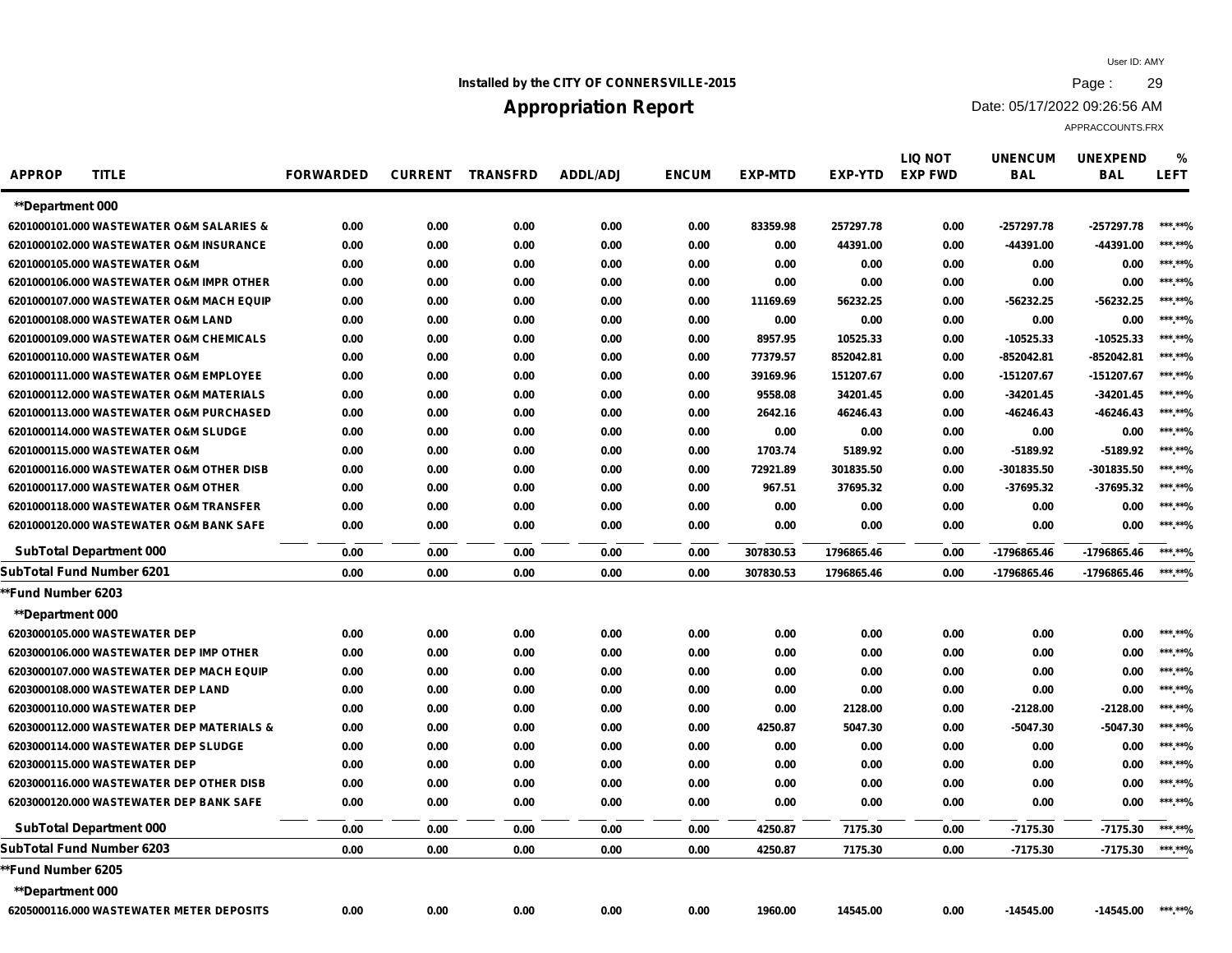## **Installed by the CITY OF CONNERSVILLE-2015 Page : 30**

# **Appropriation Report**

Date: 05/17/2022 09:26:56 AM

| <b>APPROP</b><br><b>TITLE</b>           | <b>FORWARDED</b> | <b>CURRENT</b> | <b>TRANSFRD</b> | <b>ADDL/ADJ</b> | <b>ENCUM</b> | <b>EXP-MTD</b> | <b>EXP-YTD</b> | <b>LIQ NOT</b><br><b>EXP FWD</b> | <b>UNENCUM</b><br><b>BAL</b> | <b>UNEXPEND</b><br><b>BAL</b> | %<br><b>LEFT</b> |
|-----------------------------------------|------------------|----------------|-----------------|-----------------|--------------|----------------|----------------|----------------------------------|------------------------------|-------------------------------|------------------|
| 6205000120.000 WASTEWATER DEPOSIT BANK  | 0.00             | 0.00           | 0.00            | 0.00            | 0.00         | 0.00           | 0.00           | 0.00                             | 0.00                         | 0.00                          | ***.**%          |
| <b>SubTotal Department 000</b>          | 0.00             | 0.00           | 0.00            | 0.00            | 0.00         | 1960.00        | 14545.00       | 0.00                             | $-14545.00$                  | $-14545.00$                   | ***.**%          |
| SubTotal Fund Number 6205               | 0.00             | 0.00           | 0.00            | 0.00            | 0.00         | 1960.00        | 14545.00       | 0.00                             | $-14545.00$                  | $-14545.00$                   | ***.**%          |
| *Fund Number 6206                       |                  |                |                 |                 |              |                |                |                                  |                              |                               |                  |
| <b>**Department 000</b>                 |                  |                |                 |                 |              |                |                |                                  |                              |                               |                  |
| 6206000116.000 WASTEWATER TRASH OTHER   | 0.00             | 0.00           | 0.00            | 0.00            | 0.00         | 53083.15       | 216505.52      | 0.00                             | $-216505.52$                 | $-216505.52$                  | ***.**%          |
| <b>SubTotal Department 000</b>          | 0.00             | 0.00           | 0.00            | 0.00            | 0.00         | 53083.15       | 216505.52      | 0.00                             | $-216505.52$                 | -216505.52                    | ***.**%          |
| SubTotal Fund Number 6206               | 0.00             | 0.00           | 0.00            | 0.00            | 0.00         | 53083.15       | 216505.52      | 0.00                             | $-216505.52$                 | -216505.52                    | ***.**%          |
| *Fund Number 6207                       |                  |                |                 |                 |              |                |                |                                  |                              |                               |                  |
| **Department 001                        |                  |                |                 |                 |              |                |                |                                  |                              |                               |                  |
| 6207001365.000 WWT STATE REVOLVING      | 0.00             | 0.00           | 0.00            | 0.00            | 0.00         | 0.00           | 0.00           | 0.00                             | 0.00                         | 0.00                          | ***.**%          |
| <b>SubTotal Department 001</b>          | 0.00             | 0.00           | 0.00            | 0.00            | 0.00         | 0.00           | 0.00           | 0.00                             | 0.00                         | 0.00                          | ***.**%          |
| SubTotal Fund Number 6207               | 0.00             | 0.00           | 0.00            | 0.00            | 0.00         | 0.00           | 0.00           | 0.00                             | 0.00                         | 0.00                          | ***.**%          |
| *Fund Number 6208                       |                  |                |                 |                 |              |                |                |                                  |                              |                               |                  |
| <b>**Department 000</b>                 |                  |                |                 |                 |              |                |                |                                  |                              |                               |                  |
| 6208000365.000 VISTEON REMED - OTHER    | 0.00             | 0.00           | 0.00            | 0.00            | 0.00         | 348.00         | 16917.30       | 0.00                             | -16917.30                    | -16917.30                     | ***.**%          |
| <b>SubTotal Department 000</b>          | 0.00             | 0.00           | 0.00            | 0.00            | 0.00         | 348.00         | 16917.30       | 0.00                             | -16917.30                    | -16917.30                     | ***.**%          |
| SubTotal Fund Number 6208               | 0.00             | 0.00           | 0.00            | 0.00            | 0.00         | 348.00         | 16917.30       | 0.00                             | -16917.30                    | -16917.30                     | ***.**%          |
| *Fund Number 6209                       |                  |                |                 |                 |              |                |                |                                  |                              |                               |                  |
| <b>**Department 000</b>                 |                  |                |                 |                 |              |                |                |                                  |                              |                               |                  |
| 6209000103.000 WASTEWATER SINKING BONDS | 0.00             | 0.00           | 0.00            | 0.00            | 0.00         | 0.00           | 0.00           | 0.00                             | 0.00                         | 0.00                          | ***.**%          |
| 6209000104.000 WASTEWATER SINKING       | 0.00             | 0.00           | 0.00            | 0.00            | 0.00         | 0.00           | 0.00           | 0.00                             | 0.00                         | 0.00                          | ***.**%          |
| 6209000116.000 WASTEWATER SINKING OTHER | 0.00             | 0.00           | 0.00            | 0.00            | 0.00         | 0.00           | 0.00           | 0.00                             | 0.00                         | 0.00                          | ***.**%          |
| <b>SubTotal Department 000</b>          | 0.00             | 0.00           | 0.00            | 0.00            | 0.00         | 0.00           | 0.00           | 0.00                             | 0.00                         | 0.00                          | ***.**%          |
| SubTotal Fund Number 6209               | 0.00             | 0.00           | 0.00            | 0.00            | 0.00         | 0.00           | 0.00           | 0.00                             | 0.00                         | 0.00                          | ***.**%          |
| *Fund Number 6210                       |                  |                |                 |                 |              |                |                |                                  |                              |                               |                  |
| **Department 001                        |                  |                |                 |                 |              |                |                |                                  |                              |                               |                  |
| 6210001356.000 STORM SRF OTHER          | 0.00             | 0.00           | 0.00            | 0.00            | 0.00         | 0.00           | 0.00           | 0.00                             | 0.00                         | 0.00                          | ***.**%          |
| 6210001365.000 SEWER SRF OTHER          | 0.00             | 0.00           | 0.00            | 0.00            | 0.00         | 0.00           | 0.00           | 0.00                             | 0.00                         | 0.00                          | ***.**%          |
| <b>SubTotal Department 001</b>          | 0.00             | 0.00           | 0.00            | 0.00            | 0.00         | 0.00           | 0.00           | 0.00                             | 0.00                         | 0.00                          | ***.**%          |
| SubTotal Fund Number 6210               | 0.00             | 0.00           | 0.00            | 0.00            | 0.00         | 0.00           | 0.00           | 0.00                             | 0.00                         | 0.00                          | ***.**%          |
| *Fund Number 6213                       |                  |                |                 |                 |              |                |                |                                  |                              |                               |                  |
| <b>**Department 001</b>                 |                  |                |                 |                 |              |                |                |                                  |                              |                               |                  |
| 6213001103.000 BONY SINK BONDS RETIRED  | 0.00             | 0.00           | 0.00            | 0.00            | 0.00         | 0.00           | 0.00           | 0.00                             | 0.00                         | 0.00                          | ***.**%          |
|                                         |                  |                |                 |                 |              |                |                |                                  |                              |                               |                  |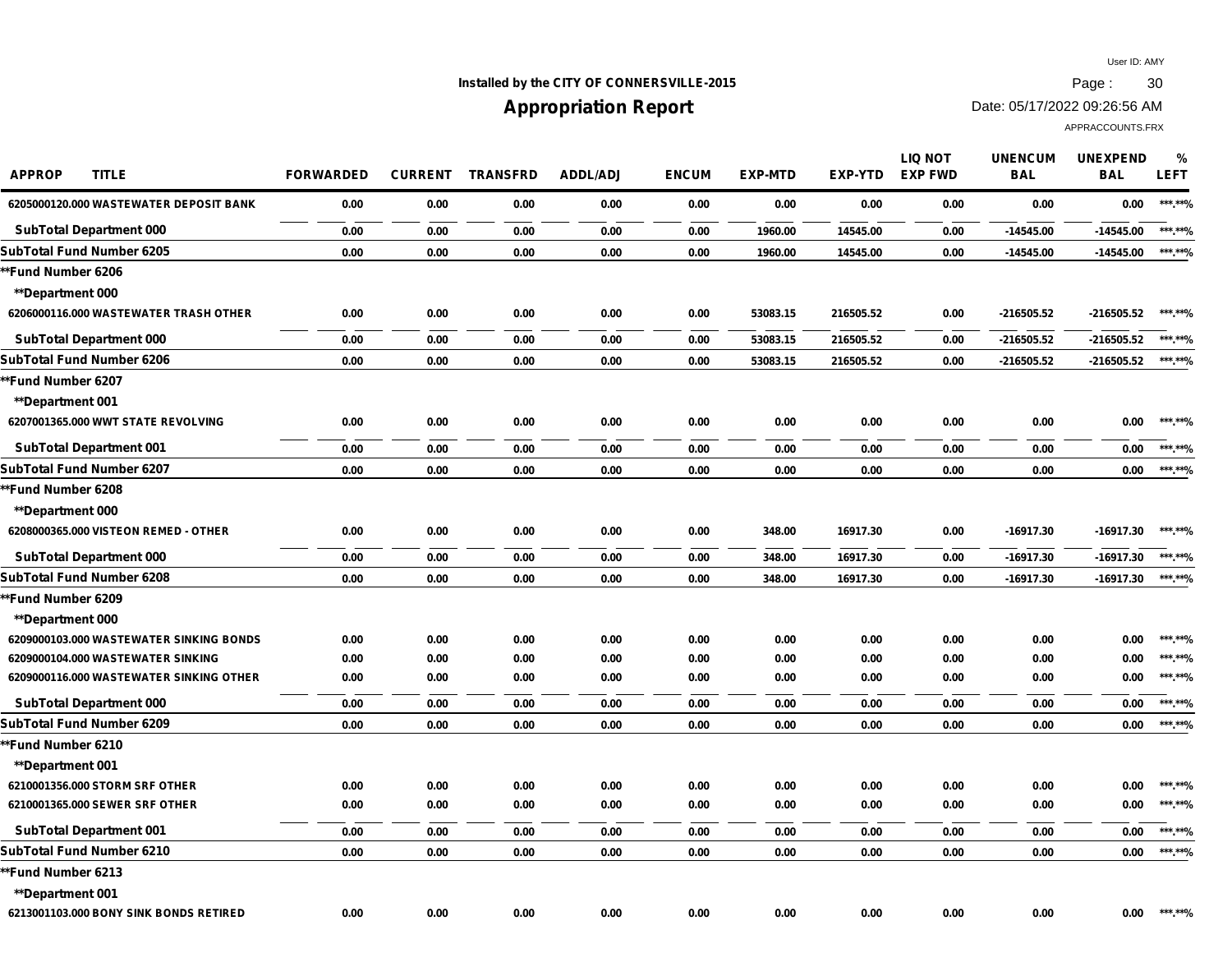## **Installed by the CITY OF CONNERSVILLE-2015 Page : 31**

# **Appropriation Report**

Date: 05/17/2022 09:26:56 AM

| <b>APPROP</b><br><b>TITLE</b>                | <b>FORWARDED</b> | <b>CURRENT</b> | <b>TRANSFRD</b> | <b>ADDL/ADJ</b> | <b>ENCUM</b> | <b>EXP-MTD</b> | <b>EXP-YTD</b> | <b>LIQ NOT</b><br><b>EXP FWD</b> | <b>UNENCUM</b><br><b>BAL</b> | <b>UNEXPEND</b><br><b>BAL</b> | %<br><b>LEFT</b> |
|----------------------------------------------|------------------|----------------|-----------------|-----------------|--------------|----------------|----------------|----------------------------------|------------------------------|-------------------------------|------------------|
| 6213001104.000 BONY SINK INT PAID ON BONDS   | 0.00             | 0.00           | 0.00            | 0.00            | 0.00         | 0.00           | 78366.60       | 0.00                             | -78366.60                    | -78366.60                     | ***.**%          |
| <b>SubTotal Department 001</b>               | 0.00             | 0.00           | 0.00            | 0.00            | 0.00         | 0.00           | 78366.60       | 0.00                             | -78366.60                    | -78366.60                     | ******%          |
| SubTotal Fund Number 6213                    | 0.00             | 0.00           | 0.00            | 0.00            | 0.00         | 0.00           | 78366.60       | 0.00                             | -78366.60                    | -78366.60                     | ***.**%          |
| *Fund Number 6501                            |                  |                |                 |                 |              |                |                |                                  |                              |                               |                  |
| **Department 001                             |                  |                |                 |                 |              |                |                |                                  |                              |                               |                  |
| 6501001101.000 STORM WATER SALARIES &        | 0.00             | 0.00           | 0.00            | 0.00            | 0.00         | 9631.53        | 30910.64       | 0.00                             | -30910.64                    | $-30910.64$                   | ***.**%          |
| 6501001102.000 STORM WATER INSURANCE         | 0.00             | 0.00           | 0.00            | 0.00            | 0.00         | 0.00           | 8962.00        | 0.00                             | $-8962.00$                   | $-8962.00$                    | ***.**%          |
| 6501001105.000 STORM WATER                   | 0.00             | 0.00           | 0.00            | 0.00            | 0.00         | 0.00           | 0.00           | 0.00                             | 0.00                         | 0.00                          | ***.**%          |
| 6501001106.000 STORM WATER IMPRV OTHER       | 0.00             | 0.00           | 0.00            | 0.00            | 0.00         | 808748.09      | 808748.09      | 0.00                             | -808748.09                   | -808748.09                    | ******%          |
| 6501001107.000 STORM WATER MACH, EQUIP &     | 0.00             | 0.00           | 0.00            | 0.00            | 0.00         | 0.00           | 0.00           | 0.00                             | 0.00                         | 0.00                          | ***.**%          |
| 6501001110.000 STORM WATER CONTRACTUAL       | 0.00             | 0.00           | 0.00            | 0.00            | 0.00         | 3976.25        | 21038.50       | 0.00                             | -21038.50                    | -21038.50                     | ******%          |
| 6501001111.000 STORM WATER EMPLOYEE          | 0.00             | 0.00           | 0.00            | 0.00            | 0.00         | 4258.07        | 16514.73       | 0.00                             | -16514.73                    | $-16514.73$                   | ***.**%          |
| 6501001112.000 STORM WATER MATERIALS &       | 0.00             | 0.00           | 0.00            | 0.00            | 0.00         | 5.00           | 9675.20        | 0.00                             | $-9675.20$                   | $-9675.20$                    | ******%          |
| 6501001115.000 STORM WATER                   | 0.00             | 0.00           | 0.00            | 0.00            | 0.00         | 606.62         | 2042.41        | 0.00                             | $-2042.41$                   | $-2042.41$                    | ***.**%          |
| 6501001116.000 STORM WATER OTHER             | 0.00             | 0.00           | 0.00            | 0.00            | 0.00         | 873.50         | 14923.60       | 0.00                             | -14923.60                    | -14923.60                     | ******%          |
| 6501001120.000 STORM WATER BANK SAFE         | 0.00             | 0.00           | 0.00            | 0.00            | 0.00         | 0.00           | 0.00           | 0.00                             | 0.00                         | 0.00                          | ******%          |
| <b>SubTotal Department 001</b>               | 0.00             | 0.00           | 0.00            | 0.00            | 0.00         | 828099.06      | 912815.17      | 0.00                             | $-912815.17$                 | $-912815.17$                  | *** **%          |
| SubTotal Fund Number 6501                    | 0.00             | 0.00           | 0.00            | 0.00            | 0.00         | 828099.06      | 912815.17      | 0.00                             | $-912815.17$                 | $-912815.17$                  | ******%          |
| *Fund Number 6651                            |                  |                |                 |                 |              |                |                |                                  |                              |                               |                  |
| <b>**Department 000</b>                      |                  |                |                 |                 |              |                |                |                                  |                              |                               |                  |
| 6651000363.000 UTILITIES PAINT CO LIFT MATCH | 0.00             | 0.00           | 0.00            | 0.00            | 0.00         | 0.00           | 0.00           | 0.00                             | 0.00                         | 0.00                          | ***.**%          |
| 6651000365.000 UTILITIES PAINT CO LIFT GRANT | 0.00             | 0.00           | 0.00            | 0.00            | 0.00         | 0.00           | 0.00           | 0.00                             | 0.00                         | 0.00                          | *** **%          |
| <b>SubTotal Department 000</b>               | 0.00             | 0.00           | 0.00            | 0.00            | 0.00         | 0.00           | 0.00           | 0.00                             | 0.00                         | 0.00                          | *** **%          |
| SubTotal Fund Number 6651                    | 0.00             | 0.00           | 0.00            | 0.00            | 0.00         | 0.00           | 0.00           | 0.00                             | 0.00                         | 0.00                          | ***.**%          |
| <b>*Fund Number 6652</b>                     |                  |                |                 |                 |              |                |                |                                  |                              |                               |                  |
| <b>**Department 000</b>                      |                  |                |                 |                 |              |                |                |                                  |                              |                               |                  |
| 6652000363.000 UTILITIES MEMORIAL DRIVE      | 0.00             | 0.00           | 0.00            | 0.00            | 0.00         | 0.00           | 0.00           | 0.00                             | 0.00                         | 0.00                          | ***.**%          |
| 6652000365.000 UTILITIES MEMORIAL DR GRANT   | 0.00             | 0.00           | 0.00            | 0.00            | 0.00         | 0.00           | 0.00           | 0.00                             | 0.00                         | 0.00                          | ***.**%          |
| <b>SubTotal Department 000</b>               | 0.00             | 0.00           | 0.00            | 0.00            | 0.00         | 0.00           | 0.00           | 0.00                             | 0.00                         | 0.00                          | ***.**%          |
| SubTotal Fund Number 6652                    | 0.00             | 0.00           | 0.00            | 0.00            | 0.00         | 0.00           | 0.00           | 0.00                             | 0.00                         | 0.00                          | ***.**%          |
| *Fund Number 6653                            |                  |                |                 |                 |              |                |                |                                  |                              |                               |                  |
| <b>**Department 000</b>                      |                  |                |                 |                 |              |                |                |                                  |                              |                               |                  |
| 6653000363.000 UTILITIES WATER OCRA GRANT    | 0.00             | 0.00           | 0.00            | 0.00            | 0.00         | 0.00           | 17164.57       | 0.00                             | $-17164.57$                  | -17164.57                     | ***.**%          |
| 6653000365.000 UTILITIES WATER OCRA GRANT    | 0.00             | 0.00           | 0.00            | 0.00            | 0.00         | 0.00           | 0.00           | 0.00                             | 0.00                         | 0.00                          | ***.**%          |
| <b>SubTotal Department 000</b>               | 0.00             | 0.00           | 0.00            | 0.00            | 0.00         | 0.00           | 17164.57       | 0.00                             | $-17164.57$                  | $-17164.57$                   | *** **0/         |
|                                              |                  |                |                 |                 |              |                |                |                                  |                              |                               |                  |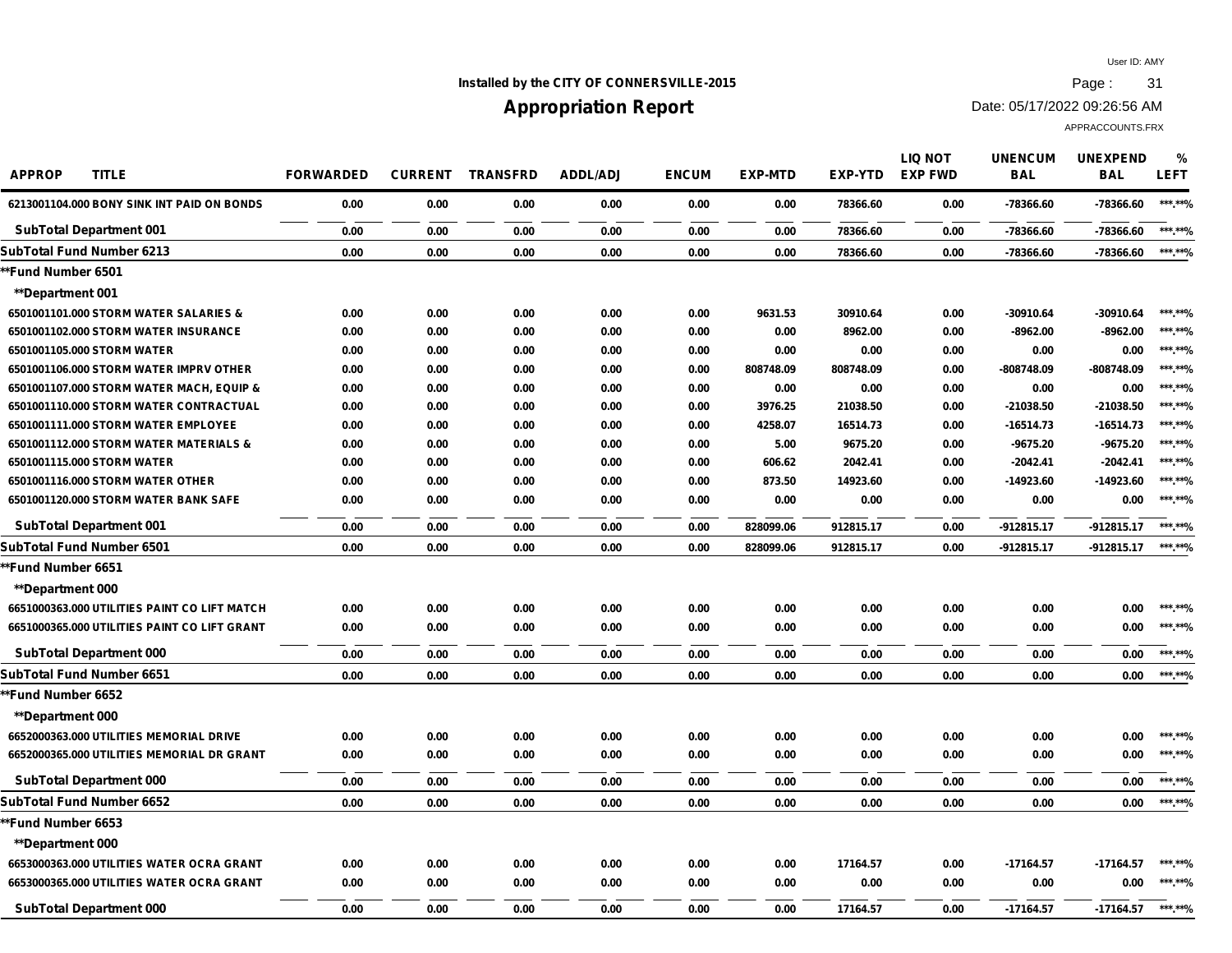## **Installed by the CITY OF CONNERSVILLE-2015 Page : 32**

## **Appropriation Report**

Date: 05/17/2022 09:26:56 AM

APPRACCOUNTS.FRX

| <b>APPROP</b><br><b>TITLE</b>              | <b>FORWARDED</b> | <b>CURRENT</b> | <b>TRANSFRD</b> | <b>ADDL/ADJ</b> | <b>ENCUM</b> | <b>EXP-MTD</b> | EXP-YTD    | <b>LIQ NOT</b><br><b>EXP FWD</b> | <b>UNENCUM</b><br><b>BAL</b> | <b>UNEXPEND</b><br><b>BAL</b> | %<br><b>LEFT</b> |
|--------------------------------------------|------------------|----------------|-----------------|-----------------|--------------|----------------|------------|----------------------------------|------------------------------|-------------------------------|------------------|
| SubTotal Fund Number 6653                  | 0.00             | 0.00           | 0.00            | 0.00            | 0.00         | 0.00           | 17164.57   | 0.00                             | $-17164.57$                  | -17164.57                     | ***.**%          |
| *Fund Number 6822                          |                  |                |                 |                 |              |                |            |                                  |                              |                               |                  |
| <b>**Department 001</b>                    |                  |                |                 |                 |              |                |            |                                  |                              |                               |                  |
| 6822001116.000 WW O&M OTHER DISB           | 0.00             | 0.00           | 0.00            | 0.00            | 0.00         | 1000000.00     | 1000000.00 | 0.00                             | -1000000.00                  | $-1000000.00$                 | *** **0/         |
| <b>SubTotal Department 001</b>             | 0.00             | 0.00           | 0.00            | 0.00            | 0.00         | 1000000.00     | 1000000.00 | 0.00                             | -1000000.00                  | $-1000000.00$                 | ******%          |
| **Department 002                           |                  |                |                 |                 |              |                |            |                                  |                              |                               |                  |
| 6822002116.000 WW CONST OTHER DISB         | 0.00             | 0.00           | 0.00            | 0.00            | 0.00         | 0.00           | 0.00       | 0.00                             | 0.00                         | 0.00                          | ***.**%          |
| <b>SubTotal Department 002</b>             | 0.00             | 0.00           | 0.00            | 0.00            | 0.00         | 0.00           | 0.00       | 0.00                             | 0.00                         | 0.00                          | ***.**%          |
| **Department 003                           |                  |                |                 |                 |              |                |            |                                  |                              |                               |                  |
| 6822003116.000 WW CUST DEP OTHER DISB      | 0.00             | 0.00           | 0.00            | 0.00            | 0.00         | 0.00           | 0.00       | 0.00                             | 0.00                         | 0.00                          | ***.**%          |
| <b>SubTotal Department 003</b>             | 0.00             | 0.00           | 0.00            | 0.00            | 0.00         | 0.00           | 0.00       | 0.00                             | 0.00                         | 0.00                          | ***.**%          |
| **Department 004                           |                  |                |                 |                 |              |                |            |                                  |                              |                               |                  |
| 6822004116.000 STORM WATER OTHER DISB      | 0.00             | 0.00           | 0.00            | 0.00            | 0.00         | 2000000.00     | 2000000.00 | 0.00                             | -2000000.00                  | $-2000000.00$                 | ***.**%          |
| <b>SubTotal Department 004</b>             | 0.00             | 0.00           | 0.00            | 0.00            | 0.00         | 2000000.00     | 2000000.00 | 0.00                             | -2000000.00                  | $-2000000.00$                 | ***.**%          |
| **Department 005                           |                  |                |                 |                 |              |                |            |                                  |                              |                               |                  |
| 6822005116.000 WATER O&M OTHER DISB        | 0.00             | 0.00           | 0.00            | 0.00            | 0.00         | 0.00           | 0.00       | 0.00                             | 0.00                         | 0.00                          | ***.**%          |
| <b>SubTotal Department 005</b>             | 0.00             | 0.00           | 0.00            | 0.00            | 0.00         | 0.00           | 0.00       | 0.00                             | 0.00                         | 0.00                          | ***.**%          |
| **Department 006                           |                  |                |                 |                 |              |                |            |                                  |                              |                               |                  |
| 6822006116.000 WATER METER DEP OTHER DISB  | 0.00             | 0.00           | 0.00            | 0.00            | 0.00         | 0.00           | 0.00       | 0.00                             | 0.00                         | 0.00                          | ***.**%          |
| <b>SubTotal Department 006</b>             | 0.00             | 0.00           | 0.00            | 0.00            | 0.00         | 0.00           | 0.00       | 0.00                             | 0.00                         | 0.00                          | ***.**%          |
| **Department 007                           |                  |                |                 |                 |              |                |            |                                  |                              |                               |                  |
| 6822007116.000 WATER DEBT RES OTHER DISB   | 0.00             | 0.00           | 0.00            | 0.00            | 0.00         | 0.00           | 0.00       | 0.00                             | 0.00                         | 0.00                          | ***.**%          |
| <b>SubTotal Department 007</b>             | 0.00             | 0.00           | 0.00            | 0.00            | 0.00         | 0.00           | 0.00       | 0.00                             | 0.00                         | 0.00                          | ***.**%          |
| **Department 008                           |                  |                |                 |                 |              |                |            |                                  |                              |                               |                  |
| 6822008116.000 WATER 2005 CONST OTHER DISB | 0.00             | 0.00           | 0.00            | 0.00            | 0.00         | 0.00           | 0.00       | 0.00                             | 0.00                         | 0.00                          | ***.**%          |
| <b>SubTotal Department 008</b>             | 0.00             | 0.00           | 0.00            | 0.00            | 0.00         | 0.00           | 0.00       | 0.00                             | 0.00                         | 0.00                          | ******%          |
| SubTotal Fund Number 6822                  | 0.00             | 0.00           | 0.00            | 0.00            | 0.00         | 3000000.00     | 3000000.00 | 0.00                             | -3000000.00                  | $-3000000.00$                 | *** **%          |
| <b>Fund Number 8801</b>                    |                  |                |                 |                 |              |                |            |                                  |                              |                               |                  |
| **Department 000                           |                  |                |                 |                 |              |                |            |                                  |                              |                               |                  |
| 8801000105.000 FIRE PENS MISCELLANEOUS     | 0.00             | 0.00           | 0.00            | 0.00            | 0.00         | 0.00           | 0.00       | 0.00                             | 0.00                         | 0.00                          | ***.**%          |
| <b>SubTotal Department 000</b>             | 0.00             | 0.00           | 0.00            | 0.00            | 0.00         | 0.00           | 0.00       | 0.00                             | 0.00                         | 0.00                          | ***.**%          |
|                                            |                  |                |                 |                 |              |                |            |                                  |                              |                               |                  |

**\*\*Department 015**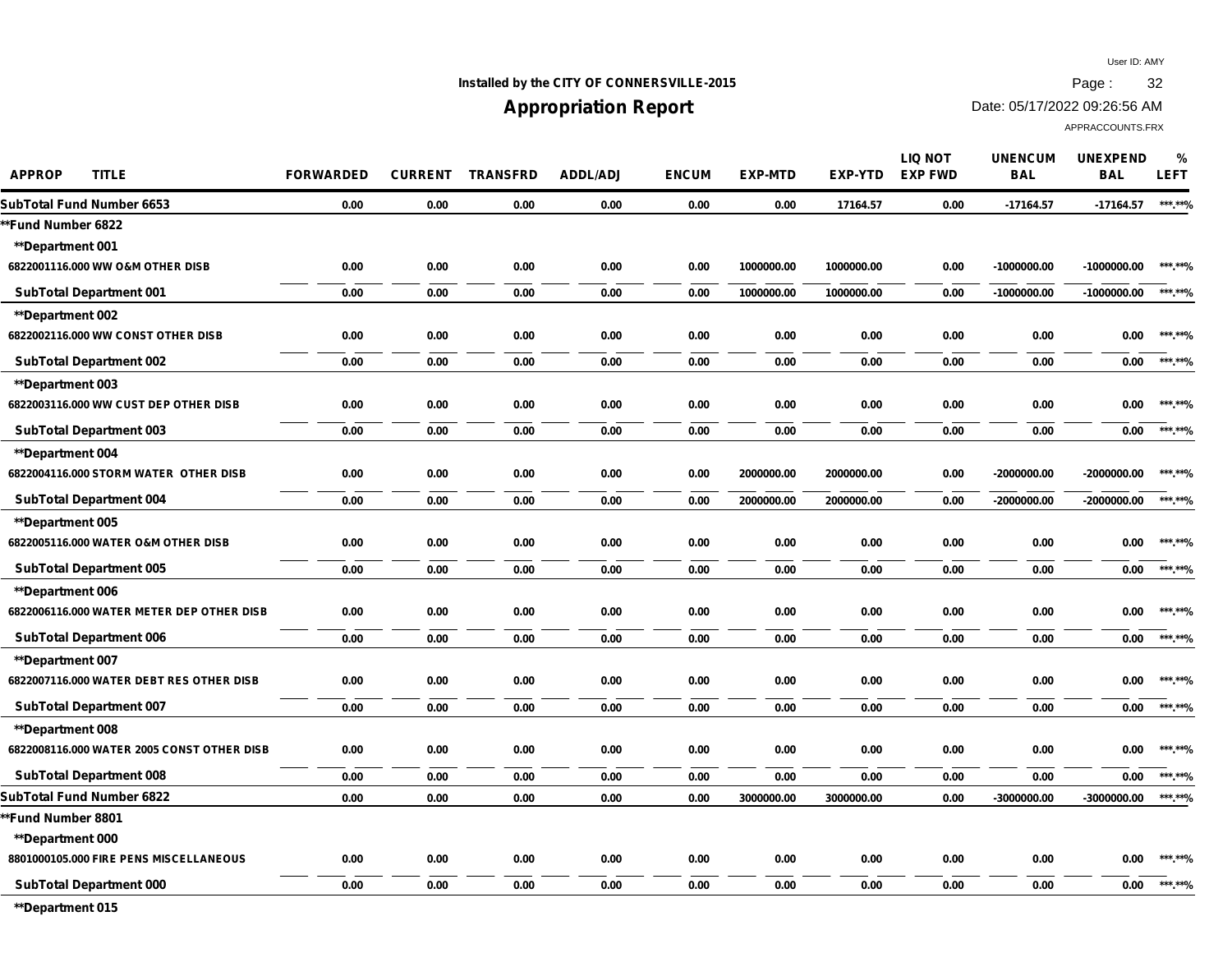## **Installed by the CITY OF CONNERSVILLE-2015 Page : 33**

# **Appropriation Report**

Date: 05/17/2022 09:26:56 AM

| <b>APPROP</b><br><b>TITLE</b>              | <b>FORWARDED</b> | <b>CURRENT</b> | <b>TRANSFRD</b> | <b>ADDL/ADJ</b> | <b>ENCUM</b> | <b>EXP-MTD</b> | EXP-YTD   | <b>LIQ NOT</b><br><b>EXP FWD</b> | <b>UNENCUM</b><br><b>BAL</b> | <b>UNEXPEND</b><br><b>BAL</b> | %<br><b>LEFT</b> |
|--------------------------------------------|------------------|----------------|-----------------|-----------------|--------------|----------------|-----------|----------------------------------|------------------------------|-------------------------------|------------------|
| 8801015111.000 FIRE PENS SECRETARY WAGES   | 0.00             | 3500.00        | 0.00            | 0.00            | 0.00         | 291.66         | 1166.64   | 0.00                             | 2333.36                      | 2333.36                       | 66.66%           |
| 8801015121.000 FIRE PENS SOCIAL SECURITY   | 0.00             | 150.00         | 0.00            | 0.00            | 0.00         | 4.23           | 16.92     | 0.00                             | 133.08                       | 133.08                        | 88.72%           |
| 8801015214,000 FIRE PENS OFFICE SUPPL      | 0.00             | 250.00         | 0.00            | 0.00            | 0.00         | 0.00           | 0.00      | 0.00                             | 250.00                       |                               | 250.00 100.00%   |
| 8801015244,000 FIRE PENS MINOR EQUIP       | 0.00             | 100.00         | 0.00            | 0.00            | 0.00         | 0.00           | 0.00      | 0.00                             | 100.00                       |                               | 100.00 100.00%   |
| 8801015322.000 FIRE PENS POSTAGE           | 0.00             | 300.00         | 0.00            | 0.00            | 0.00         | 0.00           | 0.00      | 0.00                             | 300.00                       |                               | 300.00 100.00%   |
| 8801015323.000 FIRE PENS TRAVEL EXPENSE    | 0.00             | 400.00         | 0.00            | 0.00            | 0.00         | 0.00           | 0.00      | 0.00                             | 400.00                       |                               | 400.00 100.00%   |
| 8801015343.000 FIRE PENS PREM ON OFF BOND  | 0.00             | 150.00         | 0.00            | 0.00            | 0.00         | 0.00           | 0.00      | 0.00                             | 150.00                       |                               | 150.00 100.00%   |
| 8801015361.000 FIRE PENS REPAIR OF EQUIP   | 0.00             | 100.00         | 0.00            | 0.00            | 0.00         | 0.00           | 0.00      | 0.00                             | 100.00                       |                               | 100.00 100.00%   |
| 8801015391.000 FIRE PENS PENS TO RETIRED   | 0.00             | 746000.00      | 0.00            | 0.00            | 0.00         | 57713.46       | 234846.27 | 0.00                             | 511153.73                    | 511153.73                     | 68.51%           |
| 8801015393.000 FIRE PENS DEP TO DECEASED   | 0.00             | 190000.00      | 0.00            | 0.00            | 0.00         | 16938.19       | 67752.76  | 0.00                             | 122247.24                    | 122247.24                     | 64.34%           |
| 8801015394.000 FIRE PENS DEATH BENEFITS    | 0.00             | 60000.00       | 0.00            | 0.00            | 0.00         | 0.00           | 0.00      | 0.00                             | 60000.00                     | 60000.00 100.00%              |                  |
| 8801015396.000 FIRE PENS MEDICAL EXPENSE   | 0.00             | 500.00         | 0.00            | 0.00            | 0.00         | 0.00           | 0.00      | 0.00                             | 500.00                       |                               | 500.00 100.00%   |
| <b>SubTotal Department 015</b>             | 0.00             | 1001450.00     | 0.00            | 0.00            | 0.00         | 74947.54       | 303782.59 | 0.00                             | 697667.41                    | 697667.41                     | 69.66%           |
| SubTotal Fund Number 8801                  | 0.00             | 1001450.00     | 0.00            | 0.00            | 0.00         | 74947.54       | 303782.59 | 0.00                             | 697667.41                    | 697667.41                     | 69.66%           |
| *Fund Number 8802                          |                  |                |                 |                 |              |                |           |                                  |                              |                               |                  |
| <b>**Department 000</b>                    |                  |                |                 |                 |              |                |           |                                  |                              |                               |                  |
| 8802000105.000 POLICE PENSION              | 0.00             | 0.00           | 0.00            | 0.00            | 0.00         | 0.00           | 0.00      | 0.00                             | 0.00                         | 0.00                          | ******%          |
| <b>SubTotal Department 000</b>             | 0.00             | 0.00           | 0.00            | 0.00            | 0.00         | 0.00           | 0.00      | 0.00                             | 0.00                         | 0.00                          | ***.**%          |
| <b>**Department 016</b>                    |                  |                |                 |                 |              |                |           |                                  |                              |                               |                  |
| 8802016111.000 POLICE PENS SECRETARY       | 0.00             | 3000.00        | 0.00            | 0.00            | 0.00         | 250.00         | 1000.00   | 0.00                             | 2000.00                      | 2000.00                       | 66.66%           |
| 8802016121.000 POLICE PENS SOCIAL SECURITY | 0.00             | 60.00          | 0.00            | 0.00            | 0.00         | 3.63           | 14.52     | 0.00                             | 45.48                        | 45.48                         | 75.80%           |
| 8802016214.000 POLICE PENS OFFICE SUPPL    | 0.00             | 100.00         | 0.00            | 0.00            | 0.00         | 0.00           | 0.00      | 0.00                             | 100.00                       |                               | 100.00 100.00%   |
| 8802016323.000 POLICE PENS TRAVEL EXPENSE  | 0.00             | 50.00          | 0.00            | 0.00            | 0.00         | 0.00           | 0.00      | 0.00                             | 50.00                        |                               | 50.00 100.00%    |
| 8802016343,000 POLICE PENS PREM ON OFF     | 0.00             | 100.00         | 0.00            | 0.00            | 0.00         | 0.00           | 0.00      | 0.00                             | 100.00                       |                               | 100.00 100.00%   |
| 8802016391.000 POLICE PENS RETIRED         | 0.00             | 374000.00      | 0.00            | 0.00            | 0.00         | 28124.44       | 119847.01 | 0.00                             | 254152.99                    | 254152.99                     | 67.95%           |
| 8802016393.000 POLICE PENS DEP OF DECEASED | 0.00             | 110000.00      | 0.00            | 0.00            | 0.00         | 9999.65        | 34854.23  | 0.00                             | 75145.77                     | 75145.77                      | 68.31%           |
| 8802016394.000 POLICE PENS DEATH BENEFITS  | 0.00             | 12000.00       | 0.00            | 0.00            | 0.00         | 0.00           | 12000.00  | 0.00                             | 0.00                         | 0.00                          | 0.00%            |
| 8802016395.000 POLICE PENS CONTINGINCIES   | 0.00             | 10000.00       | 0.00            | 0.00            | 0.00         | 0.00           | 0.00      | 0.00                             | 10000.00                     | 10000.00 100.00%              |                  |
| 8802016396.000 POLICE PENS MEDICAL EXAMS   | 0.00             | 5000.00        | 0.00            | 0.00            | 0.00         | 0.00           | 3042.08   | 0.00                             | 1957.92                      | 1957.92                       | 39.15%           |
| <b>SubTotal Department 016</b>             | 0.00             | 514310.00      | 0.00            | 0.00            | 0.00         | 38377.72       | 170757.84 | 0.00                             | 343552.16                    | 343552.16                     | 66.79%           |
| SubTotal Fund Number 8802                  | 0.00             | 514310.00      | 0.00            | 0.00            | 0.00         | 38377.72       | 170757.84 | 0.00                             | 343552.16                    | 343552.16 66.79%              |                  |
| *Fund Number 8811                          |                  |                |                 |                 |              |                |           |                                  |                              |                               |                  |
| **Department 001                           |                  |                |                 |                 |              |                |           |                                  |                              |                               |                  |
| 8811001106.000 JE ROBERTS TRUST            | 0.00             | 0.00           | 0.00            | 0.00            | 0.00         | 0.00           | 0.00      | 0.00                             | 0.00                         | 0.00                          | ***.**%          |
| 8811001200.000 JE ROBERTS TRUST SUPPLIES   | 0.00             | 0.00           | 0.00            | 0.00            | 0.00         | 0.00           | 0.00      | 0.00                             | 0.00                         | 0.00                          | ***.**%          |
| 8811001365.000 JE ROBERTS TRUST CONTR SER  | 0.00             | 0.00           | 0.00            | 0.00            | 0.00         | 0.00           | 0.00      | 0.00                             | 0.00                         | 0.00                          | *** **0/         |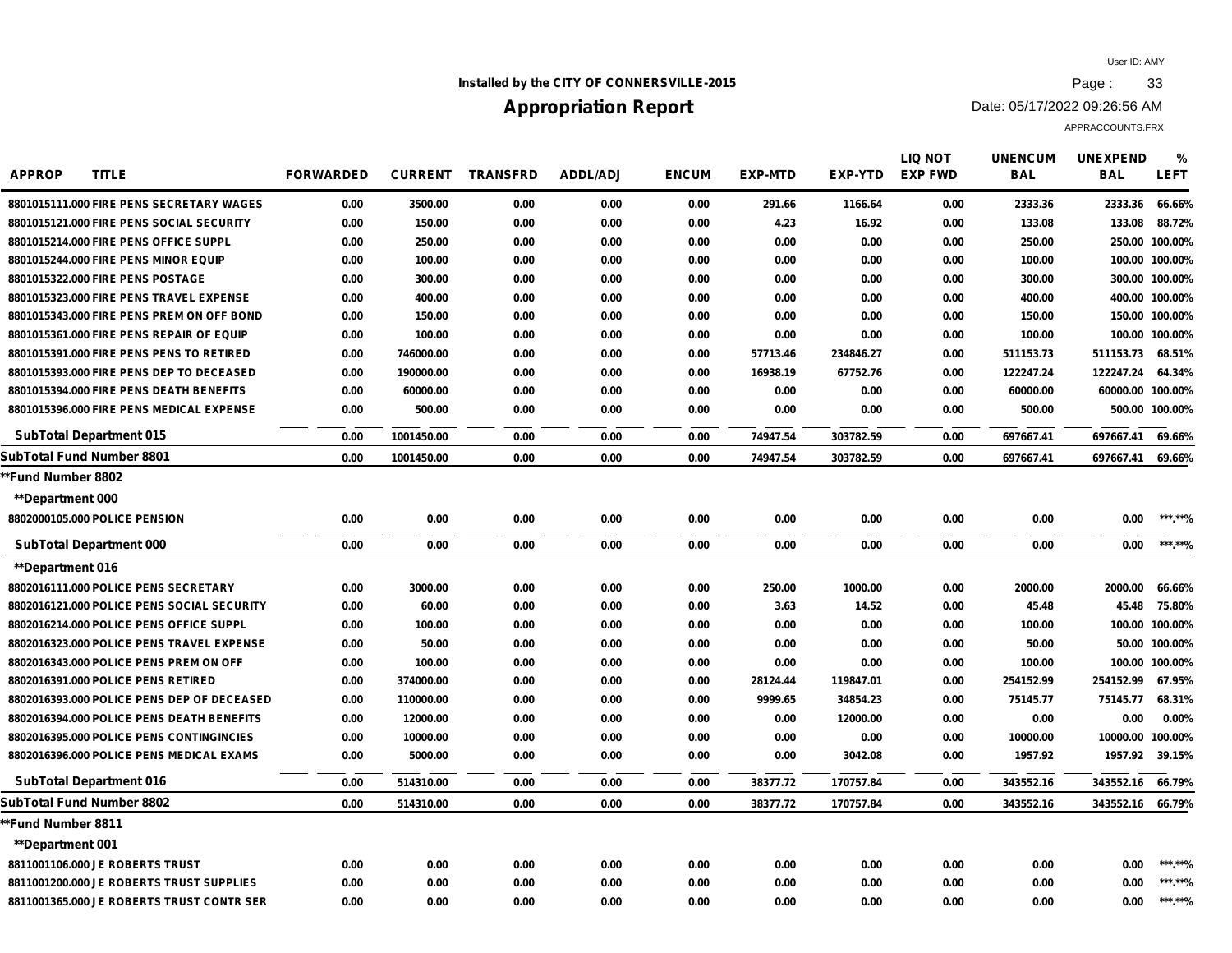## **Installed by the CITY OF CONNERSVILLE-2015 Page : 34**

# **Appropriation Report**

Date: 05/17/2022 09:26:56 AM

APPRACCOUNTS.FRX

| <b>APPROP</b><br><b>TITLE</b>        | <b>FORWARDED</b> | <b>CURRENT</b> | <b>TRANSFRD</b> | <b>ADDL/ADJ</b> | <b>ENCUM</b> | <b>EXP-MTD</b> | <b>EXP-YTD</b> | <b>LIQ NOT</b><br><b>EXP FWD</b> | <b>UNENCUM</b><br><b>BAL</b> | <b>UNEXPEND</b><br><b>BAL</b> | %<br><b>LEFT</b> |
|--------------------------------------|------------------|----------------|-----------------|-----------------|--------------|----------------|----------------|----------------------------------|------------------------------|-------------------------------|------------------|
| <b>SubTotal Department 001</b>       | 0.00             | 0.00           | 0.00            | 0.00            | 0.00         | 0.00           | 0.00           | 0.00                             | 0.00                         | 0.00                          | ***.**%          |
| SubTotal Fund Number 8811            | 0.00             | 0.00           | 0.00            | 0.00            | 0.00         | 0.00           | 0.00           | 0.00                             | 0.00                         | 0.00                          | ***.**%          |
| *Fund Number 8901                    |                  |                |                 |                 |              |                |                |                                  |                              |                               |                  |
| <b>**Department 000</b>              |                  |                |                 |                 |              |                |                |                                  |                              |                               |                  |
| 8901000110.000 NET PAYROLL CLEARING  | 0.00             | 0.00           | 0.00            | 0.00            | 0.00         | 0.00           | 0.00           | 0.00                             | 0.00                         | 0.00                          | *** **%          |
| 8901000701.000 PAYROLL - NET WAGES   | 0.00             | 0.00           | 0.00            | 0.00            | 0.00         | 0.00           | 1011.85        | 0.00                             | $-1011.85$                   | $-1011.85$                    | ***.**%          |
| <b>SubTotal Department 000</b>       | 0.00             | 0.00           | 0.00            | 0.00            | 0.00         | 0.00           | 1011.85        | 0.00                             | $-1011.85$                   | $-1011.85$                    | ***.**%          |
| SubTotal Fund Number 8901            | 0.00             | 0.00           | 0.00            | 0.00            | 0.00         | 0.00           | 1011.85        | 0.00                             | $-1011.85$                   | $-1011.85$                    | ***.**%          |
| *Fund Number 8902                    |                  |                |                 |                 |              |                |                |                                  |                              |                               |                  |
| <b>**Department 000</b>              |                  |                |                 |                 |              |                |                |                                  |                              |                               |                  |
| 8902000731.000 FEDERAL WITHHOLDING   | 0.00             | 0.00           | 0.00            | 0.00            | 0.00         | 81923.47       | 261738.89      | 0.00                             | -261738.89                   | -261738.89                    | ***.**%          |
| <b>SubTotal Department 000</b>       | 0.00             | 0.00           | 0.00            | 0.00            | 0.00         | 81923.47       | 261738.89      | 0.00                             | -261738.89                   | -261738.89                    | ***.**%          |
| SubTotal Fund Number 8902            | 0.00             | 0.00           | 0.00            | 0.00            | 0.00         | 81923.47       | 261738.89      | 0.00                             | -261738.89                   | -261738.89                    | ***.**%          |
| *Fund Number 8903                    |                  |                |                 |                 |              |                |                |                                  |                              |                               |                  |
| <b>**Department 000</b>              |                  |                |                 |                 |              |                |                |                                  |                              |                               |                  |
| 8903000732.000 FICA                  | 0.00             | 0.00           | 0.00            | 0.00            | 0.00         | 55999.78       | 174888.21      | 0.00                             | $-174888.21$                 | -174888.21                    | ***.**%          |
| <b>SubTotal Department 000</b>       | 0.00             | 0.00           | 0.00            | 0.00            | 0.00         | 55999.78       | 174888.21      | 0.00                             | $-174888.21$                 | -174888.21                    | ***.**%          |
| SubTotal Fund Number 8903            | 0.00             | 0.00           | 0.00            | 0.00            | 0.00         | 55999.78       | 174888.21      | 0.00                             | $-174888.21$                 | -174888.21                    | ***.**%          |
| *Fund Number 8904                    |                  |                |                 |                 |              |                |                |                                  |                              |                               |                  |
| <b>**Department 000</b>              |                  |                |                 |                 |              |                |                |                                  |                              |                               |                  |
| 8904000733.000 MEDICARE              | 0.00             | 0.00           | 0.00            | 0.00            | 0.00         | 23462.79       | 72210.59       | 0.00                             | -72210.59                    | -72210.59                     | *** **%          |
| <b>SubTotal Department 000</b>       | 0.00             | 0.00           | 0.00            | 0.00            | 0.00         | 23462.79       | 72210.59       | 0.00                             | -72210.59                    | -72210.59                     | ***.**%          |
| SubTotal Fund Number 8904            | 0.00             | 0.00           | 0.00            | 0.00            | 0.00         | 23462.79       | 72210.59       | 0.00                             | -72210.59                    | -72210.59                     | ******%          |
| *Fund Number 8905                    |                  |                |                 |                 |              |                |                |                                  |                              |                               |                  |
| <b>**Department 000</b>              |                  |                |                 |                 |              |                |                |                                  |                              |                               |                  |
| 8905000734.000 IN DEPT OF REV STATE  | 0.00             | 0.00           | 0.00            | 0.00            | 0.00         | 29609.40       | 94644.82       | 0.00                             | -94644.82                    | -94644.82                     | ***.**%          |
| <b>SubTotal Department 000</b>       | 0.00             | 0.00           | 0.00            | 0.00            | 0.00         | 29609.40       | 94644.82       | 0.00                             | -94644.82                    | -94644.82                     | ***.**%          |
| SubTotal Fund Number 8905            | 0.00             | 0.00           | 0.00            | 0.00            | 0.00         | 29609.40       | 94644.82       | 0.00                             | -94644.82                    | -94644.82                     | ***.**%          |
| *Fund Number 8906                    |                  |                |                 |                 |              |                |                |                                  |                              |                               |                  |
| <b>**Department 000</b>              |                  |                |                 |                 |              |                |                |                                  |                              |                               |                  |
| 8906000735.000 IN DEPT OF REV COUNTY | 0.00             | 0.00           | 0.00            | 0.00            | 0.00         | 21762.93       | 69281.11       | 0.00                             | -69281.11                    | $-69281.11$                   | ***.**%          |
| <b>SubTotal Department 000</b>       | 0.00             | 0.00           | 0.00            | 0.00            | 0.00         | 21762.93       | 69281.11       | 0.00                             | -69281.11                    | $-69281.11$                   | ***.**%          |
| SubTotal Fund Number 8906            | 0.00             | 0.00           | 0.00            | 0.00            | 0.00         | 21762.93       | 69281.11       | 0.00                             | -69281.11                    | $-69281.11$                   | ***.**%          |
|                                      |                  |                |                 |                 |              |                |                |                                  |                              |                               |                  |

**\*\*Fund Number 8907**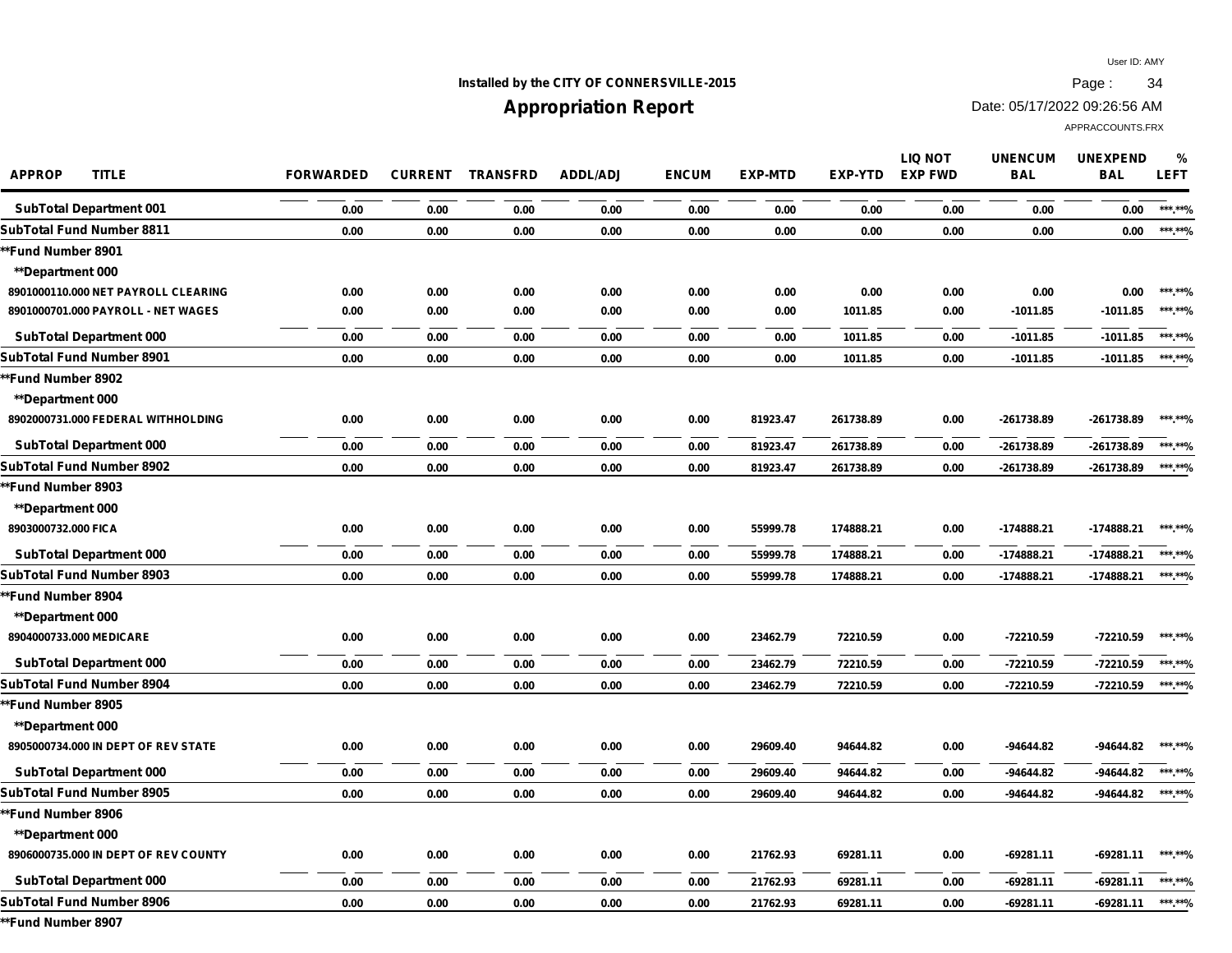## **Installed by the CITY OF CONNERSVILLE-2015 Page : 35**

# **Appropriation Report**

Date: 05/17/2022 09:26:56 AM

| <b>APPROP</b><br><b>TITLE</b>              | <b>FORWARDED</b> | <b>CURRENT</b> | <b>TRANSFRD</b> | <b>ADDL/ADJ</b> | <b>ENCUM</b> | <b>EXP-MTD</b> | <b>EXP-YTD</b> | <b>LIQ NOT</b><br><b>EXP FWD</b> | <b>UNENCUM</b><br><b>BAL</b> | <b>UNEXPEND</b><br><b>BAL</b> | %<br><b>LEFT</b> |
|--------------------------------------------|------------------|----------------|-----------------|-----------------|--------------|----------------|----------------|----------------------------------|------------------------------|-------------------------------|------------------|
| <b>**Department 000</b>                    |                  |                |                 |                 |              |                |                |                                  |                              |                               |                  |
| 8907000392.000 PERF Transfer Out           | 0.00             | 0.00           | 0.00            | 0.00            | 0.00         | 0.00           | 0.00           | 0.00                             | 0.00                         | 0.00                          | *** **%          |
| 8907000736.000 PERF                        | 0.00             | 0.00           | 0.00            | 0.00            | 0.00         | 62846.13       | 208699.98      | 0.00                             | -208699.98                   | -208699.98                    | ***.**%          |
| <b>SubTotal Department 000</b>             | 0.00             | 0.00           | 0.00            | 0.00            | 0.00         | 62846.13       | 208699.98      | 0.00                             | -208699.98                   | $-208699.98$                  | ******%          |
| SubTotal Fund Number 8907                  | 0.00             | 0.00           | 0.00            | 0.00            | 0.00         | 62846.13       | 208699.98      | 0.00                             | -208699.98                   | -208699.98                    | ***.**%          |
| *Fund Number 8908                          |                  |                |                 |                 |              |                |                |                                  |                              |                               |                  |
| **Department 000                           |                  |                |                 |                 |              |                |                |                                  |                              |                               |                  |
| 8908000737.000 POLICE PENSION              | 0.00             | 0.00           | 0.00            | 0.00            | 0.00         | 8298.64        | 24163.52       | 0.00                             | -24163.52                    | -24163.52                     | ***.**%          |
| <b>SubTotal Department 000</b>             | 0.00             | 0.00           | 0.00            | 0.00            | 0.00         | 8298.64        | 24163.52       | 0.00                             | -24163.52                    | -24163.52                     | ******%          |
| SubTotal Fund Number 8908                  | 0.00             | 0.00           | 0.00            | 0.00            | 0.00         | 8298.64        | 24163.52       | 0.00                             | -24163.52                    | -24163.52                     | ******%          |
| <b>Fund Number 8909</b>                    |                  |                |                 |                 |              |                |                |                                  |                              |                               |                  |
| <b>**Department 000</b>                    |                  |                |                 |                 |              |                |                |                                  |                              |                               |                  |
| 8909000740.000 FIRE PENSION                | 0.00             | 0.00           | 0.00            | 0.00            | 0.00         | 9591.40        | 29225.56       | 0.00                             | -29225.56                    | -29225.56                     | ***.**%          |
| <b>SubTotal Department 000</b>             | 0.00             | 0.00           | 0.00            | 0.00            | 0.00         | 9591.40        | 29225.56       | 0.00                             | -29225.56                    | -29225.56                     | ***.**%          |
| SubTotal Fund Number 8909                  | 0.00             | 0.00           | 0.00            | 0.00            | 0.00         | 9591.40        | 29225.56       | 0.00                             | -29225.56                    | -29225.56                     | ******%          |
| <b>*Fund Number 8940</b>                   |                  |                |                 |                 |              |                |                |                                  |                              |                               |                  |
| <b>**Department 000</b>                    |                  |                |                 |                 |              |                |                |                                  |                              |                               |                  |
| 8940000720.000 UNITED HEALTH CARE          | 0.00             | 0.00           | 0.00            | 0.00            | 0.00         | 168919.15      | 495848.29      | 0.00                             | -495848.29                   | -495848.29                    | ***.**%          |
| <b>SubTotal Department 000</b>             | 0.00             | 0.00           | 0.00            | 0.00            | 0.00         | 168919.15      | 495848.29      | 0.00                             | -495848.29                   | -495848.29                    | ******%          |
| SubTotal Fund Number 8940                  | 0.00             | 0.00           | 0.00            | 0.00            | 0.00         | 168919.15      | 495848.29      | 0.00                             | -495848.29                   | -495848.29                    | ***.**%          |
| *Fund Number 8941                          |                  |                |                 |                 |              |                |                |                                  |                              |                               |                  |
| <b>**Department 000</b>                    |                  |                |                 |                 |              |                |                |                                  |                              |                               |                  |
| 8941000721.000 NIPPON LIFE BENEFITS        | 0.00             | 0.00           | 0.00            | 0.00            | 0.00         | 2040.62        | 8340.35        | 0.00                             | $-8340.35$                   | $-8340.35$                    | ***.**%          |
| <b>SubTotal Department 000</b>             | 0.00             | 0.00           | 0.00            | 0.00            | 0.00         | 2040.62        | 8340.35        | 0.00                             | $-8340.35$                   | $-8340.35$                    | ***.**%          |
| SubTotal Fund Number 8941                  | 0.00             | 0.00           | 0.00            | 0.00            | 0.00         | 2040.62        | 8340.35        | 0.00                             | $-8340.35$                   | $-8340.35$                    | ***.**%          |
| *Fund Number 8942                          |                  |                |                 |                 |              |                |                |                                  |                              |                               |                  |
| <b>**Department 000</b>                    |                  |                |                 |                 |              |                |                |                                  |                              |                               |                  |
| 8942000730.000 FIFTH THIRD DIRECT DEPOSIT  | 0.00             | 0.00           | 0.00            | 0.00            | 0.00         | 686117.84      | 2196590.97     | 0.00                             | -2196590.97                  | -2196590.97                   | ***.**%          |
| <b>SubTotal Department 000</b>             | 0.00             | 0.00           | 0.00            | 0.00            | 0.00         | 686117.84      | 2196590.97     | 0.00                             | -2196590.97                  | -2196590.97                   | ******%          |
| SubTotal Fund Number 8942                  | 0.00             | 0.00           | 0.00            | 0.00            | 0.00         | 686117.84      | 2196590.97     | 0.00                             | -2196590.97                  | -2196590.97                   | ******%          |
| <b>Fund Number 8943</b> '                  |                  |                |                 |                 |              |                |                |                                  |                              |                               |                  |
| <b>**Department 000</b>                    |                  |                |                 |                 |              |                |                |                                  |                              |                               |                  |
| 8943000744.000 APEX - MEDICAL/DENTAL/VPS - | 0.00             | 0.00           | 0.00            | 0.00            | 0.00         | 10.28          | 44.44          | 0.00                             | $-44.44$                     | -44.44                        | ***.**%          |
|                                            |                  |                |                 |                 |              |                |                |                                  |                              |                               |                  |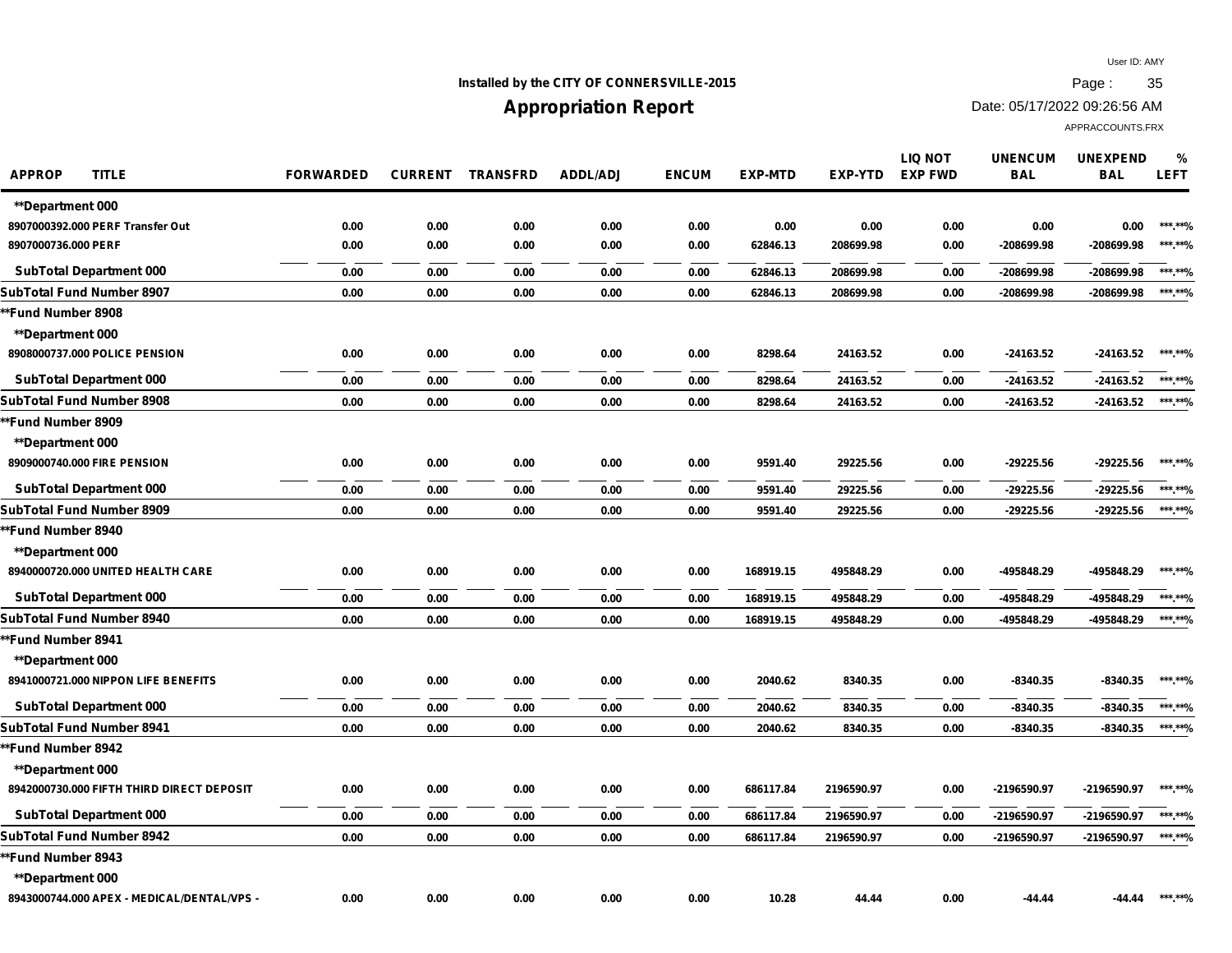## **Installed by the CITY OF CONNERSVILLE-2015 Page : 36**

## **Appropriation Report**

Date: 05/17/2022 09:26:56 AM

APPRACCOUNTS.FRX

| <b>APPROP</b><br><b>TITLE</b>              | <b>FORWARDED</b> | <b>CURRENT</b> | <b>TRANSFRD</b> | <b>ADDL/ADJ</b> | <b>ENCUM</b> | <b>EXP-MTD</b> | EXP-YTD  | <b>LIQ NOT</b><br><b>EXP FWD</b> | <b>UNENCUM</b><br><b>BAL</b> | <b>UNEXPEND</b><br><b>BAL</b> | %<br><b>LEFT</b> |
|--------------------------------------------|------------------|----------------|-----------------|-----------------|--------------|----------------|----------|----------------------------------|------------------------------|-------------------------------|------------------|
| <b>SubTotal Department 000</b>             | 0.00             | 0.00           | 0.00            | 0.00            | 0.00         | 10.28          | 44.44    | 0.00                             | $-44.44$                     | $-44.44$                      | ***.**%          |
| SubTotal Fund Number 8943                  | 0.00             | 0.00           | 0.00            | 0.00            | 0.00         | 10.28          | 44.44    | 0.00                             | $-44.44$                     | $-44.44$                      | ***.**%          |
| *Fund Number 8944                          |                  |                |                 |                 |              |                |          |                                  |                              |                               |                  |
| **Department 000                           |                  |                |                 |                 |              |                |          |                                  |                              |                               |                  |
| 8944000745.000 APEX - MEDICAL/DENTAL/VPS - | 0.00             | 0.00           | 0.00            | 0.00            | 0.00         | 133.61         | 17939.26 | 0.00                             | -17939.26                    | -17939.26                     | ***.**%          |
| <b>SubTotal Department 000</b>             | 0.00             | 0.00           | 0.00            | 0.00            | 0.00         | 133.61         | 17939.26 | 0.00                             | -17939.26                    | -17939.26                     | ***.**%          |
| <b>SubTotal Fund Number 8944</b>           | 0.00             | 0.00           | 0.00            | 0.00            | 0.00         | 133.61         | 17939.26 | 0.00                             | -17939.26                    | -17939.26                     | ***.**%          |
| *Fund Number 8945                          |                  |                |                 |                 |              |                |          |                                  |                              |                               |                  |
| **Department 000                           |                  |                |                 |                 |              |                |          |                                  |                              |                               |                  |
| 8945000746.000 APEX - MEDICAL/DENTAL/VPS - | 0.00             | 0.00           | 0.00            | 0.00            | 0.00         | 143.92         | 91216.31 | 0.00                             | $-91216.31$                  | $-91216.31$                   | ***.**%          |
| <b>SubTotal Department 000</b>             | 0.00             | 0.00           | 0.00            | 0.00            | 0.00         | 143.92         | 91216.31 | 0.00                             | -91216.31                    | -91216.31                     | ******%          |
| <b>SubTotal Fund Number 8945</b>           | 0.00             | 0.00           | 0.00            | 0.00            | 0.00         | 143.92         | 91216.31 | 0.00                             | -91216.31                    | -91216.31                     | ***.**%          |
| *Fund Number 8946                          |                  |                |                 |                 |              |                |          |                                  |                              |                               |                  |
| <b>**Department 000</b>                    |                  |                |                 |                 |              |                |          |                                  |                              |                               |                  |
| 8946000749.000 OPTUM BANK                  | 0.00             | 0.00           | 0.00            | 0.00            | 0.00         | 414.00         | 1242.00  | 0.00                             | $-1242.00$                   | $-1242.00$                    | ***.**%          |
| <b>SubTotal Department 000</b>             | 0.00             | 0.00           | 0.00            | 0.00            | 0.00         | 414.00         | 1242.00  | 0.00                             | $-1242.00$                   | $-1242.00$                    | ******%          |
| <b>SubTotal Fund Number 8946</b>           | 0.00             | 0.00           | 0.00            | 0.00            | 0.00         | 414.00         | 1242.00  | 0.00                             | $-1242.00$                   | $-1242.00$                    | ***.**%          |
| *Fund Number 8947                          |                  |                |                 |                 |              |                |          |                                  |                              |                               |                  |
| <b>**Department 000</b>                    |                  |                |                 |                 |              |                |          |                                  |                              |                               |                  |
| 8947000750.000 COLONIAL INSURANCE          | 0.00             | 0.00           | 0.00            | 0.00            | 0.00         | 9.00           | 36.00    | 0.00                             | $-36.00$                     | $-36.00$                      | ***.**%          |
| <b>SubTotal Department 000</b>             | 0.00             | 0.00           | 0.00            | 0.00            | 0.00         | 9.00           | 36.00    | 0.00                             | $-36.00$                     | $-36.00$                      | ******%          |
| SubTotal Fund Number 8947                  | 0.00             | 0.00           | 0.00            | 0.00            | 0.00         | 9.00           | 36.00    | 0.00                             | $-36.00$                     | $-36.00$                      | ***.**%          |
| *Fund Number 8948                          |                  |                |                 |                 |              |                |          |                                  |                              |                               |                  |
| **Department 000                           |                  |                |                 |                 |              |                |          |                                  |                              |                               |                  |
| 8948000751.000 FAYETTE COUNTY TREASURER P  | 0.00             | 0.00           | 0.00            | 0.00            | 0.00         | 0.00           | 0.00     | 0.00                             | 0.00                         | 0.00                          | ***.**%          |
| <b>SubTotal Department 000</b>             | 0.00             | 0.00           | 0.00            | 0.00            | 0.00         | 0.00           | 0.00     | 0.00                             | 0.00                         | 0.00                          | ***.**%          |
| <b>SubTotal Fund Number 8948</b>           | 0.00             | 0.00           | 0.00            | 0.00            | 0.00         | 0.00           | 0.00     | 0.00                             | 0.00                         | 0.00                          | ***.**%          |
| *Fund Number 8949                          |                  |                |                 |                 |              |                |          |                                  |                              |                               |                  |
| <b>**Department 000</b>                    |                  |                |                 |                 |              |                |          |                                  |                              |                               |                  |
| 8949000752.000 NATCO CREDIT UNION          | 0.00             | 0.00           | 0.00            | 0.00            | 0.00         | 8180.00        | 26715.00 | 0.00                             | $-26715.00$                  | -26715.00                     | ***.**%          |
| <b>SubTotal Department 000</b>             | 0.00             | 0.00           | 0.00            | 0.00            | 0.00         | 8180.00        | 26715.00 | 0.00                             | -26715.00                    | -26715.00                     | ******%          |
| <b>SubTotal Fund Number 8949</b>           | 0.00             | 0.00           | 0.00            | 0.00            | 0.00         | 8180.00        | 26715.00 | 0.00                             | -26715.00                    | -26715.00                     | ***.**%          |
|                                            |                  |                |                 |                 |              |                |          |                                  |                              |                               |                  |

**\*\*Fund Number 8950**

**\*\*Department 000**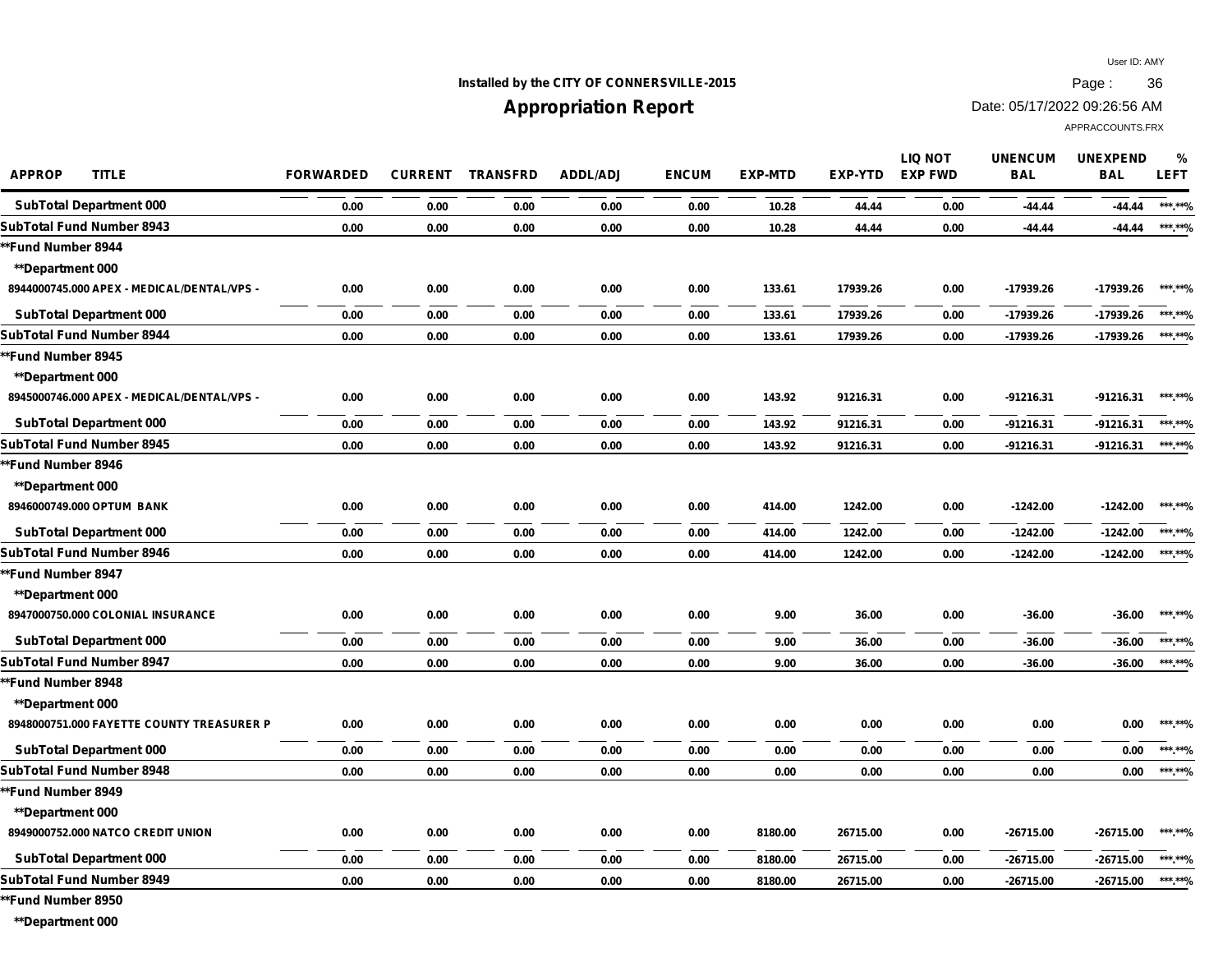## **Installed by the CITY OF CONNERSVILLE-2015 Page : 37**

## **Appropriation Report**

Date: 05/17/2022 09:26:56 AM

APPRACCOUNTS.FRX

| <b>APPROP</b><br><b>TITLE</b>     | <b>FORWARDED</b> | <b>CURRENT</b> | <b>TRANSFRD</b> | <b>ADDL/ADJ</b> | <b>ENCUM</b> | <b>EXP-MTD</b> | <b>EXP-YTD</b> | <b>LIQ NOT</b><br><b>EXP FWD</b> | <b>UNENCUM</b><br><b>BAL</b> | <b>UNEXPEND</b><br><b>BAL</b> | %<br><b>LEFT</b> |
|-----------------------------------|------------------|----------------|-----------------|-----------------|--------------|----------------|----------------|----------------------------------|------------------------------|-------------------------------|------------------|
| 8950000753.000 EMPOWER RETIREMENT | 0.00             | 0.00           | 0.00            | 0.00            | 0.00         | 4460.00        | 13390.00       | 0.00                             | -13390.00                    | -13390.00                     | ***.**%          |
| <b>SubTotal Department 000</b>    | 0.00             | 0.00           | 0.00            | 0.00            | 0.00         | 4460.00        | 13390.00       | 0.00                             | -13390.00                    | $-13390.00$                   | ***.**%          |
| SubTotal Fund Number 8950         | 0.00             | 0.00           | 0.00            | 0.00            | 0.00         | 4460.00        | 13390.00       | 0.00                             | -13390.00                    | -13390.00                     | ***.**%          |
| *Fund Number 8951                 |                  |                |                 |                 |              |                |                |                                  |                              |                               |                  |
| **Department 000                  |                  |                |                 |                 |              |                |                |                                  |                              |                               |                  |
| 8951000754.000 UNION DUES         | 0.00             | 0.00           | 0.00            | 0.00            | 0.00         | 1432.34        | 5936.87        | 0.00                             | -5936.87                     | $-5936.87$                    | ***.**%          |
| <b>SubTotal Department 000</b>    | 0.00             | 0.00           | 0.00            | 0.00            | 0.00         | 1432.34        | 5936.87        | 0.00                             | -5936.87                     | -5936.87                      | ***.**%          |
| SubTotal Fund Number 8951         | 0.00             | 0.00           | 0.00            | 0.00            | 0.00         | 1432.34        | 5936.87        | 0.00                             | -5936.87                     | $-5936.87$                    | ***.**%          |
| *Fund Number 8952                 |                  |                |                 |                 |              |                |                |                                  |                              |                               |                  |
| **Department 000                  |                  |                |                 |                 |              |                |                |                                  |                              |                               |                  |
| 8952000755.000 FIRE UNION DUES    | 0.00             | 0.00           | 0.00            | 0.00            | 0.00         | 1345.96        | 5569.43        | 0.00                             | $-5569.43$                   | $-5569.43$                    | ***.**%          |
| <b>SubTotal Department 000</b>    | 0.00             | 0.00           | 0.00            | 0.00            | 0.00         | 1345.96        | 5569.43        | 0.00                             | $-5569.43$                   | $-5569.43$                    | ***.**%          |
| SubTotal Fund Number 8952         | 0.00             | 0.00           | 0.00            | 0.00            | 0.00         | 1345.96        | 5569.43        | 0.00                             | $-5569.43$                   | $-5569.43$                    | ******%          |
| *Fund Number 8953                 |                  |                |                 |                 |              |                |                |                                  |                              |                               |                  |
| **Department 000                  |                  |                |                 |                 |              |                |                |                                  |                              |                               |                  |
| 8953000756.000 FOP UNION DUES     | 0.00             | 0.00           | 0.00            | 0.00            | 0.00         | 0.00           | 979.00         | 0.00                             | -979.00                      | -979.00                       | ***.**%          |
| <b>SubTotal Department 000</b>    | 0.00             | 0.00           | 0.00            | 0.00            | 0.00         | 0.00           | 979.00         | 0.00                             | $-979.00$                    | -979.00                       | ******%          |
| SubTotal Fund Number 8953         | 0.00             | 0.00           | 0.00            | 0.00            | 0.00         | 0.00           | 979.00         | 0.00                             | $-979.00$                    | -979.00                       | ******%          |
| *Fund Number 8954                 |                  |                |                 |                 |              |                |                |                                  |                              |                               |                  |
| **Department 000                  |                  |                |                 |                 |              |                |                |                                  |                              |                               |                  |
| 8954000758.000 THE EBC HRA        | 0.00             | 0.00           | 0.00            | 0.00            | 0.00         | 3225.28        | 13780.16       | 0.00                             | $-13780.16$                  | -13780.16                     | ******%          |
| <b>SubTotal Department 000</b>    | 0.00             | 0.00           | 0.00            | 0.00            | 0.00         | 3225.28        | 13780.16       | 0.00                             | -13780.16                    | -13780.16                     | ***.**%          |
| SubTotal Fund Number 8954         | 0.00             | 0.00           | 0.00            | 0.00            | 0.00         | 3225.28        | 13780.16       | 0.00                             | -13780.16                    | -13780.16                     | ***.**%          |
| *Fund Number 8955                 |                  |                |                 |                 |              |                |                |                                  |                              |                               |                  |
| <b>**Department 000</b>           |                  |                |                 |                 |              |                |                |                                  |                              |                               |                  |
| 8955000760.000 RWDSU WELFARE FUND | 0.00             | 0.00           | 0.00            | 0.00            | 0.00         | 73442.59       | 303228.14      | 0.00                             | $-303228.14$                 | -303228.14                    | ***.**%          |
| <b>SubTotal Department 000</b>    | 0.00             | 0.00           | 0.00            | 0.00            | 0.00         | 73442.59       | 303228.14      | 0.00                             | -303228.14                   | -303228.14                    | ***.**%          |
| SubTotal Fund Number 8955         | 0.00             | 0.00           | 0.00            | 0.00            | 0.00         | 73442.59       | 303228.14      | 0.00                             | -303228.14                   | -303228.14                    | ***.**%          |
| *Fund Number 8956                 |                  |                |                 |                 |              |                |                |                                  |                              |                               |                  |
| **Department 000                  |                  |                |                 |                 |              |                |                |                                  |                              |                               |                  |
| 8956000761.000 LIFE INSURANCE     | 0.00             | 0.00           | 0.00            | 0.00            | 0.00         | 1251.12        | 5061.38        | 0.00                             | $-5061.38$                   | $-5061.38$                    | *** **%          |
| <b>SubTotal Department 000</b>    | 0.00             | 0.00           | 0.00            | 0.00            | 0.00         | 1251.12        | 5061.38        | 0.00                             | $-5061.38$                   | $-5061.38$                    | ***.**%          |
| SubTotal Fund Number 8956         | 0.00             | 0.00           | 0.00            | 0.00            | 0.00         | 1251.12        | 5061.38        | 0.00                             | $-5061.38$                   | -5061.38                      | ******%          |
|                                   |                  |                |                 |                 |              |                |                |                                  |                              |                               |                  |

**\*\*Fund Number 8957**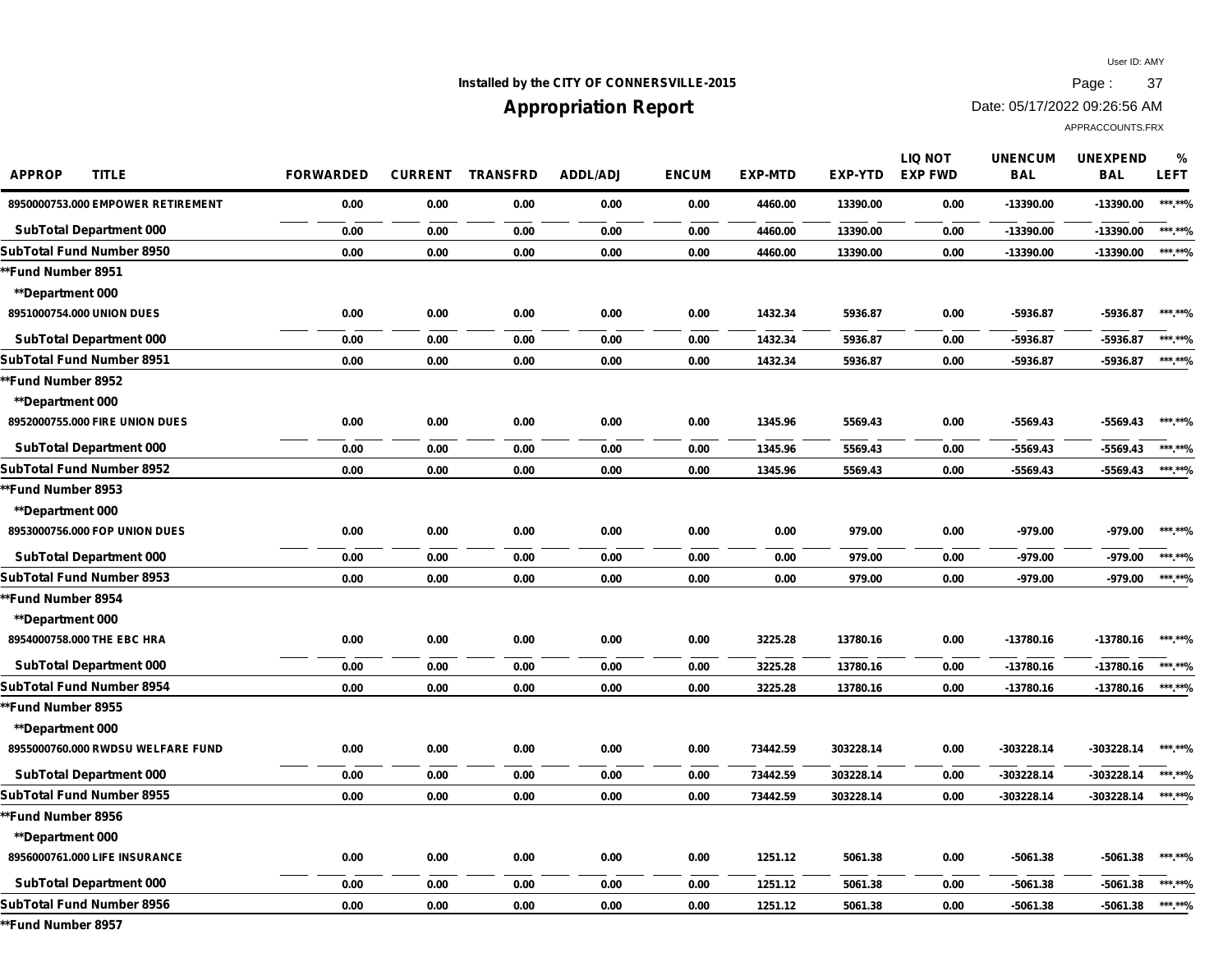**%**

### **Installed by the CITY OF CONNERSVILLE-2015 Page : 38**

### **Appropriation Report**

Date: 05/17/2022 09:26:56 AM

APPRACCOUNTS.FRX

**APPROP TITLE FORWARDED CURRENT TRANSFRD ADDL/ADJ ENCUM EXP-MTD EXP-YTD UNENCUM BAL UNEXPEND BAL LEFT LIQ NOT EXP FWD \*\*Department 000 8957000762.000 PRUDENTIAL INSURANCE 0.00 0.00 0.00 0.00 0.00 0.00 0.00 0.00 0.00 0.00 \*\*\*.\*\*% SubTotal Department 000 0.00 0.00 0.00 0.00 0.00 0.00 0.00 0.00 0.00 0.00 \*\*\*.\*\*% SubTotal Fund Number 8957 0.00 0.00 0.00 0.00 0.00 0.00 0.00 0.00 0.00 0.00 \*\*\*.\*\*% \*\*Fund Number 8958 \*\*Department 000 8958000763.000 LINECO 0.00 0.00 0.00 0.00 0.00 54348.80 223479.50 0.00 -223479.50 -223479.50 \*\*\*.\*\*% SubTotal Department 000 0.00 0.00 0.00 0.00 0.00 54348.80 223479.50 0.00 -223479.50 -223479.50 \*\*\*.\*\*% SubTotal Fund Number 8958 0.00 0.00 0.00 0.00 0.00 54348.80 223479.50 0.00 -223479.50 -223479.50 \*\*\*.\*\*% \*\*Fund Number 8959 \*\*Department 000 8959000764.000 POLICE & FIREMEN'S INS. 0.00 0.00 0.00 0.00 0.00 2062.53 5736.45 0.00 -5736.45 -5736.45 \*\*\*.\*\*% SubTotal Department 000 0.00 0.00 0.00 0.00 0.00 2062.53 5736.45 0.00 -5736.45 -5736.45 \*\*\*.\*\*% SubTotal Fund Number 8959 0.00 0.00 0.00 0.00 0.00 2062.53 5736.45 0.00 -5736.45 -5736.45 \*\*\*.\*\*% \*\*Fund Number 8960 \*\*Department 000 8960000765.000 UTILITY UNION DUES 0.00 0.00 0.00 0.00 0.00 977.80 3756.16 0.00 -3756.16 -3756.16 \*\*\*.\*\*% SubTotal Department 000 0.00 0.00 0.00 0.00 0.00 977.80 3756.16 0.00 -3756.16 -3756.16 \*\*\*.\*\*% SubTotal Fund Number 8960 0.00 0.00 0.00 0.00 0.00 977.80 3756.16 0.00 -3756.16 -3756.16 \*\*\*.\*\*% \*\*Fund Number 8961 \*\*Department 000 8961000767.000 FRANKLIN CO CIRCUIT COURT 0.00 0.00 0.00 0.00 0.00 0.00 0.00 0.00 0.00 0.00 \*\*\*.\*\*% SubTotal Department 000 0.00 0.00 0.00 0.00 0.00 0.00 0.00 0.00 0.00 0.00 \*\*\*.\*\*% SubTotal Fund Number 8961 0.00 0.00 0.00 0.00 0.00 0.00 0.00 0.00 0.00 0.00 \*\*\*.\*\*% \*\*Fund Number 8962 \*\*Department 000 8962000768.000 IBEW COPE 0.00 0.00 0.00 0.00 0.00 16.00 64.00 0.00 -64.00 -64.00 \*\*\*.\*\*% SubTotal Department 000 0.00 0.00 0.00 0.00 0.00 16.00 64.00 0.00 -64.00 -64.00 \*\*\*.\*\*% SubTotal Fund Number 8962 0.00 0.00 0.00 0.00 0.00 16.00 64.00 0.00 -64.00 -64.00 \*\*\*.\*\*% \*\*Fund Number 8963 \*\*Department 000 8963000769.000 AFLAC INSURANCE 0.00 0.00 0.00 0.00 0.00 915.56 3824.50 0.00 -3824.50 -3824.50 \*\*\*.\*\*%**

**SubTotal Department 000 0.00 0.00 0.00 0.00 0.00 915.56 3824.50 0.00 -3824.50 -3824.50 \*\*\*.\*\*%**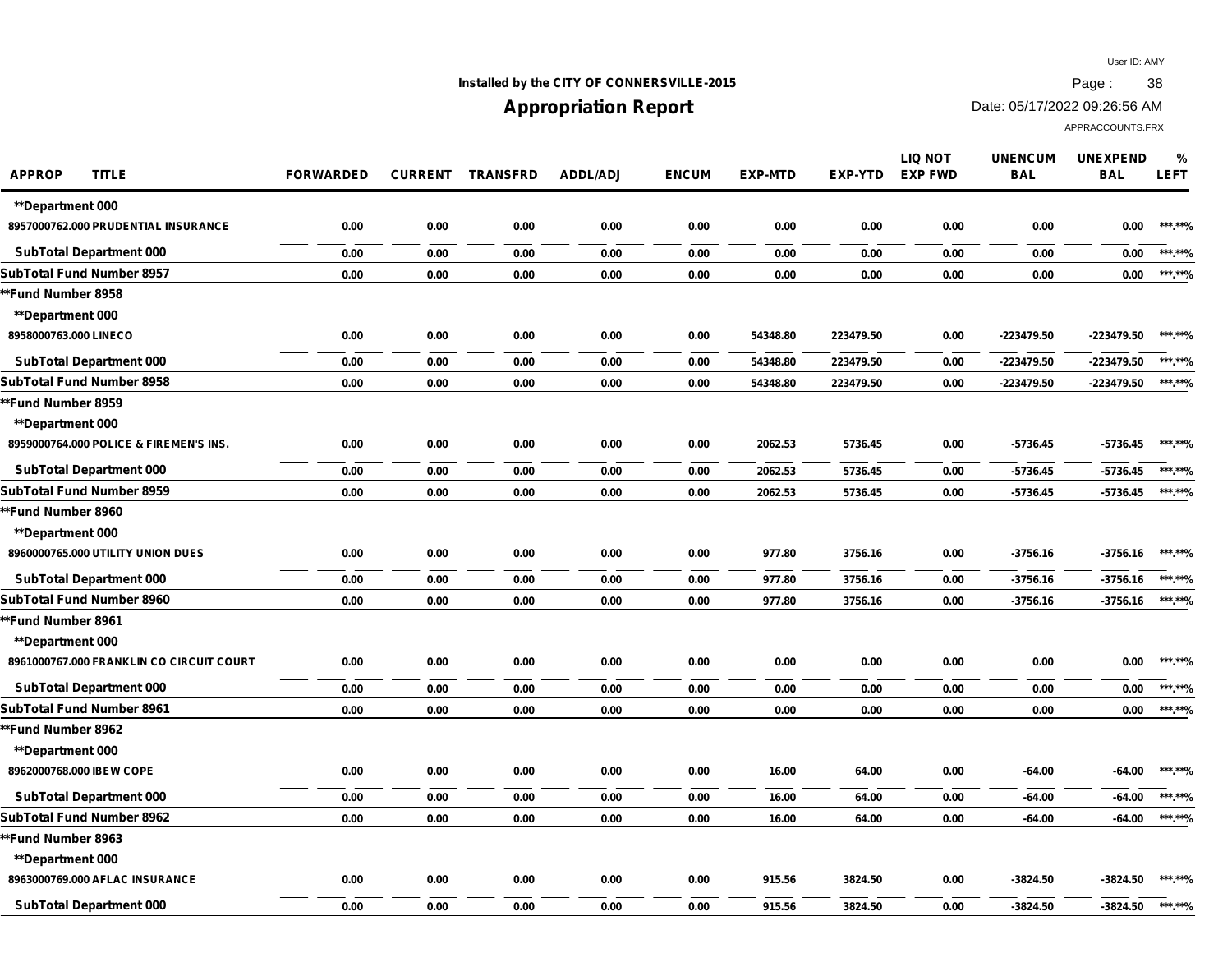## **Installed by the CITY OF CONNERSVILLE-2015 Page : 39**

# **Appropriation Report**

Date: 05/17/2022 09:26:56 AM

| <b>APPROP</b><br><b>TITLE</b>             | <b>FORWARDED</b> | <b>CURRENT</b> | <b>TRANSFRD</b> | <b>ADDL/ADJ</b> | <b>ENCUM</b> | <b>EXP-MTD</b> | <b>EXP-YTD</b> | <b>LIQ NOT</b><br><b>EXP FWD</b> | <b>UNENCUM</b><br><b>BAL</b> | <b>UNEXPEND</b><br><b>BAL</b> | $\frac{9}{6}$<br><b>LEFT</b> |
|-------------------------------------------|------------------|----------------|-----------------|-----------------|--------------|----------------|----------------|----------------------------------|------------------------------|-------------------------------|------------------------------|
| SubTotal Fund Number 8963                 | 0.00             | 0.00           | 0.00            | 0.00            | 0.00         | 915.56         | 3824.50        | 0.00                             | $-3824.50$                   | $-3824.50$                    | ***.**%                      |
| *Fund Number 8964                         |                  |                |                 |                 |              |                |                |                                  |                              |                               |                              |
| <b>**Department 000</b>                   |                  |                |                 |                 |              |                |                |                                  |                              |                               |                              |
| 8964000770.000 INDIANA FIRE FIGHTERS PAC  | 0.00             | 0.00           | 0.00            | 0.00            | 0.00         | 0.00           | 0.00           | 0.00                             | 0.00                         | 0.00                          | ***.**%                      |
| <b>SubTotal Department 000</b>            | 0.00             | 0.00           | 0.00            | 0.00            | 0.00         | 0.00           | 0.00           | 0.00                             | 0.00                         | 0.00                          | ***.**%                      |
| SubTotal Fund Number 8964                 | 0.00             | 0.00           | 0.00            | 0.00            | 0.00         | 0.00           | 0.00           | 0.00                             | 0.00                         | 0.00                          | ******%                      |
| *Fund Number 8965                         |                  |                |                 |                 |              |                |                |                                  |                              |                               |                              |
| <b>**Department 000</b>                   |                  |                |                 |                 |              |                |                |                                  |                              |                               |                              |
| 8965000774.000 HSA-UNION SAVINGS & LOAN   | 0.00             | 0.00           | 0.00            | 0.00            | 0.00         | 4804.81        | 136949.17      | 0.00                             | -136949.17                   | -136949.17                    | ***.**%                      |
| <b>SubTotal Department 000</b>            | 0.00             | 0.00           | 0.00            | 0.00            | 0.00         | 4804.81        | 136949.17      | 0.00                             | -136949.17                   | $-136949.17$                  | ***.**%                      |
| SubTotal Fund Number 8965                 | 0.00             | 0.00           | 0.00            | 0.00            | 0.00         | 4804.81        | 136949.17      | 0.00                             | -136949.17                   | -136949.17                    | ***.**%                      |
| *Fund Number 8966                         |                  |                |                 |                 |              |                |                |                                  |                              |                               |                              |
| <b>**Department 000</b>                   |                  |                |                 |                 |              |                |                |                                  |                              |                               |                              |
| 8966000776.000 AFLAC GROUP INSURANCE      | 0.00             | 0.00           | 0.00            | 0.00            | 0.00         | 465.46         | 2034.44        | 0.00                             | $-2034.44$                   | $-2034.44$                    | ***.**%                      |
| <b>SubTotal Department 000</b>            | 0.00             | 0.00           | 0.00            | 0.00            | 0.00         | 465.46         | 2034.44        | 0.00                             | $-2034.44$                   | $-2034.44$                    | ***.**%                      |
| SubTotal Fund Number 8966                 | 0.00             | 0.00           | 0.00            | 0.00            | 0.00         | 465.46         | 2034.44        | 0.00                             | $-2034.44$                   | $-2034.44$                    | ***.**%                      |
| **Fund Number 8967                        |                  |                |                 |                 |              |                |                |                                  |                              |                               |                              |
| <b>**Department 000</b>                   |                  |                |                 |                 |              |                |                |                                  |                              |                               |                              |
| 8967000777.000 IBEW PAC VOLUNTARY FUND    | 0.00             | 0.00           | 0.00            | 0.00            | 0.00         | 0.00           | 0.00           | 0.00                             | 0.00                         | 0.00                          | ***.**%                      |
| <b>SubTotal Department 000</b>            | 0.00             | 0.00           | 0.00            | 0.00            | 0.00         | 0.00           | 0.00           | 0.00                             | 0.00                         | 0.00                          | ***.**%                      |
| SubTotal Fund Number 8967                 | 0.00             | 0.00           | 0.00            | 0.00            | 0.00         | 0.00           | 0.00           | 0.00                             | 0.00                         | 0.00                          | ***.**%                      |
| *Fund Number 8968                         |                  |                |                 |                 |              |                |                |                                  |                              |                               |                              |
| <b>**Department 000</b>                   |                  |                |                 |                 |              |                |                |                                  |                              |                               |                              |
| 8968000778.000 UNITED WAY                 | 0.00             | 0.00           | 0.00            | 0.00            | 0.00         | 37.00          | 114.00         | 0.00                             | $-114.00$                    | $-114.00$                     | ***.**%                      |
| <b>SubTotal Department 000</b>            | 0.00             | 0.00           | 0.00            | 0.00            | 0.00         | 37.00          | 114.00         | 0.00                             | $-114.00$                    | -114.00                       | ***.**%                      |
| SubTotal Fund Number 8968                 | 0.00             | 0.00           | 0.00            | 0.00            | 0.00         | 37.00          | 114.00         | 0.00                             | $-114.00$                    | $-114.00$                     | ***.**%                      |
| **Fund Number 8969                        |                  |                |                 |                 |              |                |                |                                  |                              |                               |                              |
| <b>**Department 000</b>                   |                  |                |                 |                 |              |                |                |                                  |                              |                               |                              |
| 8969000779.000 LIBERTY NATIONAL INSURANCE | 0.00             | 0.00           | 0.00            | 0.00            | 0.00         | 206.23         | 912.58         | 0.00                             | $-912.58$                    | -912.58                       | ***.**%                      |
| <b>SubTotal Department 000</b>            | 0.00             | 0.00           | 0.00            | 0.00            | 0.00         | 206.23         | 912.58         | 0.00                             | $-912.58$                    | $-912.58$                     | *** **%                      |
| SubTotal Fund Number 8969                 | 0.00             | 0.00           | 0.00            | 0.00            | 0.00         | 206.23         | 912.58         | 0.00                             | $-912.58$                    | -912.58                       | ***.**%                      |
| *Fund Number 8970                         |                  |                |                 |                 |              |                |                |                                  |                              |                               |                              |
| <b>**Department 000</b>                   |                  |                |                 |                 |              |                |                |                                  |                              |                               |                              |
| 8970000780.000 EMPLOYEE DEDUCTIONS        | 0.00             | 0.00           | 0.00            | 0.00            | 0.00         | 1295.32        | 6493.78        | 0.00                             | $-6493.78$                   | -6493.78                      | ***.**%                      |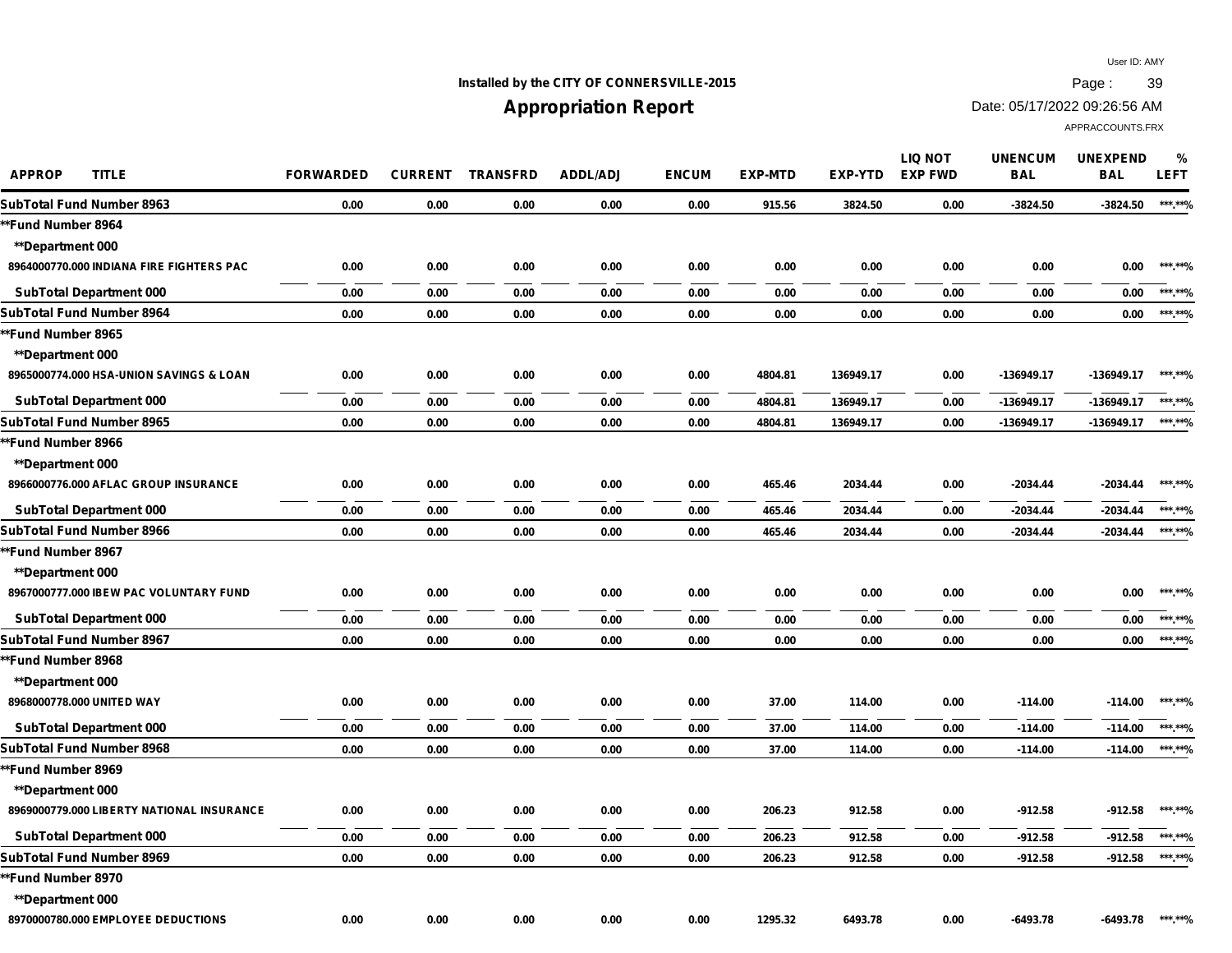## **Installed by the CITY OF CONNERSVILLE-2015 Page : 40**

## **Appropriation Report**

Date: 05/17/2022 09:26:56 AM

| <b>APPROP</b><br><b>TITLE</b>             | <b>FORWARDED</b> | <b>CURRENT</b> | <b>TRANSFRD</b> | ADDL/ADJ | <b>ENCUM</b> | <b>EXP-MTD</b> | <b>EXP-YTD</b> | <b>LIQ NOT</b><br><b>EXP FWD</b> | <b>UNENCUM</b><br><b>BAL</b> | <b>UNEXPEND</b><br><b>BAL</b> | %<br><b>LEFT</b> |
|-------------------------------------------|------------------|----------------|-----------------|----------|--------------|----------------|----------------|----------------------------------|------------------------------|-------------------------------|------------------|
| <b>SubTotal Department 000</b>            | 0.00             | 0.00           | 0.00            | 0.00     | 0.00         | 1295.32        | 6493.78        | 0.00                             | $-6493.78$                   | $-6493.78$                    | ******%          |
| SubTotal Fund Number 8970                 | 0.00             | 0.00           | 0.00            | 0.00     | 0.00         | 1295.32        | 6493.78        | 0.00                             | $-6493.78$                   | -6493.78                      | ***.**%          |
| *Fund Number 8971                         |                  |                |                 |          |              |                |                |                                  |                              |                               |                  |
| <b>**Department 000</b>                   |                  |                |                 |          |              |                |                |                                  |                              |                               |                  |
| 8971000781.000 FAYETTE COUNTY CLERK G     | 0.00             | 0.00           | 0.00            | 0.00     | 0.00         | 2310.73        | 5745.46        | 0.00                             | $-5745.46$                   | -5745.46                      | ***.**%          |
| <b>SubTotal Department 000</b>            | 0.00             | 0.00           | 0.00            | 0.00     | 0.00         | 2310.73        | 5745.46        | 0.00                             | $-5745.46$                   | $-5745.46$                    | ***.**%          |
| SubTotal Fund Number 8971                 | 0.00             | 0.00           | 0.00            | 0.00     | 0.00         | 2310.73        | 5745.46        | 0.00                             | $-5745.46$                   | -5745.46                      | ***.**%          |
| *Fund Number 8972                         |                  |                |                 |          |              |                |                |                                  |                              |                               |                  |
| <b>**Department 000</b>                   |                  |                |                 |          |              |                |                |                                  |                              |                               |                  |
| 8972000782.000 WAYNE CO CLERK - G         | 0.00             | 0.00           | 0.00            | 0.00     | 0.00         | 0.00           | 0.00           | 0.00                             | 0.00                         | 0.00                          | ******%          |
| <b>SubTotal Department 000</b>            | 0.00             | 0.00           | 0.00            | 0.00     | 0.00         | 0.00           | 0.00           | 0.00                             | 0.00                         | 0.00                          | *** **%          |
| SubTotal Fund Number 8972                 | 0.00             | 0.00           | 0.00            | 0.00     | 0.00         | 0.00           | 0.00           | 0.00                             | 0.00                         | 0.00                          | ***.**%          |
| *Fund Number 8973                         |                  |                |                 |          |              |                |                |                                  |                              |                               |                  |
| **Department 000                          |                  |                |                 |          |              |                |                |                                  |                              |                               |                  |
| 8973000783.000 RUSH COUNTY CLERK          | 0.00             | 0.00           | 0.00            | 0.00     | 0.00         | 0.00           | 0.00           | 0.00                             | 0.00                         | 0.00                          | ******%          |
| <b>SubTotal Department 000</b>            | 0.00             | 0.00           | 0.00            | 0.00     | 0.00         | 0.00           | 0.00           | 0.00                             | 0.00                         | 0.00                          | ***.**%          |
| SubTotal Fund Number 8973                 | 0.00             | 0.00           | 0.00            | 0.00     | 0.00         | 0.00           | 0.00           | 0.00                             | 0.00                         | 0.00                          | ***.**%          |
| *Fund Number 8974                         |                  |                |                 |          |              |                |                |                                  |                              |                               |                  |
| <b>**Department 000</b>                   |                  |                |                 |          |              |                |                |                                  |                              |                               |                  |
| 8974000784.000 IN ST CENTRAL COLLECT UNIT | 0.00             | 0.00           | 0.00            | 0.00     | 0.00         | 55.00          | 55.00          | 0.00                             | $-55.00$                     | $-55.00$                      | ***.**%          |
| <b>SubTotal Department 000</b>            | 0.00             | 0.00           | 0.00            | 0.00     | 0.00         | 55.00          | 55.00          | 0.00                             | $-55.00$                     | $-55.00$                      | ***.**%          |
| SubTotal Fund Number 8974                 | 0.00             | 0.00           | 0.00            | 0.00     | 0.00         | 55.00          | 55.00          | 0.00                             | $-55.00$                     | $-55.00$                      | *** **%          |
| *Fund Number 8975                         |                  |                |                 |          |              |                |                |                                  |                              |                               |                  |
| <b>**Department 000</b>                   |                  |                |                 |          |              |                |                |                                  |                              |                               |                  |
| 8975000785.000 EMPLOYEE PAYROLL           | 0.00             | 0.00           | 0.00            | 0.00     | 0.00         | 150.00         | 600.00         | 0.00                             | -600.00                      | -600.00                       | ***.**%          |
| <b>SubTotal Department 000</b>            | 0.00             | 0.00           | 0.00            | 0.00     | 0.00         | 150.00         | 600.00         | 0.00                             | $-600.00$                    | -600.00                       | ******%          |
| SubTotal Fund Number 8975                 | 0.00             | 0.00           | 0.00            | 0.00     | 0.00         | 150.00         | 600.00         | 0.00                             | $-600.00$                    | -600.00                       | ***.**%          |
| *Fund Number 8976                         |                  |                |                 |          |              |                |                |                                  |                              |                               |                  |
| <b>**Department 000</b>                   |                  |                |                 |          |              |                |                |                                  |                              |                               |                  |
| 8976000786.000 EMPLOYEE PAYROLL           | 0.00             | 0.00           | 0.00            | 0.00     | 0.00         | 0.00           | 0.00           | 0.00                             | 0.00                         | 0.00                          | ***.**%          |
| <b>SubTotal Department 000</b>            | 0.00             | 0.00           | 0.00            | 0.00     | 0.00         | 0.00           | 0.00           | 0.00                             | 0.00                         | 0.00                          | *** **%          |
| SubTotal Fund Number 8976                 | 0.00             | 0.00           | 0.00            | 0.00     | 0.00         | 0.00           | 0.00           | 0.00                             | 0.00                         | 0.00                          | ***.**%          |
| *Fund Number 8977                         |                  |                |                 |          |              |                |                |                                  |                              |                               |                  |